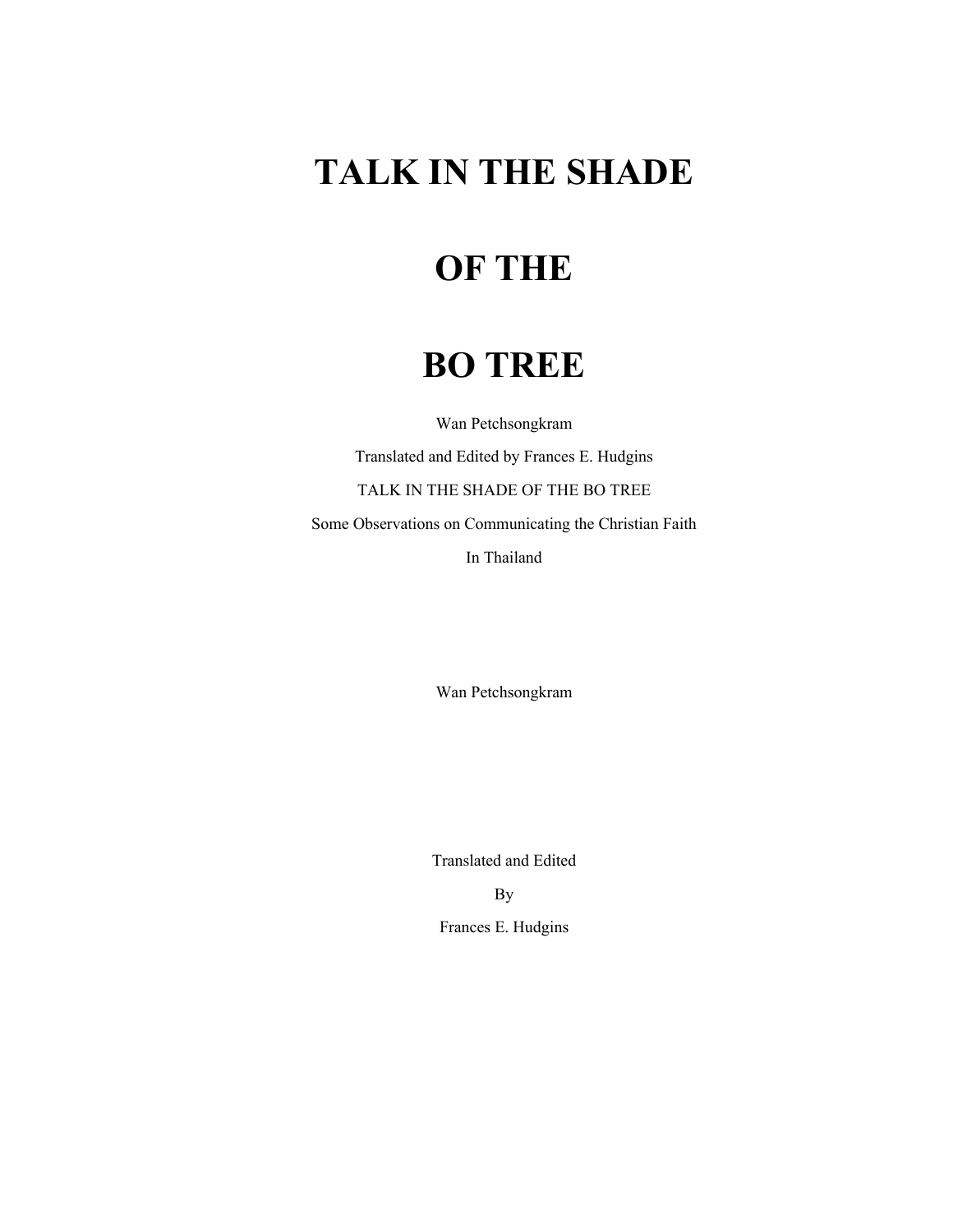### TABLE OF CONTENTS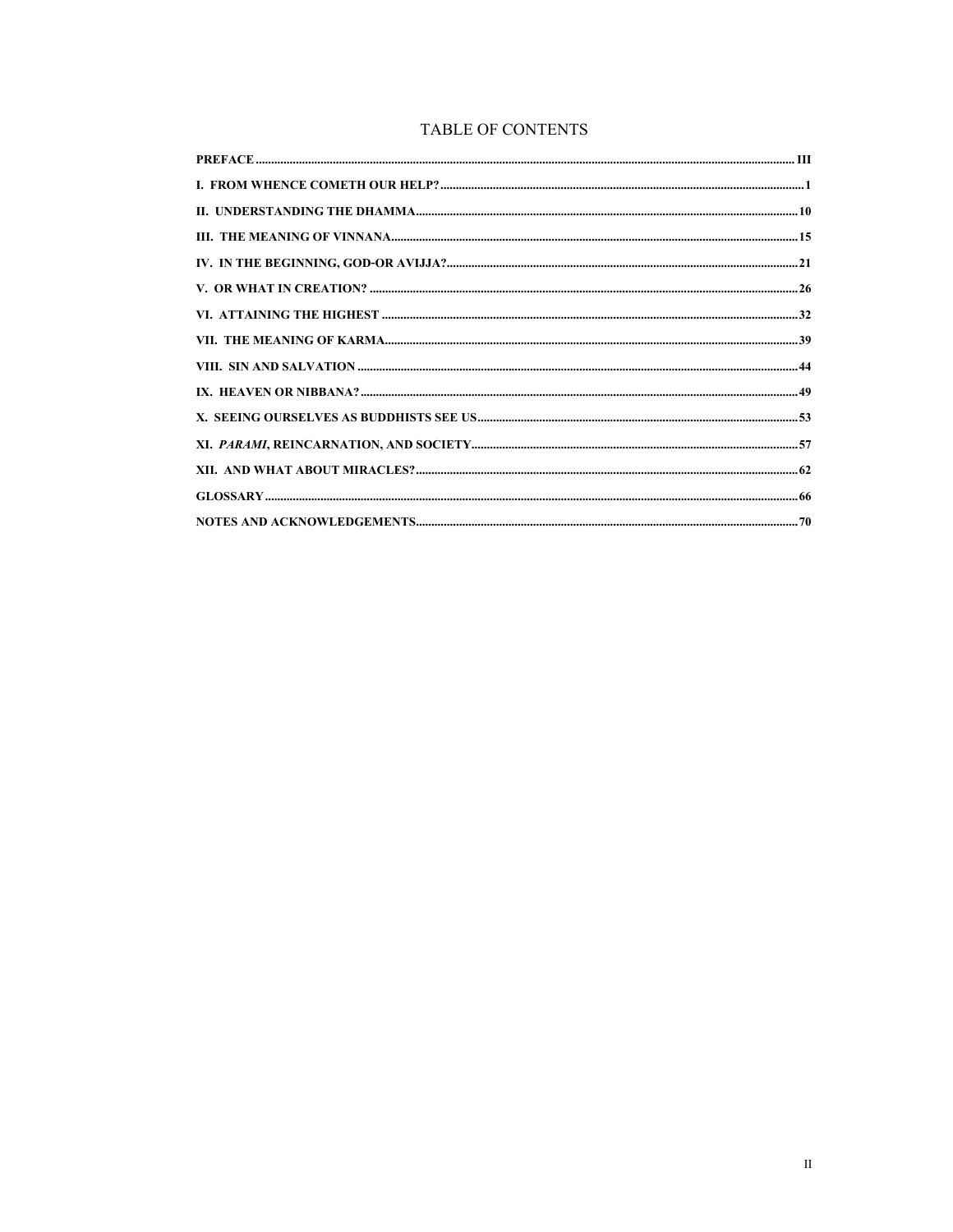### **PREFACE**

<span id="page-2-0"></span>Thailand, as a Theravada Buddhist country, has been a field of Christian endeavor for several centuries - of Roman Catholics since the mid-seventeenth century and for Protestants since the early nineteenth. One of the most pleasant and prosperous countries of Asia, Thailand has been largely free of the problems of grinding poverty, overpopulation, foreign colonization and endemic wars that have plagued some of her neighbors. Traditionally freedom-loving and independent, Thailand has not only had open cultural and commercial relations with the West, but holds also many of the ideas and ideals which, in the West, find strength and support in the Judaeo-Christian heritage. Yet for all the prodigious labors of many Christian missionaries, some of whom have had exceptional qualities of mind and heart, response to the Christian faith has been minimal. An oblique influence on Thai society may have been considerable but numerical gains have been small. For the most part Thai people have not understood that Christ has anything to offer them. They are simply not "turned on" by what they know of the Christian faith. Thai reports of early Christian missions generallyconclude with the appraisal, "They did not understand us."

It has become axiomatic in missionary circles that one of the reasons for this indifferent response may very possibly be the "westernisms" which have accompanied or even characterized presentations of the Christian message. No longer is it debatable that the church of Jesus Christ must, in each given country, reflect the tastes and preferences of that one place and be a natural and genuine expression of the Christian faith and discipleship of its own members. One thinks of the oft-quoted statement of D.T. Niles, "No one can render obedience to Jesus Christ on my behalf." Always and everywhere, what one is asked to render up is his own obedient response, not another's When this is not clearly understood, subtle temptations lie in wait for those who feel impelled to commend the Christian faith to others. The sensitive Christian minister, foreign or not, is always aware of the possibility of the de-humanizing manipulation of his hearers, of the ease with which one can stitch up for others an ill-fitting ideological jacket which, if worn, makes life unnecessarily complex. Certainly there is something incongruous about a Thai Christian whose tones and gestures, tastes and manners have been made over in the western image in the mistaken notion that this is the image of Christ, or whose clerical trappings, unnatural poses of strident manner say clearly that he has really lost his own cultural identity. Generally, the non-Christian is quick to spot this kind of artificiality and mimicry. Except in jest no one can really be expected to appreciate a caricature, least of all the Lord of all truth. No doubt genuineness and authenticity are all that in the final accounting can be expected to pass the divine inspection. What is wanted, therefore, is a church that both has appeal for Thai people because it speaks in their own cultural idiom and is also an authentic expression of full Christian faith.

In the absence, however, of any clear model of such a church or any consensus on what constitutes indignity, there is today on the part of those who commend the Christian faith in Thailand a great lopping and chopping in order that the faith presented be free of its western accretions and the resulting church truly indigenous. Focusing attention on church structure, architecture or location, some conclude that the church must resemble a Buddhist temple; others, that only house churches will suffice. Those who concentrate on hymnody quite properly decry the foreignness and abstruseness of most church music presently in use. Yet others see Christian education as unnecessary and unsuitable for a "loosely structured" society, and still others would reduce the gospel presented to a bare minimum and decline to participate in the development of the church lest their western approach prove contaminating and the work of the Holy Spirit in the Thai churches be contravened.

But does the formation of a church which truly expresses indigenous Thai Christian faith necessarily or even desirably have to pass through this sort of customs inspection for the elimination of "westernisms" before it can proceed? Is there not some more positive approach to the complex problems involved in acceptance and indigeneity? Has it not been left largely unnoticed that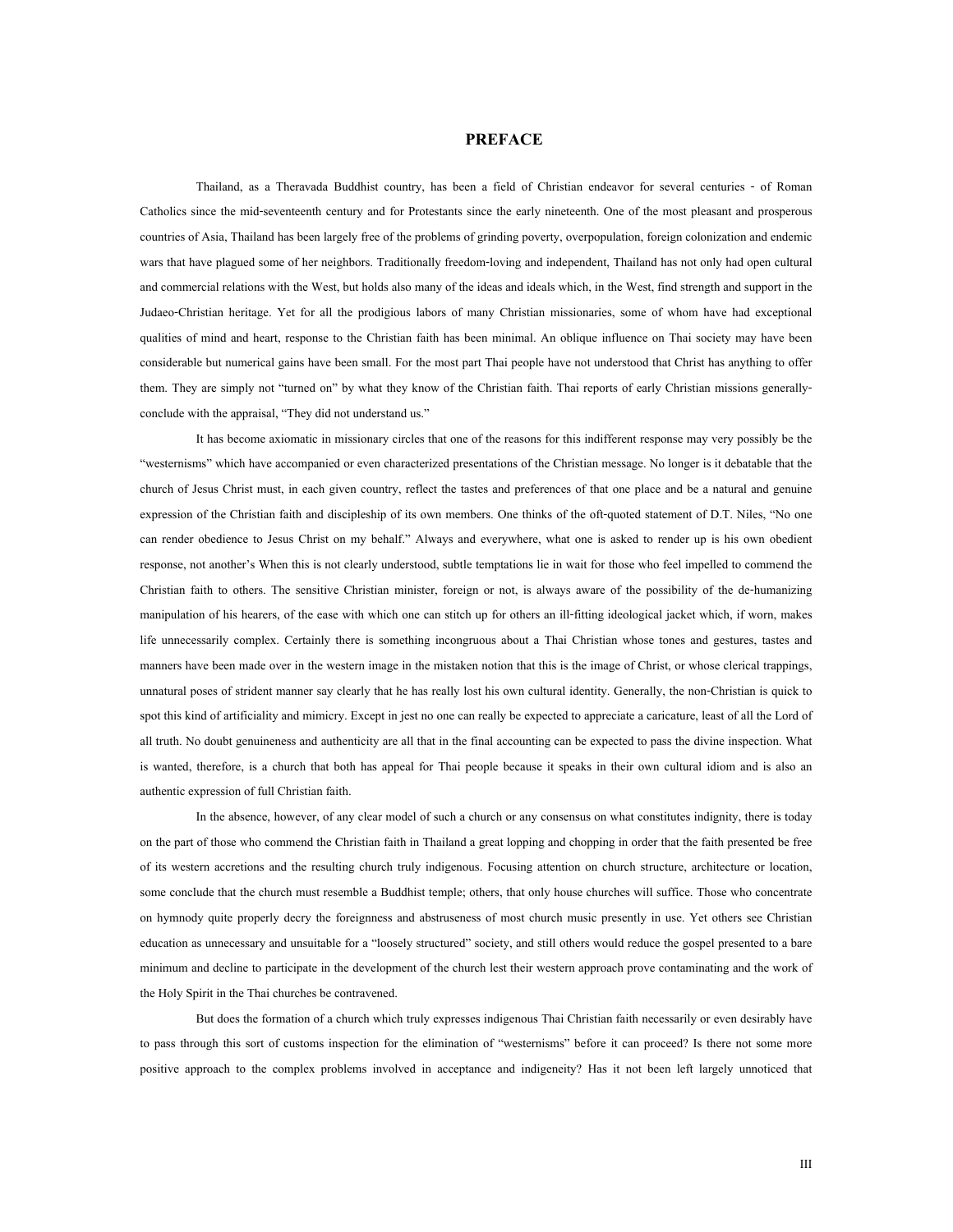"indigenous" and "non-western" are not synonymous terms, that subtraction only leaves one diminished and bereft, that a new house cannot be built merely by fumigating an old one?

It should not be left unobserved that the frankly western offering of the missionary enterprise is what has been accepted in Thailand. The Thai typewriter, modern education, medicine and social service have been so received and integrated into Thai life that few remember them as originating in the Christian mission. The fact that so much that is western is readily accepted and eagerly, even energetically, sought after raises the question whether the main impediment to receptivity toward the Christian faith is the alleged "we sternness" of the church's forms as much as the failure to communicate the faith of the church in terms which can be readily understood. Often, Thai people, in describing their own society, will say with mixed consternation and pride, "Thais are not like other people." Some anthropologists who see Thai society as defying attempts at analysis in terms of familiar sociological theories would probably agree. At least, Thailand is one of the few countries where Theravada Buddhism has traditionally been all but *de rigueur* and Buddhist concepts inform the speech and thought-forms and feelings of the great majority, if not all of Thai society. In this, Thailand is certainly unique. And the Christian who in this setting witnesses to his faith only in traditional terms may very possibly seem to his Buddhist hearers only to be reciting conundrums.

One Thai pastor, Acharn Wan Petchsongkram, who spent eight years as a Buddhist monk attaining the rank of Barian 5 (เปรียญ 5) before becoming a Christian, insists that the first vital step toward acceptance of the Christian faith and indigenousness in its expression lies in presenting the message of Christ to Buddhists in all its wholeness, even in all its complexity and profundity, yet doing so in full consciousness and recognition of Thailand's Buddhist stance; and that all other deletions and adaptations are but superficial tinkering without this important step. The terms through which the keenest insights and strongest affirmations of the Buddhist way are expressed thus become indicators of where learning readiness lies and the avenues through which Christ may seek his own. Esteem for the Triple Gems may become a means of awakening appreciation for the one Pearl of great price. The beautiful Pali term *vimutti* (วิมุติ) denoting release or liberation may be an enlightening way to speak of salvation in Christ. This is not syncretism but incarnation. The Christ who took our flesh also takes our language to present himself as the eternal Word of God.

As a pastor and hospital chaplain, Acharn Wan has spent many hours discussing the Christian faith with Thai Buddhists. In 1972 he conducted a series of studies in apologetics for a group of interested Christian leaders at the Thailand Baptist Theological Seminary. His lectures were aimed at giving an introductory understanding, not so much of philosophical Buddhism, concerning which there are many excellent texts both in Thai and in English, but of popular Buddhism as practiced in central Thailand, with suggested guidelines for presenting the Christian message to the Thai Buddhist in terms which he would find intelligible. Attempt was made to set Buddhism in Christian perspective and in the ordinary setting of everyday life in the hope that humanizing it for the Christian evangelist might help him to see some Buddhist terms and thought forms as vehicles for the expression of the Christian faith.

These lectures are here presented. They were translated from transcribed tapes and therefore the translator has found it necessary to do some editorial work, deleting repetitions, combining similarities, and making what was originally a spoken word a written word, but certainly with no intention of altering the meaning. A brief glossary of Pali terms with their Thai equivalents and English meanings has been appended.

In the preparation of this translation many were helpful. Rev. Judson Lennon had the taped lectures transcribed and made the Thai copies available. Several others have read the translations and given time and advice, notable among them, Dr. Donald Dawe, Professor of Theology at Union Theological Seminary in Virginia under whose supervision and encouragement the work was first undertaken in connection with studies there in 1973. And Mrs. Judson Lennon took on the exacting task of typing the final manuscript and did so voluntarily. To all of these special thanks are here expressed. But they must not be charged with errors and inaccuracies of the translation nor with necessary concurrence in the views expressed.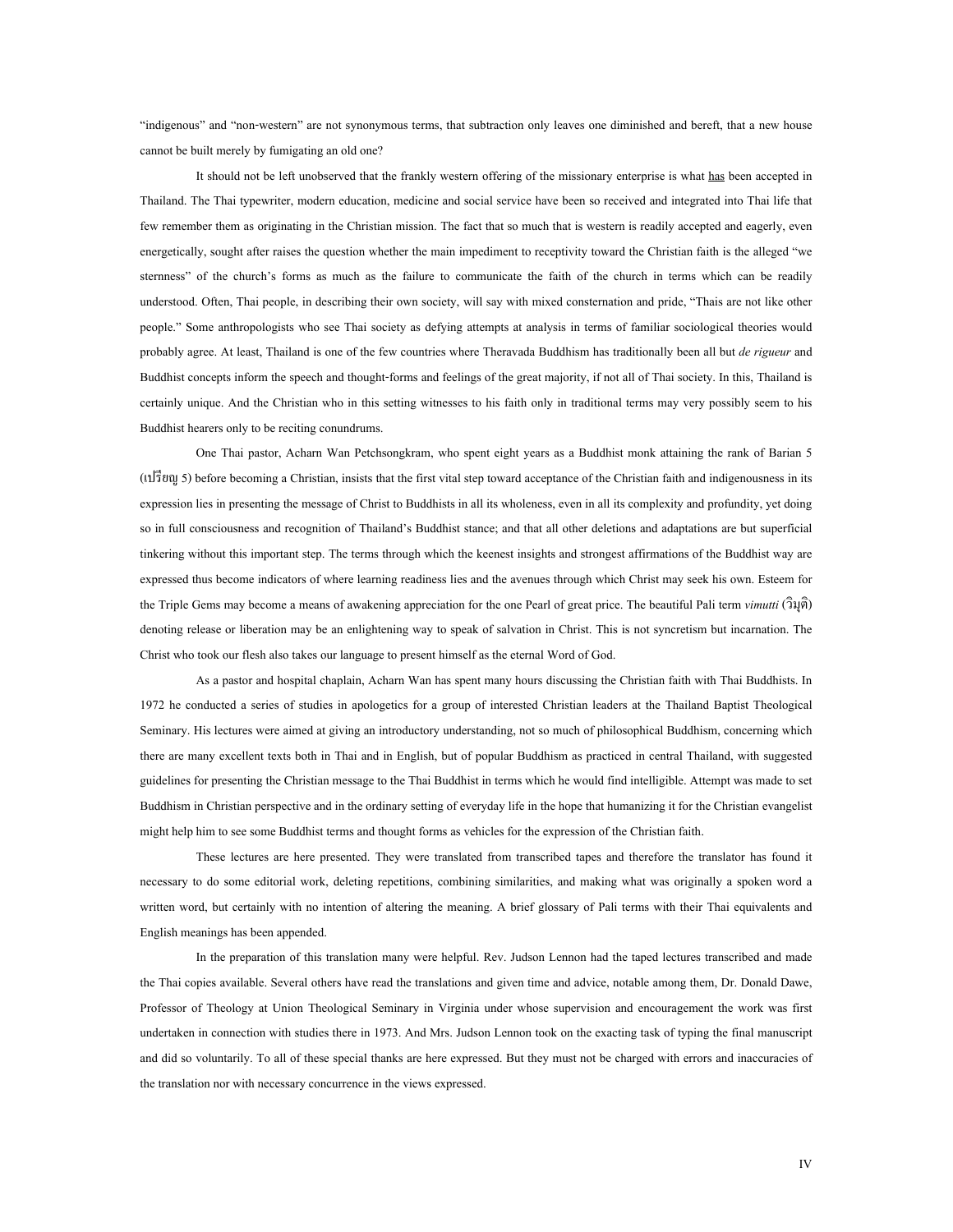The Bo tree is, of course, the place of Buddha's enlightenment and it spreads its influential shade over the whole of Thailand. It is to be hoped that this "talk in the shade of the Bo tree" may be illuminating to those who would help Thai people see Christ who awaits them there.

Frances E. Hudgins

Bangkok March, 1975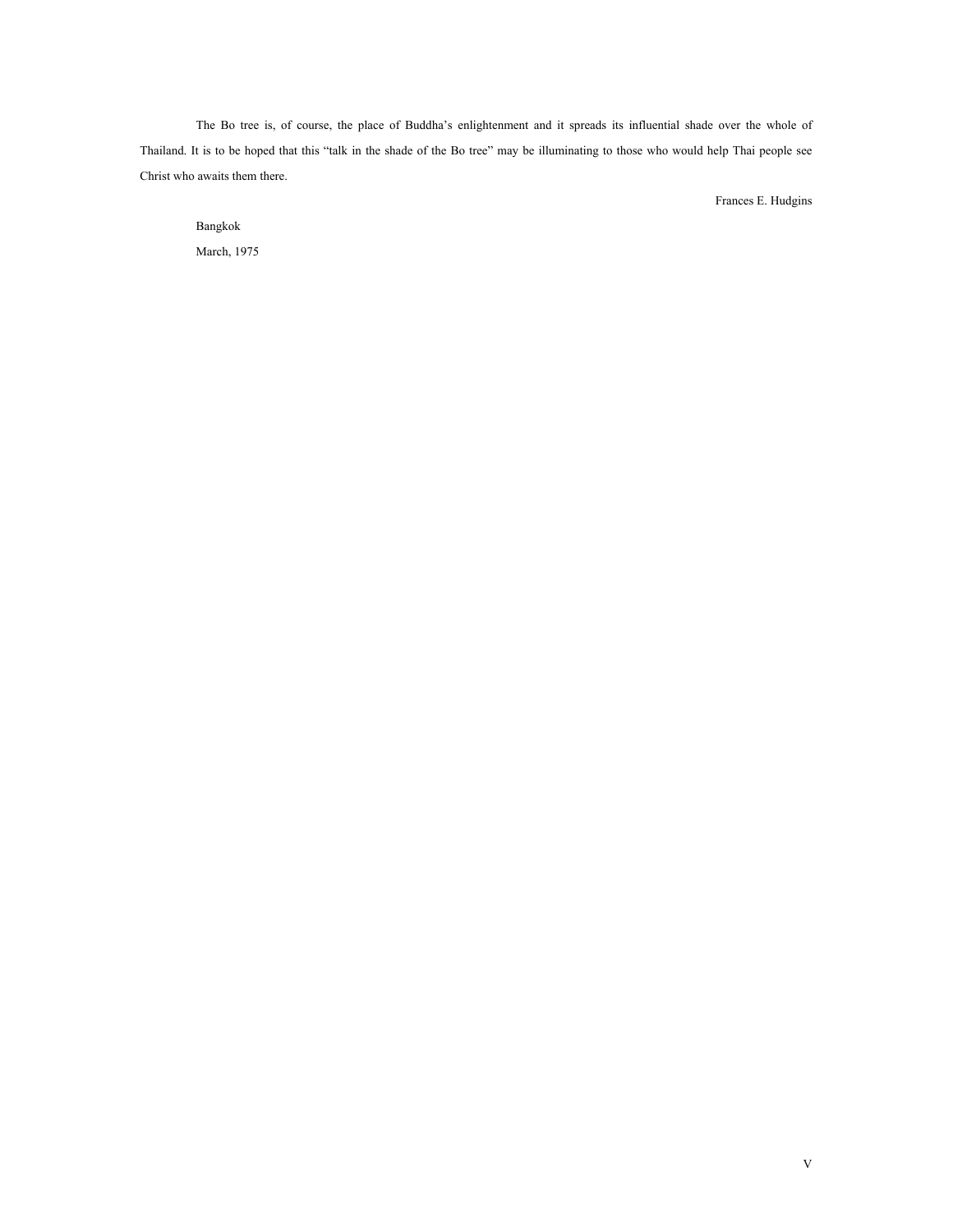#### **I. FROM WHENCE COMETH OUR HELP?**

<span id="page-5-0"></span>It goes without saying that good ministers of Jesus Christ must understand the feelings of the people they serve. Consequently we may say that those who present the gospel of Christ to Thai people must do so in the Thai way using Thai modes of expression if they expect to be understood and believed. This does not mean, of course, that one must necessarily adopt Thai presuppositions. Western newspapers are always reporting that no matter what one asks Thai people, they reply, "Never mind", *mai pen rai* (ไม่เป็นไร). And concerning God and religion, the Thai attitude is that all religions are good or that any belief is all right (เชื้ออะไร ื่ ก็ไดไมเปนไร). It is not this stance that must be adopted but rather the terms in which Thai life is normally expressed that must be employed if communication is to take place.

So how shall Christian ministers have Thai feelings, how shall we conduct ourselves in the Thai fashion, how shall we use Thai terms correctly? For it must be emphasized that all of these are almost completely derived from Buddhism. Feeling is forged out of Buddhist concepts. Culture, customs, behavior and language all originate in Buddhism.

If we study Thai attitudes through books written by Thais we will find the almost unanimous opinion that Buddhism is a religion of cause and effect (เหตุผล) and that reason is considered to be the great thing in Buddhism. There is no interest in faith that is non-rational, nor in sacred powers, nor angels, nor gods. And beyond that, the writers continue, the important thing in Buddhism is that everything is unstable (ไม่เที่ยง), hurting (เป็นทุกข์), and formless (ไม่มีตัวตน). One should not grasp at anything or fall under the ี่ power of anything for everything is only emptiness. The experts all contend that this teaching is unique to Buddhism, not present in any other religion. Buddhism is the only religion which, in its search after the ultimate, has discovered emptiness, or in Buddhist terms, *anatta* (อนัตตา).

1. *Anatta* (อนัตตา) is then the first principle of Buddhism, not to be found in any other religion. So, when Thai people feel that they already have the highest possible religion, what else can be said to them? If what they have is already better than what Christians have, how can Christians speak to them of the Christian faith? Why should they receive what we have to offer? Everywhere in Thailand, when we talk about God, Buddhists will say that what they have is sufficient and there is no need to change. If any Thai person does become a Christian, Thai people demand to know why on earth he has done so. Most Thai people suspect that the Thai Christian is a Christian for pay or for employment, not because the religion of the Christian's God is a superior religion. One of the reasons for the suspicion is that most Thai Christians do not know enough to explain with sufficient clarity for Thai people to understand how Christianity is more advanced than Buddhism. It is generally felt that if anyone converts to the Christian religion, he must feel that Buddhism has little to offer, that Christianity has something better; yet if it is asked in what way the new faith is better, though some Christians may attempt an answer, the answer, instead of helping the inquirers see, only serves to confirm their suspicions.

For example, while Buddhists believe that *Nibbana* (นิพพาน), the idea of unreality, is the highest thing in the universe, we turn around and say that God is a reality, God is a person. When we talk like this, they reply, "Your religion is not yet the highest." They feel that Christians have looked at ultimate reality as one looks at matter with the naked eye. Matter, when analyzed, is shown to be composed of atoms, small particles which cannot be seen with the human eye. It is only because our vision is limited that we cannot see them. When we talk of God as real, as a person, Buddhists say, "You Christians are nearsighted; if you would only look further you would find emptiness or nothingness." So what shall we do? Certainly we do not need to interpret God as unreality or nothingness, but we need to explain with more depth and clarity what we mean when we say that God is real. Instead of saying only that God is a person,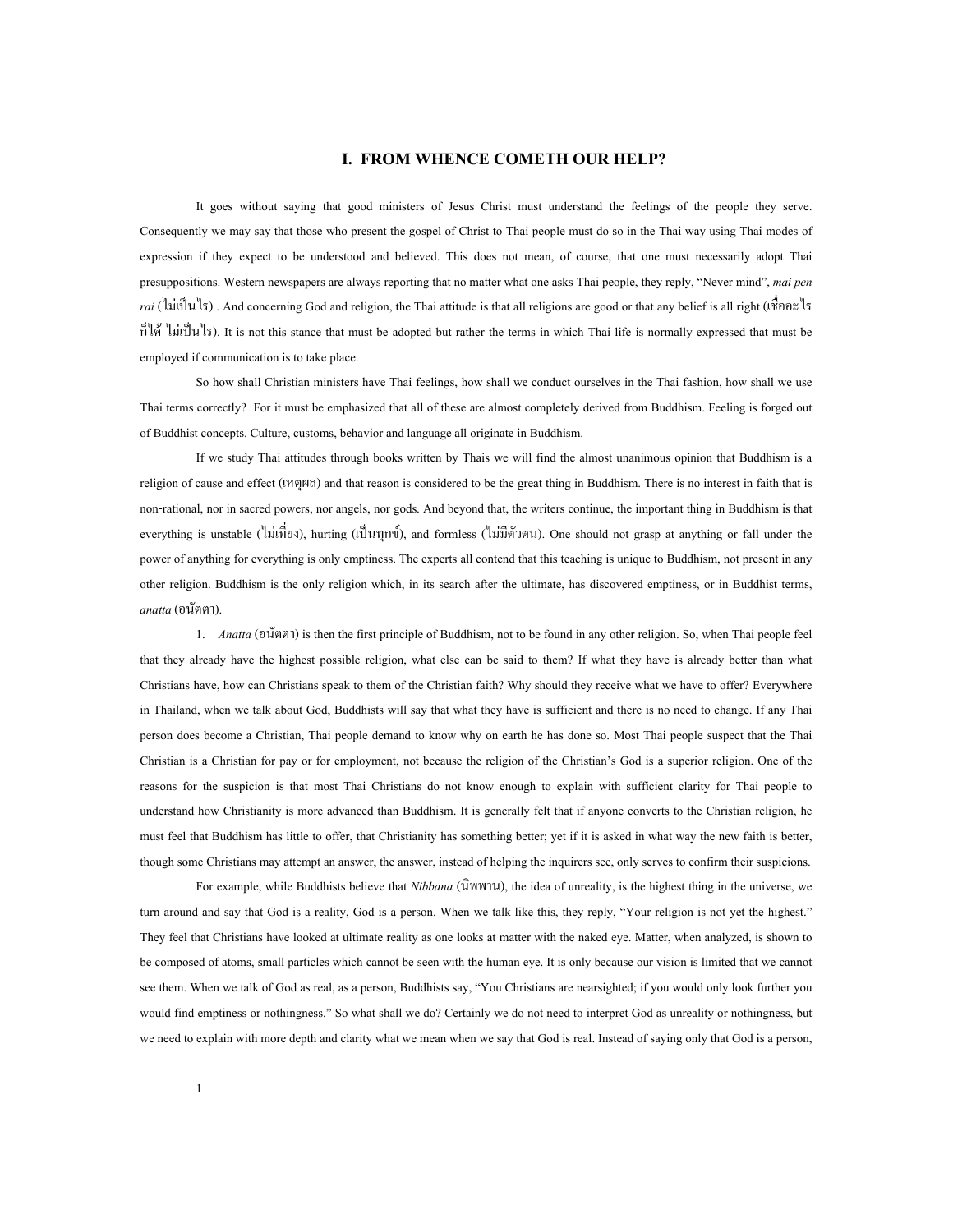we must go on to say that God is a Spirit and that that Spirit ordinary men cannot see at all, either with the eye or with the mind; he can only seen when he reveals himself to us. The reason that Lord Buddha saw only unreality as the ultimate was that he had no such vision. He could not see as God sees that things which are non-material do, in fact, have form and reality. Buddha had no means of perception for seeing into the spiritual world which is fully known only to God. Perhaps if we would go into this, Buddhists would be able to understand that God is no ordinary and human supposition. We will return to this later on, but in passing let me say that though I feel that the means of teaching Christians which we now use-that is, the traditional approach-is acceptable, if we employ this method outside the churches in teaching non-Christians, the result will be no better than what has been experienced in the one hundred fifty years of Christian history just past.

2. *Karma* (กรรม) When we preach that Jesus was crucified, the Buddhist response is that he must have been very exceedingly sinful for his violent death shows that in a former life he must have committed terrible sins for which he is, in this life, being punished as a recompense. We are fond of recounting his many virtues, even to his willingness to die on the cross for us, but out hearers will see him as an extremely pitiable character. What we preach, thinking it is our most exalted concept, Buddhists will see as the basest doctrine. If they consider that what we are saying is vile and ignominious, they not only will not believe, they will not even regard the Christians' God with respect. So, we must find another way. Of course, if we talk with the ignorant, possibly we can go ahead like this; but if we speak to thinking people we cannot just preach the simple gospel with no thought of the prior concepts of our hearers. There are, for example, two important aspects of the Christian understanding of God which Buddhists find completely unacceptable. One of these is love.

Concerning love, there is a Thai proverb, "Danger arises from what we love" or filth comes from love. Therefore, the Buddhist standard is to eliminate love completely. Anyone who has severed himself from all love and does not love his children, his wife, his money, his possessions, not even himself, is on a high level of attainment in Buddhism. But Christian ministers say, "God so loved the world that he gave his only son….." Buddhists hear it and think, "Oh, how pitiful; this God is full of unwholesome passion. He is still very sinful, for he is worried." And when Christians talk about the wrath of God the reaction is even worse.

The whole idea of the wrath of God is very offensive to Buddhists. Of course, when God exercises wrath he is not like us who tend to be mastered by our moods and emotions. When we hate we are under the power of hate. When we are vindictive we are dominated by the thirst for revenge. When we are jealous we are motivated by jealousy. Whenever ill-humor arises in us we are overpowered by it. But God exercising his wrath is still God. Although he is still angry he does not give vent to his anger in a human way. We have to understand and be able to explain this. There are many books which have been written by Buddhists about the wrath of God and they all conclude that such a God is not worthy of respect. Thais who really hold to Buddhism, who are the very strictest Buddhists, count the words they speak; when they walk they walk slowly; when they move they move gently; and when they speak they speak softly. All this is to indicate that they are in complete control of themselves, in charge of their own feelings, their movements, their walking, their sitting. These are the kinds of people who are considered devout. We have to understand this if we are to communicate.

As regards the concept of God, the major religions of the world may be divided into two classes. Those which may be termed theistic hold to belief in a God who created and sustains and exercises providence over the things which have been created, holding them in systematic order. These are religions like Christianity, Islam and Hinduism. Others may be termed atheistic, and Theravada Buddhism is one of these. But even among Theravada Buddhists there are two main groups. One has no belief in God at all, vehemently denies his very existence, strongly argues that there is no creator. The other believes that there is a creator but that he is not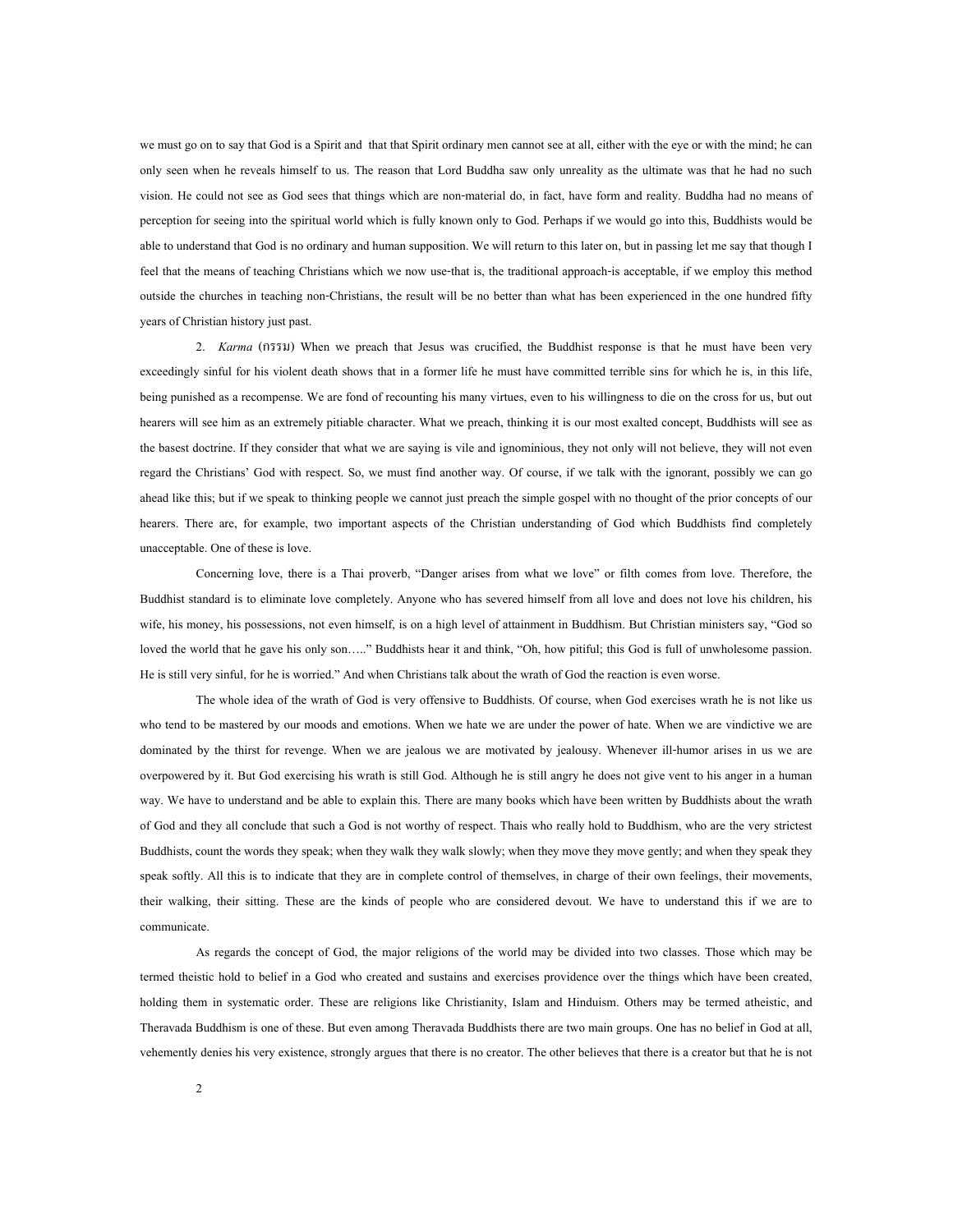worthy of worship. They believe in a god but do not reverence him. Why? Because they think of this god as extremely contemptible. The reason is that he created something evil, an evil world - which indicates that he himself is evil.

The Tripitaka expounds on the subject: if the world is evil the one who created it must be evil, too, and is therefore not worthy of worship. Let us look at only one paragraph: "In a time when the world had perished, it was re-formed" – meaning that the world once toppled and disintegrated and was subsequently re-created or re-established "There was a class of beings called Brahma (พรหม)"- meaning the father of the Hindu religion or the god of the Hindus. "One of them decided that it was not proper to be alone but that others should be allowed to come forth" – and whatever the Brahma thought up would come about as soon as it was thought. "As a result others were born also." This is what Lord Buddha said. "After a long interval similar beings arose and among them, the first one to appear indicated that he was god, one who had power over all others, with no one greater than himself. He thought he was the Creator."<sup>[1](#page-74-1)</sup> He went on to explain that as soon as the beings who came afterward were born, they looked to see where they came from and naturally thought that the one who came before them was their Creator. Therefore, when men think that one who preceded them is their Creator, in the final analysis they acknowledge that that first Brahma was their Creator and the Creator of mankind. In their ignorance of their origin they are willing to accept that they come from Brahma. So the God of the Christians is a Brahma. We will return to this. But Buddhists conclude that God is in the position of one of the Brahmas and only imagines that he is a creator when, in fact, he did not create. Therefore, they do not respect him.

Then since Buddhism is a religion without God we need to pursue the question of what Buddhists teach that one should trust in or depend upon. We Christians have no problem here. We depend on God because we believe God exists, we came from him, this world is his. We are in his world, God's world, and we rely on him. But if Buddhists have no god, what do they trust in and depend upon for help? If we say that they have nothing on which to depend (and I have heard it preached that if we have no god we have no foundation for our lives), they say they do. They reply to any question about what it is by saying, "We rely on ourselves."

When we speak with Buddhists about the Christian faith, we are always interested to know what they think about God for no Buddhist has a doctrine of God which is comparable to that of the Christian faith. Yet Buddhists also have a ground of faith (ที่พึ่ง).

Recently a local newspaper carried a cartoon in which there was a picture of a gigantic Buddha image and the caption read, "Buddha taught us to depend on ourselves but his teaching is now passé: today people depend on the image." This is a sort of sarcasm which this newspaper is directing at Thai people. Originally Buddha taught his followers to depend on self. Now they are not willing to do it, primarily because they find that they cannot, and they are now feverishly trying to find something outside themselves as a foundation for their lives. Everywhere they hear of any thing promising they go. Wherever there is some miracle or sacred thing, people will rent a taxi and go by the hundreds and thousands. It is indicative that people are searching for something stable outside themselves which they can hold to for support. The doctrine is, "Depend on yourself," and they acknowledge that the doctrine is good, but they know that they cannot follow it. If we ask them, "What is your source of help?" they will reply, "Myself", but when they are alone or even while they are speaking to us, they are trying to reassure themselves. "Depend on yourself" then is only a slogan. In reality everybody has the feeling that he must hold on to something sacred or some power or god or something else which can give stability to life. "Depend on yourself" really means that one must depend on his own effort to refrain from what is evil. It means:

3. In anything whatever that will get us into trouble, we positively refuse to do it. Since every kind of evil will get us into difficulty, we refrain from anything which is wrong. This is the basic idea in self-reliance.

4. While we no longer practice evil we also have to do what is good. "Quit evil and do good." When we depend on ourselves our good will bring rewards; therefore, we must do good so that we ourselves will receive the fruit and benefit of our deeds.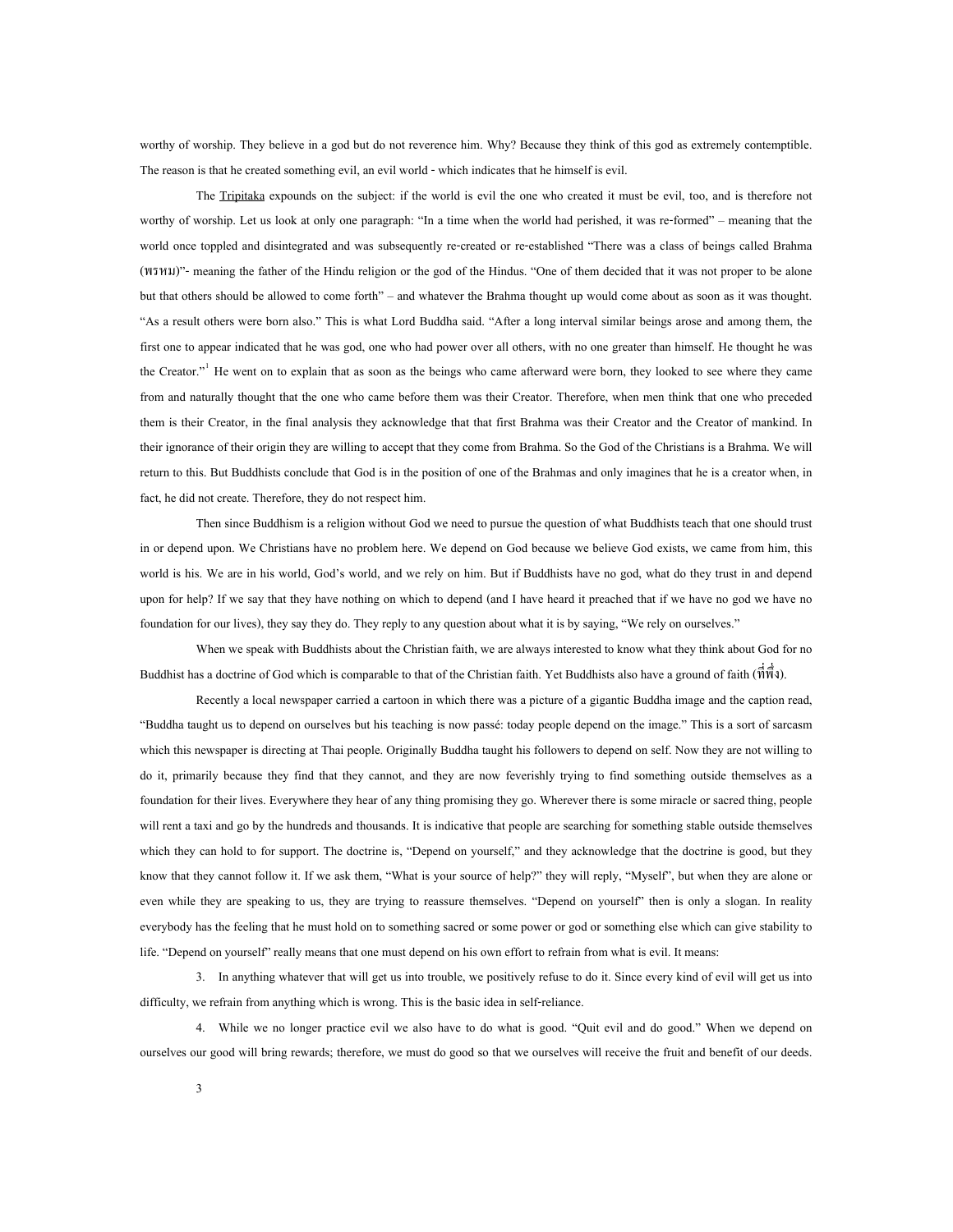When we have refrained from evil and done good we will be at peace and we can be our own "help" and support. We do not need God. We are sufficient, we can rely upon ourselves. And from our goodness many good results will come: people will respect and honor us and praise us as good men. They will believe in us and we will never be despised. And if we are known as good men our goodness will lead to continually higher and higher advancement. If we do something praiseworthy we will be promoted, salary will be increased, position will be elevated. We do not need God to help us, we can make progress on our own. How?

5. The Buddhist answer is, "By making the heart pure." When the heart is unclean, or there is sin in the heart, it preys upon us even though we may not yet have committed it. So, we must purify the heart and train it or as they say, "Practice the heart every day." There is a proverb which says, "Schooling the heart brings peace" (การฝกจิต นําความสุขมาให). For this reason, entering the priesthood or perseverance in trying to advance in Buddhism requires practicing the heart, the inner self. This kind of training one must do for himself, It does not require dependence on any outside power. This is self-reliance.

Now, let us quarrel with this doctrine a bit.

Although Buddhism has a way of explaining it, it is really a doctrine which is self-contradictory. In Buddhism, the self has nothing to give it reality; it is *anatta* (อนัตตา),a non-entity. The word for self is *atta* (อนัตตา). *Ana* (อะนะ) is part of another word which means *not having*. The two combined really come out meaning *without form*, *without reality*-this highest principle in Buddhism which sees everything as not having form or reality. Take, for example, a piece of chalk. It has a form which is easily seen, but it is made up of tiny, invisible particles which have combined to make it a stick of chalk. Buddhists say that you can dissemble everything in this way until there is nothing left to analyze. Every stick of wood, every material object, can be reduced to nothing in this same way. A person is also a combination of various elements, which, if separated, leaves nothing; only emptiness remains. The person who understands this clearly and sees everything from the perspective of unreality is one who is considered to have special insight (ตาวิเศษ). People with ordinary vision are simply deluded, but if they possess this special discernment they can see that, in the end, a piece of chalk, for example, is really nothing, So, if Buddhists teach that there is no real self and yet teach that one is to depend on self, how can this possibly be? You are nothing, I am nothing; no one at all has a real self but we are only collusions of elements, yet we must depend on ourselves.

About this, there is now a good deal of new thinking. Formerly, we did not think very much about the contradiction. Whatever Buddha said, we simply accepted without question. But today, when people are reading and thinking, some are questioning the doctrine. If the self is not a reality, how can we depend on it?

Let us assume that the world has come about as an illusion, not in reality; actually, then, man is more a shadow than a person - chemical elements presumed to be combined. But we call this physical entity Mister this or Mister that and teach that he must depend upon himself. What is this self? Besides not existing, it is also transitory (อนิจจัง), unstable; it cannot stand. Or as one philosopher put it, "You cannot jump in the same river twice" or you cannot say the same thing twice. The words may refer to the same thing each time but they are not the same words. The water in the river has flowed on before one can jump into the river a second time. This is called being insubstantial (ใม่เพี่ยง) or transitory (อนิจจัง). People are fleeting or insubstantial, for they are first children, then young people, then adults, then old, and finally they die. Buddhists say that people are *mai tiang* (ไม่เที่ยง), our selves are *mai tiang* (ไมเท ยง) yet we are to depend on self, something which is transitory and fleeting. ี่

When we depend on God is it like this? If we cannot pray to him about the same thing twice, we are really in trouble. If God is always changing, Christians are in difficult circumstances. But we may, in fullest confidence, say that as Christians we depend on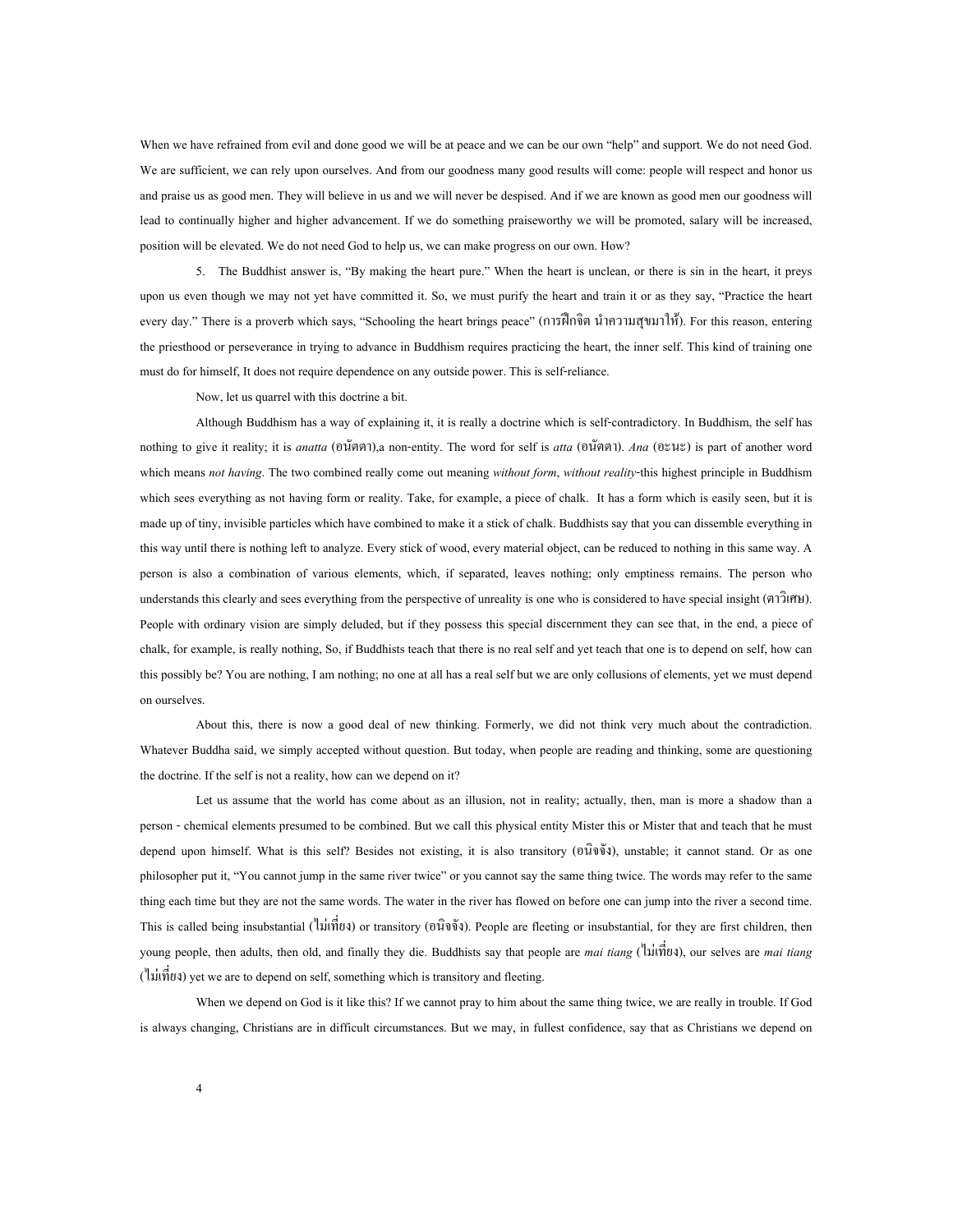God who is tiang tae (เพี๊ยงแท้) absolutely sure, an unchanging reality, eternally unmovable, who will not under any circumstances ี่ change. As the phrase of a hymn has it, there is in him "no whisper of change."

But if we depend on self and the self is constantly in flux, as I am when one day I decide on a certain course of action and by the next day I have changed my mind, this is an astonishing kind of dependence, this depending on something which cannot stand up. What will result? The result can be nothing but uncertainty. Most Buddhists are very unsure about belief in the next life-because their source of help is so unsteady.

Actually, we cannot even depend on self in the present world. As the Thai proverb goes, "The boat depends on the river, the tiger on the forest" (เรือพึ่งน้ำ เสื้อพึ่งป่า) meaning that we are all interdependent. One farms, another tends orchards; one sews, another ึ่ makes sewing machines - all are dependent on others. When we go to the market every day, we are dependent on the merchants and at the same time, the merchants must buy their rice from the farmers - in mutual interdependence. Isn't it strange that though daily life is like this, people still advocate dependence on self. It is in direct opposition to what we experience in daily life. Particularly in a large city like Bangkok, it would be impossible to depend solely on oneself for daily sustenance. Virtually nobody would feel that he is selfsufficient. If in such a comparatively simple matter we cannot be self-sufficient, how can we imagine that we are competent in matters of the world to come? If in material concerns we are not adequate, how can we be in matters of the ultimate? Many people never give this a thought. Or perhaps you might ask the question, "If there were a bus which would not run, what is there in it to make it start up again?" If in this world we cannot depend solely on our own frame, how is the inner self to depend on it in the future?

Besides the self there are other sources of help as well - according to the view of some. Everybody knows the phrase, "Depend on yourself" but some, if asked, would not reply with this phrase. They would say, "Depend on the Triple Gems", *Ratanadrai* (รัตนตรัย). *Drai* means three and *ratana* means jewels or precious stones - three precious stones: Buddha, his teachings, and the Order of his disciples. In daily "prayer" the Buddhist will say in Pali "พุทธัง สรณัง คัจฉามิ ธัมมัง สรณัง คังฉามิ สังฆัง สรณัง คังฉามิ" let me hold to the Buddha, the Teaching, the Order." It is a daily act of trust. Some say that if repeated before retiring it will purify the heart, removing jealousy and anger. How do Buddhists "trust" in these three? This is not the same as the Christian's trust in God but it rather means holding the practices of Lord Buddha as a model or example and trying to emulate him. Or it may mean to try to follow selected teachings of Lord Buddha. It does not mean to commit oneself to following all of them as the Christian commits himself to the Christian way.

Before he died, Lord Buddha said, "Look Ananda, what do the bikkus hope for from me? I have given the teaching (ธรรม), I have kept nothing back. Nothing is a secret, nothing at all. Now I am already eighty years old. Hold to the teaching." When I read this I feel a great pity for the old man. It is as if he were saying, "I am getting ready to die", and his voice breaks; then he continues, "everything I have I have given to you; you must not hope for anything else from me." But Buddhists say, "I depend on Buddha" while he says, "No, you must not, I have nothing left, I have given it all." Buddhists don't think much about this, but I cannot help thinking. Can you believe that I was a monk for eight years and never once thought of it? But when I was preparing to teach and read it again, I sprawled over it, startled into a new recognition that Buddha could not be one to depend on  $(\vec{\hat{\eta}}\vec{\hat{\eta}})$ . He himself forbade it, but Buddhists continue to do it.

Let us now turn to the office of the Buddha, for the word Buddha is not a personal name but the name of an office. The personal name of the one we call Lord Buddha was Somanakhodom (สมณโคดม) or Gotama. In the centuries preceding him for who knows how many million years, there were many Buddhas. This present era, however, is to last for five thousand years-that is to say, according to the textbooks Buddhism will last for five thousand years. It is now a little more than 2,500 years-about half the time has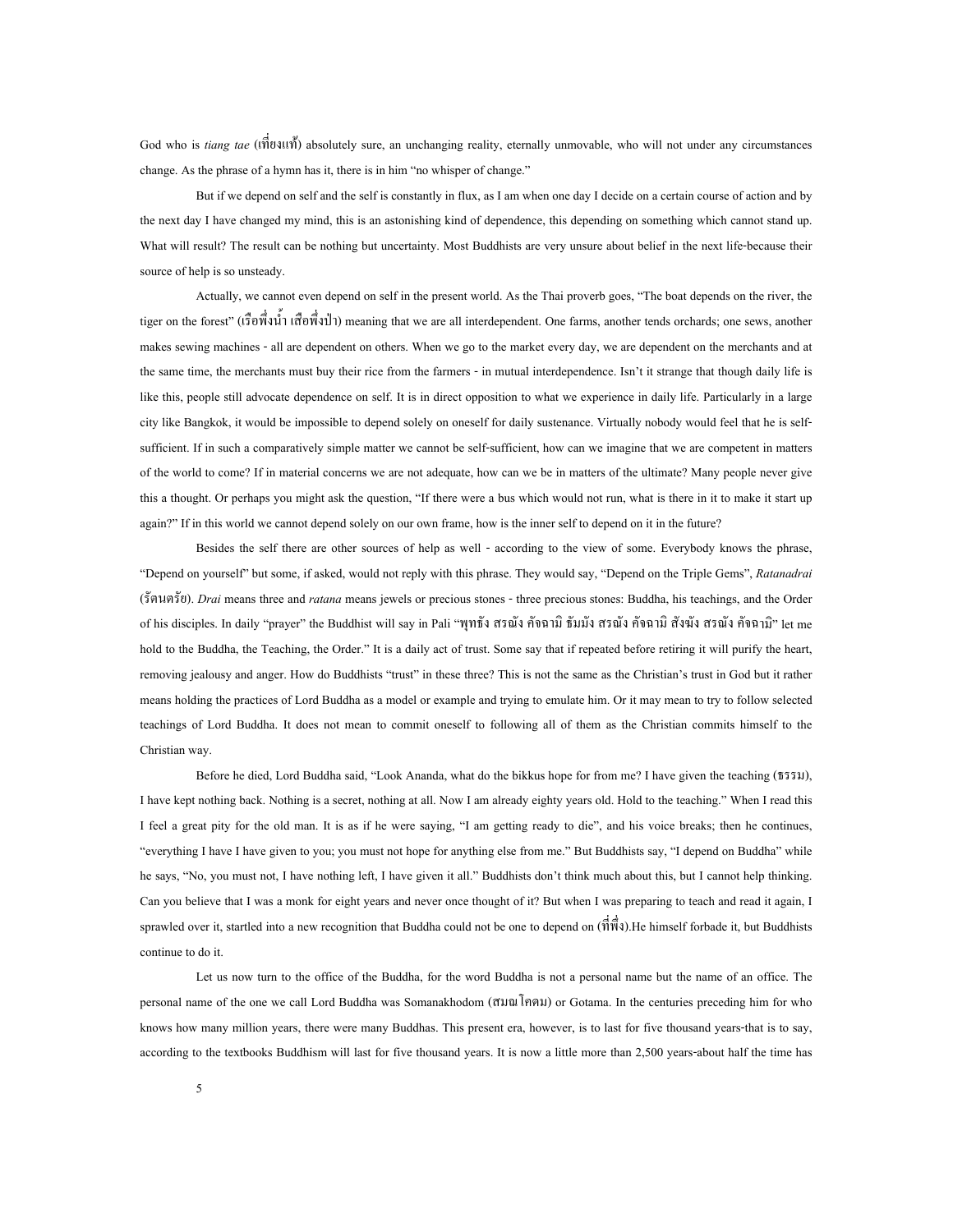elapsed. Then there will be another Buddha who will be called Sriariya (พระศรีอาริย). Some lay Christians like to say that this will be Jesus Christ in his second coming. Don't believe it! This is not the same thing at all and cannot be interpreted in that way.

Of course, in the celebration of the 2,500 anniversary, there were certain prophecies, many of them distributed as tracts, in which it was predicted that there would be wars with great trouble and suffering throughout the world. It was very frightening to those who took it seriously. Certainly we have today many perplexing problems in the world, but not the kind mentioned in the tracts - fire that would burn over the entire earth, confusion, suffering, sin, a great reduction in population. Actually, we are now concerned with population explosion!

But there are three kinds of Buddhas:

6. *Buddha Pacheka* (ปจเฉกพุทธเจา) a Buddha who is known only to himself. Enlightened just as Buddha was, he is still unable to teach others. The world has had many of these whom no one recognized as Buddha.

7. *Buddha Sammasam* (สัมมาสัมพุทธเจา) a universal Buddha, like the Lord Buddha whom people reverence. No one at all has taught him, he is enlightened by himself, he knows intuitively and is able to teach others.

- 8. *Anubuddha* (อนุพุทธเจา) followers of Buddha who can teach others, who are of two varieties:
	- *a) Arahanta (อรหันต)*, meaning distant from sin or sanctified. These are Buddhist apostles who are on the highest level of attainment in Buddhism. A full arahanta is the real meaning of the term Buddha.
	- b) Those who are enlightened by the teaching of others but can also teach. When in the monkhood they generally retreat to the forest. They are not particularly well-informed and usually have learned through traditions and customs.

Later on we will study about the four stages of attainment in Buddhism of which the fourth is *arahanta*. But if we listen to the apostles of Jesus, especially to Paul, we will feel that some of them are genuine *arahanta*. Measured by the Buddhist pattern, Paul is certainly an *arahanta* and more because he did not hear the teachings of Jesus directly; he gained an understanding on his own. Christians would say that he was taught by the Holy Spirit, but of course, Buddhism knows nothing of the Holy Spirit. If we look at him from the standpoint of Buddhism we see that he said with conviction that he had been "enlightened", *dratsaru* (ตรัสรู)

When Lord Buddha was enlightened he did not study from anyone else. First, he practiced concentration according to the accepted method. Those who practiced it sat quietly, did not even so much as blink, held their tongues firmly to the roof of their mouths, scarcely breathed, folded their hands until they nearly grew together. We can almost say that they tortured themselves. Lord Buddha tried this discipline for six years without success and eventually gave it up. Finally he turned to the use of the mind and was able to solve the problem through thought. At last he knew the "truth" about life. This experience of his is called enlightenment, *dratsaru* (ตรัสรู).

Let us look briefly at enlightenment and the method of attaining it. The first step is to quite the mind, closing the eyes and heart to all distractions until finally one is unaware of sound, taste, touch, and sensation. The senses are completely closed to outside stimuli. There are some Buddha images in this attitude which are called *Phrapitawan* (พระปดทวาร), or Buddha in meditation, *Phrasamadhi* (พระปางสมาธิ), In this kind of concentration an effort is made to keep the mind from wandering by fixing it upon a single object. First, we select an object on which to fix attention. When practiced in the art, we will focus only on empty space until finally we can see nothing at all and our minds are emptied of all thought. Buddha rose to the very apex of this kind of meditation and when he was finally at peace, the three-fold knowledge came to him. He learned three truths or *vidya* (วิชชา 3) which are considered the highest wisdom in Buddhism: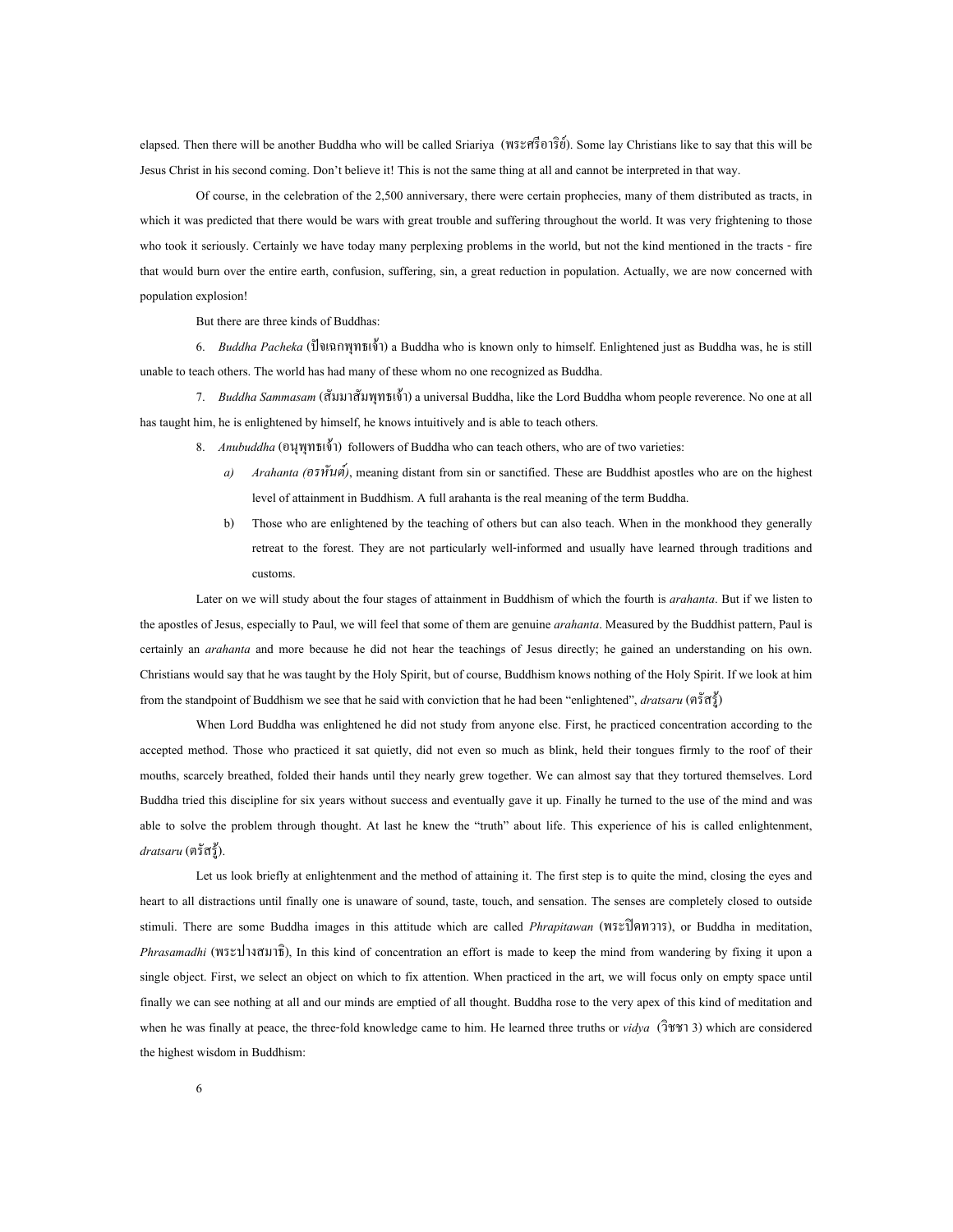9. He knew about his own previous reincarnations. According to one account he saw that he had been reincarnated five hundred times, sometimes as a monkey, sometimes as a dog, a bird, a cat, a mouse and in many tens of other ways. He had been a man, a robber, an outlaw. But gradually in these many rebirths he advanced until he became Lord Buddha. This was the first of the three revelations.

10. He was enlightened of the births and deaths of others, together with the dates of births and deaths. On a given date he knew who would be reborn and who would die and where these events would take place. This ability is called the Celestial Eye (ตา ทิพย).

Parenthetically, it may be said that Jesus was also enlightened. "He knew all men and needed no one to bear witness of man; for he himself knew what was in man" (John 2:25) and "before Abraham was, I am" (John8:58). Of course, it is somewhat unfair to make such comparisons, for Christians believe that Jesus was not a mere man but the incarnated Son of God. However, if we have opportunity to talk with Buddhists about this, we may refer to these passages. Perhaps we could also refer to Ephesians 1:4 "He chose us in him (i.e. Christ) before the foundation of the world."

11. He knew himself to be emancipated from ignorance and from the cycle of rebirths. He had been enlightened.

After his enlightenment Buddha subsequently saw four other truths which are called *Ariyasacca* (อริยสัจ). Incidentally, if we wish to use this term, we may. Of himself Jesus said, "I am the way, the truth...". We may therefore say that this statement of his is an *ariyasacca* (อริยสัจ) for the term means something which is higher than truth. *Ariya* means precious, noble, or above the ordinary; *sacca* means truth.

12. He knew about the origin of suffering, that it is because certain component elements converge to form the person so that in collusion they create suffering. These components, sometimes called the five aggregates, are called *khandha* (ขันธ). If they were diminished into nothingness, there would be no suffering, or if no person existed, there would be no suffering. But when we become physical entities, suffering is the inevitable result. The five components of personality are:

- a) Form, r*upa (รูป)*
- b) Feeling, sensation, *vedana (เวทนา)* which is sometimes at peace, sometimes in pain, despising, hating, jealous, angry
- c) Recognition, perception, *sanna(สัญญา)*
- d) Conscious impression, emotional reaction, *sankhara (สังขาร)*
- e) Consciousness, *vinnana(วิญญาณ)*

These five centers of tension collide in one person and produce suffering.

13. The cause of suffering

The second of Buddha's discoveries was what causes suffering to be thus produced, or what brings the aggregates together. The culprit is desire, hankering (note the similarity to the Adam and Eve story). Craving, wanting to obtain, whatever the object, is the cause. This is called *tanha* (ตัณหา). It may be desire for wealth, position, honor, fame, or it may be sexual desire. In the case of pastors, it may be the desire for a large membership of a name for themselves. Or it may even be desire to be nothing. To want to die or to commit suicide is also desire (อนัตตา). Once we want something, we set out to get it. We expend thought and time and energy; we are troubled and fretful. All of this causes pain, and all of it stems from desire.

14. The extinguishing of desire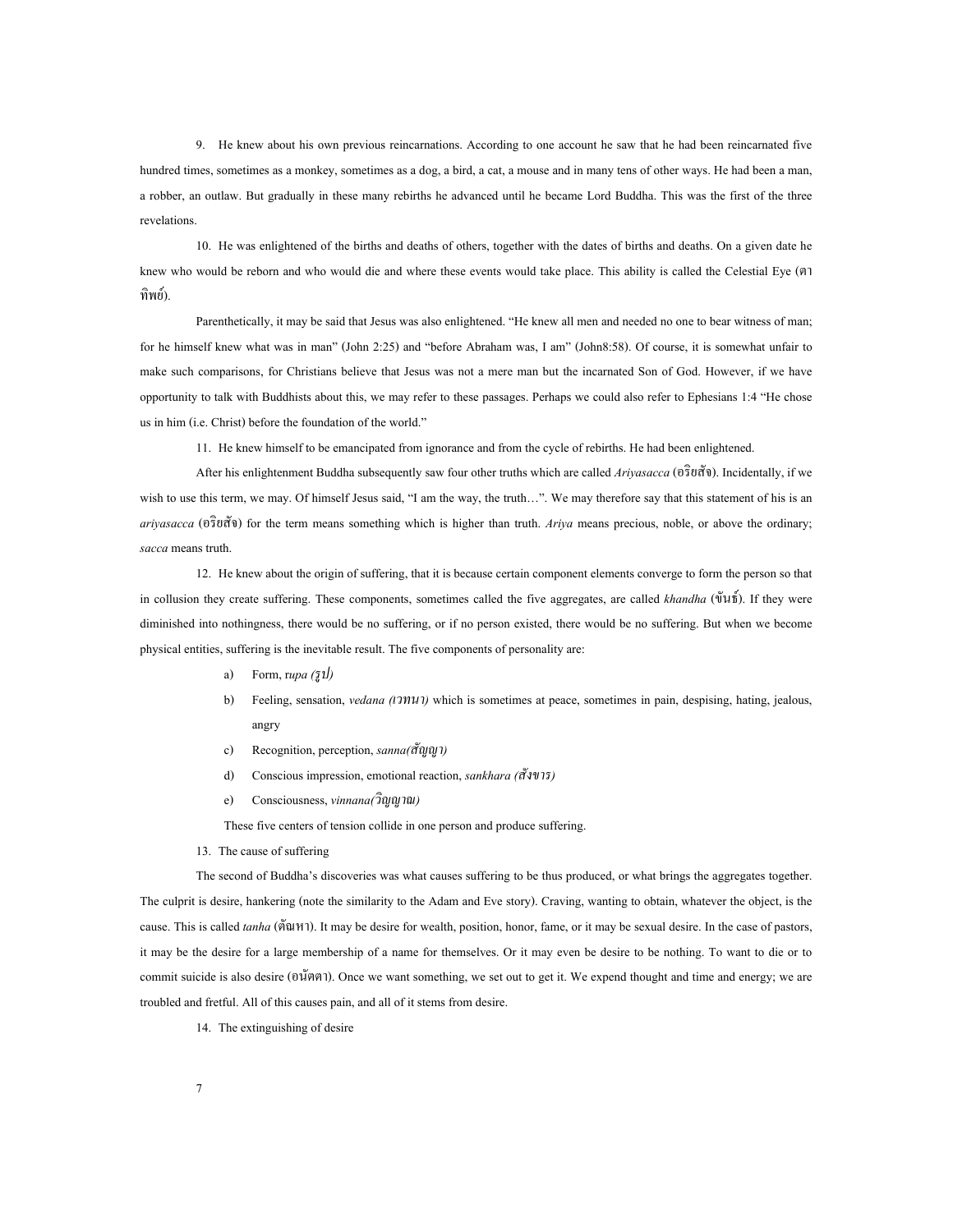Buddha found the switch to turn off suffering, *anatta* (อนัตตา). To turn off desire, to turn off the physical body, to turn off sin, turns off life as well until nothingness is left. If one is reborn, suffering is reborn; therefore the solution to the problem is not to allow it and then suffering will not result. We must cut off the source. If there is no fuel there will be no smoke though there may still be a fire. The fire comes from birth, from our physical selves.

15. The way to extinguish suffering

Of course, if we know Christ, we know the way. But Buddha found a way which he called the Eightfold Path (มรรคแปด). One must diligently practice the rules in order to arrive at the goal.<br>But first, let us consider the characteristics of Buddha. There are nine of them, called Buddha graces (พุทธคุณ),  $\hat{i}$  and this

formula is a sort of "confession of faith" of Buddhists everywhere, a chant in praise of Lord Buddha (บทสวดมนต).

16. He is *arahant*, one who is now without sin (เปนพระอรหันต).

- 17. He is a Sammasam Buddha, by himself enlightened (เปนผูตรัสรูชอบเอง).
- 18. He has the three-fold knowledge and the fifteen strict practices (เป็นผู้ถึงพร้อมด้วยวิชาและจรณะ).
- 19. He has attained eternal peace (เปนผูเสด็จไปดีแลว).
- 20. He has attained omniscience (เปนผูรูแจงโลก).

21. He is the guide for moral practice; there is no greater (เป็นสารถีแห่งบุรุษพึงฝึกได้ ไม่มีบุรุษอื่นยิ่งไปกว่า). His knowledge of the world is called *Lokawitun* (โลกวิทู) - combination of the words for world and knowledge to signify all-knowing. But here is a problem. There are two interpretations: According to one, it is said that he knew only about spiritual matters and the problems of life, but did not know their solution. For example, he did not know how to build an airplane or anything else in the modern world. Another view is that he knew everything. He knew how the world originated; he knew what modern scientists have now discovered. Therefore, the two schools of thought have become separate sects, divided on this point.

- 22. He is the religious father of angels and of men (เปนศาสดาของเทวดาและมนุษยทั้งหลาย).
- $23.$  He is the awakened and spirited one (เป็นผู้ตื่นแล้วเป็นผู้เบิกบานแล้ว).
- 24. He is possessor of ultimate felicity (เป็นผู้มีโชค).

According to the textbooks, Buddha was but an ordinary man before his enlightenment, but afterwards he was a sublime personality. He was incomparable in knowledge and in purity. Previously he had known nothing about the problems of the world, about ideas, and other matters concerning life, but after his enlightenment, he knew about the problems of life in a very unusually penetrating way.

If Christians wish to teach about this it may be compared with I Corinthians 2 and with Proverbs, with Isaiah 45:9, and with Isaiah 55:8, 9. These passages are clearly in contrast with what has been said. Of course they will not be instantly believed and accepted for Buddhists are firmly convinced that Buddha knew more than any other man has ever known. But we must get at that feeling. This opinion must be demonstrated to be untenable.

Again, about their saying that Buddha is all-knowing or omniscient, Buddhists believe it because they believe that he had some special knowledge that enabled him to see beyond the ordinary. But if we listen to the teachings of Buddha, we will see that he actually did not claim to know so much. Buddhists as a whole revere Buddha but do not really know what he taught. Buddha himself said to his disciples, "Now, don't, don't...I don't know enough...". But his followers say, "he knew everything." Why? Because they want to depend on him. Buddha said, "Don't, don't lean on me; I have nothing to lean on." But they insist, "Yes, you have..." They try to force him. Listen at his teaching about knowledge. If anyone insists that Buddha had knowledge of the universe, of space, of the solar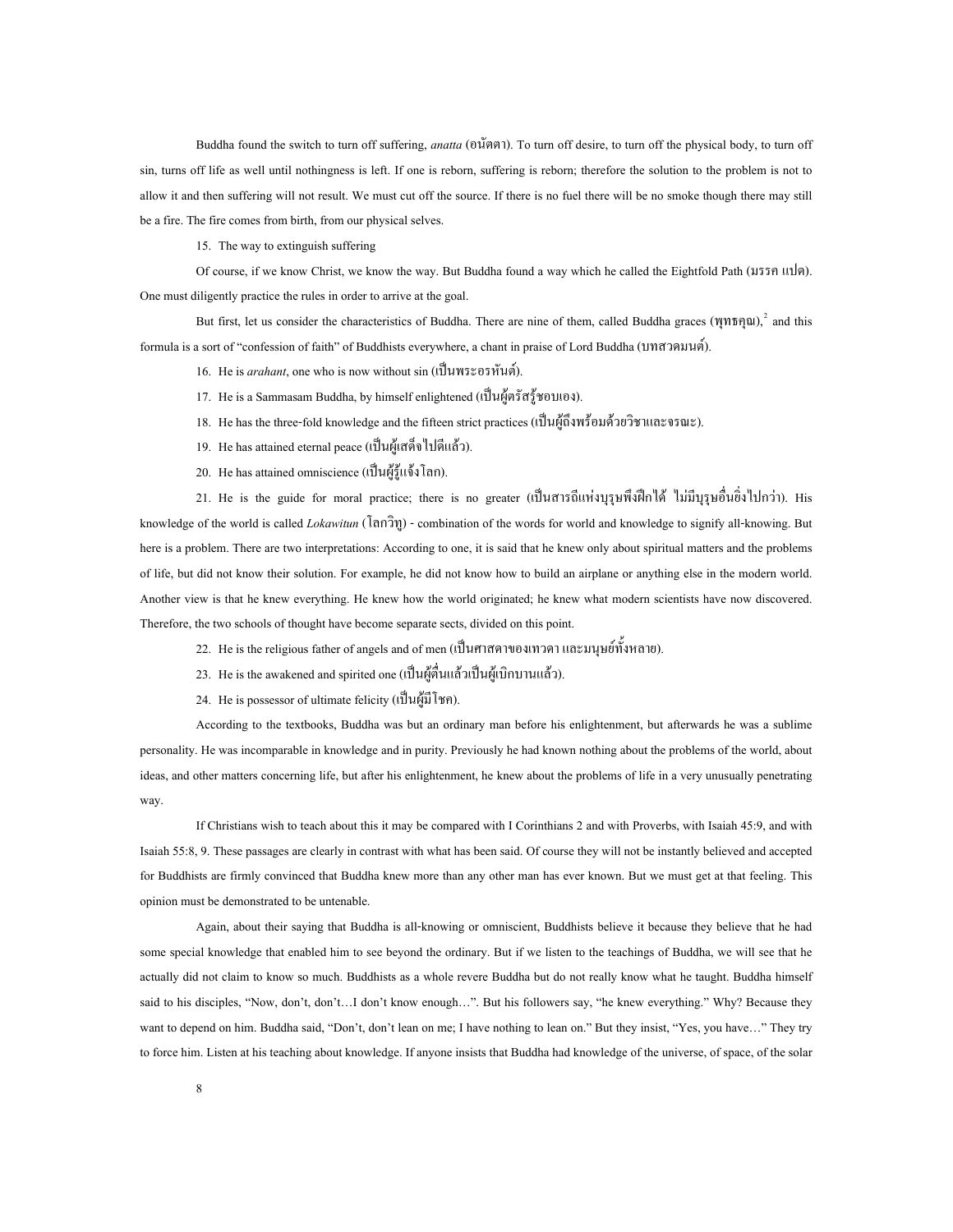system, he simply misunderstands and attributes to him untruths. Actually, he claimed only three kinds of knowledge. He did not know science, medicine or any other subject. To claim more for him than he claimed for himself is to falsify.

Those who teach Buddhism to Buddhists often describe him as omniscient, but certain teachings of Buddha should be cited to induce them to think. They use the term *Lokanat* (โลกนาถ), the Great One of the world, the one on whom the world's people can depend, to describe him. Another term for him is Conqueror of the Demons (ผูพิชิตมาร). There is, of course, a passage about his conquering *Mara* (มาร), the personification of Evil. But when he was near death *Mara* come and announced that it was nearing the time for him to die. Buddha motioned for one of his disciples to request of *Mara* that his life be spared but the disciple who was under the sway of *Mara* did not understand his master's gestures. When *Mara* then told Buddha that in three months he would die, the disciple came to himself, went and knelt before Buddha and said, "Why did you not stay, why not stay a thousand years?" Buddha replied, "A little while ago I motioned for you to ask for an extension of my life but you did not ask. What good does it do for you to come to me about it now? I have already told *Mara* that I would die." When *Mara* came and asked for Buddha's death, he was willing. In Christ "death is swallowed up in victory" (I Corinthians 15:54). But in the end Buddha died.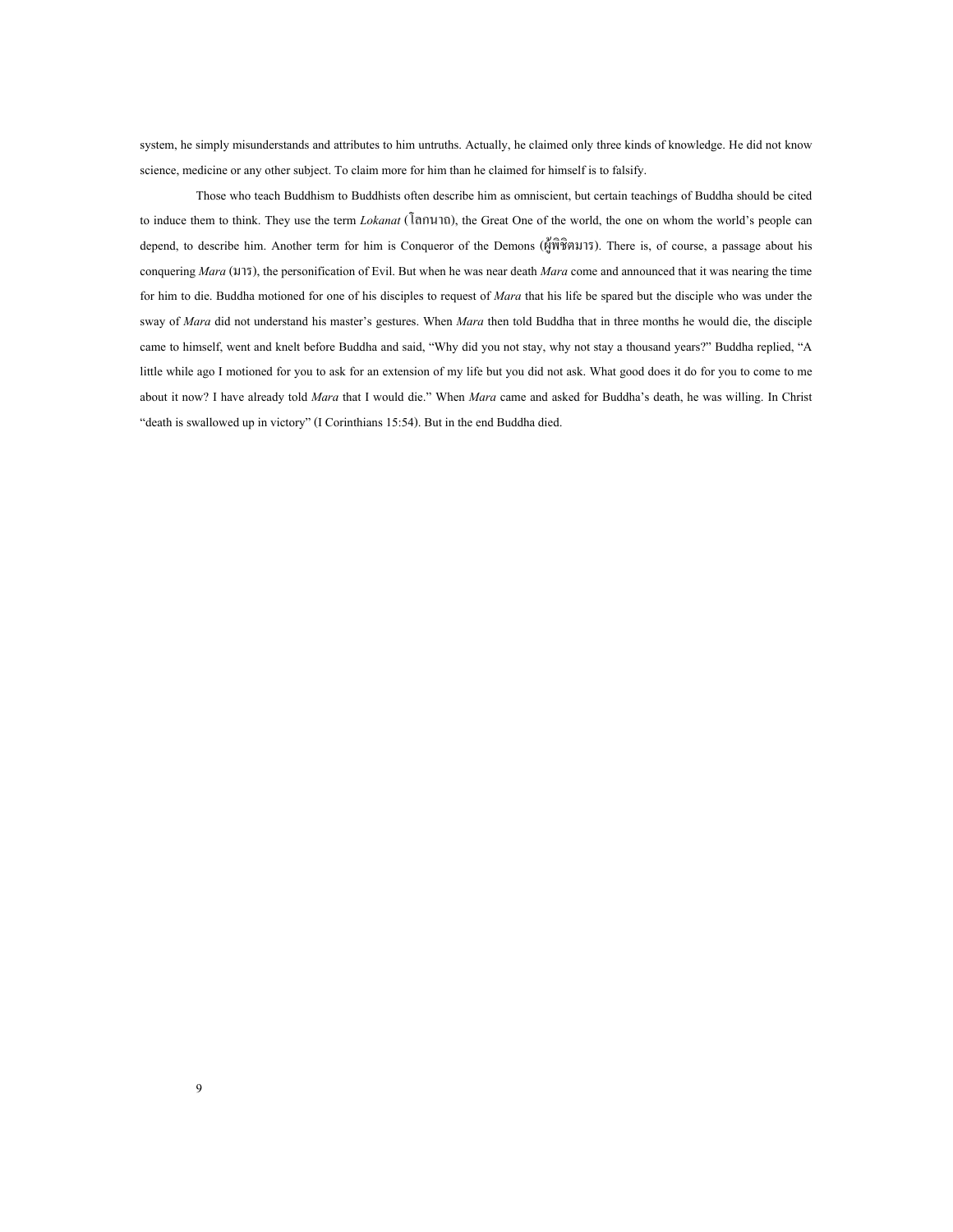#### **II. UNDERSTANDING THE DHAMMA**

<span id="page-14-0"></span>In the study of the *dhamma* it is first of all necessary to make clear the meaning of the word. Actually, the same word may have two different pronunciations and two different meanings, though it must be admitted that not all Thai people use the word correctly. If the word has the prefix *phra* (พระ), it refers to religious teaching - of Islam, Christianity, Buddhism or any other - and is pronounced in Thai *tham* (ทํา) - in Pali, *dhamma*. But if it is pronounced *thamma* and is used without the prefix *phra*-, it does not refer to religious teaching but to whatever is natural to this world: objects, such as tables, chairs and automobiles; feelings such as anger, loathing, hatred; good and evil. We must make the distinction between the two terms, but here we are concerned with the word as it refers to religious teaching – *phratham* (พระธรรม) , the teaching which is considered fundamental or natural to the universe and which has to do with appropriate moral behavior.

Actually, the teaching which has to do with good behavior is called in Thai *tham* (ธรรม) and that which has to do with prohibitions and restraints, is called discipline (วินัย) though both are commonly understood to come under the heading of *tham* (dhamma);or we may simply call it Thamma-Discipline (ธรรมวินัย).

In Buddhism there are 84,000 *tham* categories (ขันธ). The disciplines are all contained in the *Tripitaka*, literally translated, the three baskets. Baskets are used for collecting fragments and also for distributing food. If the *dhamma* of Buddha were arranged into categories, there would be three categories:

25. The Sutras (พระสูตร) or the parables, the character stories to be used as examples or models for human behavior.

26. The Disciplines or various laws and directions for the regulation of human life. For example, there are the Five Precepts (ศีล 5) which are universally applicable. If one wishes to advance further still, there are the Eight Precepts (ศีล8) and those who keep them are called *upasaka* (อุบาสก) for men or *upasika* (อุบาสิกา) for women. Sometimes these precepts are observed in the monastery. This word, *upaska* is an interesting word; it means "one who sits near the truth" and it would not be inappropriate to use for Christians, especially for cultivated Christians. In Buddhism, those who are called *upasaka* are those who have observed the Eight Precepts:

- a) Do not kill animals.
- b) Do not steal.
- c) Do not commit sexual offenses.
- d) Do not lie.
- e) Do not drink intoxicants.
- f) Do not eat after noon.
- g) Do not sing, play a musical instrument or dance.
- h) Do not use cosmetics or personal adornments.

Beyond the Eight Precepts there are the Ten which are primarily for the novices in the monasteries, those who are below the age of twenty (usually 12-19). Regular monks observe the 227 rules which include such provisions as "If one steals more than one baht, he is to be expelled from the priesthood." Murder will bring about instant dismissal. To claim to be an *arahant* will result in immediate discharge.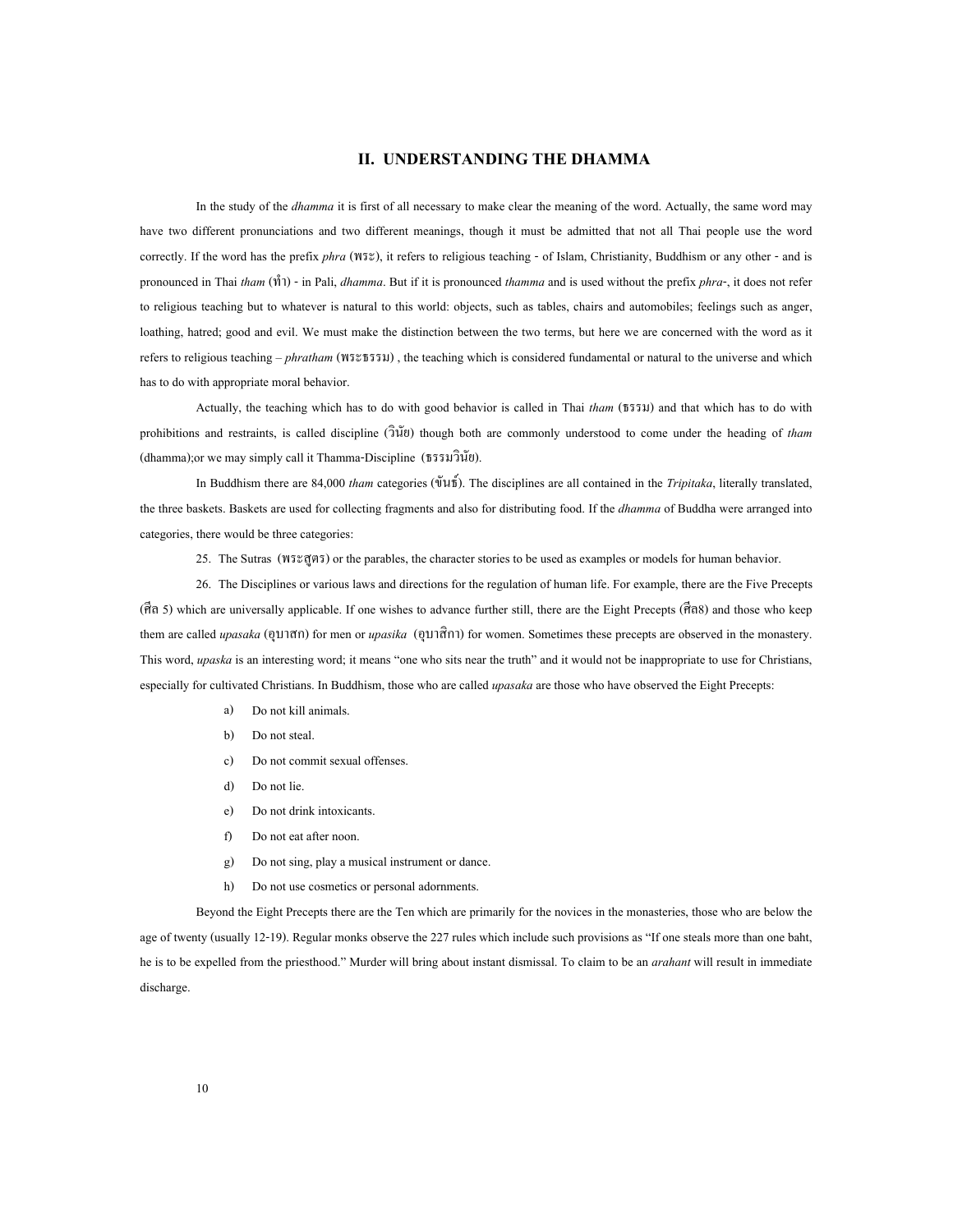There was formerly an order for women with 311 rules but this order no longer exists. Lord Buddha did not want women in the orders but was pressured by one woman who begged earnestly to be allowed to be initiated. He allowed it and then laid down several hundred rules so as to make it practically impossible for the order to endure. And this order did disappear long agc.

27. The third category is called the *Abhidhamma* (อภิธรรม), the highest branch of Buddhist philosophy, much more refined than the ordinary *dhamma*.

Actually, the word *dhamma* in all these uses is morally neutral, neither good nor bad. True, most people understand it only in the sense of good. If one is said to be a man of *dhamma*, it is understood that he is a good man, but actually it is like saying that one has an opinion; it can be either right or wrong. If we mean *dhamma* in the sense of good we should use the term *kusala dhamma* (กุศล ธรรม) or *thammadi* (ธรรมดี).If we mean *dhamma* in the sense of evil we should say *akusala dhamma* (อกุศลธรรม), or if morally neutral, the *dhamma* is correct. Generally, however, people use the term in the sense of good.

Can we depend on or trust in *Phradhamma* (พระธรรม) as in the affirmation of the Triple Gems ("ธัมมัง สรณัง-ธรรมเปนที่ พึ่ง)? Taking the *dhamma* as a refuge means that we will act according to its precepts, which in this case means the teaching of Buddha. If we depend on it, we have to behave by it; there is no other way to depend on it. If we observe it correctly and well we will be at peace, we are told. So Buddhists say that if we only do what is right we do not need Good to interfere or to infuse his blessing into our lives. He need not hold out help to us. If we do good, we will receive good; it is automatic. *Dhamma* will provide for or look after the one who lives by it. If an automobile accident occurs and the occupants are not killed Buddhists will say, "The *Dhamma* took care of them" or "merit protected them from death." There are many stories of people who, on their way back from merit-making at the temple were involved in automobile accidents in which others were killed, but those who had just made merit survived. It will be said that merit protected them (บุญคุมครองใหพนอันตราย) and that there is no evidence that God had anything to do with it.

Again, Buddha said, "*Dhamma* is the way." Jesus said, "I am the way." Which is the more believable, the more easily accepted? Recently someone in Bang Kla came to me and said, "Please explain the Christian way to me simply so that I may understand it." I answered by saying, "The difference is this. Suppose you went to Lord Buddha and asked him the way to go from Bang Kla to Bangkok. He would tell you where to go to find a bus stop, how the bus has to turn right, then left and after about a hundred kilometers arrive in Bangkok where you can find a taxi to take you to your destination. Buddha will answer you by telling you the way or by drawing a map. But if you ask Jesus Christ he will answer by saying, 'Come, I will take you there'. Jesus does not simply tell you the way. He is the one whom God has sent to lead us, not to advise us." It is not surprising that Buddhism has such detailed instructions and that the religion of Jesus Christ is by comparison sparse in its moral teachings.

I have sometimes asked such seekers which they would prefer, a set of detailed instructions or a guide. They have always responded that the guide is preferable because with instructions it would be so easy to get lost. The next life is a country we have not seen. If we have only a set of instructions, it will be trying and difficult to travel by them. This, of course, is only an oversimplified illustration.

If we depend on the *dhamma* how will it help us? Buddha explained that it would bring peace, that those who find their joy and satisfaction in the *dhamma* would be at peace and the *dhamma* would defend them. They would not descend to one of the Buddhist hells but would go to heaven instead. (Heaven here does not mean Nirvana, but only a state of peace beyond this life.) Those who are established in the *dhamma* will not sin, he said. But in daily living is it really like that?

Actually, depending on the *dhamma* for support is nearly all our own doing. It is scarcely different from depending on self for it is really self-improvement based on the teachings of Buddha. There is no outside power to aid us and the strength and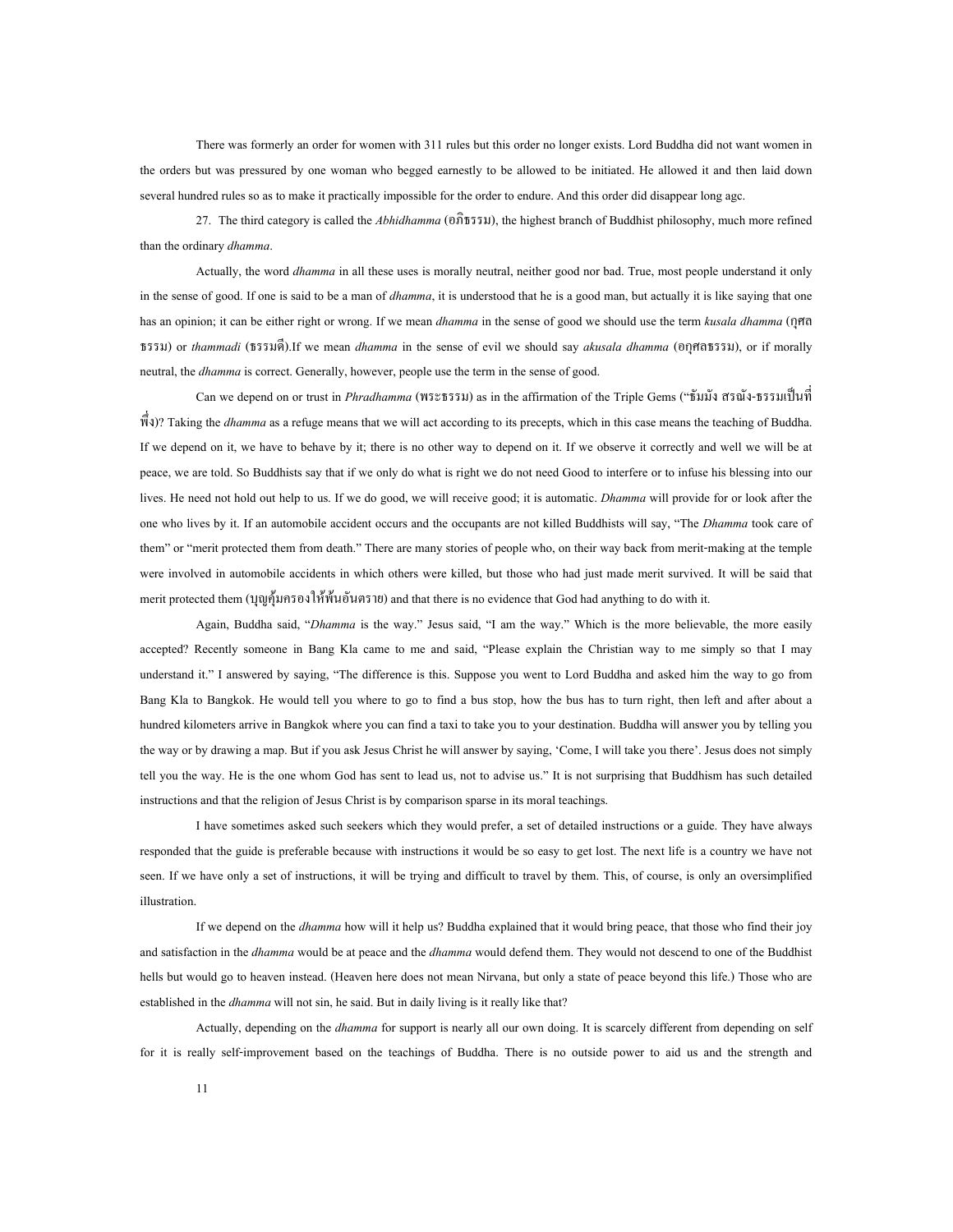encouragement to follow the teachings is from our selves as well. So it is very difficult for those who set out to observe the *dhamma* to succeed.

The dhamma which is not concerned with religious teaching and which is morally neutral may be divided into many categories such as:

28. Form *dhamma, rupa dhamma* (รูปธรรม) This refers to things which have a physical shape, such as material objects, men and animals.

29. Formless *dhamma, arupa dhamma* (อรูปธรรม) These are the intangibles, such as anger, love and jealousy.

30. Conditioned *dhamma, sankhata* (สังฆาตธรรม Things which have been made or developed or composed or assembled with the use of tools or equipment fall in this category.

31. Unconditioned *dhamma, asankhata dhamma* (อสังฆาตธรรม) Things which exist of themselves, such as Nirvana in Buddhism (or in Christianity, God) belong here

32. Worldly *dhamma, lokiyadhamma* (โลกียธรรม) This has to do with what the Christian might call worldly or sensual pleasures, such as drinking to excess, lying, anger, jealousy.

33. Non-material *dhamma, lokuttara dhamma* (โลกุตรธรรม) Just the opposite of sensuality, there are none of these in Buddhism - the Four Noble Truths, Four Rewards, and Nirvana.

Now let us try to make a critical appraisal of the *Dhamma*.

When you preach, if you say, "We depend on God", Buddhists will simply reply, "And we depend on the *Dhamma*." There are any number of books written on the subject, "*Dhamma* is God." Therefore, the question of utmost importance for us to consider in connection with this study is whether or not this statement is true. Is *Dhamma* God?

Suppose someone should say to you, "What you preach about God is nothing new. Your God is simply our *Dhamma*." And in addition, suppose that person saw a copy of the Gospel of John in the recently published popular version and read the first verse, "In the beginning was the word" which is there translated, "in the beginning was the *Dhamma*." He would say, "See, Buddhism and Christianity are the same. God is the *Dhamma*, exactly that and nothing more." If we do not know enough to explain the difference, we had better not reply for they will simply insist on that point of view. What can we say?

Let us listen first to what they say. They say that God, the Creator, the God of the Christians, is a mysterious power at work in the universe. It swirled and revolved around in its own cycle of cause and effect for many millions of years, very much as modern science claims. Gradually, slowly, changes took place until there came into being a world and men and animals and plants. This mysterious power, they say, is God, like the God of the Christians.

Since they are willing to accept that there is such a power, we must try to get them to move from that idea to the idea of God. How can we do so?

If that power is formless, impersonal and mechanical, how can we explain the occurrence of the world which has form, and the presence of life in that world? How can we explain the orderliness of the physical universe and the meaning that that universe has for human existence? We must first of all try to make people see that this world looks very much more like the product of mind and intelligence than of disorder and accident. We must try to translate the mysterious power they posit into the idea of God instead of letting them translate God into an impersonal force.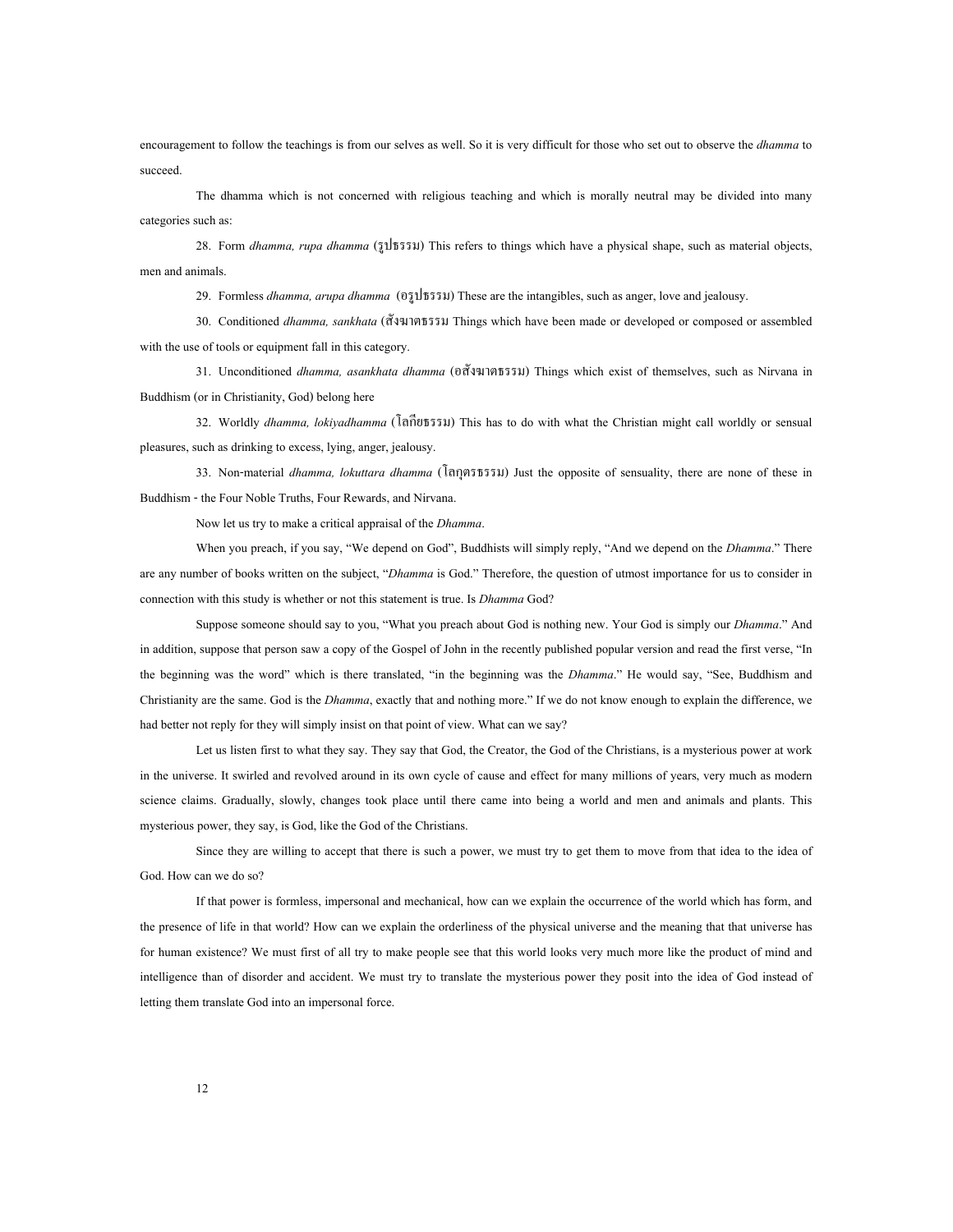If we speak of God as Savior, Buddhists will reply that this only refers to good and bad *karma* (กรรม) . Good *karma* brings peace, bad *karma* brings suffering. The God who helps us enables us to escape suffering and this is salvation. God is, therefore, like *karma*.

When we refer to God's providence they say that it is natural law which watches over and protects the world with sun and wind, rain and seasons. There is a law at work in sun and moon and stars and earth which precludes the need for God.

And if we speak of God as one who transcends time and place, they will say, "You mean *karma*, which also is allpervasive." *Karma*, like d*hamma* is morally neutral. It may be good or bad. But there is an oft-quoted saying, "Play against men, you sometimes win; play against fate, you always lose."(แข่งอื่นแข่งได้ แข่งวาสนาแข่งไม่ได้) In other words, in a game one is sometimes ื่ lucky, but in life, if one has not made merit in the previous existence, nothing will change the ill-fortune which results in this life. Nothing will turn out right. This is why so many people who try so hard to become wealthy never succeed.

I have an uncle who is very hard-working and industrious. Actually, in the village in which he lives, there is no one else quite like him. He is always in his fields from early to late and he cares for seven or eight children. But he has worked for thirty years and is certainly anything but wealthy. There are some other nearby farmers who do not work nearly as hard but advancement has come to them easily. This uncle is very discouraged about it but explains it by quoting the proverb just referred to (แข่งอื่นแข่งได้ แข่งวาสนา ื่ แขงไมได). He feels that in a former life he made no merit for himself and is now suffering the effects of his former misdeeds.

Everything depends on the character of the God who controls the universe. In a recent conversation with a patient at Bang Kla Hospital, he spoke of God as *karma* and then said, "Actually God is like an encyclopedia which includes everything." Really, it is *dhamma* that is like an encyclopedia which includes everything. But we must find a way of saying that God is not *dhamma* -or at least, in my understanding he is not. It seems to me that it is like when one of my children comes and stands beside me to measure his height against mine. I am tall and he is short, but he will stretch to try to make himself as tall as I am. To compare *dhamma* with God is only an effort to make d*hamma* come up to God's standard but it cannot be done.

The willingness to concede that there is probably a mysterious power behind the universe, we must not overlook. But they have no way of explaining the juncture between that mysterious power and the presence of life on earth. There is no question but that God is a mysterious power. But if we look carefully we will see that that mysterious power is not raw power. There is something else hidden in the world and in the things which have been created, and that thing is life.

I have tried this tactic in explaining, and I have also tried to get my inquirers to see things which appear about them as possibly coming from a Creator. As far as we know, life must come from life, not from the inanimate. Besides that, this world is not floating aimlessly in space but it operates according to an intricate system. The evidence is that the mysterious power to whom they refer is a person, not just a power, and that he is good. One often feels that Buddha just grazed the truth; he came amazingly close to it. Through his teachings we can almost see God but we do not quite see him. He probably came as far as human reasoning can come in apprehending the truth.

There is a teacher from Sri Lanka who says the Bible reports that in the beginning the earth was empty and God created out of that emptiness. He says that Buddha saw this, too, and in the end, everything must be seen as empty (อนัตตา). Isn't it true that Buddha came very close to the truth and just barely missed it? For in the emptiness there is the living God whom Buddha could not see.

One of the books which comments on the subject puts forth the idea that if Christians would translate the meaning of the word God into a fable for use in teaching barbarians and children - for actually, God is only the law that controls the natural world - Buddhism and Christianity would be the same. Then he continues, "But because God is an ignoramus in creating this universe, and God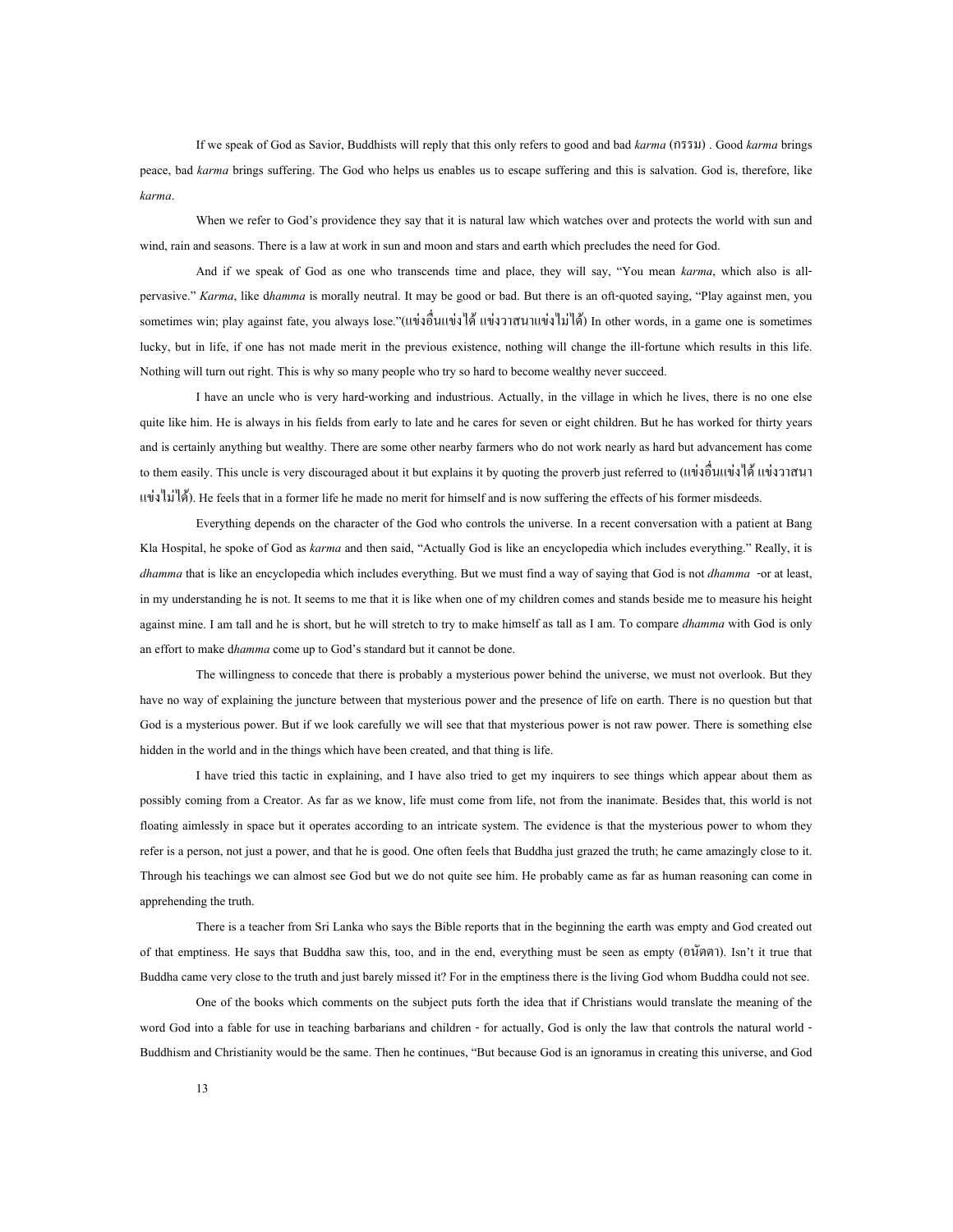is an ignoramus in creating this universe, and God is the law of *karma*, and *karma* is the impartial judge of good and evil, therefore God may be defined as a combination of *avijja* (อวิชชา) and *karma* (กรรม) combined. The teaching of the church is to reverence and trust in this God, but Buddhism teaches that we should annihilate and conquer this God at all costs."<sup>[3](#page-74-3)</sup> And this is not his strongest paragraph. He continues, "Kill him, kill him! Why should we do so? Because God has created to suffer, created an evil world, which proves that he is stupid. The God of the Christians is *avijja* (อวิชชา)."[4](#page-74-4)

This book, called "An answer to a Priest's Question", makes the most scathing attack on the Christian faith. It was occasioned by the question of a Catholic priest in Samut Songkram Province when he asked a Buddhist monk to tell him the truth in the teachings of Buddha about God, about creation and the philosophical arguments used in support of it, about the origin of suffering, and about why there are people in the world and what purpose there is for them. The priest was named George Uriana. The answers in the first two pages are simple and in irenic spirit, but afterward, the writer evidently warmed to his subject and was carried away into writing a whole book. It is a book which chastises Christians in the most painful fashion. Of course, it was not printed for sale but for distribution. Wherever there was a funeral, those responsible for the book would ask to be allowed to distribute copies of it. Probably every Buddhist leader in this country has read it.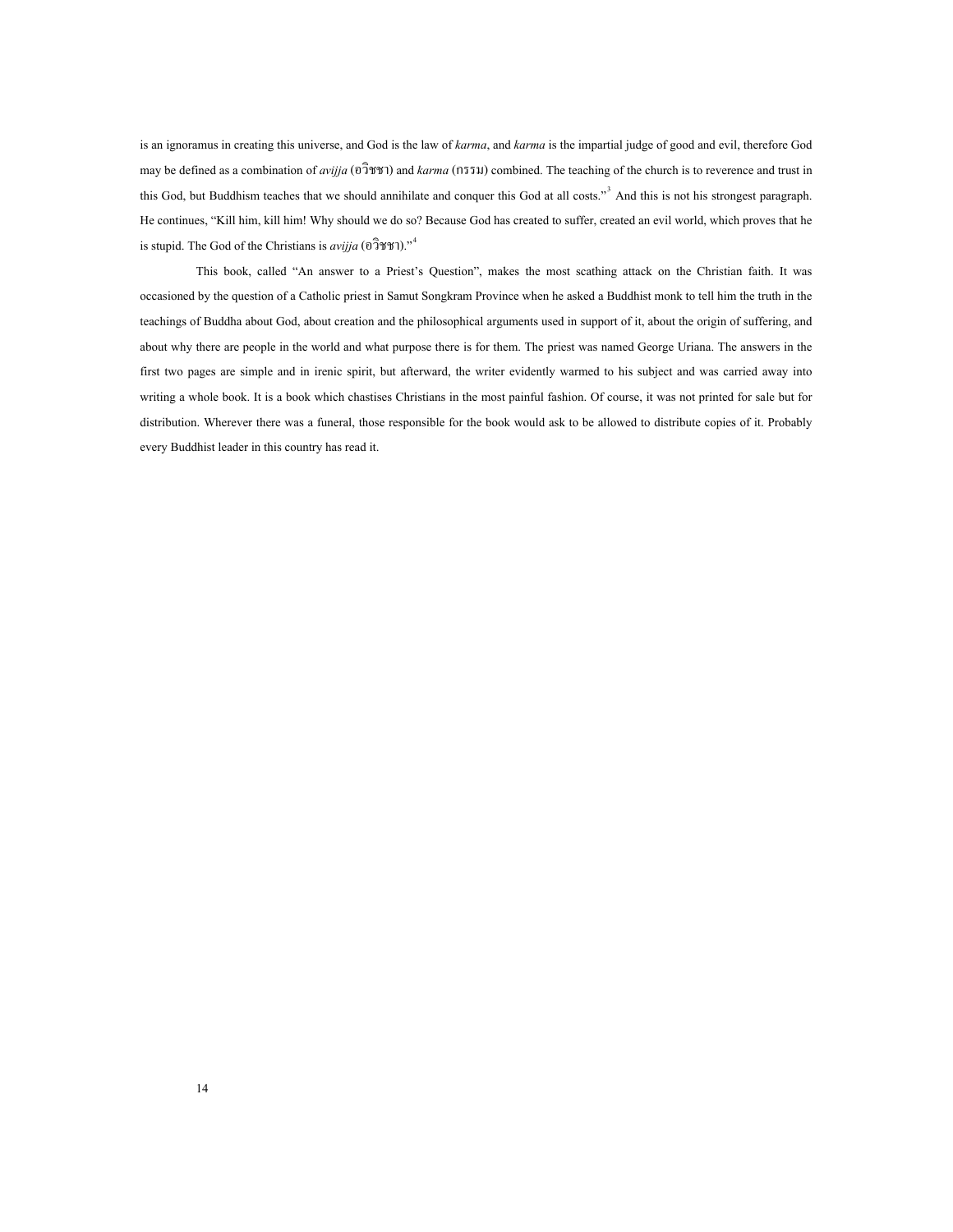#### **III. THE MEANING OF VINNANA**

<span id="page-19-0"></span>First of all, let us look at the term *ditthi* (ทิฏฐิ) which we shall need to use in this study. It is a neutral word which may be translated view, or opinion, but it is generally used in the negative sense. If I should say of someone that he has a strong *ditthi* (ทิฏฐิ) what I really mean is that he has opinions so strong as to be overpowering. *dithi* ( $\hat{n}_{\overline{3}}\hat{g}$ ) then is generally used in the negative sense, although the form of the word has nothing to indicate it. If we want to use a clearly negative word, we should use the term *michaditthi* (มิฉาทิฏฐิ)m*icha* means misguided. If we want to be specific about the opposite, a right or orthodox opinion, we should use the term *sammaditthi* (สัมมาทิฏฐิ).

What I want to say about this is that according to ancient belief, particularly in India, there were two schools of thought concerning the soul or *vinnana* (วิญญาณ) of man. According to one view, man is a stable reality, *tiang* (เท ยง). That is, when he dies his ี่ soul remains; it does not change. Another believed that the soul may be reborn as an animal or something else - the soul is not an unchanging reality, *mai tiang* (ไม่เพี่ยง) .It disappears, nothing remains of it, it is dissolved. The first school said that something of it is ี่ left but not all of it remains. Lord Buddha said that both these schools of thought were misguided or *michaditthi* (มิจฉาทิฏฐิ), heterodox. We must ask then what he taught about the soul of man. If one holds that it is an unchanging reality, this is wrong' if one holds that it is dissolved at death, this is wrong. What does Buddhism teach? To this there is really no exact answer. When I was studying Buddhism I was very confused about this and tried for many months to find an exact answer, but I could not find one. I do feel, however, that there is something we can discover about it.<br>First, let us look at the meaning of the word for soul, *winyan* (วิญญาณ)<sup>[5](#page-74-5)</sup>, and perhaps we can gather some understanding

from it. The meaning of the word in Thai is "to know clearly." *win*(วิญ) means "clearly"; *yan* (ญาณ) means "to know"

The meaning given to the word in the Thai Bible is not quite true to the inherent meaning of the word. But the popular understanding does not reflect the inherent meaning of the word either. Popular feeling is one thing, translation is another, and Buddhist teaching is still another. According to Buddhist usage the word means "feeling" or "sensation." This sensation may occur through six avenues; the eyes, the ears, the nose, the tongue, touch and the heart. For example, when we see an object with the eyes we immediately feel something about that object; when our ears hear a sound or food is put in our mouths, or we smell a fragrance or touch something, or something touches us, a sensation is created. Not only so, but some sensations arise from within, as when we are touched by someone's words, we may feel sad or amused or glad. So, these six avenues are called the six *winyan* (วิญญาณ 6).

According to one view of the matter in Thailand, *winyan*(วิญญาณ) refers to these six sensations, and it is felt that the *winyan* endures only as long as the person lives; when he dies, the *winyan* is dissolved. His eyes cannot see, his ears cannot hear; therefore, his *winyan* is extinguished and there is nothing left. According to this view, life is the *winyan*, or the sensations. Without the sensations there is no life.

A second Thai opinion is that the *winyan* is something which remains after death. According to this belief, *winyan* does not refer to the feelings or sensations but to a kind of power which resides in the body and leaves the body at death. Those who hold this opinion believe that the *winyan* will seek a new residence. They see the physical body as compared to a house and the *winyan* as the person who resides in that house. When one dies he simply moves his residence to a new location. They believe, then, that the *winyan* remains.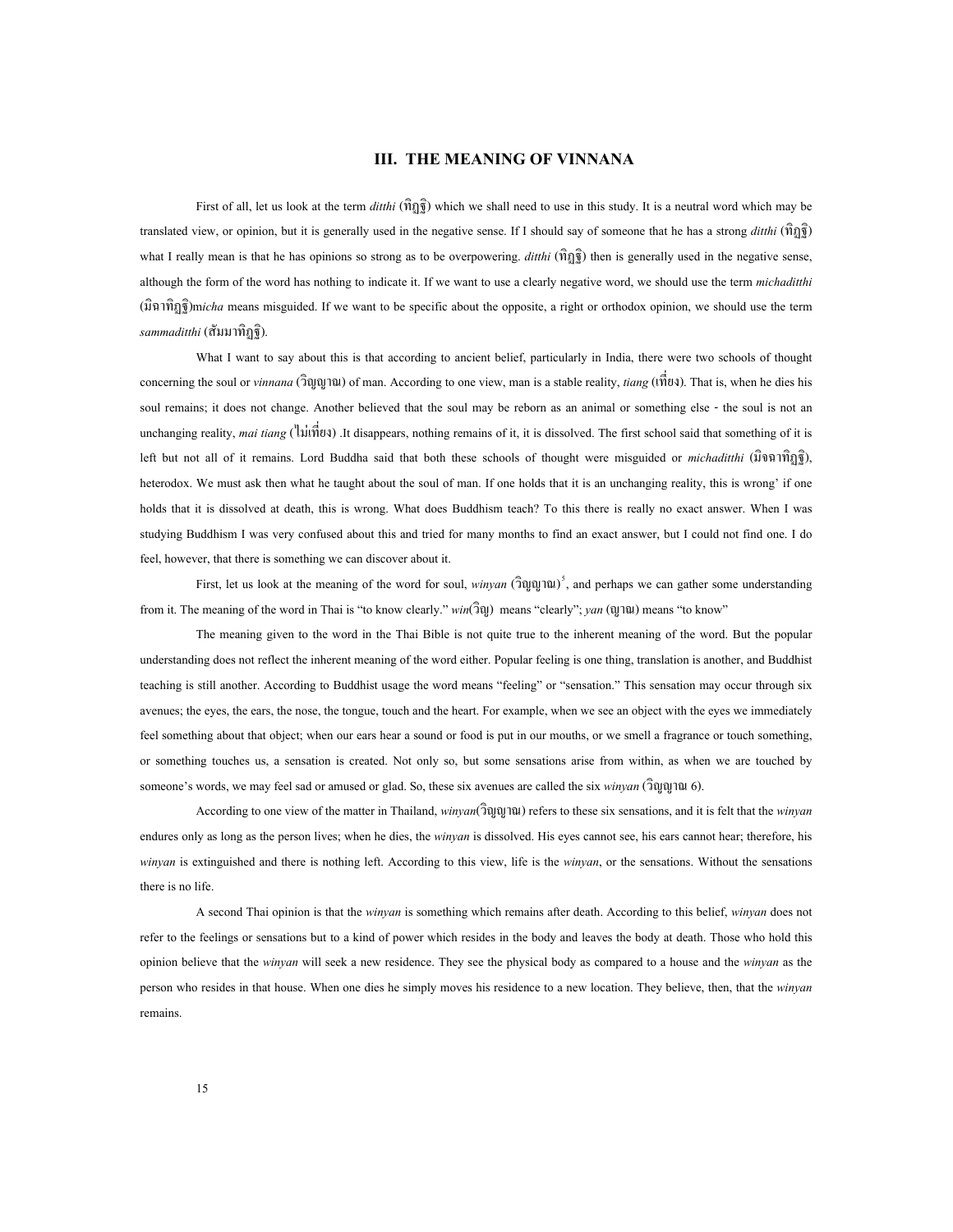There are still others who believe that there is a winyan in everything, in the air, the water, and even in the smallest objects and plants. All of these opinions are held by Buddhists who are very confused about the subject, some holding that there is something in man which survives death, some believing that *winyan* is confined to the six senses, and some teaching that there is a *winyan* in everything. Generally, village people believe that the *winyan* exists after death and must be reborn. The more educated are apt to feel that the *winyan* is sensation.

There is a very interesting little book called, <u>A Dispute Between Two Buddhists</u><sup>[6](#page-74-6)</sup>. It resulted from a meeting held concerning the movie star, Mitr Chaibancha, who died in a fall from a helicopter while making a film in 1972. At one point in the meeting there was a discussion about his *winyan*. One group said that his *winyan* was having great trouble in trying to be reborn. Another group said they did not believe it. Many people in the meeting grouped themselves on one side of the argument or the other and one side took to the newspapers to denounce the other. The second side had no newspaper outlet, so they published this little book to contradict the opposing view. It is very entertaining. One wan said, "I wish to reemphasize that the explanation of those people who say that when one dies the *winyan* will leave the body and wander according to its *karma*, sometimes to a pleasant place because of having done good, sometimes floating downward to some nether region because of its evil deeds, and that before it can bob up and be reborn it must exhaust that *karma*. I want to affirm that that teaching is absolutely wrong. It comes from Hinduism and Buddhists have brought it in and wrongly understand it to be Buddhism." If you want to understand this, you should read this book about heretical Buddhism (ลัทธินอกพุทธศาสนา). $^7$ 

There are many other paragraphs in which very strong words are used in the conflict. One person said, "The side that believes in *winyan* cited the king, saying that when His Majesty presided over the dedication ceremony at the statue of Rama V he also performed the rite of propitiating the *winyan* and therefore those who do not believe in the *winyan* blaspheme the king."

In the meeting itself, whenever one side would stand to speak, the other side would send some rowdies over to make noise so they could not be heard. The first side would retaliate by cutting off the microphone and they even went so far as to cut the electric lines. On the second day the same thing happened and it culminated in a grand melee - all about the understanding of the *winyan*.

If I may be allowed an opinion, I would say that it is the fault of the Lord Buddha himself who gave no clear teaching on the subject. His lack of clarity is responsible for the arguments over it. There are many sections in the Buddhist scriptures that deal with it, however. One<sup>[8](#page-74-7)</sup> particularly, is about a man who asked Lord Buddha to explain it. He answered in ten rather mystifying statements:

- 34. Is the world eternal?(โลกนี้ คงอยูตลอดกาลหรือไม)
- 35. The world is probably temporary.(โลกน อยูชั่วคราว) ี้
- 36. The world is limited.(โลกมีขอบเขตจํากัด)
- 37. The world is unlimited.(โลกไมมีขอบเขต)
- $38.$  The body and the spirit are the same.(กายกับจิตเป็นอันเดียวกัน)
- 39. The body and spirit are different.(กายกับจิตเปนคนละอยาง )
- 40. When one dies life will not disappear.(ตายแลวไมสูญ)
- 41. When one dies life will disappear.(ตายแลวสูญ)
- 42. Some disappear, some do not disappear (สูญก็มี ไม่สูญก็มี)
- 43. Dissolution is not so, non-dissolution is not so.(สูญก็ไม่ใช่ ไม่สูญก็ไม่ใช่)

This was Buddha's teaching, a summary of commonly held views about metaphysics. One of Buddha's disciples was very puzzled about the answer and asked him to explain what was meant. One commentator writing for Buddhism said that these were ideas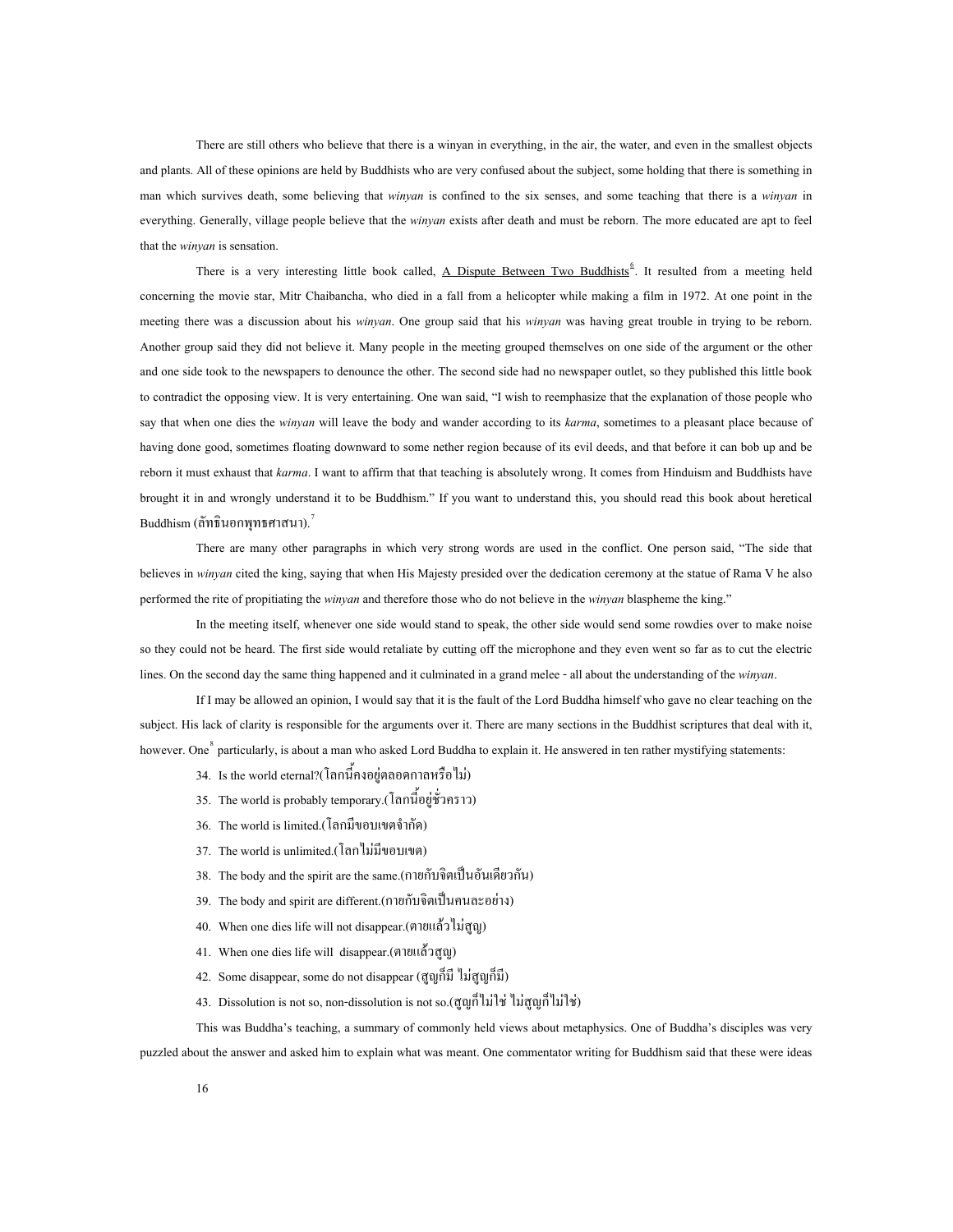from outside Buddhism. If anyone held them he could never go to *Nibbana*; he could advance only to the third stage and *Nibbana* is the fourth. He did not explain or elucidate but claimed that Lord Buddha made no such statement, that it may be a legend. But the story is that a disciple named Malunkya (มาลุงกยะ) went to Lord Buddha and asked about the ten statements. He said, "O Lord Buddha, I beg you to explain your teaching about the ten statements. If you do not tell me, I will leave the monkhood." And Buddha replied, "But I promised you nothing; I did not promise to explain. If you do not tell me, I will leave the monkhood."And Buddha replied, "But I promised you nothing; I did not promise to explain. If you must leave, then leave, but I will not answer you." And Buddha warned his followers that the ten statements are like very shallow water in which a boat cannot sail. So, Buddhists still warn about these matters, "If you think about them, your boat will stick in the mud." For this reason, in these statements about the world and about the relationship between body and spirit, it is not clear whether body and spirit are one or not. Buddhism does not teach whether the world has limits or not, whether it will continue or not, and Buddhism does not tell whether death dissolves all or not.

But in Thailand there are very many people who believe that the *winyan* survives physical death and that it is reborn. How can they believe this? It is strange and rather pathetic, isn't it, that we Thais have been Buddhists for who knows how long, yet worship without knowing what Buddha taught.

Another way to look at it, however, is that in one way it looks as if Buddha taught that the *winyan* survives death because he declared that he himself had been reborn 500 times. Yet when someone asked him a direct question, he did not give a conclusive answer.

Another example: there was a priest named Sadhi (สาติ). He had the understanding that the *winyan* does not dissolve at death and Lord Buddha said that priests with this understanding should not be allowed in the priesthood.<sup>[9](#page-74-8)</sup> He then confronted the priest with it and asked where he got the idea, whether he had heard Lord Buddha teach it – that is, the idea of reincarnation. The priest answered that he had. Buddha told him that he was a useless bikkhu and added that the *winyan* is sensation.

There is another passage<sup>[10](#page-74-9)</sup> in which Buddha taught that the *winyan* and the body are paired together and mutually interdependent. When one disintegrates, the other does also.

At another time<sup>[11](#page-74-10)</sup> Buddha said that the body and the *winyan* are born together and vanish together. And he gave an explanation.

To witness to the Christian faith, among Buddhists, we have to know what they think. We can summarize by saying that in terms of their view of the meaning of *winyan* there are four different groups:

44. There are those who do not believe at all, and they are the most difficult to help. Sometimes when we try to talk to them we feel that it is useless, that we need not say much for we will not succeed. They deny everything. Always there is one among them who will say, "If I see, I will believe; what I do not see I will not believe." I have sometimes answered by saying, "Excuse me, but in what direction did you see the sun come up this morning?" They will, of course, answer, "In the east." And I have replied, "But what we see is really incorrect. Actually, the sun does not come up; it is the earth that is revolving. Our eyes deceive us. What we see with our eyes is always deceiving us. So, if we believe only what our eyes see, that is not enough."

45. There are others who half believe, half disbelieve, and we can talk with them, but if they are to accept our point of view, we must make it understandable. We must give them some intellectual foundation and some reason for belief.

When I was a new Christian I had occasion to visit a former teacher of mine. He said, "Look here, Wan, I hear you are a Christian. What are you doing believing in God? Where is there any God?" I replied, "Sir, do you believe there is a *winyan*?" "Yes,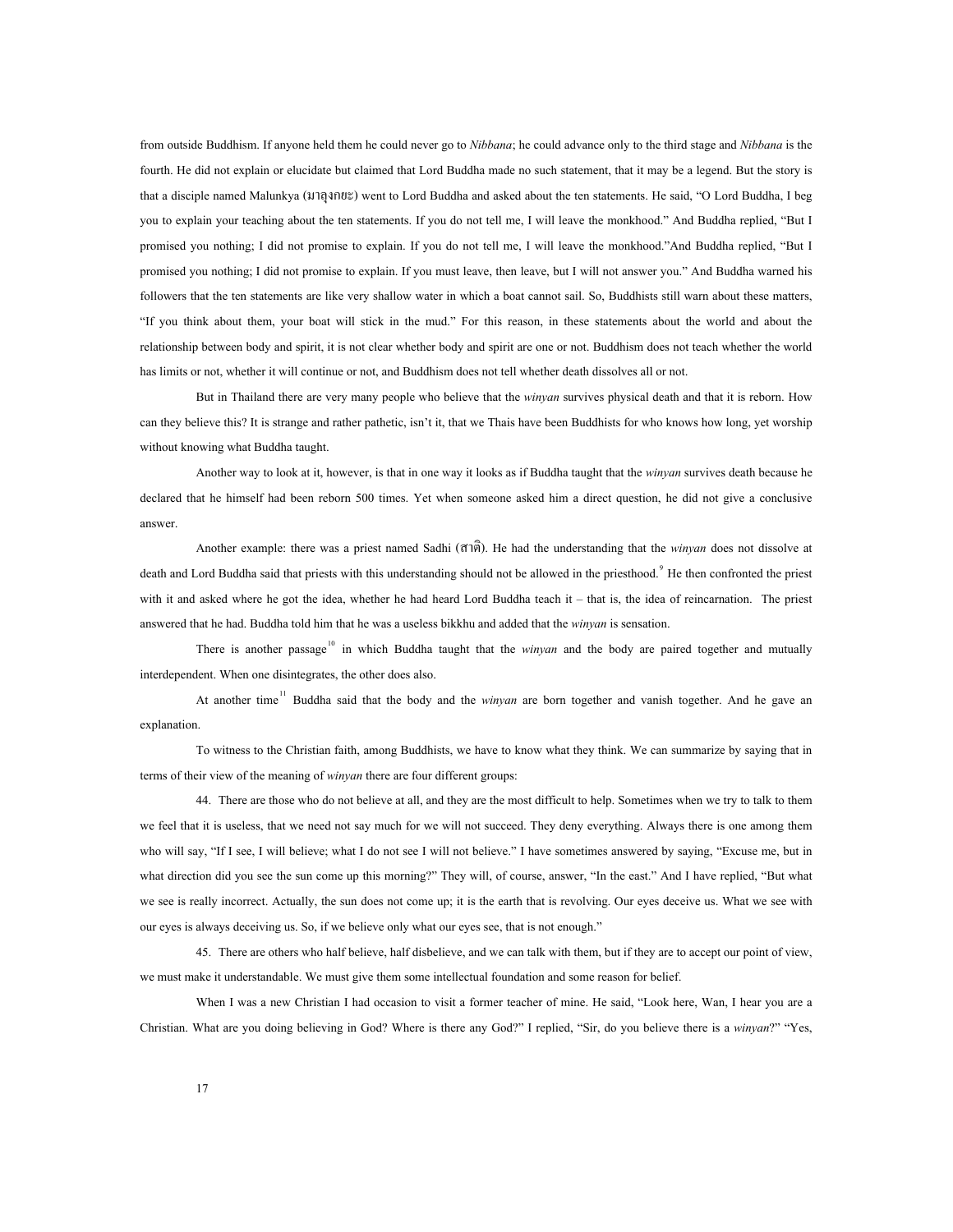indeed," he answered. I then said, "You believe in other *winyan*; do you not believe in the *winyan* of God?" He would not go that far, even though he acknowledged the reality of other *winyan*.

Another teacher said, "No, there is no *winyan* of any kind. Buddhism has no such teaching." I then opened the book(พุทธ ศาสนวิทยา) and pointed out the sections here presented.

46. There are some who follow the teachings of Lord Buddha to the letter. These people are somewhat like Christians who accept the Scriptures as authoritative. They refer to the Scriptures constantly as their basis of belief and are not willing to rely on their own ideas to correct Buddha's teachings. We can talk to them also.

47. There are some who are simply disinterested and live heedlessly from one day to the next,

When we consider that there are at least these four kinds of Buddhists in Thailand, we can see that being a Christian witness among them is no easy matter. We must first try to discover what their stance is before we can really talk to them about the Christian faith. Most villagers are ardent Buddhists with a belief in *winyan*. So why don't they accept what we say about God? Why do they insist that there is no God even though they believe in *winyan*? Probably it is because we Christians make the idea of God too different from what they already believe, when, often enough, what they believe is somewhat akin to what we believe about God. But we use language that is vastly different from theirs. It is good not to use exactly the same terminology, but we should not move so far away that they deny what we have to say. We should explain that God is *winyan*, not an ordinary *winyan* like the ones in which they believe. If we look at Paul's preaching we will see that he generally based his message on something that his hearers already held in common with Christians and then he would expand it to include the new truth of Christ. He did not discard the old entirely. For example, in speaking to the Jews, he talked about the law. He did not say that the law must be abandoned, but he applauded it as a prelude and added that now that Christ had come, it was not necessary to live under the law, for grace had superseded it. We can see clearly that Judaism and Buddhism in Thailand are similar in their reliance upon laws and regulations. The main difference is the difference concerning faith. Even so, most Buddhists in Thailand have a belief about God even though he is unlike the Christian God, We can see this in the spirit houses where a god is thought to reside, and in the sacred trees where people feel that a divinity is present in the tree. Some use of images assumes the presence of the holy in the figure. And in the commonly used blessing, "May all the sacred things in the world come to your aid," there is clear indication of belief in a hidden power though there is no use of the word God.

There is another passage<sup>[12](#page-74-11)</sup> which indicates that Buddhism teaches that there is a *winyan*. Lord Buddha said that there are some few who are reborn as human beings, but those who are reborn in hell are not human beings; many are demons (เปรต) as tall as buildings and crying out in the night. Some angels are reborn as men but most who are reborn in hell are more apt to be demons. This passage leads us to believe that Buddha did have a teaching about reincarnation. But in the book titled The Stream of Life  $13$  (a<sup>13</sup>) ชีวิต) the modern Buddhist who is the author, and who was the former ambassador to India, who also established an organization for the revival of Buddhism, says that Buddhism has no teaching about reincarnation. So, Buddhist organizations today have many problems. But I am grateful that Thai people are becoming better informed Buddhists. When they know more they will see how ambiguous the teaching really is and it will be easier to speak to them about the Christian faith.

What is the Christian view? Is the *winyan* stable, immortal (เพื่ยง)? Yes. But if we teach that the immortality of the *winyan* ี่ means that it will not be born, age, suffer pain, and die, Buddhists will reply that this is wrong, heterodox (มิจฉาทิฏฐิ). This is what Buddha called it. If anyone expresses the opinion that Christianity is *michaditthi*, we should ask what Buddhism teaches. If the reply is, "reincarnation", ask how this can be if there is no *winyan* or if the *winyan* is impermanent. If the reply is that there is no *winyan*, point out Buddha's second answer in which he said that if we say there is no *winyan* we are wrong. Try to get people to consider whether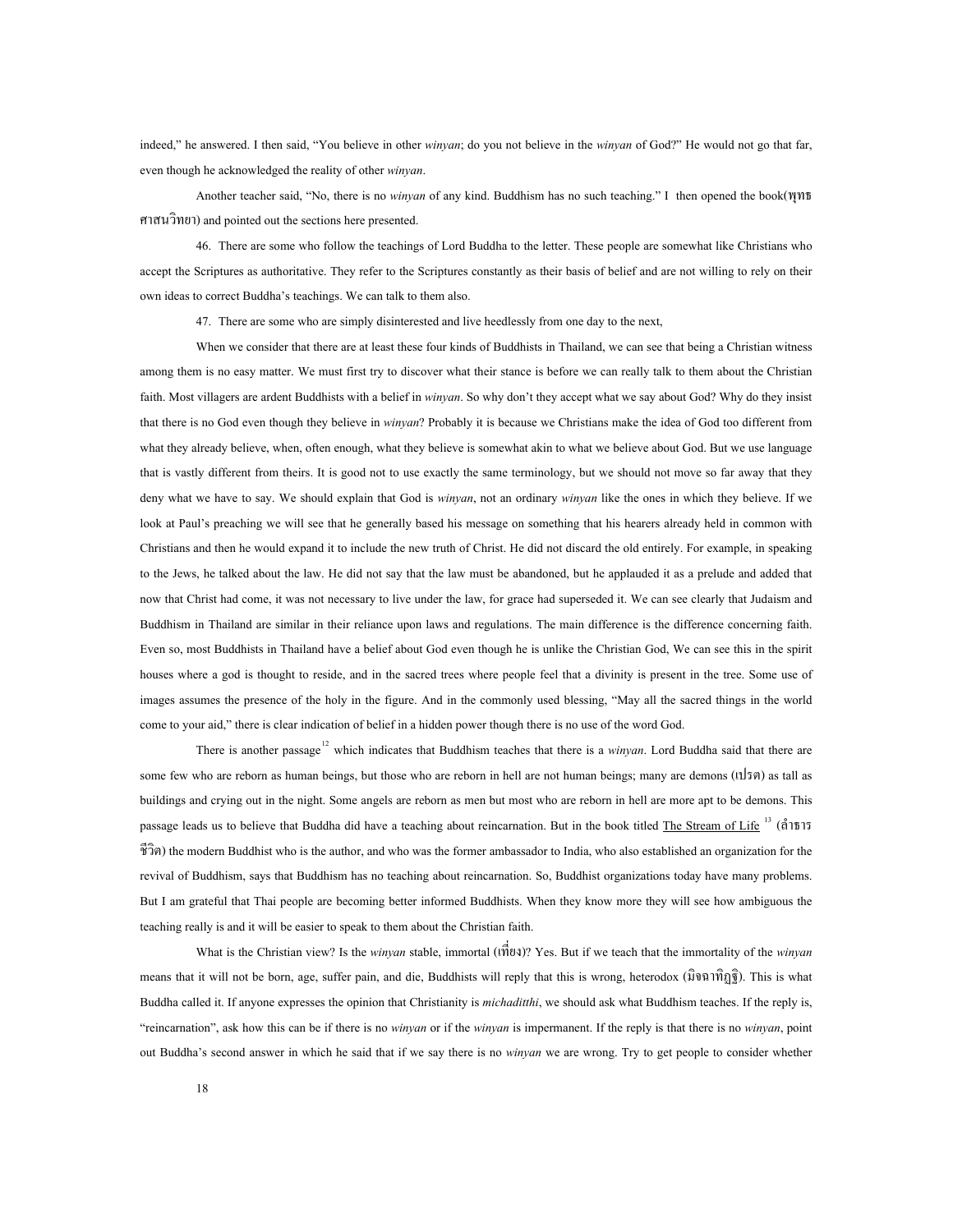there is a *winyan* or not. Villagers will probably answer that there is a *winyan*, but the educated will probably say that there is not. When we talk about it we want to know where our hearers stand.

It may be well here to comment on the difference between animals and men as it affects the subject of *winyan*. Actually, if *winyan* is understood to be sensation or feeling, certainly animals have this. Buddhism teaches that animals and men are alike in having the same kind of *winyan*. Animals have some of the same sensations as human beings. My uncle who is a priest in Haad Yai says that there are four sensations which animals and men have in common - hunger, thirst, sleep, sex. But we are also different from animals. The animal mind and ours are not alike though this has nothing to do with the *winyan* but more to do with the physical body. Animals cannot speak as humans can, although some can make sounds, but many of their sensations are like ours. Therefore, for Buddhists, killing animals is sin. If I were to speak as a Buddhist I would say that there is a rudimentary *winyan* in animals. Some of them have the power of recognition and know some degree of "ought." Buddhists see some expression of what is in men and say that animals have the same *winyan* as men but cannot express themselves because their bodies are not sufficiently developed. This is because in a former life animals have committed more evil deeds than men and their bodies are consequently poorly developed. It is like a child with a tongue which is malformed. He cannot speak clearly even though his feelings are like ours. But actually, this is popular belief, not a teaching of Buddhism.

Whether we see killing animals as a sin or not, however, in presenting the Christian message to Buddhists, we should never approach the subject in any way. Unless they bring it up it is better not to mention it. If we do, Buddhists will immediately counter that Christianity is an extremely degraded religion. Since animals have the same life, blood, pain and other sensations that human beings have, why should killing animals not be considered a sin? No matter what explanation you give, Buddhists cannot be relieved of the feeling they already have about it. They have been taught by their parents from earliest childhood that killing animals is a heinous sin. They were told as children, "Don't cry or a ghost will get you" and when they grow up, no matter who tries to prove that there are no ghosts, they will not believe it. The matter of killing animals is just the same. Thai people cannot be rid of their feeling about it.

You ask, is killing mosquitoes a sin also? Yes, it is. And what about germs? Let's take mosquitoes first. There was a certain priest who was troubled by mosquitoes. He then pressed the mosquitoes to his body and they died. Someone asked him, "Why are you killing animals? It is a sin." The priest replied, "I did not kill them; I saw they were trying to get through my skin, so I helped them." He felt that whether it is considered killing or not depends on the intention. If you intend to kill, it is a sin; if not, it is not a sin. So, a doctor who treats illness is not sinning when he kills germs because he does not set out to kill germs but to treat the illness.

A certain Christian leader told me that once when he built a new house and moved into it, in the evening he decided to make chicken curry because he happened to have some chickens. He caught the chicken and proceeded to make the curry and while he was doing so he overheard his neighbors saying, "Christians are as black-hearted as crazy people." In spite of this, there are many Thai butchers who are Buddhists. They hold to the teachings, but they have no intention of abiding by them. Generally, when Buddhists talk about their religion, they talk about its lofty and difficult concepts and principles, but not about exalted living. One does not have to live like a Buddhist to be a Buddhist. Buddhists take more pride in the sublimity of the doctrine. When we preach we must not be afraid that Christianity is too difficult because in village thought, the more difficult it is to understand and practice, the better.

The book about killing animals which is probably the best one in print is one by Acharn Boon Mi called The Wind Blows, the Tail Wags" (ลมพัดไหว หางไหว่กัน).<sup>[14](#page-74-13)</sup> People do not hesitate to kill animals while holding that the teaching is good, yet make no attempt to follow it.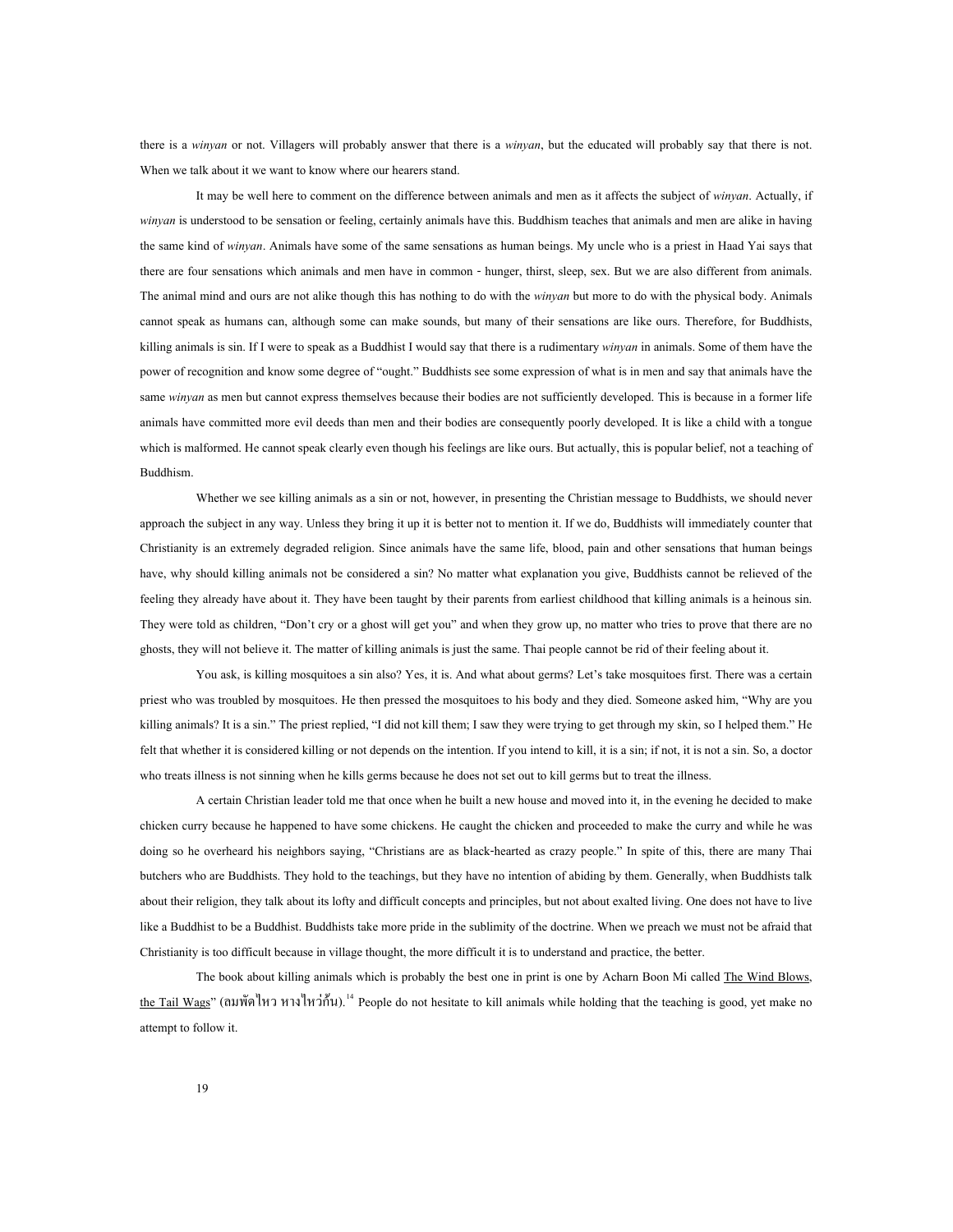Depending on Buddha actually means both taking him as an example and also doing what he taught. To take him as an example would lead one all the way to enlightenment (ตรัสรู). To follow his example would mean to follow from beginning to end, not just selecting the highest in it. Whatever he did that led to enlightenment we also must do from the very initial step. Taking only the final step will not bring about success.

It has been asked whether Buddha is considered sinless because of his enlightenment, or because he followed his own teachings. Actually it was because he followed the rules. But when one has followed the rules, he has not done so completely until he has experienced enlightenment. When enlightenment has come, that is being able to see clearly, a new feeling is created. It was as if, beforehand, Buddha could refrain from many sins, but was not able to relinquish them all completely. The more elementary sins could be renounced by practice, or could be destroyed by effort, but the deepest sins which rest on inner misunderstanding, must be eradicated through enlightenment. Later on we will consider the ten human failings of which it is said that five can be easily eradicated, but the last five require advancing to the stage of *arahant* to forsake.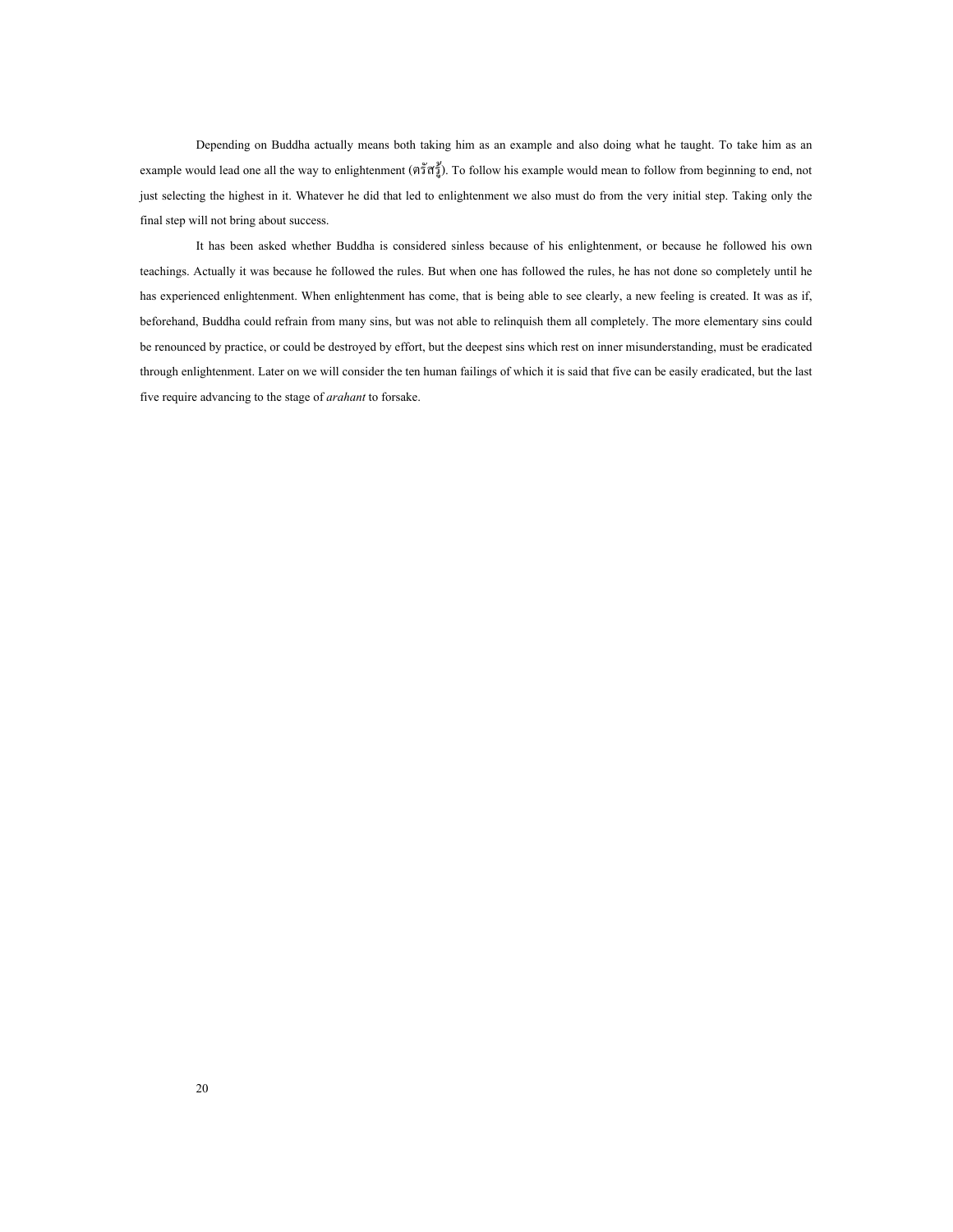#### **IV. IN THE BEGINNING, GOD-OR AVIJJA?**

<span id="page-25-0"></span>Several years ago there was a Catholic priest who went to Buddhadasa, the most renowned Buddhist monk in Thailand. Many people of education and prominence make an annual pilgrimage to Surat Thani Province to consult with him. The Catholic priest asked him whether there were any teaching in Buddhism comparable to the doctrine of creation in the Christian religion. In response Buddhadasa wrote a little book called Reply to a Catholic Father (ตอบปญหาบาทหลวง).

First of all he said that in Buddhist doctrine there is no clear reference to God but there are some clearly discernible implications. For example, he says that "God" is only the natural law which governs the universe<sup>[15](#page-74-14)</sup> and if Christians would interpret the word "God" as natural law, Buddhism and Christianity could be at one. But, if Christians insist on seeing God as a person the two cannot be in accord, for Buddhism has no personal God and no reference to a God as a person. Moreover, "God" in Buddhism is *avijja*( อวิชชา), the very essence of ignorance. An ignoramus was the creator of this universe. This was the epitome of ignorance since what was created was completely ruined.

In this statement it is not meant to imply that God is a person but only the personification of a state (ตัวสภาพ). It is as if there were a kind of formless power in the world which had in it a cause-effect fact - or that gradually grew and developed until at last it evolved into shellfish, plants, animals, men and a world. Here the author takes a bow to science and continues with the explanation that everything came into being on its own by factors and causes within itself. There was no creator to arrange it all. Yet, if it could be conceded that there were, that creator must have been stupidity itself, as expressed in the Buddhist concept of *avijja* (อวิชชา), nescience, or natural evil. This *avijja* did not know the consequences of its own action when developing itself to the point of poisoning and endangering the universe and bringing down upon it the penalty which is evident in the present world. This conclusion, of course, is speculation based on observation of our world.

Buddhadasa has also said that God is the law of *karma* (กรรม) and that all beings have *karma* in themselves; the god who punishes and rewards them is *karma*. Therefore, for Buddhadasa, God is a combination of nescience (อวิชชา) and *karma*. In that he was the creator he was *avijja* (อวิชชา); in his providence and as judge he is *karma* (กรรม). Buddhism teaches that this god should be conquered and destroyed. When Christians hear this should they not feel appalled? The Buddhist conclusion is that this god should be annihilated! Buddhists oppose this god and are not in the least willing to be his servants. They are given the greatest freedom in struggling against him with all their might until they are free from his power. It is exactly opposite from the stance of those who worship God and who hold to the principle that one must be willing for God to operate in his life, asking only his mercy. Actually, this idea does not at all appeal to the Thai love of independence. They often say that Christianity is not compatible with them, for the Christian is not free. Actually, the problem is that all men are incompatible with God. John the Baptist said that he was not worthy to stoop down and untie the laces of Jesus' sandals. Men are not worthy even to be God's servants. It is a high honor just to be allowed to serve him, the highest honor humans can hope to receive. Are Thai people really so independent as is claimed? Actually, nobody in the world is free, including Thai people whose nobody in the world is free, including Thai people whose name means free. If we are not the servants of God we are servants of something else which is less than God. Many Thai people are slaves of drink, of gambling, of various other vices and certainly, of self. There is no such thing as Thais who are really free. And this is as true of others as it is of Thais. There are no really free people in the world. Paul spoke proudly when he said, "I am a slave of Christ." It was more valuable to him than any kind of freedom he might have had.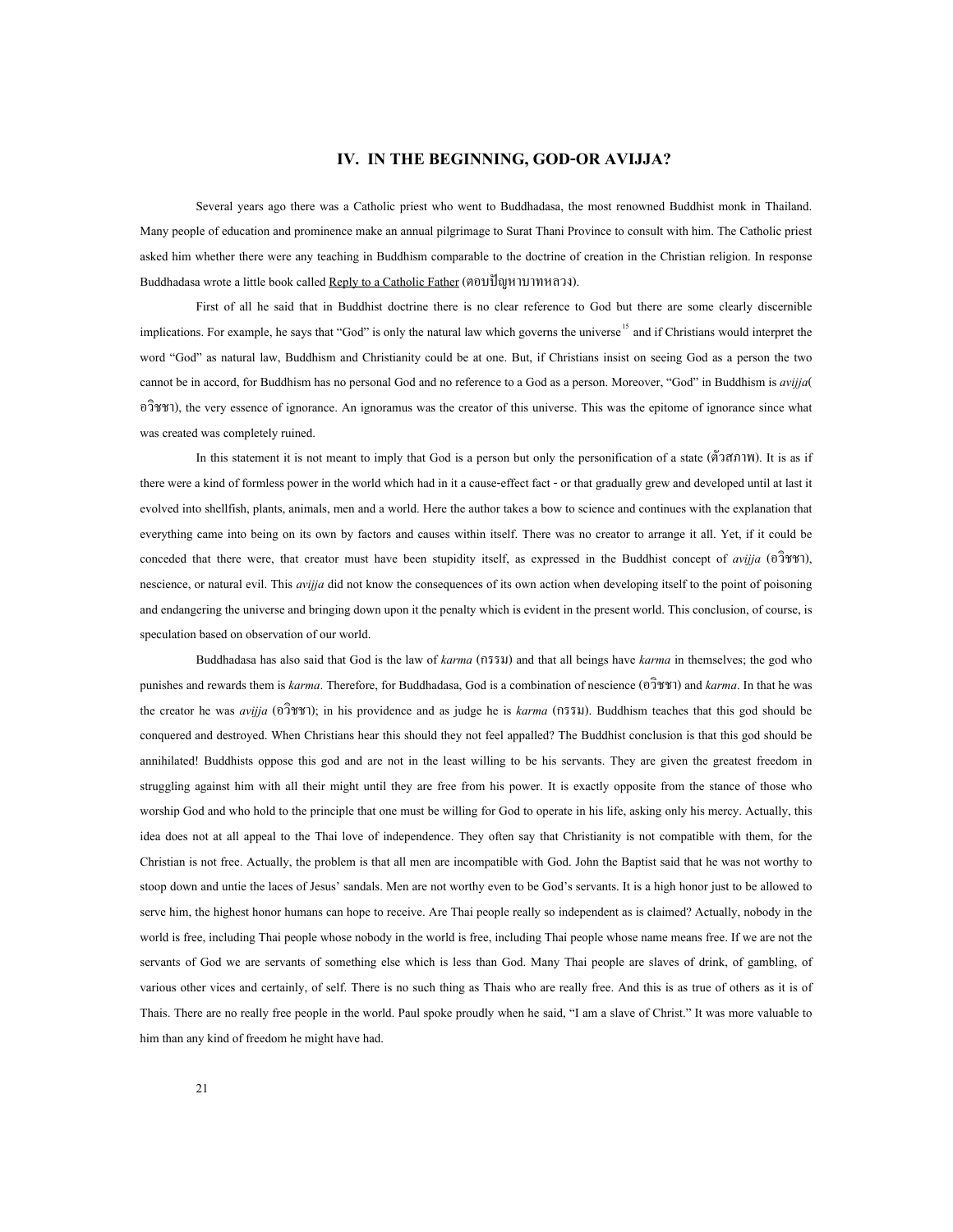Buddha had nothing at all to say about a personal God, but he pointed the way toward a god who is *avijja* and *karma* combined.

And there is another passage about the origin of the world. How does Buddha explain it? The answer is that *avijja*, which is a state of not knowing, is the creator of everything, yet everything has a principle of truth hidden in it. For example, when I pick up a piece of chalk and write with it, there is a law in it that it will gradually wear down until nothing is left. This law is hidden in the chalk. If I lay it down it will lie there quietly. Buddhists say that every action has its own accompanying law without anyone having to create it. *Avijja* (อวิชชา), the creator, was devoid of sense in himself. This is self-evident because otherwise, why would he have created this evil and confused world? He created mice, then created cats to eat them. He created men, then created a terrible world in which to place them. He created men to be born, age, suffer and die, and then created doctors to try to halt these processes. If God were clever, why didn't he create man to be just the opposite, to be perfect? Or if he had been wise, he would not have created anything. How can we know if he is wise? There is no way to know.

They totally misunderstand. They try to transfer the sins of mankind onto God. If we read Genesis, we find the truth clearly stated there. Everything that God made, he saw as good-in every single period of creation. And in I Timothy 4:4 also it is said that "everything created by God is good…" Then where did what is not good come from? This is a question to which we must try to find a satisfactory answer. We cannot overlook it for every time we preach we will confront it, and if we have no answer to give, it will be very detrimental. So, we must sit down with this question and ponder it until with the help of God we find an answer and have it clearly in mind when we go to preach. If all that God created was good, how did that which is not good originate?

Actually, there are many answers that can be given, but the great thing to remember is that God created everything good. What is not good, we know comes from man. As Ecclesiastes 7:20 says, "Surely there is not a righteous man on earth who does good and never sins", and the same message is reiterated in Romans and in I John. It would be well to ponder the meaning of these passages.

So, the Buddhists say that the ideal of Buddhism is to seek knowledge or to be enlightened (ตุรัสรู้) in order to destroy all nescience so completely that it cannot be recreated. We must put it out, cold! Since we are created by stupidity, we must try to discover knowledge. When we find knowledge, we will extinguish life, passion, sin, birth, old age, pain, death. By the power of enlightenment we will not have to be reborn.

In another stinging passage, Buddhadasa writes, "Kill father and mother-that is, *avijja* which has given us birth! Kill it, and then to *Nibbana* (นิพพาน)."<sup>16</sup> If we extinguish it, he says, there will be no need to be reborn, age, suffer and die. We shall not have to be troubled with this terrible cycle of rebirths. Buddha was in revolt against and sought no reconciliation with God or any Sustainer of the universe, and even felt a great freedom in attempting to destroy *avijja*, or the state of things.

The Christian minister should fully realize this when he prepares to preach. Especially is it necessary if he speaks on radio or television when people throughout the country may be listening. Often today as people listen not only to local programs but to English programs by short wave, they say, "I can't see that the Christians have anything to offer; they just talk about believing and that is all." They are very critical of Christian radio and television broadcasts. It is necessary, therefore, to take care not to preach in such a way as to make God seem to them evil and thus defeat our real purpose. In the eyes of those who are not Christians we may be saying something outrageous. What they hear, they collect, weigh, evaluate, compare with Buddhism and decide which is weightier, which is more reasonable, more beautiful, more incisive. In the end they will decide on that which seems to them better. So it is absolutely essential that in preaching the gospel, we select not only the simple and the easily understood, but also the weighty, the profound and the difficult as well.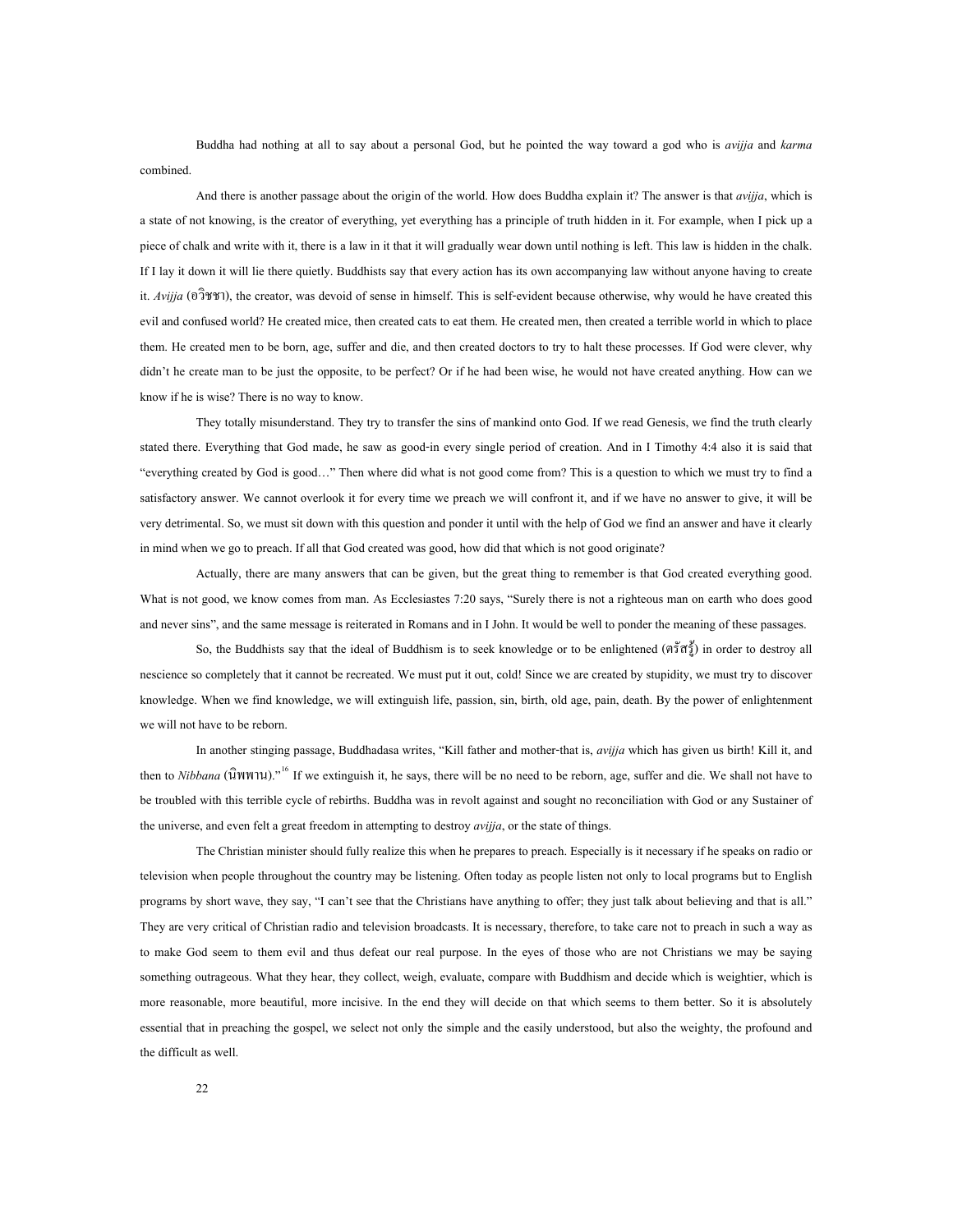In a recent newspaper there was an article which praised Christians for doing good, for taking seriously such responsibilities as distributing literature to hotels, hospitals; for social service and serving others. But the article went on to say that Buddhism has many better teachings which, if followed, would far surpass Christian service, but Buddhists simply do not follow their own teachings. Even though Christian teaching is not especially praiseworthy, Christians do pay attention to it. The writer here has "raised the price" of the Christian faith, evaluating it on the basis of Christian action, not on the basis of doctrine. Every time we preach our hearers will compare Christianity with Buddhism and decide which is better, which is higher, which is preferable. We absolutely must understand this mentality. They are convinced that if this world were the handiwork of a benevolent God, it would not be as cruel and filthy as it now is. The very meaning of the Thai word for God indicates that he is glorious, majestic and pure (พระเจา), but the world he has created indicates just the opposite: that there is nothing divine about him. So, they conclude that the creator of the world is none other than *avijja*.

In another passage, "If God, that is, *avijja*, created the world, what result will come from praying to him? We should rather destroy him and worship a better deity. When, since the beginning, has this world ever enjoyed even one day of peace or purity or calm such as we would hope to receive from God? In all of history, not one is to be found. So, no matter how much we pray to God it is of no avail."<sup>[17](#page-74-16)</sup>

He continues, "Suffering results from coveting, anger, and being misguided. The absence of suffering results from the absence of these conditions without the necessity for anyone to create it or provide it. When there is cause for suffering, one suffers; when there is no cause, one does not suffer - all without God's help. People can find a way to separate themselves from suffering just as a child who burns his hand can find a way not to play with fire."<sup>[18](#page-74-17)</sup>

And another section: "Since this world which is a treasury of science is bubbling over with scientific principles of which cause-effect is the most important feature, it is clear that the sacred, such as God, is only a story for children or barbarians deep in the jungle. God's fingers have been cut off for they cannot help anything. There is no one to reach out a hand and arrange peace for this world. All that is left is man's intelligence; it is useless to depend on God. This world has nothing to do with God. The whole idea of God arose out of the necessity of an unenlightened age. Now that we do not need him we had better discard him."<sup>[19](#page-75-0)</sup>

Some years ago Acharn Taud Pratipasen wrote a reply to this book and it would certainly be interesting if the two could be published together. $20$ 

But let us now return to the term *avijja* and try to understand it. There are eight kinds of *avijja* and two possible interpretations of the term, Ignorant One (ตัวอวิชชา). The first interpretation is ignorance or a state of not knowing; the second is Nature which is unknowing. The second one is probably better. Buddha said that *avijja* is the creator of the world. What is *avijja*? It is that which Buddha did not yet know. He did not, by his own wisdom, know who the creator was. In the textbooks of Buddhism, the word *avijja* is interpreted as natural law which is ignorant. But Buddhadasa does not interpret it that way. He construes it as a state of not knowing. So his translation is the same as saying that God is ignorance, stupidity, In reality, *avijja* probably should be understood to mean the law of nature which man cannot know through his own intelligence. If that is what is meant, we can agree. Man could not know that God is the creator unless God revealed it or inspired men to know it. Man has no way of knowing, for he was not present at the creation. He can know nothing about it except through revelation.

Now let us look at the eight basic statements about *avijja*.

48. Avijja was ignorant of what suffering is. (*Avijja* did not know that this world is the birthplace of suffering, that the body is where suffering is located.)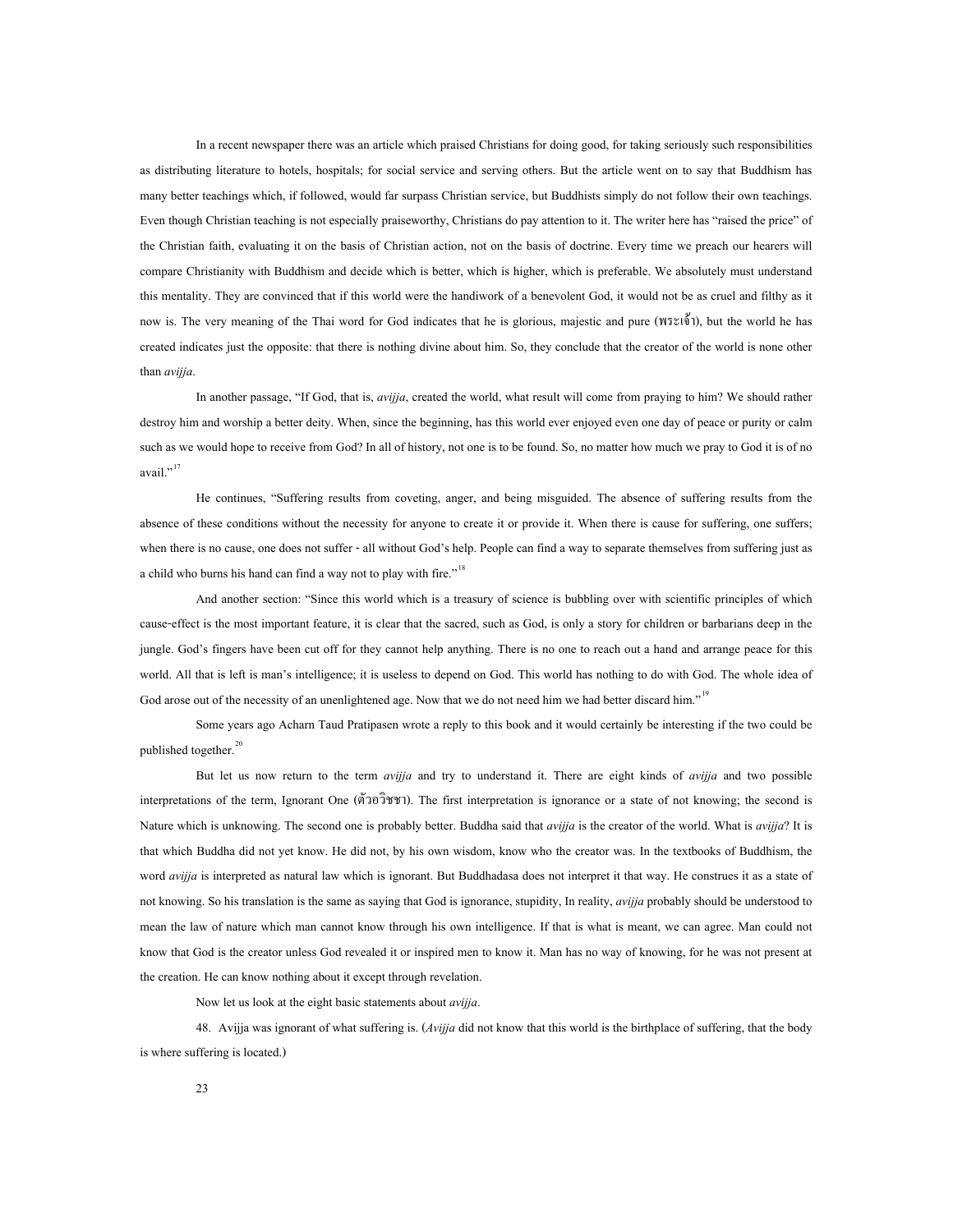49. *Avijja* was ignorant of the cause of suffering, not knowing that the cause of suffering is *tanha* (ตัณหา) sexual desire, ambition, the lack of ambition.

50. *Avijja* was ignorant of the extinguishing of suffering. (To extinguish *avijja* or ignorance will extinguish suffering.)

51. *Avijja* was ignorant of the way to extinguish suffering.(The way is the Noble Eightfold Path-มรรค 8)

52. A*v*ijja was ignorant of the past.

53. *Avijja* was ignorant of the future. (The world was created because the creator did not know that the consequence would be an evil one.)

54. *Avijja* was ignorant of the past and future together, not knowing the relation of cause and effect.

55. *Avijja* did not know the chin causation of suffering (not knowing that evil has a cumulative and multiplying effect).

There are eleven reasons why this is so:

56. *Avijja* is the original cause.(It we should ask where *avijja* came from, the reply would be "from *avijja*".)

57. From *avijja* arises formation *sankhara* (สังขาร).or organization, or assembling (สังขาร). Just as the parts of an automobile are assembled to form the vehicle, so the various elements are organized to form man.

58. From *sankhara* (สังขาร arises feeling or sensation-*vinnana* (วิญญาณ).

59. From *vinnana* (วิฒฒาณ) arise mind and body *nama-rupa* (นาม-รูป), literally name and form.<sup>21</sup> There is a Buddhist scholar who says that *vinnana* is the creator, but actually this view runs counter to the Buddhist understanding that *vinnana* (วิญญาณ) is sensation. Nor is the Christian willing to say that sensation is the creator.

60. From mind and body arise six sense spheres *ayatana* (อายตนะ) –the eyes, ears, nose, tongue, body, mind and their objects: form, sound, odor, flavor, tactile object, thought.

61. From *ayatana* (อายตนะ) arises contact or touch (สัมผัส).

62. From contact arises reaction or mood - *vedana* (เวทนา).When the eye sees a beautiful object, it brings pleasure; an ugly object brings pain. A beautiful sound brings delight; an unpleasant remark brings pain. This reaction is called *vedana* (เวทนา), meaning that the external is internalized. The resulting mood may be pain (ทุกข) , pleasure (สุข) or equanimity *upekha* (อุเบกขา).

63. From *vedana* (เวทนา) arises craving *tanha* (ตัณหา). Wanting and not wanting are both called *tanha* (ตัณหา) .The mood gives rise to desires of various kinds.

64. From *tanha*(ตัณหา) arises attachment, *upadana* (อุปทาน). When we have begun to desire something, we soon feel that we absolutely must have it at all costs; or we decide that we must succeed in some project, come what may.

When I was a teen-ager, I swore to myself that I would one day get even with an uncle who struck me violently and I held it in my heart for fifteen years. This is *upadana* (อุปทาน), attachment or grasping. But the word does not only refer to a grudge; it may refer to a belief as well. For example, some Thai people still treat illness by tying a string around their necks. They are very strong in their belief in its efficacy and they cannot be convinced that it has no value. Such tenacious beliefs about spiritual matters are also called *upadana* (อุปทาน). Holding fast to our Christian faith is likewise *upadana* (อุปทาน). In order not to be guilty, Buddhists teach that one should not hold to anything, but have an empty heart, a detached spirit.

65. From *upadana* (อุปทาน) arises being or existence *bhava* (ภพ).

66. From *upadana* (ภพ), because of *tanha* (ตัณหา) arises birth and the consequent old age, pain and death.

Now if we retrace the steps, we may say that death comes from pain, pain from old age, old age from birth, birth from being, being from the sense spheres (อายตนะ)., the sense spheres from *tanha* (ตัณหา), *tanha* or craving from *vedana* (เวทนา), *vedana* or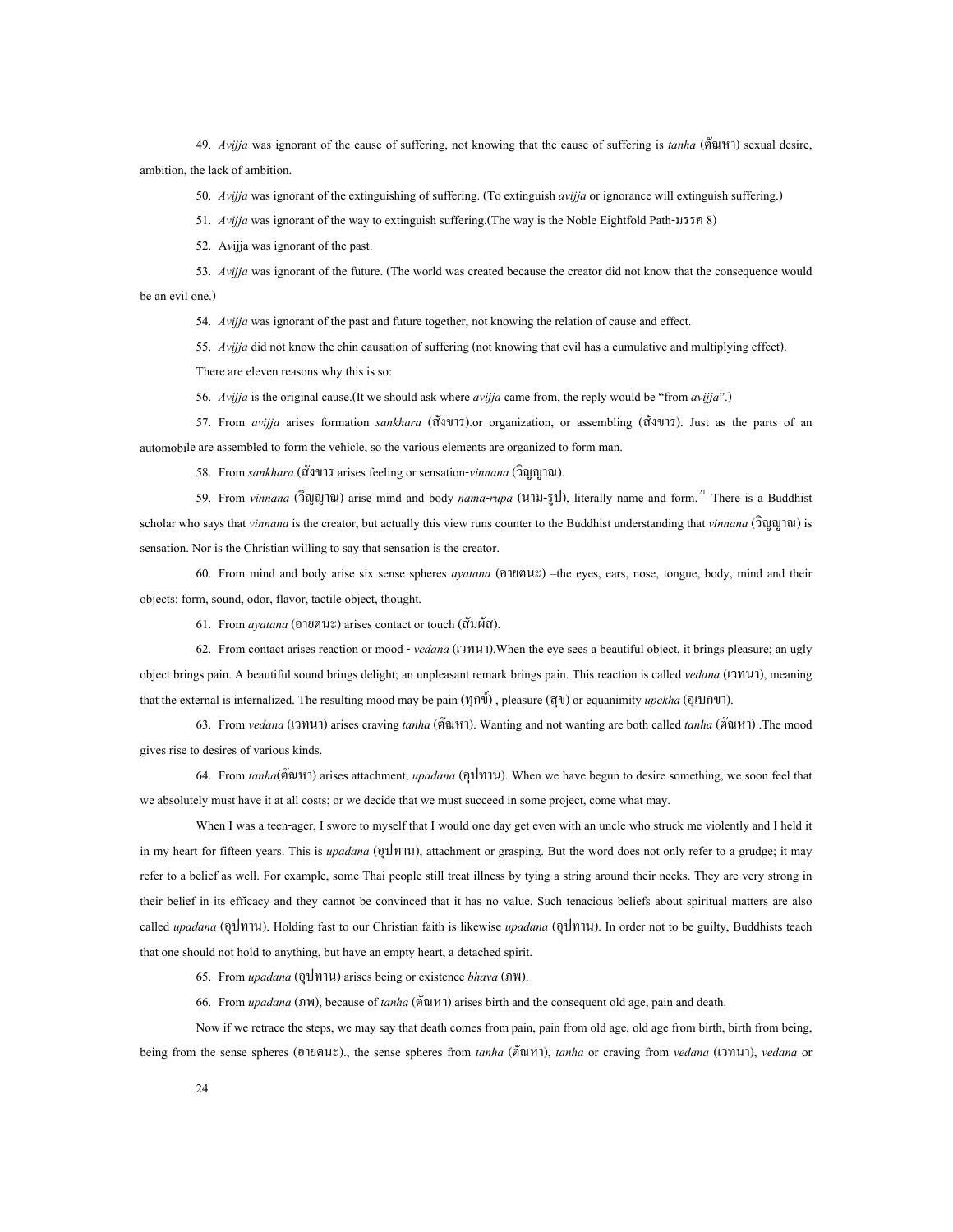reacting (เวทนา) from contact (สัมผัส), contact from *ayatana* (อายตนะ), *ayatana* from *nama*-*rupa* (นาม-รูป), *nama*-*rupa* from *vinnana* (วิญญาณ), *vinnana* from *sankhara* (สังขาร), *sankhara* from *avijja* (อวิชชา).So, *avijja* is the first in the series and therefore, the origin of the world. This chain of causation is basic in Buddhism. In saying that *avijja* is the cause, it must be remembered that *avijja* is unknowing and back of this there is nothing at all.

If one asks, "Who created God?" we answer that God is the beginning. If there were another, God would not be God.

If we are asked about the present state of the world, we can say that the world is in its present evil state because of human action. Does rust come from iron or the maker of iron? Evil arose from the man whom God created, not from God who created him. Yet although man ruined the world that God had made, God was not left without a plan; he was not ignorant (อวิชชา), for God knew how to repair the damage. For this reason Jesus prayed and taught his disciples to pray, "Thy kingdom come…on earth." If the kingdom is established in the heart of anyone, that person is a citizen of heaven. Pain and the problems of this world are still with him, but they do not completely incapacitate him and even death will not put down that kingdom. So, our god is not *avijja*.

The entire list just considered is negative. It may be asked if there is anything positive.

Yes, however, it is not considered to be of religious worth, but rather a part of this material world. Any good which the Buddhist would consider of spiritual value would be something that would cause one not to be reborn.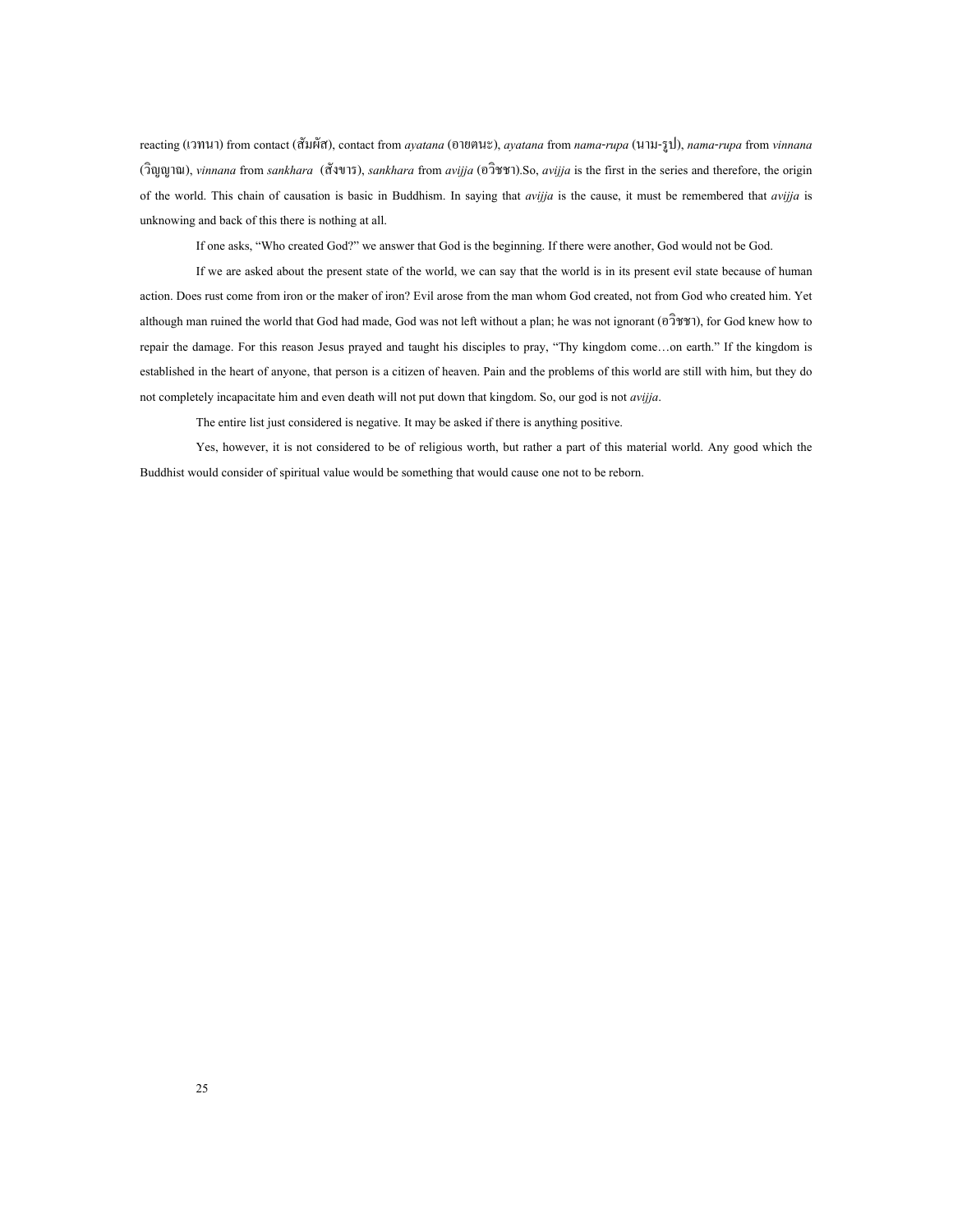#### **V. OR WHAT IN CREATION?**

<span id="page-30-0"></span>In beginning to witness in Thailand to those who are unacquainted with the Christian faith, we must begin with God and try to make it clear that God is the living God who is alive and present. But whether people understand or not depends on our explanation of what this means. If we present the being of God, his attributes and character, ambiguously, people will reject him and will try to refute what we say, declaring that no such God exists. This is especially true if we say only that there is a God but do not help people understand who he is. At one and the same time we must teach both that God exists and what he is like. When this has been made clear we then come to the subject of God as creation. What, if anything, did he create? The subject of creation considered in Chapter Four is still incomplete, that is, the subject of *avijja* (อวิชชา).As we have seen, there is no unwillingness to say that there is a God and that he created something, but it is felt that this creator should be thought of as nescience. Is this a God who can be worshipped? Certainly not! We cannot say that there is anything of value in *avijja*. This is the demonic, the perpetrator of evil. According to the Christian faith, this is the power of darkness, the satanic, or sin. It is the very thing which causes suffering, and Buddhists say that from it, *avijja* (อวิชชา), arise birth, old age, pain, death, and so much confusion in the world. If people are led to understand that *avijja* is God, it is as if God were responsible for all that is evil in the world. If God is understood under this representation, how can he possibly be worshipped? Therefore, we must describe the character, the attributes of God as exactly opposite from those of *avijja* in order to enable people to understand what God is like.

My own explanation is something like the following:

In the beginning there was only emptiness, a void with nothing in it except the living God who is a Spirit. God was unconditioned (and this is very important to stress); he had life in himself. He was not dependent upon any other element, or factor or aid. He was different from us who have no life in ourselves and when we are given life are dependent on certain supports to maintain it. But God has life in himself and does not need to depend on anything. From the beginning, before anything else, he was; and in this emptiness, he had the plan and intention to create. The Bible says. "God created…" That is, God had a plan before he carried it out. And when he did create, the material universe appeared. Then God created man to oversee it in cooperation and in contact with him. In the Garden of Eden Adam and Eve were in close touch with God, knew him, were in intimate association with him, could converse with him. But while man was living in comfort and convenience in the Garden, Eve saw there a forbidden fruit. It was beautiful and desirable. Here is where *avijja* was born, began to be formed in the heart of man. *Avijja*, or ignorance, was the instigator which told Eve to go ahead and eat the fruit, convincing her that it would be delicious. Eve replied that God had absolutely forbidden it and that they therefore could not eat it. It was suggested to her that instead of being punished she would be enlightened, she would be wise, and thus *avijja* tried to entice her into doing it. It is the very same thing that often happens to us today. There is a power that arises in our hearts and says, "Do it!" And sometimes it adds, "No missionary or minister is going to see you; no one will know. There are no Christians here; never mind, go ahead and try it." Then there is a battle royal within us. And if our faith in the power of God is at a low ebb we fall under the sway of that power. Our hand picks the evil fruit. This is exactly what happened to Eve. And because *tanha* (ตัณหา) arose in her heart, she succumbed. *Avijja* had come first and though it was invisible, it led Adam and Eve to be unaware of the peace in which they lived, the comfort of knowing God, and the value of living in companionship with him. Their minds were blinded and they saw the thing which deceived them as being desirable, as delicious, as peace-giving, as their life's desire. When they had been overcome by *avijja*, *tanha*(ตัณหา) arose in them. They wanted this fruit, and this was *tanha*, and their desire for it was coupled with the voice in their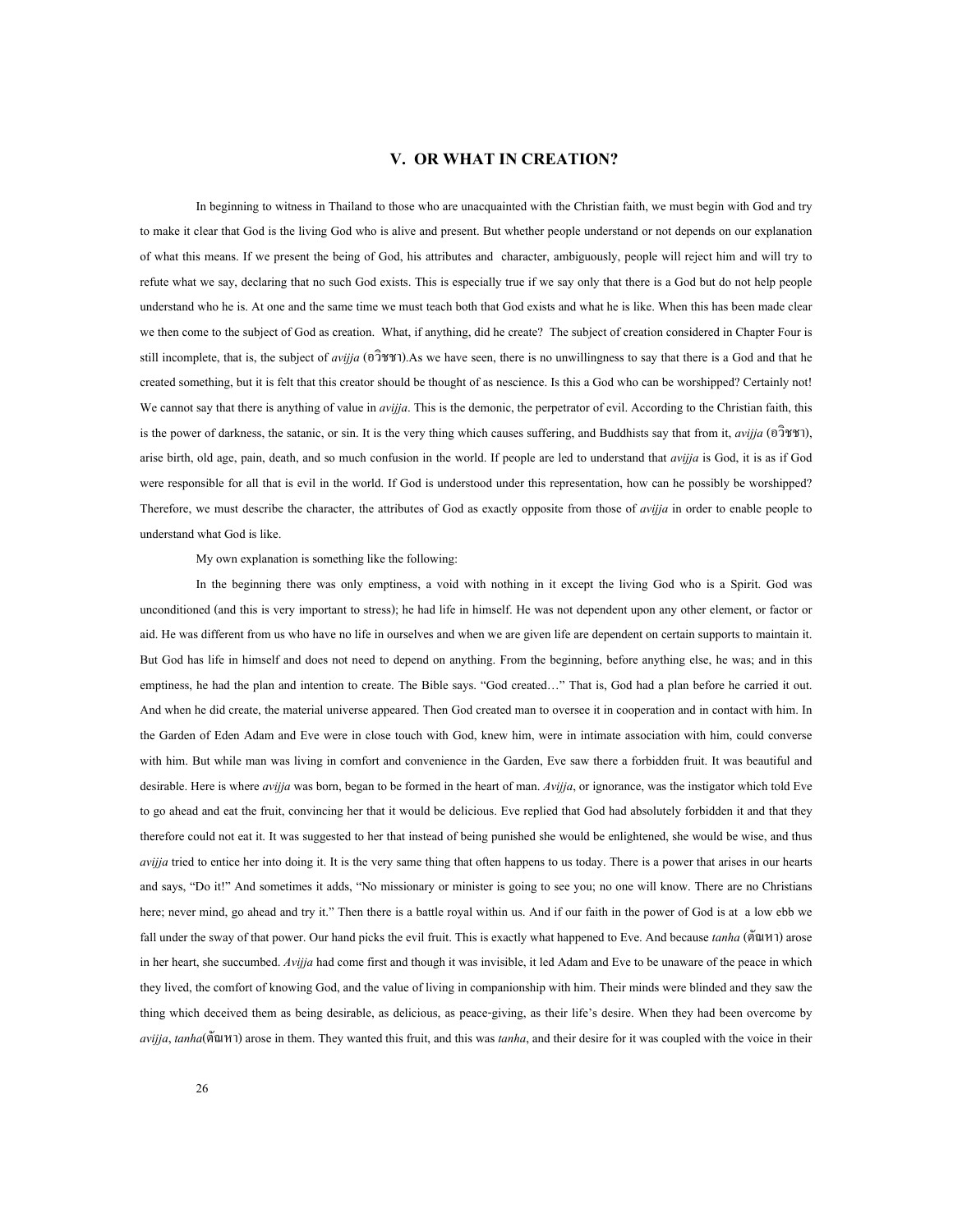hearts that said, "Go ahead and eat it." From the moment Eve obeyed, she was under the domination of *avijja*. She could no longer see God clearly. From that time forward, *avijja* was like a wall between man and God, and man could no longer communicate with God. When *avijja*, which is called ignorance, or not knowing, or blindness of the spirit, when this darkness came down, from that time forward, men who are descended from Adam, have been born in and influenced by sin. Once this wall had been erected, subsequent men followed the original pattern and have done so until this very time. Men have tried to think their way to a knowledge of the origin of birth, of the world. But since man is afflicted with an inner blindness, his searching for the answers is as a blind man searches. Since he cannot find the answer in his heart, he has to use a method of the material world. In trying to find God man must use what is present before him as a means of his search. He turns to scientific investigation. Science can prove when a tree was born; it wants only the tree which is present before it to use as a tool and it can tell by observation how old the tree is. Likewise, when man tries to discover how man came about he examines what is presently before him and things around him and the various studies available, and uses them in his search. Man pulls out the chain link by link and when he comes to the last link, after which he can pull out no other (because after this there is a wall so that he cannot pull it completely out) he then thinks that he has it all and that he has found man's origin. That is why Buddhism says that the creator of man is *avijja*. This is the point at which man's wisdom is exhausted, his ability to understand is at an end. He stops investigating and the idea is put forth that man and the world come from *avijja*. But Christians have the faith that we cannot find God by means of our wisdom or ability - I Corinthians is clear about this, that in the search for God, man's wisdom is insufficient. When God reveals himself to us and is known to us, however, we acknowledge him, trust in him, commit our lives to him, and when we do, the Holy Spirit is with us and at work within us. And when this happens the Holy Spirit will open a door in that wall, tear it down, and make us open our inner eyes. With these new spiritual eyes, we can see through and over the wall of sin, of *avijja*. Therefore, Christians everywhere say that the originator of man is not *avijja*, but they go farther, past the Garden of Eden, to the beginning of things, to the empty void, and when we look down into it, our spirits meet the Spirit of God. When we meet him we are made to understand him and to recognize that deeper in life than *avijja* or the wall it erected, there is the one living God, the Originator of all things.

If we explain it in this way, Buddhists can accept it, particularly those who are familiar with Buddhist teaching. Although there will be problems and they will argue and protest to some extent, they can understand it.

Those who want to deal a blow to Christianity translate *avijja* as ignorance but specialists who write the textbooks and curricula of Buddhism, in examining the word itself, say that it should not be interpreted as ignorance but Nature which was as yet unknown. There is a saying of Lord Buddha, "Where the world originates we do not know; where it ends we do not know" (สงสารน กำหนดที่สุดและเบื้องต้น ไม่ได้). This animal body is controlled by *avijja*, addicted to *tanha* (ตัณหา), and is continually being recycled. ื้ It does not appear to us where it begins or ends. Therefore it is apparent that there were things still unknown to Buddha, and *avijja* should be translated as Nature which is as yet unknown. If it can be interpreted in this way, Christians can accept it. And if man depends on himself and his own ability and intelligence, there are things which he will not discover, and those things have to do with the spiritual. But God can open up to us mysteries that intelligence alone cannot fathom. So we accept the idea of God, not through our intellect or ability to fathom mysteries but through the revelation of God and through the Holy Spirit who leads us, shows us, and reveals to us.

But here problems arise when we explain. Some will say to us that in Buddhist beliefs there is a great deal about God also and some subjects are very much like the Christian's God. For example, in the Brahma Sutra there is one section in which Lord Buddha said that actually it is not God whom we call God but Brahma. You may remember this from the first chapter. The story is that at one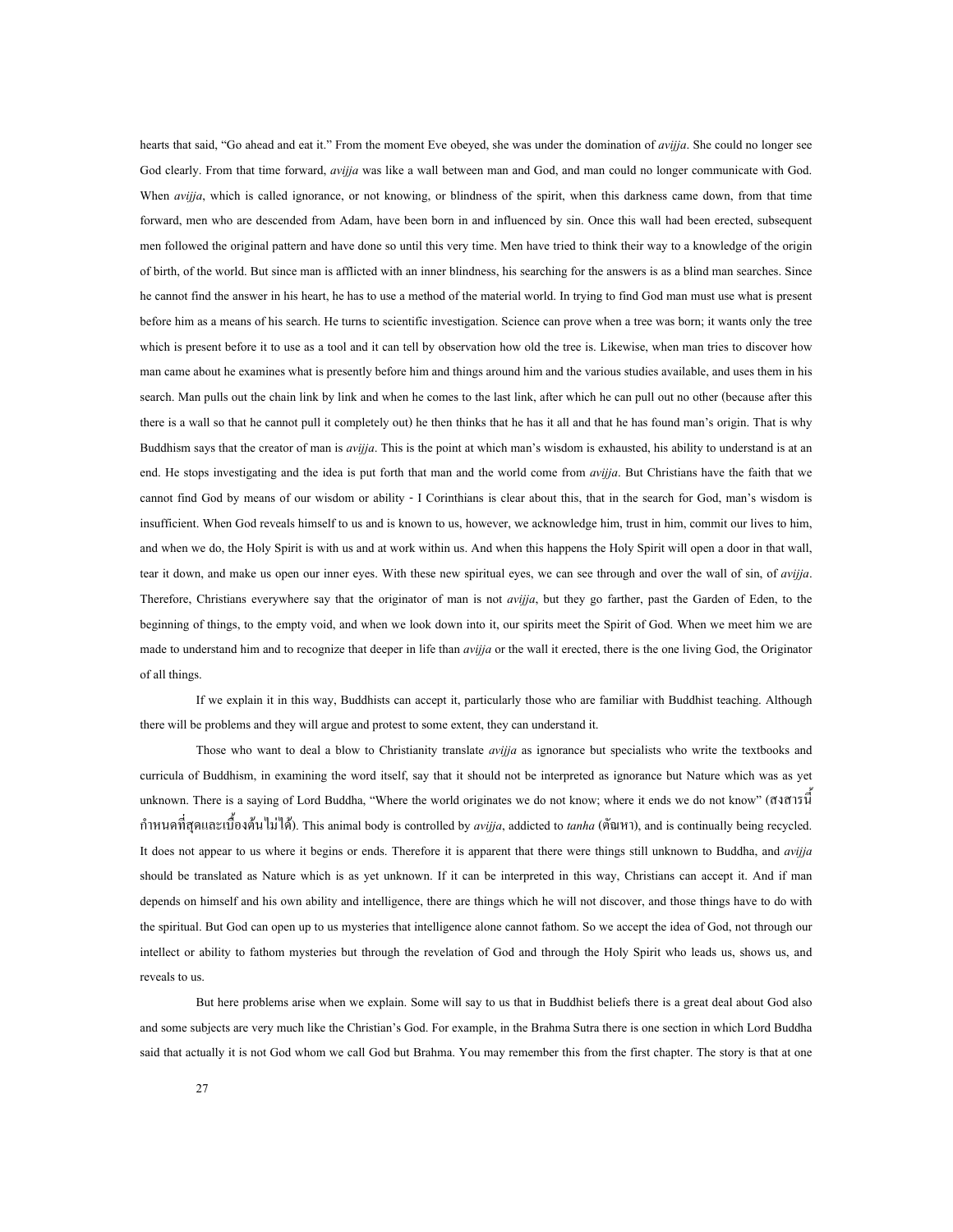time the world was destroyed and afterwards there was a great world-wide fire called *Banlaikal* (ไฟบรรลัยกัลป). At the time of the fire, Brahma was traveling about in space. It rained and put out the fire and there was a fragrance that arose to Brahma, so he came down to taste the earth. Once he had done so, he was unable to fly again and had to remain in the world. Others born after him said of him that he came first and was, therefore, the creator of all who followed. Actually he was not. Most Thai people know this story or one which is similar to the story in the Brahma Sutra. Probably all villagers know it. Older people particularly will know of the Brahma who came down and ate a lump of clay, and besides they will have many views about where various things come from. When we go to talk to them we will meet these ideas. There are several of them.

67. There are those who say that God did not create things, but they arose by themselves ( $\hat{\text{in}}(0, \hat{\text{in}})$ ). How can we reply? It is not necessary to stand up and preach; we can just talk with these people, but we must have some object as a means of teaching. Anything that we see before us we can pick up and ask, "This, did this come to be by itself?" And then we can continue, "And the things around us, which one came to be by itself? Why do you think that this world which is full of beauty and order and mystery came about on its own?" If we go too far afield for illustrations, people won't think. We must use some thing right in front of their faces. If they still insist on the same point of view, that the world came to be by itself, we can explain something of the order and law of the universe. We must try to bring our hearers to the point of feeling that there must have been a creator, and we must do so by use of common experience, not just academic knowledge or abstract thought. The education of many people is limited and if we depend only on philosophical arguments, they will not be able to understand. But if we speak to them in terms of their own experience, they can understand. It is not surprising that the preachers in Thailand whom people most like to hear are those who talk about everyday experience, not those who preach what is in the textbooks.

68. Another group (and I am not dealing with tenets as much as with people) will say that God did not create the world, but it came from four elements - earth, water, wind and fire. Everything is made up of these four. The firm parts of our bodies like bones and flesh are called the earth element. The liquids like blood are made of the element of water. Breath is the air element and warmth is the fire element. These four elements came together of themselves by the power of *avijja*, and once together, they formed a human body or a material object.

What should be said to those who hold this view? First, we might ask them how much of each element it took, and second, at what time these elements were mixed. If they answer, "From the beginning", we could ask, "And why do these elements not combine themselves today to make people and animals so that they will not have to be born?" And again, if these elements can combine themselves to make people it looks as if scientists today should be able to do it but no scientist ever has. And if these elements combined themselves why do we have eyebrows over our eyes? Why do we have nails at the ends of our fingers and why do our bodies work according to a pattern? We must ask them questions that will make them think about it.

Once I met a man at Dong Yang. I was sitting there in a coffee shop talking and he walked in. When I invited him to sit down, he asked curtly, "Why?"

"Come and visit and talk a while," I replied. "About what?" he asked. "Oh, anything that interests you," I replied. Then he said, "You are a Christian, aren't you?" "Yes." "Well, what about God?"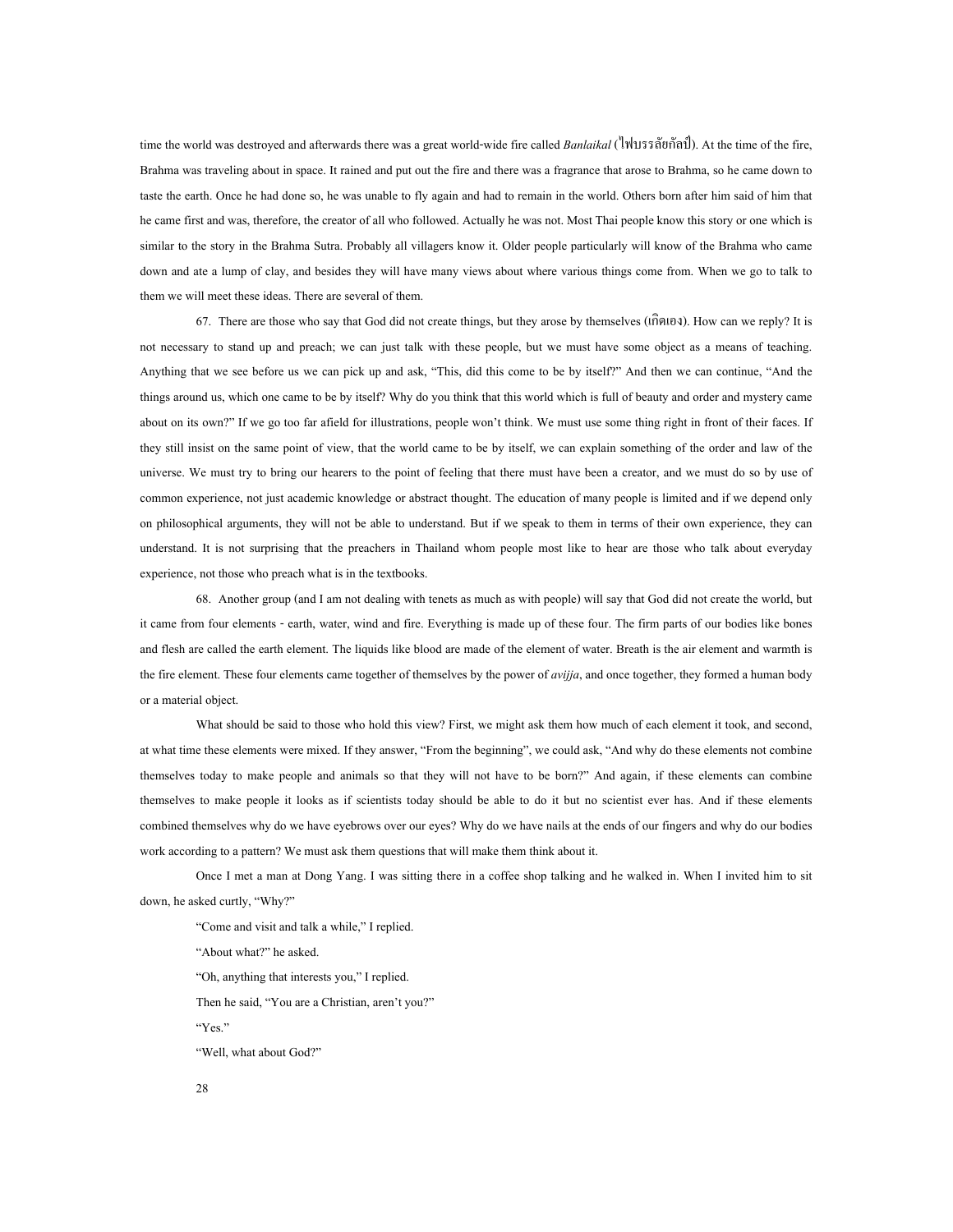"God is a Spirit, and …" "Have you seen him?" "No." "Then why do you believe in him?" "What is your religion?" I asked. "I am a Buddhist." "Have you seen Buddha?"

"Don't ask me questions." Then at last he pulled out a twenty baht bill. "If you want anything you can get it with this," he said. "This is my god." "You have studied a lot," I said. He had told me of having been a priest for over ten years. "Surely you make a distinction between the material and the spiritual. You are taking a material object for a god. The God I worship is not a physical object but a God of the spiritual. If you take an object for a god, one person has more, the other has less. The richer people are, the more they can boast about their god. But Christians cannot do this because God is not a material God but a God of the spirit. Although I cannot see him he has a very profound meaning for my life. Actually, money and every other material thing owes its existence to him." The man was not willing to accept this or to stop talking about it. Finally I took out a note and said, "You have a note and so do I, but you think of this as a god. This has no real ultimate meaning to me; I am not enslaved by it." Then I tore up the note (although actually I hated to do it), and I said, "I am still in possession of my life; I have not committed it to money and if we are Christians we find that not being enslaved by money is not hard to achieve. We commit our lives to Christ who is far more to us than this." Finally he said that he had been a priest a long time and during those years he had not been addicted to money.

I asked the Christians there if they knew the man. They said that previously his children had slipped in to Sunday School until he had punished them for coming and forbidden them to return. He had come by to see me three times but only on the third visit had he courage enough to speak.

The point of all this is that we must help people to see that God is greater to men than any material object or any physical thing in this world or else they will never be willing to turn from the material to seek him. Today the world has been enslaved by materialism and if people cannot see the high value of knowing God they will continue to give themselves to the material. If anybody in the present is to give up monetary gain or pride of place and name to come to God, he must first see that God is of higher priority to him than those things. And if the lives of Christians have any depth of fellowship with God they will give themselves to him more fully-but that is another matter.

Recently, I went again to Dong Yang. Some time ago the Christians there had in hand 1,000 baht and they decided to build a small room for worship, but after they began building they found that it would cost twice that amount and the room was not finished. Every Sunday the Christians there asked me to try to find the money for them so that they could finish it. On the way back I remarked to a friend who was with me, "In ordinary terms, what we are doing is senseless. If we would stay in our own churches and work no one would object and we would be much more comfortable. The salary we receive we could spend or put in the bank. But because we cannot sit still we go off to some remote village to work, and as soon as there are Christians they come and ask us to help them. When people are sick and need money they come and tell us; and when they want to build something that costs money, they come and ask for help. They all have 108 problems each, and as a result we, too, have problems. But when we know God instead of thinking that doing nothing is comfortable, it is just the opposite. If we do nothing we are uncomfortable. So, we have to go." But to get to this point is to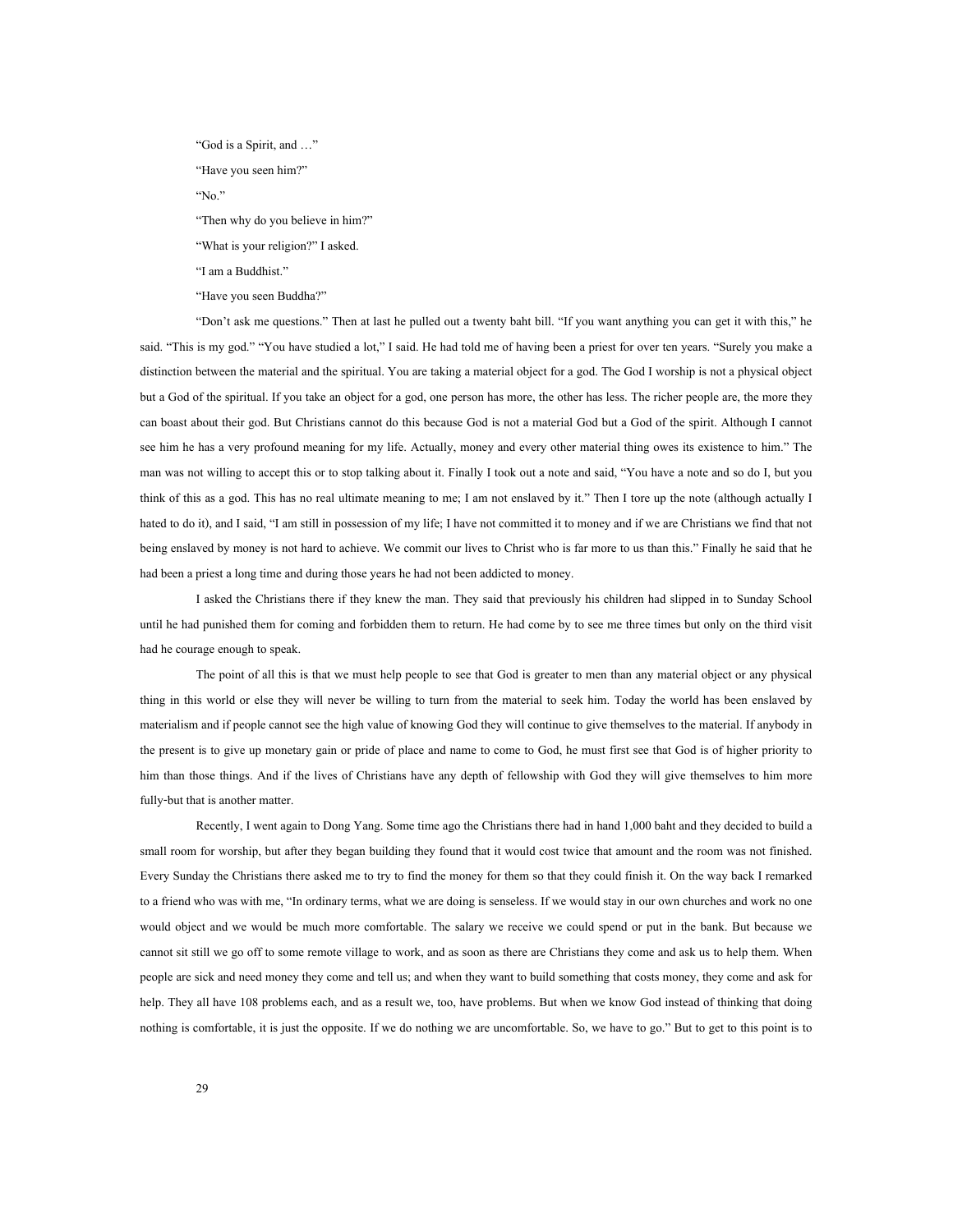taste heavenly food (ทิพย์อาหาร), the very Bread of life. If we have never tasted it, we shall never have known the taste of the delight that is in Christian service. Unfortunately, it must be admitted that most Christians have never had a real taste of it.

69. Some say that it is not God who creates but Nature creates. This view is very common and we have all heard it. In this, we must ask them to explain what Nature is, and then try to take up something near at hand to ask if Nature made it and how it was done. Suppose there is a cat nearby. Did Nature make it? When Nature is inanimate how could it make this cat have life? Something which we must always do is to ask questions.

70. Another group declares that it does not believe in a Creator, but in science. When man first set foot on the moon there was one person in Thailand who said, "Now there is nothing that man cannot do." When someone in Bang Kla quoted this to me, I said, "Really?" (จริงหรือ), and then I said, "If there is nothing that man cannot do what about illnesses we do not know how to treat? Have you ever counted the stars? How many? We cannot see them all with the naked eye but even with the most powerful telescope we can make, can we see them all?" There is another scientist in Thailand who says that even though man can go to the moon he must not forget his finiteness. This is only a first step into the vast reaches of space. How much more is there that man knows nothing at all about? Is it true then that man now knows everything and that there is nothing he cannot do?

Students, particularly, whether they are high school or university graduates, and those who think they are students, love to talk about science-the little bit of it that they have found in the textbooks, and they like to say that the earth broke off from the sun. If we try to witness to people from high school graduates up, this is what they will talk about. God did not create the world; it brokeoff from the sun.

Once in the southern town of Pattalung one man said to me, "Well, we know too much to believe that God created the world."

"Excuse me, sir, how much have you studied?" I asked.

"Tenth grade," he replied. What we need to do with people like this is to pinch them a little, not enough to hurt, but just enough to make them come to. What I wanted to say to this man was, "Yes, of all the scientists in Thailand, there is no one who is yet able to write a science text of any depth. Nearly all of the texts used in the university are translated from textbooks used abroad where people believe in God as the Creator."

When we do not know science very well, but have read a little from the texts about the earth breaking off from the sun, it sounds impressive. But this is not what the textbooks say. What they say is that it is speculated that the earth broke off from the sun. This shows that the scientists are not really sure. But tenth grade students all accept it as pure truth and will argue that God did not create the earth because we now know that it come from the sun. When we talk to students we might say, "What you think is almost right, but not quite, even according to what the scientists say. But there is more. There is God…"

So we see that there are many different opinions. We must not only read the Bible but we must read our hearers to see what they already believe. We must be like doctors who examine their patients before prescribing a cure.

There are many Thai Christians who would say of the methods that I have been proposing that they depend too much on our ingenuity. But if I give my life wholly into my abilities are his to use, surely he will use me according to these qualities. It is not at all true that we are not to use what we have. Sad to say, most Christians in Thailand seem to have the erroneous idea that once they are Christians all natural ability must be kept safe in a cupboard so as to allow God to work. Yet, on the contrary, God wants to join hands with our hands. We must emphasize this for Christians, for it is the very heart of Christian witnessing.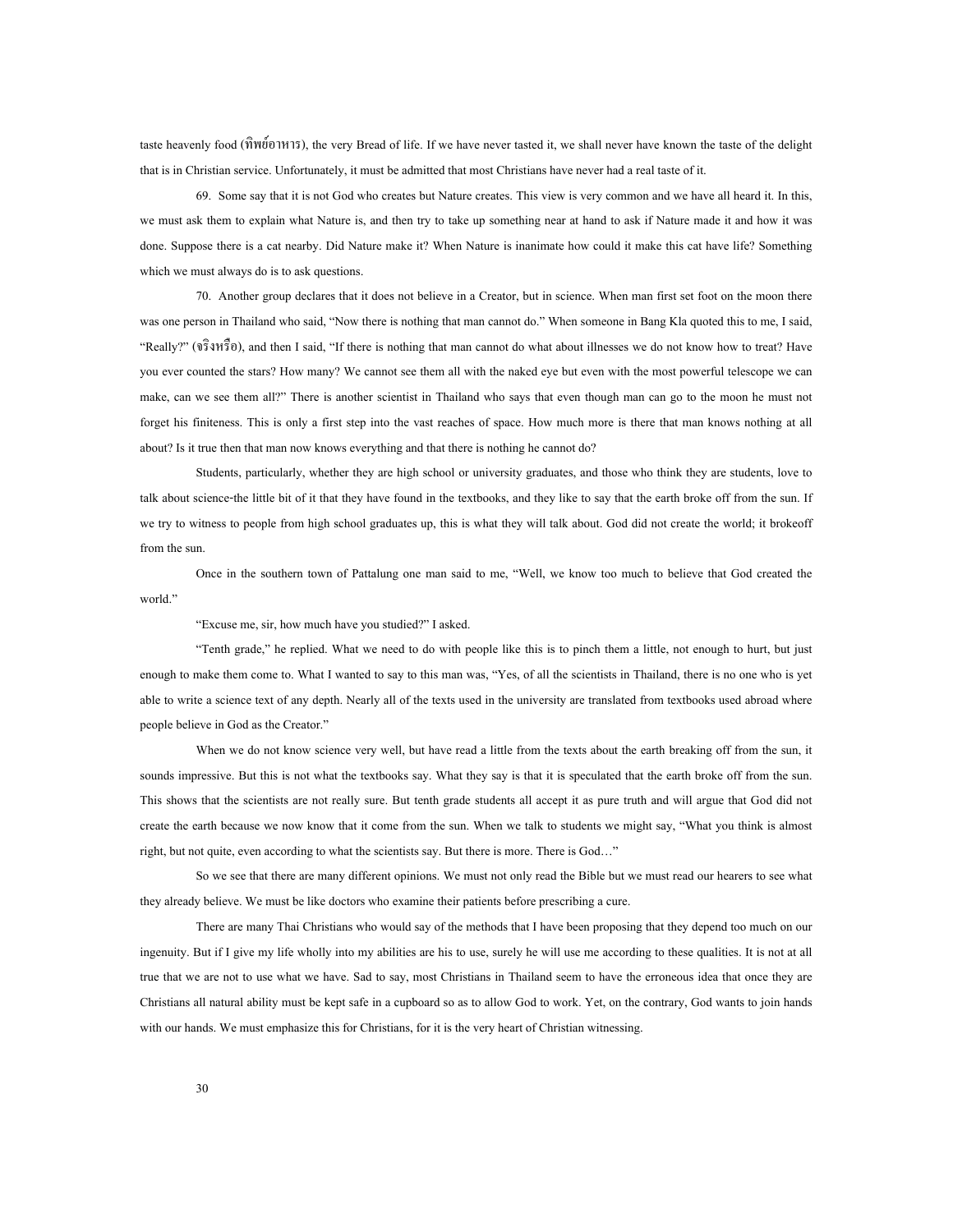The greatest questions we face are: "Is there really a God?" and "Did God really create the world?" If people are willing to accept an affirmative answer to these questions, what follows will not be difficult. There are few people who are willing to accept a Yes to these questions who are not also willing to accept that Jesus Christ is the Son of God. Generally their unwillingness to be Christians is connected with the understanding that there is no God and that there is no Creator.

Why do people not believe?

Recently there was a man who said, "A good hen will have good baby chicks. If the hen is not a good strain, her babies will not be either. If the world is evil it shows that God is evil." But the world was not hatched; it was created. When one makes a cake, is the cake like his face? The world was not born; it was created. So, we cannot compare the world with its maker.

But then we get the reply, "If God knew beforehand that the world would be like this, why did he create it? It just shows that he did not know what he was doing!" How can we answer? We have to answer that God knew beforehand and still created it. He had a way in Jesus Christ "before the foundation of the world" to correct the world's problems. That he cannot correct problems in us is not because he is unable or unwilling, but because we will not cooperate with him in their solution, and we are not willing for him to do the correcting. To put it simply, man is ill and will not allow the doctor to treat him.

In answer to the question, however, let me offer an illustration. A car is parked in front of us, and we can see that the car has had an accident. The maker of the automobile knew beforehand that it might possibly have an accident, that the driver and the passengers could be killed. Would it not have been better never to have made automobiles in the first place? One man to whom I asked this question would not answer at first but finally he said, "I think the car and the world are two different things."

If men would conduct their lives and use the world's resources according to God's purposes the world would be something like the car that never has an accident. But if men will not follow God's will, the world will be like that wrecked car.

It is strange, isn't it that when a car is wrecked, we blame the driver; we rarely blame the manufacturer. Yet when the world goes awry why do we not blame the driver? Man "drives" the world because God has given it to him to oversee. If it is wrecked we should blame the driver who is irresponsible. If we blame God it shows that we are not willing to take responsibility in the thing that God has given us to do. If you are an employer and your employee will not take responsibility, what then? We men are willing to take responsibility for the world only when things go well. When things go wrong we throw it all back upon God. This we must explain.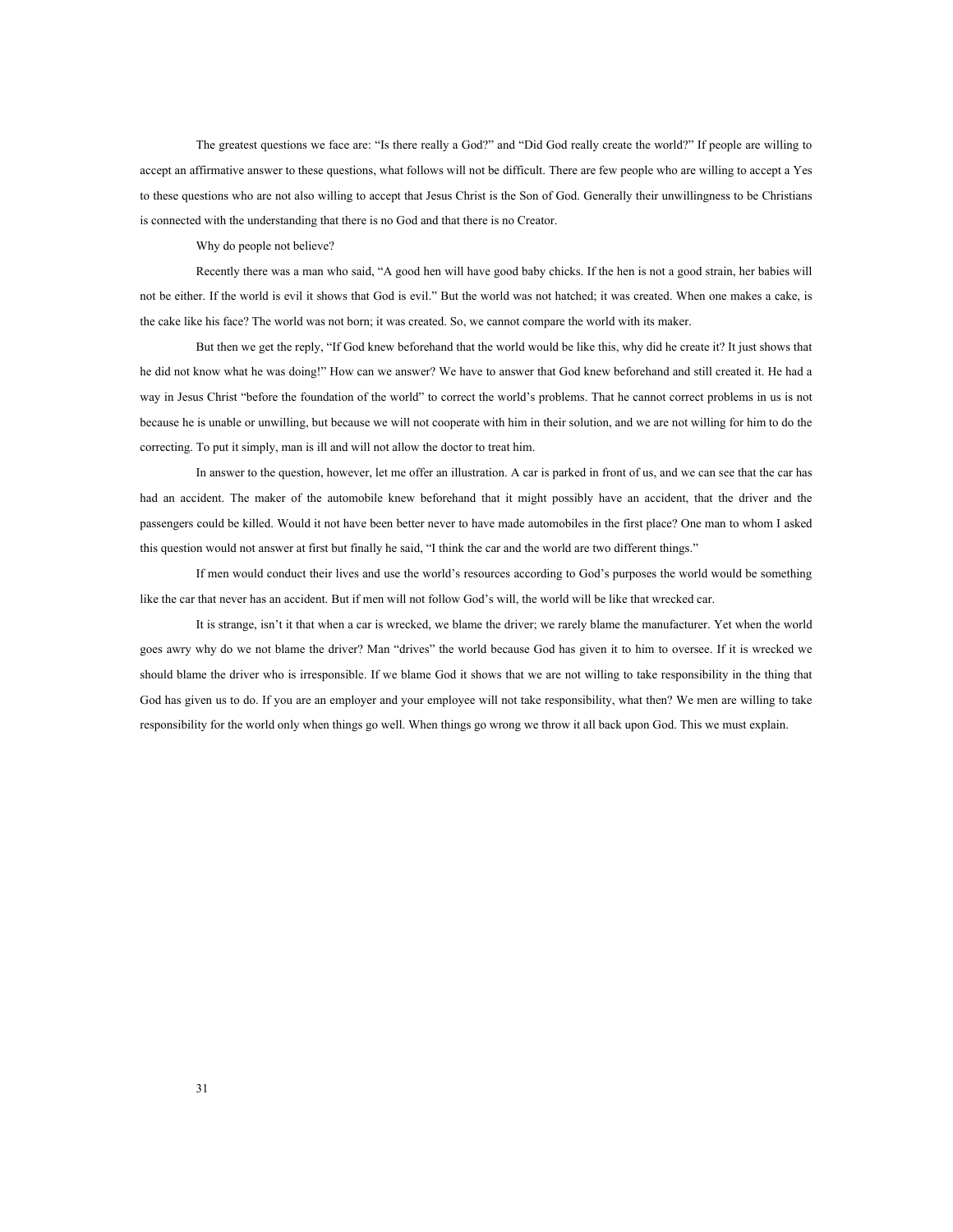## **VI. ATTAINING THE HIGHEST**

In some respects Christianity and Buddhism may be said to be compatible; in others it is not so easy to find a common meeting ground. One of the difficult areas is in those teachings about how one comes to completeness or perfection-to salvation.

When Buddhists become interested in Christianity one of the first questions they ask is, "What practices are necessary to reach the highest stage of attainment in the Christian faith?" The question is asked in the Buddhist way. According to the practices of Buddhism there is a ladder of attainments which one must climb and the question is in what way one should climb it. But in Christianity there is no climbing from stage to stage, no set of performances by which one may ascend to heaven. The highest is not attained by means of human effort alone. If it were to be compared to climbing a tree the Buddhist teaching is that one must climb it from the ground up, but in the Christian understanding God reaches down to lift us up. The two methods have very little in common.

Many people in Thailand, especially those who are concerned with education, are very critical of the fact that, in teaching their faith, Christians begin with God and with faith in him. The highest seeks the lowest; God reaches down to man. We begin the Christian life by committing our lives to God with all our heart and mind and soul and strength and by trust in him we are gradually transformed into his likeness. But Buddhists generally begin with the most elementary truths and move upward toward the highest. So, we must try to prepare a witness according to the Buddhists' graduated scheme.

All of Buddhism is really summed up in three phrases: refrain from evil, do good, and purify the heart. And all of this is to be accomplished by oneself. We are to refrain from evil by following the prohibitions regarding what is evil. The admonition to do good includes many kinds of good prescribed in fine detail. And finally, after we have dealt with these external matters we turn inward to "purify the heart." Since for the Christian the order is reversed, Buddhists are often heard to say that Christian teaching is contrary to good psychology and pedagogy and that Christians just grasp at the highest first with no attention to preliminary matters - to prohibitions and duties - at all.

In truth, however, Jesus was a better psychologist than we are, for he knew that the important center of a man's being is the heart. When one loves God with all his heart everything else falls into place. Even death is not a problem. But whatever does not capture the heart of a person does not usually come to completion in him. This can be seen clearly in the distinction between the practice of Buddhism and Christianity. Though Buddhism has many excellent moral teachings, many Buddhists cannot follow them because their hearts are not really in it. But for Christians, even though the Bible does not always lay down clear and detailed prescriptions for belief and practice, performance often surpasses the rules (not always, of course) when Christians have really committed themselves to God. Take, for example, the matter of drinking intoxicants. Though it is not forbidden in the Bible, many Christians see it as quite an important matter and often really go beyond what is required in the Scriptures. This is true because if our lives are given in love to God, obedient actions follow without coercion and without reluctance.

Buddhism teaches salvation by one's own effort but in Christianity salvation is a gift. So, in Buddhism there is an important word that is often used, the word "attain" (บรรลุ). It connotes completion. To go to *Nibbana* (นิพพาน) is called attaining *Nibbana*( บรรลุนิพพาน). One attains the level of *arahant*; one attains this level or that- one completes it.

Let us turn now to the Eightfold Wisdom ( $\frac{\partial \mathcal{V}(\mathcal{V})}{\partial \mathcal{V}}$ ) which is the exact opposite of *avijja* ( $\frac{\partial \mathcal{V}(\mathcal{V})}{\partial \mathcal{V}}$ ). This is a list of powers and achievements gained on the way to *Nibbana*. This is not knowledge of the world but supernatural knowledge which will enable one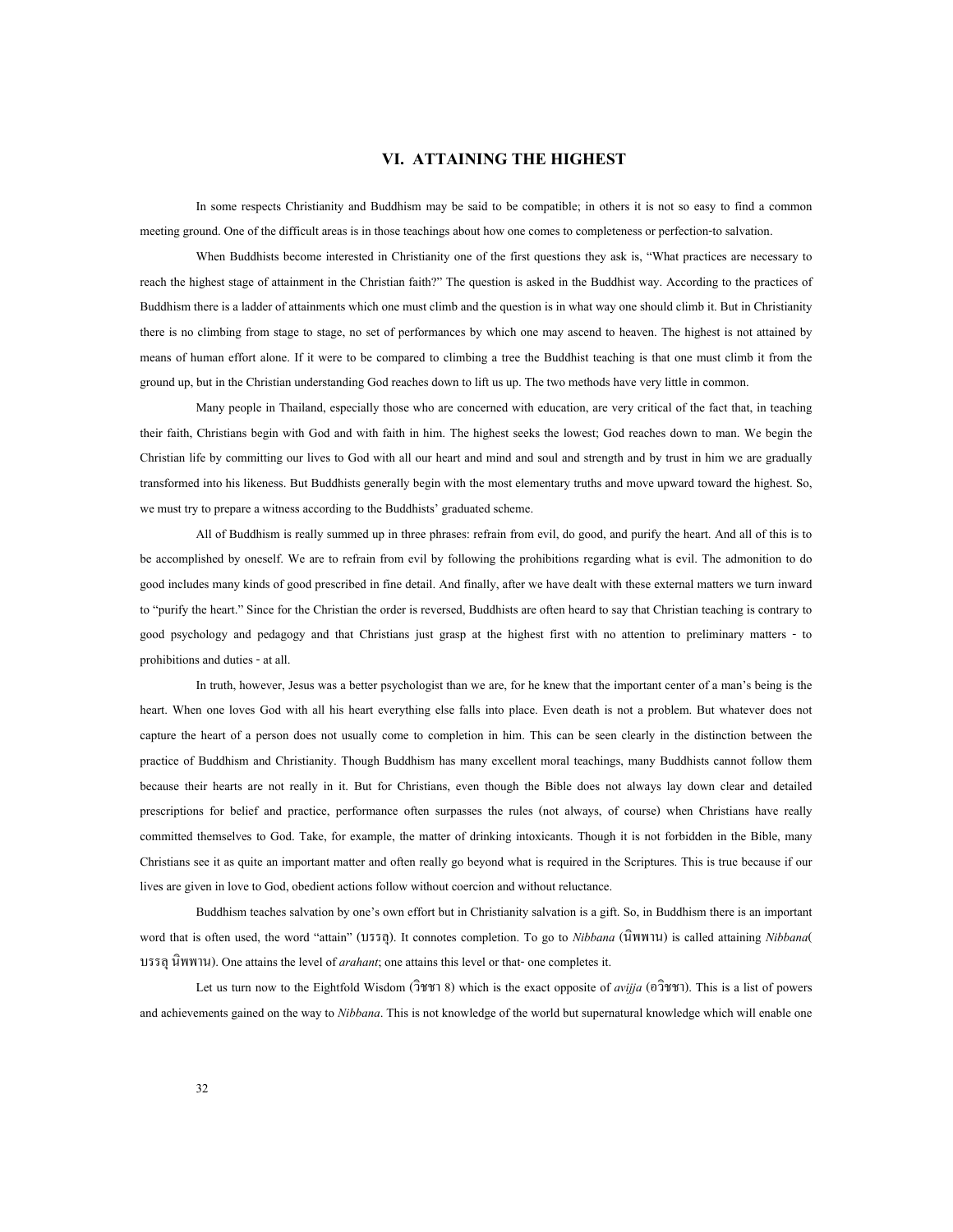to transcend suffering, to escape the wheel of rebirth, power which arises from the practice of the highest *dhamma* (ธรรม).One who so acts will attain to wisdom that bestows eight different powers:(วิชชา8)

- 71. Supernatural wisdom arising from contemplation (ความรู้เกิดจากวิปัสสนา)
- 72. Supernatural creative powers (ฤทธิ์ทางใจ)
- 73. Supernatural powers of movement  $(ηη<sup>§</sup>)$
- 74. Supernatural powers of hearing (หูทิพย)
- 75. Supernatural knowledge of others (รูใจคนอื่น)
- 76. Supernatural memory of past lives (ระลึกชาติได)
- 77. Supernatural vision (ตาทิพย)
- 78. Supernatural power to destroy evil (รูในการทําลายบาป)
- Let us examine these powers more closely.

The first is wisdom arising from *vipassana* (วิปสสนา). This term really means "insight" or "to see clearly." However, this is not knowledge which comes from disciplined insight or reasoned thought but rather a power that results from contemplation. There are two levels of mental training through contemplation. The first is *kammatthana* (กัมมัฏฐาน) and the second, *vipassana* (วิปสสนา).The two interlock, but *kammatthana* must be practiced first.

The word *kammatthana* (กัมมัฏฐาน) means "a site of work." *Kamma* means "work"; *thana* (ฐานะ) means "location" or "site." Those who engage in *kammattthana* are called *samatta* (สมถะ), and their objective is to quiet the heart, to train the mind, to calm oneself. This is connected with the third duty of Buddhists, to purify the mind - the highest of the duties. Action that leads to *Nibbana* (นิพพาน) is of two kinds. When we begin to advance toward this highest level of attainment in Buddhism, to the state of the Noble One, the *Ariya*-*puggala* (อริยบุคคล), we must begin with one of these two exercises. These will not take one as far as *Nibbana* but will go nearly there. On the way there are four levels of attainment which are interconnected links of a chain: Stream-winner - Sot*a*panna (โสดาบัน), Once-returner - *Sakadagami* (สกทาคามี), Never-returner - *Anagami* (อนาคามี), and Holy One – *Arahant* (อรหันต). It one practices *kammatthana* (กัมมัฏฐาน) he may attain to the third stage but he cannot be an *arahant*. To attain to the fourth stage, to *arahant*, one must practice *vipassana* (วิปสสนา).

In practicing *kammatthana*, one must find a way to quiet the mind, for this is what it is – a way to peace. Our minds are not by nature at peace. We think of 108 things every day; we are busy with this and that. We are jealous, loving, angry, crying, laughing, by turns, experiencing many different feelings, and it is hard to be at peace. Many Buddhists say that Christians are very materialistic because they are always busy and involved and they cannot get rid of their work and their responsibilities. This means that they have no deeper understanding of life because they are always entangled with things of this world. They look at us Christians and say that we cannot attain even to the third stage because we are too involved with the present world. In some respects they may be right though we have our own explanation. I have sometimes explained it in this way: a boxer, before he becomes champion, must train before he gets into the ring. He cannot just rest, saying to himself, "I am the champion." You Buddhists want to be champion but you are just resting. Not only so, but Buddhists have three duties: to refrain from evil, to do good, and to purify the heart. You are taking only the last of these; it is a shortcut, and you are not concerning yourselves with the first two. In school, we cannot study the fourth grade until we have had the first three. Likewise, in Christianity, we have to take things in their proper order. We have to take responsibility in this world first; we cannot simply pass up this world for the next because it is the wrong order of things. We have to be responsible both in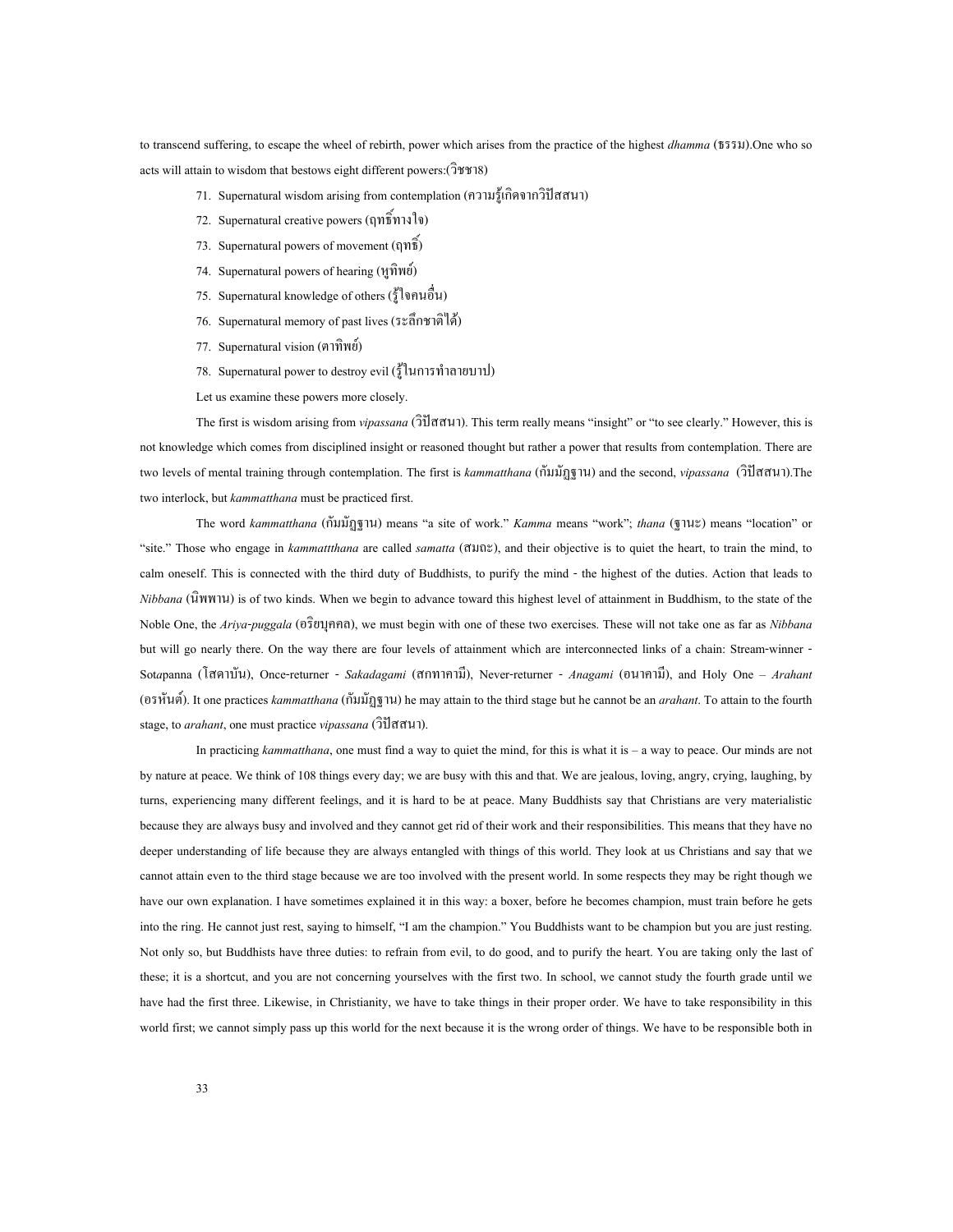the material world and in the spiritual realm at the same time; to latch on to salvation without any interest in this world is not the Christian way. However, it is for this reason that Buddhists see Christians as worried and busy and lacking in spiritual qualities.

In calming the heart, we must practice. I have practiced *kammatthana* (กัมมัฏฐาน) often and still do so. It is sometimes helpful when I am overwhelmed with work and have 108 things on my mind. I try to think how to relieve tension and anxiety when I am so severely criticized that I cannot eat or sleep. Sometimes when I wake up at four in the morning and cannot go back to sleep for thinking of all the problems, instead of thinking of Immanuel Church, Paak Naam Church, Bang Kla Church, Cholburi Church and Song Kla Church, and the problems of all the pastors and Christians until I cannot sleep, I occasionally practice *kammatthana* (กัมมัฏฐาน) - sometimes sitting up, sometimes lying down. I close my eyes and perhaps an image of the moon will appear. One part will be light, one dark. When I stare at it I forget everything else. I try to see the image more and more clearly, making the dark segment disappear by looking hard at the light side of it. Sometimes it takes an hour before the image is entirely light. The dark will flash in and then disappear. But when we do this, we forget everything else except the image on which we are focusing. This is elementary *kammatthana* (กัมมัฏฐาน), and it is very engaging (สนุก).

Or we might think of someone we know. At first we can see only the face of the person but we will keep on trying until we can see the whole. It may take several hours but this is *kammatthana* (กัมมัฏฐาน), quieting the heart. And there are many ways of doing it. If we wish to try it we do not have to use the categories of Buddhism. We may devise our own. Perhaps in larger cities people might find the practice particularly useful, for nervous disorders are a common occurrence there where the problems of society are complex and perplexing. *Kammatthana* (กัมมัฏฐาน) helps one to forget things. There are many Buddhist temples which are called centers for meditation *Samnak Kammatthana* (สํานักกัมมัฏฐาน). Anyone with problems may go to one of the hundreds of rooms built for the purpose. There one will be alone, will eat only enough to keep himself alive, and will perform *kammatthana*. I have often thought that churches should have such rooms in which Christians, when they find life very complicated and want to pray, could spend a week in prayer and retreat at the church. Perhaps at some time in the future this can be done.

There are many aids to *kammatthana*, but let us turn now to some of the more important of them. The first is to concentrate on the fact that we must all get old as a matter of course, for there is no one in the world who can escape. What will we gain from this kind of examination? It will keep us from being too proud of our youthful figures, too vain and self-admiring. We will age one day. Then when we find we are aging, we will not panic as people often do. Some, when the first grey hair appears, are so sad and alarmed that they must find some way of changing its color. If we understand life, a grey hair is nothing to get upset about; it is a most common occurrence. If we have contemplated it, we will not panic, because we are fully aware of our physical condition.

We are also sometimes in pain and no one can avoid it entirely. Some people panic when they are ill, but if we think of it as a universally common occurrence perhaps it will reduce our anxiety or suffering.

Death is common also and no one can escape it. Those who understand this and can release it from their minds will not be shaken, no matter whether they live or die or whatever may happen. They are not in terror of death. They do not suffer unduly, have no insuperable problems with it because they understand life.

Christians also have this poise and equanimity if they trust in God. Even though we have not constantly contemplated and thought about pain and death, we are not anxious and our hearts are not fearful. We can go anywhere and do anything in peace. If we die in God it is all to the good, as Paul said. So the Christian has this assurance also.

It is natural that we shall have to be separated from what we love but we need not be crushed by the loss. Some people, when a child dies, are saddened to the point of suicide because they do not know how to take it. It seems to them as if father and son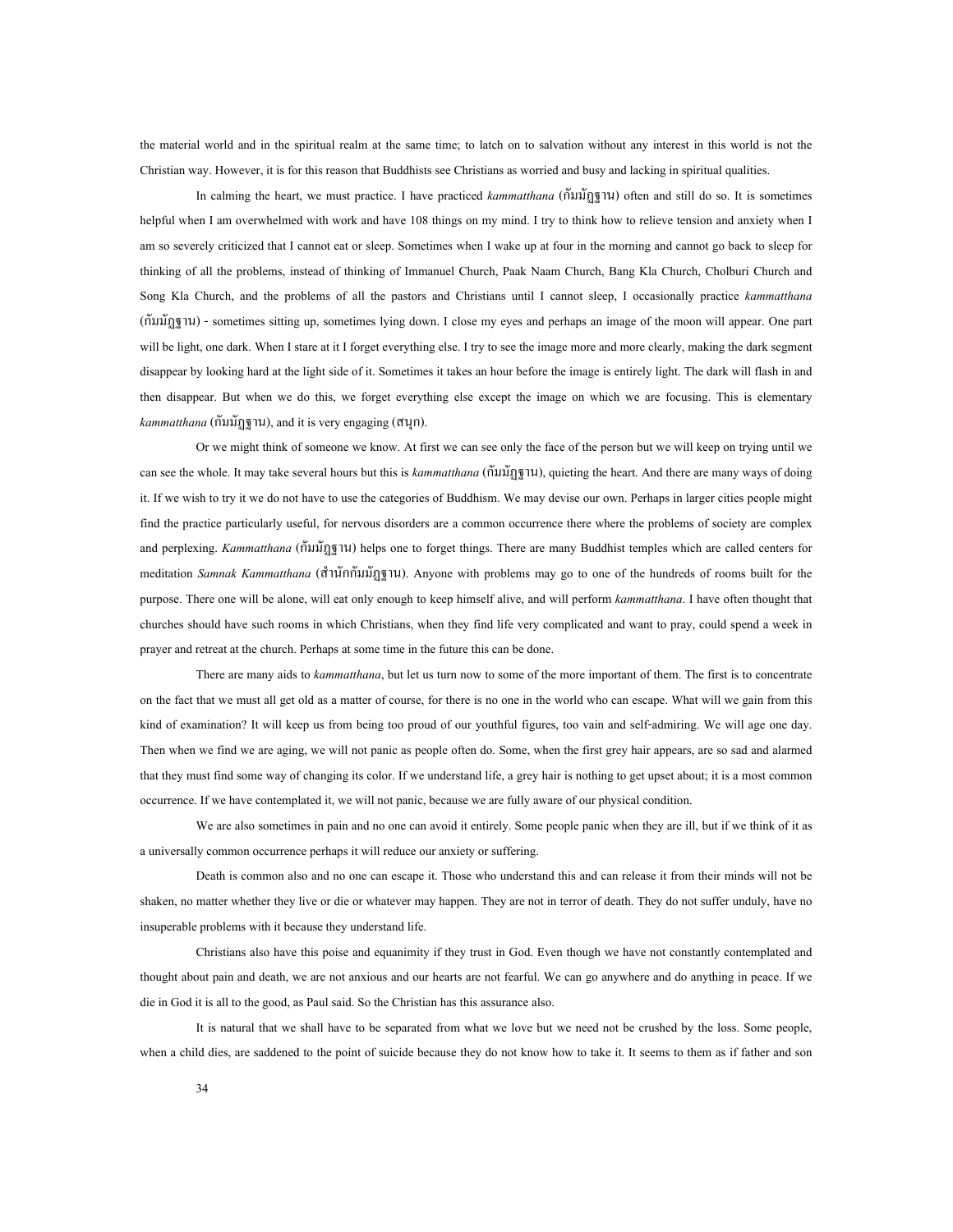must be together forever without interruption, and so when a child dies, they go off balance. They feel that they can no longer endure without this child. This is evidence that one does not understand life in which, if not today, then some day, we shall have to be separated from those we love. Therefore, we must loosen our grasp. We must contemplate this until we understand it so that we may not be unduly troubled when a child, or a husband, or a wife dies. From the practical standpoint it is difficult, to be sure, but we will not be thrown off balance by it and come crashing down.

Buddhists say that we must also consider the fact that whatever our *karma* we shall have to accept the consequences, whether good or bad. Later on we will look more closely at *karma* which Buddhists say is like our shadow which we cannot escape. Wherever we go it follows and brings to us its consequences at every step; it is an elementary principle of life.

And there are other areas which we must contemplate. One is death which is appointed for us; the date is fixed. "Of what are our bodies composed?" it is asked. One being initiated into the priesthood will answer, "Hair" – *gesa* (เกศา-ผม); "body hair" - *loma* (โลมา-ผม); "skin" - *dejo* (ตะโจ-หนัง); "teeth" - *tanda* (ทันตา-ฟน). This is called *kammatthana* (กัมมัฏฐาน); that is it must be contemplated every day. Today my hair is black, but not many years hence it will be white, or per haps I will, in not many years, all fall out and I will have false teeth. My skin is taut, but when I am old it will be dry and wrinkled. These must be considered constantly in order that one may detach himself from them.

We must consider our feelings - *vedana* (เวทนา), such as "This I like; this I dislike; about that I am indifferent." We must mull over these feelings, go over and over them and analyze them.

We must contemplate our moods and reactions. In this, if we think of anyone we will call his name; if we are angry we will say we are angry; if hostile we will say so; if we love we will express it. We will report to ourselves the moods and reactions that enter our minds.

We must contemplate the *dhamma*. Good *dhamma* (ธรรม) is meritorious, *kusala* (กุศล).Whatever is not good is not meritorious, *akusala*(อกุศล).

There are many other things that one may contemplate - earth, water, wind, fire, green, yellow; the object is to concentrate on one of these in order to still the heart. Beyond these, when one has advanced to a higher level, he will contemplate a corpse. When I was in the priesthood in the south the priests were asked to do this. Whenever there was a cremation (and perhaps the body had been in the coffin a week), they would call the priests together, those who were ardent Buddhists, and have them gather around the coffin and feel in it. Those who were not so pious would take advantage of the others who were more devout and say to them, "You go first; I'll stand behind", because in front it was terrible. I have done it. Some bodies were swollen with their tongues sticking out, green, or halfeaten by an animal. They would have us contemplate that this is what happens to people, this is the way life is. Once when my uncle who is a priest was teaching us he told this story from the time of Lord Buddha. There once was a beautiful woman who was a prostitute, but one bhikkhu when he begged his daily rice at her house, was very taken with her and wanted to leave the priesthood for her. He returned to the monastery but he forgot to eat and he could not sleep for thinking about her. Then one day the news came that the woman had died. Previously she had been worth about five thousand baht. They brought the body to Lord Buddha and said, "Anybody may have this woman for five thousand baht." No one volunteered. "One thousand, then." Still there was no one. "One baht." No one moved. Lord Buddha then said, "See, life is of no value."

The purpose of the *kammatthana* just described is to destroy attachment to life, to the world, to the body, to the beautiful. When we understand the impermanence of all these, we will not be addicted or attached to them. When we are detached, it is as if we are removed from the world and can withdraw our feelings from these things. This is the basis of *kammatthana* (กัมมัฏฐาน).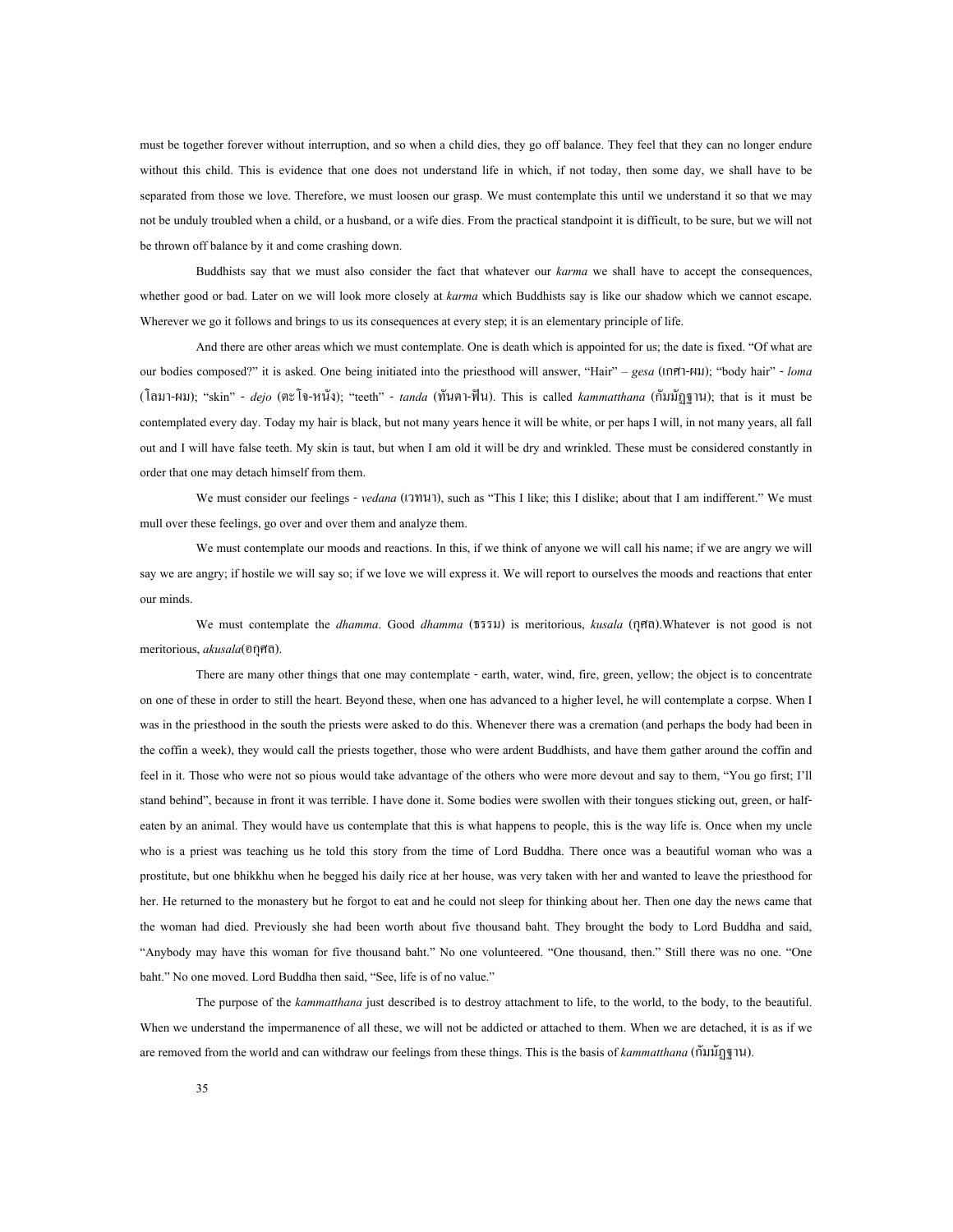Let us now turn to *vipassana* (วิปสสนา) which is the very important second stage of Buddhist meditation. After completing *kammatthana* in all its stages, we contemplate the four *rupa-jjhana* (รูปฌาน), and the four *arupa-jjhana*(อรูปฌาน)- the material and immaterial spheres of mental concentration. When one has become skilled in both of these, he is called *sombat* (สมาบัติ 8). If we look at these exercises and try to place them in Buddhism we see that they lead to the understanding that everything is impermanent, suffering, formless. When one understands this clearly he has experienced *vipassana* (วิปสสนา). From *vipassana* arises wisdom, the wisdom that sees a mysterious progress in life, and when this wisdom comes we are able to relinquish our grasp on everything. We can cut ourselves off from the world for we are not any longer intoxicated with it. Buddhists say that *avijja* has been destroyed and *tanha* has been annihilated. *Upatan* (อุปทาน) or attachment has been broken. When these three, which are the cause of evil in the world are broken, we are free. And in a moment we become an *arahant*. It is over. We are in *Nibbana* (นิพพาน).

In the Eightfold Wisdom, the first in the list is knowledge arising from *vipassana* (วิปสสนา) or enlightenment, the clear understanding that birth, old age, pain, and death are common to man. It is inevitable that one should suffer them and together they are called impermanence. Moreover, everything when analyzed is shown to be formless. Our bodies are only a bundle of components and if analyzed would disintegrate into nothingness. If we were wise enough to see the truth, we would be bored with living and would not be intoxicated with it. This is *vipassana*(วิปสสนา).

Another of the eight powers is the power to create (ฤทธิ์ทางใจ). With this power one can, at will, become two or more persons.<br> [22](#page-75-0) The third is supernatural powers of movement (ฤทธิ์). This is the power to fly. A story from the Tripitaka illustrates it.<sup>22</sup> One

day a disciple of Jain and a disciple of Lord Buddha met. A man said to them that he had made a begging bowl and had hung it in the highest place he could find. He suggested that of the two priests, the one with the most power should fly up and get it. The Buddhist won. The story added that the disciple of Lord Buddha flew up and got the bowl, that he could fly above the earth and dive under the earth. Of course, we can all fly in the air and dive under the earth today - in airplanes and subways!

The fourth in the series is supernatural powers of hearing  $(\hat{M} \hat{M} \hat{W} \hat{U})$ . Today this would probably be accomplished by means of telephone and telegraph!

Clairvoyant knowledge of others (รูใจคนอื่น) or the ability to read their minds is the fifth skill. Actually, this is not just a supernatural power but may be the result of experience as well. Christians ought to have this intuitive insight also.

Memory of past lives (ระลึกชาติได) such as that which came to Lord Buddha is the sixth power. And the seventh is supernatural vision (ตาทิพย) through which one can remember past lives and see into the lives of others.

The climax of all these kinds of knowledge is the power to destroy evil (ร้ในการทำลายบาป).

It was said that Lord Buddha had all these powers. It may be easy to confuse the Eightfold Wisdom (วิชชา 8) with the Eightfold Path (มรรค 8). Indeed, there is a connection between them. The Eightfold Path (มรรค 8) is the initial stage of advancement on the Buddhist way; the Eightfold Wisdom is the climax of it and has to do with the last group of duties outlined in the Eightfold Path. The three divisions of the Eightfold Path are moral duties (ศีล), contemplation (สมาธิ), and wisdom (ปญญา). We are now considering the last two of these divisions. Everything in Buddhism is like a link in a chain connected with something else.

Although Christians do claim to have the powers described as the Eightfold Wisdom, experience with other people will enable us to understand them. We can look at their faces and see their problems. However, this is not exactly what is meant in the Eightfold Wisdom. What is described there is a means of knowing others as one knows himself which depends on supernatural wisdom, the product of attaining the *dhamma* (ธรรม), almost as Christians receive a gift from God.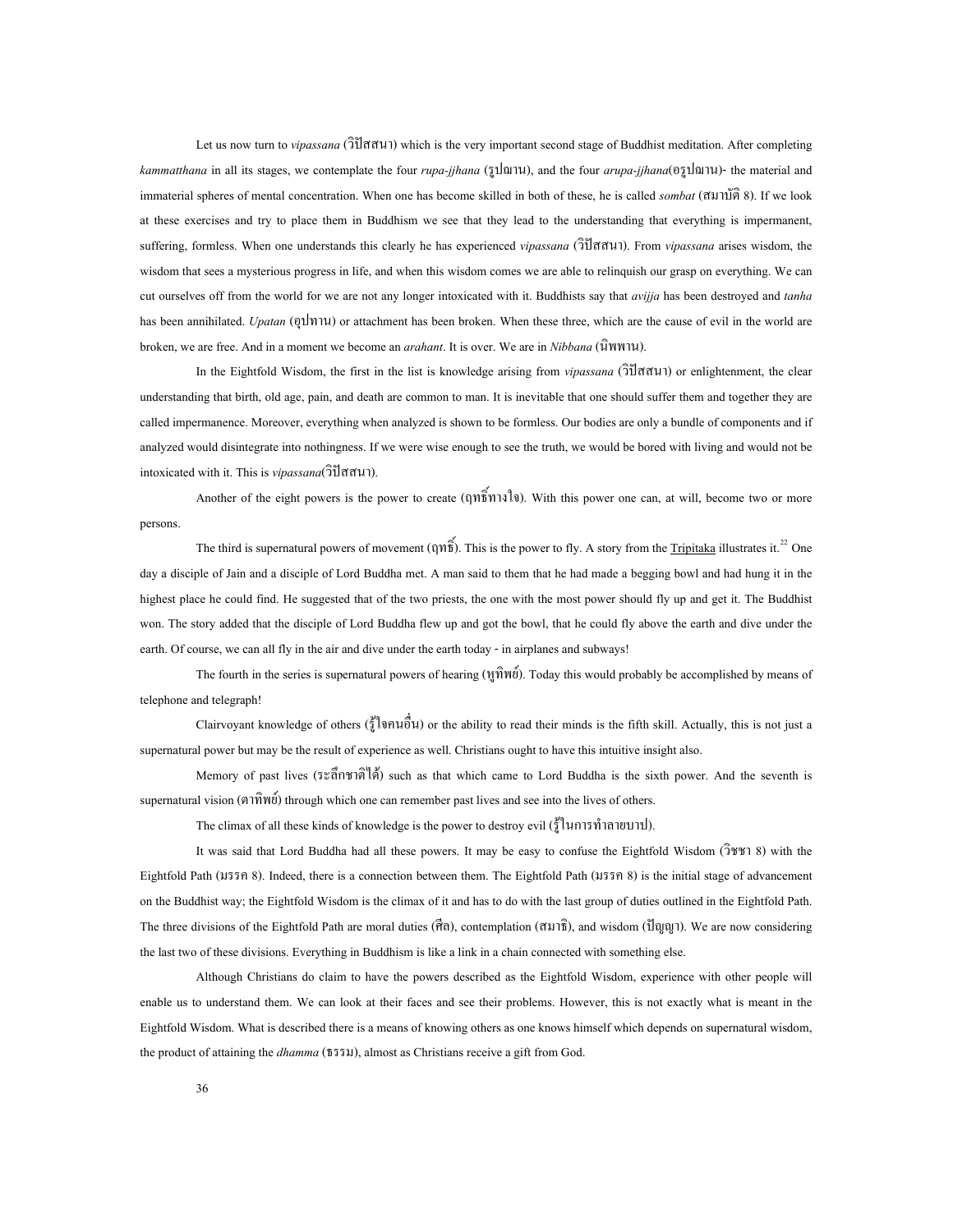The two kinds of *dhamma* in Buddhism, as we have already mentioned, are mundane *dhamma –lokyadhamma* (โลกียธรรม), and *supermundane dhamma-lokuttharadhamma* (โลกกุตรธรรม). What we have been discussing in this chapter has to do, not with the first of these, but with the second. It is felt that this world is in the grip of *avijja*, and as Buddha said, the beginning and end of the world are not apparent. Therefore, the way to eradicate *avijja* is through *vipassana* (วิปสสนา) by means of wisdom or *panna* (ปญญา). When *panna* (ปญญา) which is the result of *vipassana* arises in us who have been in the grip of *avijja*, what will happen? When we have had *avijja* in our hearts, we have not known the truth about life and we have attached ourselves to it. This is because of *tanha* (ตัณหา). Our ignorance makes us desire the world and this develops into *upatan* (อุปทาน), attachment. When we have acted upon this, *karma* (กรรม) results. So if we would eliminate *avijja*, we must do so through the wisdom that comes from *vipassana*, and when this has occurred and we see everything as it really is – impermanence (ไมเท ยง), suffering (ทุกข), emptiness (อนัตตา) and we see the Triple ี่ Gems *Ratanadrai* (ไตรรัตน), *avijja* is extinguished. We no longer have *tanha* (ตัณหา), *upatan* (อุปทาน), *karma* (กรรม) and we are in *Nibbana* (นิพพาน). The cycle of rebirths is over.

Seeing the truth as outlined above is called Enlightenment (ตรัสรู้). When Lord Buddha was enlightened (ตรัสรู้) he began with *kammatthana* (กัมมัฏฐาน) as the first step and continued by means of *vipassana* (วิปสสนา) to the four *rupajhana* (รูปฌาน) and the four *arupajhana* (อรูปฌาน). This he achieved when he was with the two sages. When he came to the Bo tree, for six years he had strayed off into the use of physical privation in his search, but when he realized his error, he returned to the spiritual and began to concentrate on the spiritual. He went through the *kammatthana* (กัมมัฏฐาน) and the *jhana* (ฌาน) and the *arupajhana* (อรูปฌาน), analyzing each in turn. He then offered himself to the Triple Gems and wisdom arose. At that moment he was enlightened. He said that he could see clearly. This is called Enlightenment, *dratsaru* (ตรัสรู).

In the practice of *vipassana* (วิปสสนา), some people can accomplish it in seven days, some in fifteen and some take many years, depending on their mental preparation (ภูมิปญญา) and the merit which they have accumulated, or failed to accumulate, in former lives. But if one will complete the Eightfold Path (perform *sammattha*-สมถะ) before beginning *vipassana* (วิปสสนา), it will help to induce results, and he will acquire the Eightfold Wisdom (วิชชา 8) also. Those who are *arahants* can attain it in seven days. Most who attempt it, however, have no special qualifications; they are ordinary people.

In the book called Milinda – panha (มิลินทปญหา), Questions of King Milinda, it is said that Buddhism would disappear in five thousand years. This is now the third thousand and there are not so many who advance this far in Buddhism, although there may be more than anyone knows about. If one is really an *arahant* and boasts of it he is immediately expelled from the priesthood. So, not many are willing to mention it even though some would like to declare that they have attained it.

There is only one Buddha now recognized. There is to be another, *Phra Sriariya* (พระศรีอาริย). Lord Buddha said that there had been some twenty before him who came at intervals to help the world. The present one is *Gotama* (โคตะมะ) and most villagers think that he is the only one. Buddhists know about the others mentioned in the textbooks of Buddhism but do not think much about them. Actually, this subject is primarily academic. In practice most Buddhists are indifferent to it, but if we know as much or more about it than they do, it will be a help in witnessing to them.

Those who enter the priesthood today have only one idea in mind, to repay their parents. In Thai custom it is felt that if one has a son, he brings much merit (110), and if that son goes into the priesthood, the mother benefits. When she dies she may, by virtue of the son's ordination, "go to heaven on yellow cloth" (เกาะผ้าเหลืองขึ้นสวรรค์). She goes to heaven on the merit of her son. There are ึ้ many stories about this.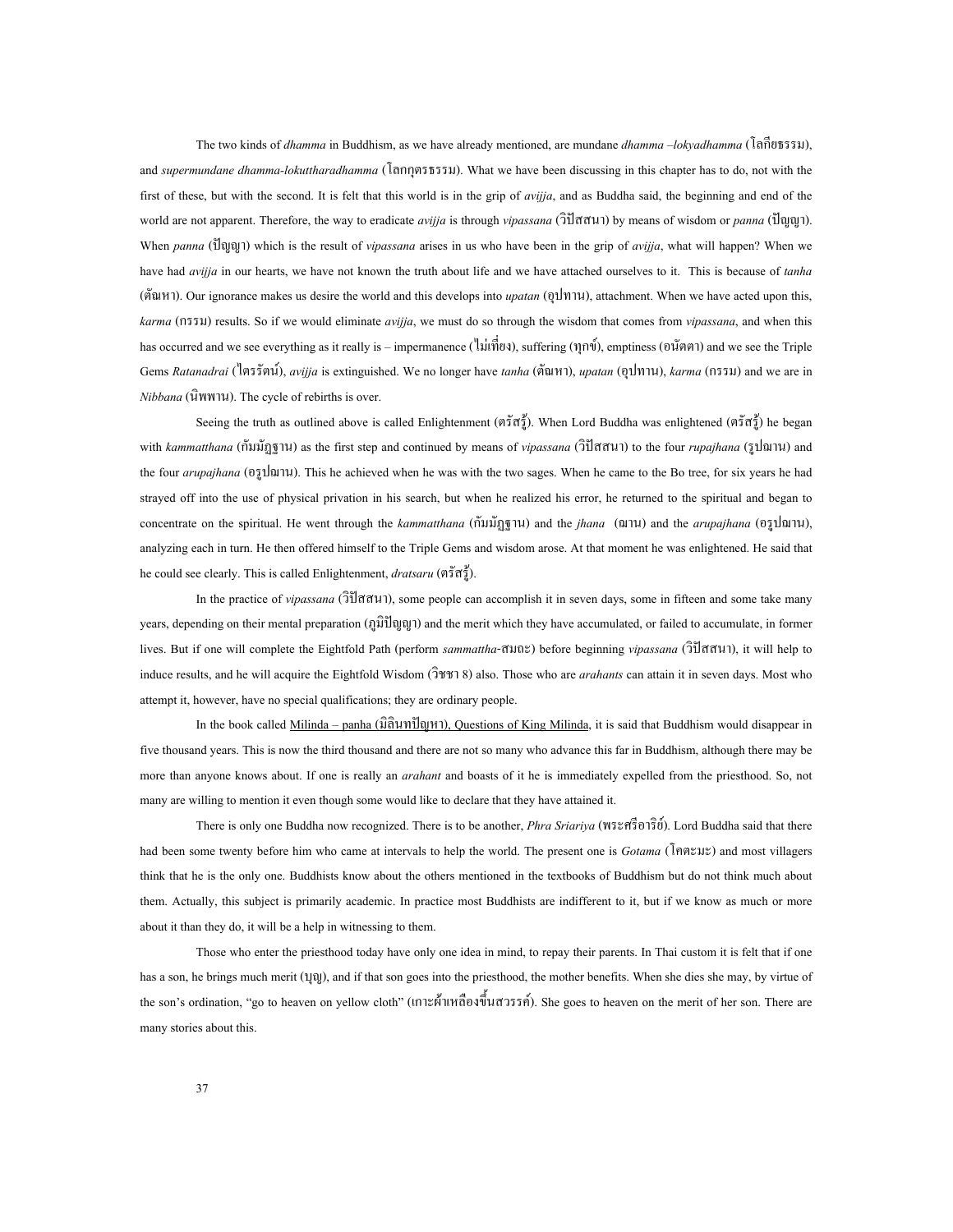There are many different reasons for going into the priesthood. There is a jingle that villagers quote, "บวชผลาญขาวสุก" meaning" Go into the priesthood and have fun with your friends." In the south there is another jingle. In August there is a festival, *Kaw Pahnsaa* (เขาพรรษา) when people make popped rice (ขาวตอก), and in November at the *Ook Phansaa* (ออกพรรษา) they make rice gruel. The villagers have a jingle, "เข้าพร้อมกับข้าวตอกออกพร้อมกับข้าวต้ม", or "Go in with popped rice, come out with gruel." There are many such ditties about the occasion.

And there are many reasons for entering the priesthood: custom, others are doing it, unemployment, old age, illness, physical and social problems. And there are some few who are hiding from the law. Some sincerely believe in it and some want to attain to the stage of *arahant*. Some, especially government officials, take the yellow robe for a period to get away from the pressing demands of their work. But most today enter the priesthood because of custom. If we ask why they do it most would answer, "My parents have brought me up; I want to repay them. They want me to do it and I am doing it for them."

There are some people, who if they have a son who does not go into the priesthood, will be unhappy about it all their lives, and never stop lamenting it. The son who has never been a priest, they call green; the son who does, they call ripe. So the priesthood has a very important meaning for Thai people. In the south the derogatory term *Ai* (ไอ) instead of the polite *Khun* (คุณ) is used as a title for one who has not been in the priesthood. It is a rude word and it is very cutting. Even to be called by one's name with no title is preferable. But it is very demeaning to be called  $Ai(\overrightarrow{a})$ . Those who have completed the season in the priesthood are called *Ner* (turn), and are always looked upon with respect. In some provinces in Thailand no girl is willing to marry and no father is willing to give his daughter in marriage to one who has not been a priest.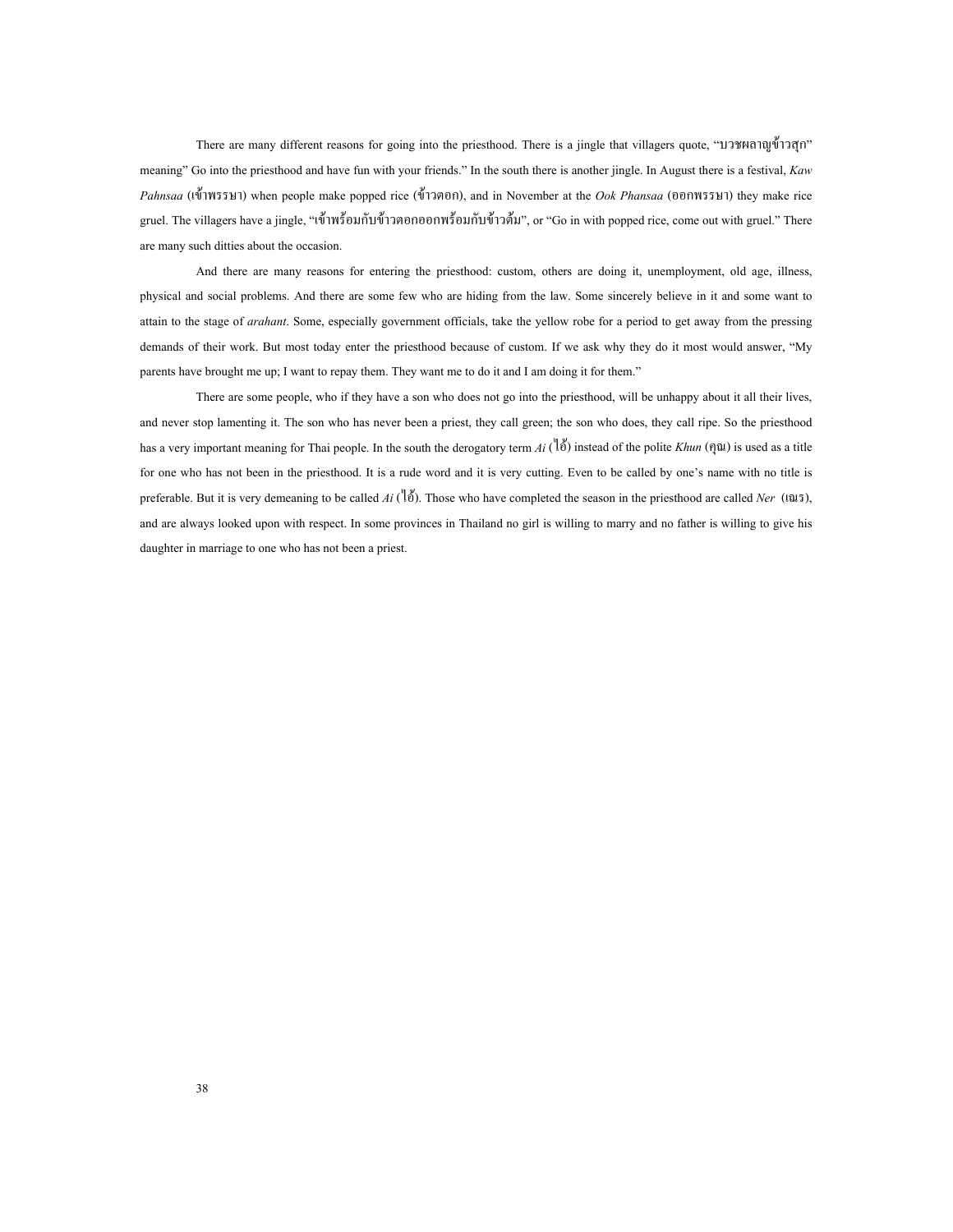# **VII. THE MEANING OF KARMA[23](#page-75-1)**

Today in Europe and America there are many people who have left the church and are no longer interested in religion. Feeling that God is remote from them and from twentieth century concerns, they conclude that they cannot reach him, and having no hope of reaching him, they simply abandon the effort. They live secular lives with no thought of God and no wish to follow his way. So the church tries to bring God down from on high and make him seem a part of the world so that he may be seen to fit into people's lives. It is emphasized that God is near, that he is man's best friend. He is present as a friend is present, and instead of using "thee" and "thou" to refer to him or speak to him, the more familiar "you" is substituted. It is apparently felt that nothing must be done to emphasize that God is majestic, exalted and that men are his subjects. He is presented as more like a friend than a sovereign. In prayer one must not think of him as lofty but as one who is ready to be everything that one needs.

All this may be true but in Asia this approach will not do. If God is brought down to that low level people will simply tread on him. Thais already think of the Christians' God as debased and of Christianity as inferior to Buddhism. If the Christian message is made to appear too easy or presented in too simple a form people will only trample upon it. It is of utmost importance that in teaching the Christian faith in Thailand, we present God as the supreme ruler of the universe, glorious and exalted. When this has been done, we may then explain in simpler terms. Not only theology, but ethics as well, must be presented in the highest possible terms. If people do not understand Christianity as a higher religion than that which they already hold, they will not be interested in being Christians, but will rather despise Christianity and look upon it only with condescension. There are some important psychological differences between different sections of the world.

Recently there was an article in the newspaper in which a certain man wrote to the editor and said, "Since you are wellversed in the Christian Scriptures, having studied abroad, I would like to ask about *nama-rupa* (นาม-รูป), the five *khanda* (ขันธ 5), and *ariya sacca* (อริยสัจ) which are the *dhamma* (ธรรม) of Buddhism - is there anything of comparable depth and refinement in the Christian religion? As far as I know about Christianity, there is the teaching that one should believe in God, revere his teachings and follow them. Buddhism includes such conventional teachings as the one about purifying the heart from sin and also the more profound *Abhidhamma* (อภิธรรม), the *sila* (ศีล), prayer (ภาวนา), *padhaniyanga* 4 (สติปัฏฐาน4), s*ammattha* (สมถะ), *vipassana* (วิปัสสนา), and many others which I have studied from Buddhist professors by radio."

The editor replied, "All religions teach the same kind of *dhamma*, that is, how to act in accord with religious teachings, and this includes people of every class and station. In Christianity also all alike must behave according to the purposes of God. But Buddhism is distinctive in that it has two levels of attainment, the ordinary level or the mundane level – *lokiyadhamma* (โลกียธรรม), which all other religions have, and the supermundane level, *lokuttaradhamma* (โลกุตรธรรม). In the latter, Buddha teaches one to see the cause of suffering and to understand the way to extinguish it."

Actually, the answer is not strictly correct. However, he means that the elementary teachings of Buddhism are like those in other religions, but in *lokuttaradhamma* (โลกุตรธรรม), the object is to stop the cycle of rebirths which is responsible for suffering and to do so in such a way that it cannot be revived - and that only Lord Buddha has this teaching. This doctrine is to be found in no other religion, neither Christianity nor Islam, nor Hinduism. It is to be found in only one religion, Buddhism. This *lokuttaradhamm*a (โลกุตรธรรม) is based on the four Noble Truths, *ariya- sacca* (อริยสัจ 4).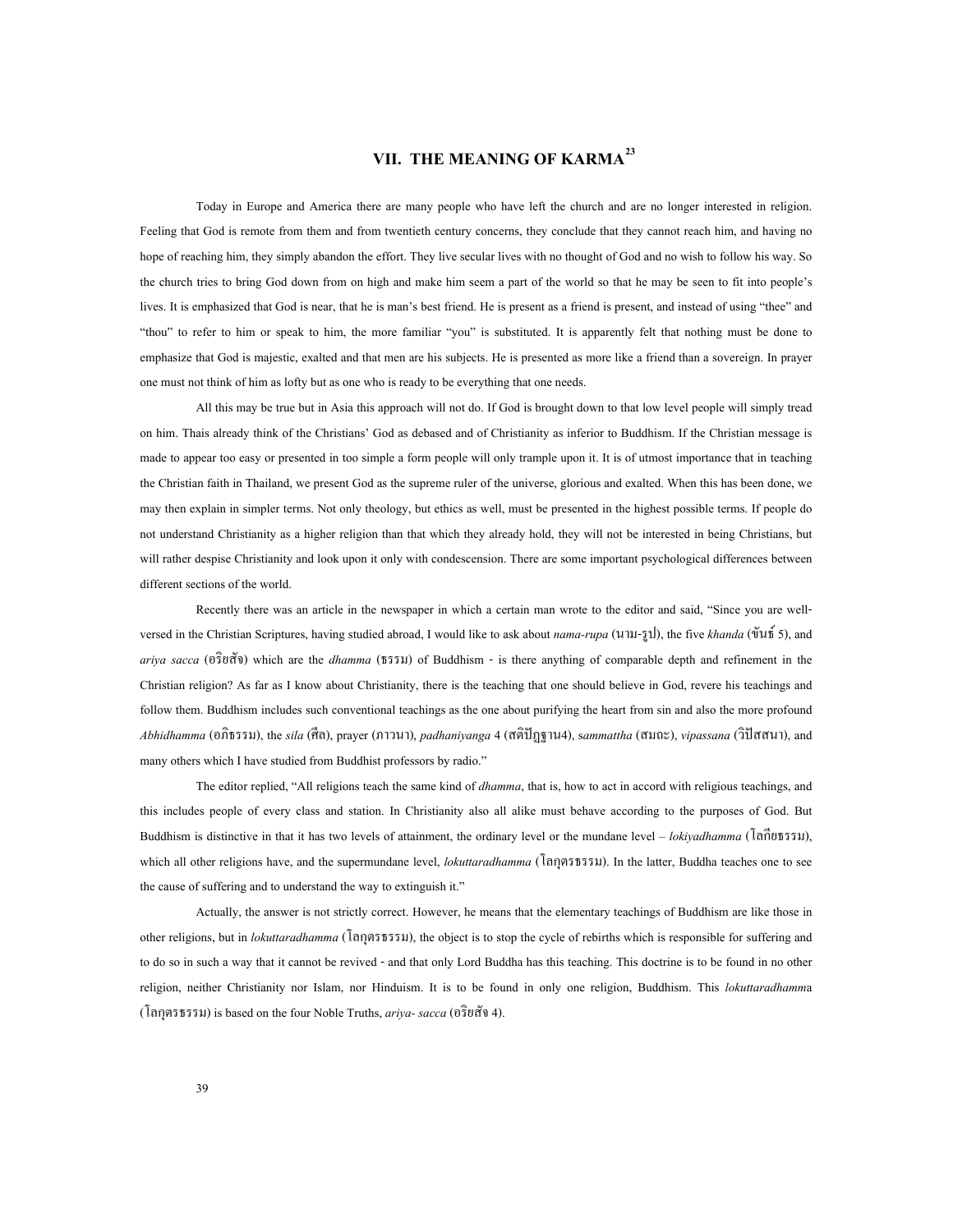This view is representative of all Buddhists everywhere who feel that of all the religions in the world Buddhism is the most profound. When Buddhists have this kind of pride in their own religion how can Christians teach them anything? When they hear what Christians have to say, they feel that they know already that there is nothing to be found in Christianity which can compare with the doctrines of *lokuttaradhamma* (โลกุตรธรรม). Therefore, there is on their part no inclination to become Christians. It is imperative, therefore, that Christians present the very best that Christianity has to offer and let Thai people know about it. In communicating the gospel, whether by means of books or radio or television, or in preaching, teaching, or conversation, it is necessary that we begin with the profound in the Christian faith. Traditionally, we have begun on the lowest plane, with *lokiyadhamma* (โลกียธรรม), because we try to make Christianity easy enough for people to receive it. In this we are trying to follow Jesus, who though he was with God, stepped down to be born as a man. This is right, that we should try to accommodate ourselves to people. But let us not forget to tell them the highest. Though Jesus Christ came down to our level, he taught us about God - he brought us the highest. As long as we teach only the outer shell of the truth and not its central core, Christianity will continually be regarded with disdain by those who hear it. I am very greatly concerned about this. It is high time that we did something about giving Christianity's most profound teachings to the Thai people.

We may ask if the Christian faith has any such teaching. The answer is most emphatically yes, but few Christians understand that there is anything in their faith which is on the level of profundity of *lokuttaradhamma*. And still fewer can interpret it so that others understand. Most preachers only moralize, teach the ten commandments – don't do this and you ought to do that. This is very elementary. In the book of Hebrews we are told that repentance, the new birth and faith are but the beginning and the author admonishes his readers to leave these elementary doctrines and go on to higher things – to what it means to be crucified with Christ, to dying with him, and to all that the new life in Christ involves. It is not easy to explain, especially for missionaries for whom language is a problem in explaining anything of depth. *Dhamma* language has two levels and if we use the lower level to explain the higher, it will turn into something ordinary and commonplace. But this is only introductory. The subject of this lecture is *Karma* (กรรม).

*Karma* is a principle which is very important for us who are Christians because this is a word which every class and condition of people understand, and it is a subject which is predominant in Thailand. There are hundreds and hundreds of books about it and it is the outstanding theme of Buddhism. We might say that it is basic in Buddhism, though we scarcely find it at all in other religions. In Buddhism it is believed that everything is born and is extinguished according to the power of *karma*, and that we need not have anything to do with God. One writer says that the hand of God cannot reach down into the affairs of those who believe in *karma*. One is good or evil according to the power of *karma*. We should study *karma* as thoroughly as possible. It is a word which is on everybody's lips; everybody can talk about *karma*, but few people have thought deeply about it.

In the Thai language there are many words which, like this one, mean action or deeds (การกระทํา) and most of them come from the word กร. For example, serving the Lord's Supper is called บริกร. Service is called บริการ, which means "to facilitate." The *karn* (การ) in this word comes from the same stem as *karma* (กรรม) which means "doing." So, the word *karma* (กรรม) means deed or action which is followed by consequence, or action and reaction (กิริยา and ปฏิกิริยา). *Karma* then is action; it may be good, bad, or morally neutral, but it brings about a reaction. In Buddhism there are twelve major delineations of *karma* and they are divided into three groups of four each. The first concerns the maturation date of *karma*. It may be in the present, in the next life, in succeeding future incarnations or it may be nullified or inactivated - *ahosi-kamma* (อโหสิกรรม). Suppose, for example, one should be tried at court and receive two sentences, the second worse than the first as in the case of striking another person and then killing him. One would not be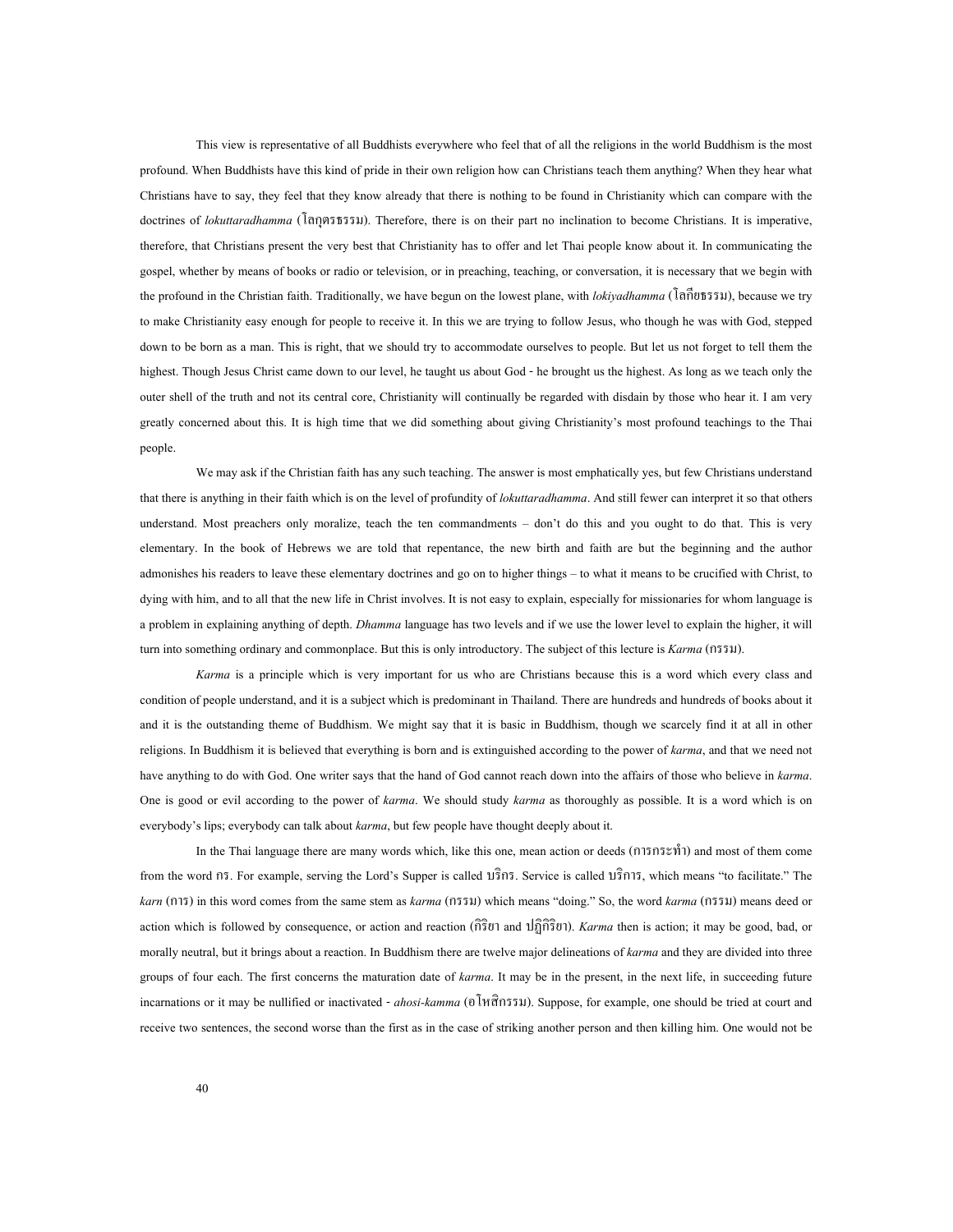sentenced for striking the man, but for killing him. The first sentence would be inactivated by the second because it has been superseded by the greater sentence which followed it. It is *ahosi-kamma*.

According to this scheme it is something like planting fruit trees; some will produce quickly, some take many years and some are *ahosi-kamma* – we never can use the fruit.

The second delineation concerns the major duties of *karma*. It causes to be born (ใหมาเกิด), or reinforces (สงเสริม), or acts as a barrier (ขัดขวาง) or reverses (ตัดรอน).

First, *karma* causes to be born. Put this way it sounds rather bland, but in the original Pali it is expressed by use of the term, father: *karma* is the father of birth.

In Buddhist belief, if one dies young, it is because in a former life he has killed many animals. A newspaper account of the nine who were killed recently in Prachuab Province explained it by saying that it was the result of *karma*. These people had killed many animals in a former life and now were getting their just deserts. They themselves were killed in early life.

Those who are sickly are thought to have tortured animals in a former existence. Those who have been butchers moo like a cow when they are nearing death. Ugly skin is caused by anger, grudges, revenge and ill-will.

If one has no position or prestige it is because in a former life he was jealous and could not bear to see others advance. The poverty-stricken are in this condition because they were penurious and would not use their money to make merit. People born in a lowclass family, the ignorant, did not study or have inquisitive minds. Buddhists place great stress on these beliefs. It is almost like God handing out rewards and punishments. From these beliefs comes the well-known and oft-quoted proverb, "Do good, receive good; do evil, receive evil" (ทำดีใต้ดี ทำชั่วใต้ชั่ว). Therefore, reward or punishment result from our own doing. There is no need for God to have anything to do with it because the principle of *karma* will produce the consequences. So, when we hear people say, "*Karma* will take care of it" (กรรมมันใหผล), we see what is meant. The *karma* which "takes care of it" now will come to fruition in the next life. When we talk about God's forgiveness or reconciliation, this "reconciliation," or coming to terms of *karma*, all but takes the place of God and, in Buddhist understanding, renders God unnecessary. We were born because *karma* sent us into the world. The first cause of rebirth is sin. The desire to sin arose in us, we did it, it set *karma* in motion. Whether much or little, it brings consequences of which there are three parts: sin (*kilesa*-กิเลส), *karma (*กรรม), consequence (ผล). These three together form a circle, or a cycle called *wanda* (วัฏ).



If we are not to be reborn, we must sever ourselves from *kilesa* (กิเลส) and this is what it means to go to *Nibbana* (นิพพาน). It is because of *kilesa* that *karma* sends us back to be reborn. This *kilesa* we can also call *avijja*, for ignorance is one kind of sin. *Tanha* (ตัณหา) is *kilesa* also and causes rebirth. Therefore, when Christians teach that God created man, this makes God into *kilesa*.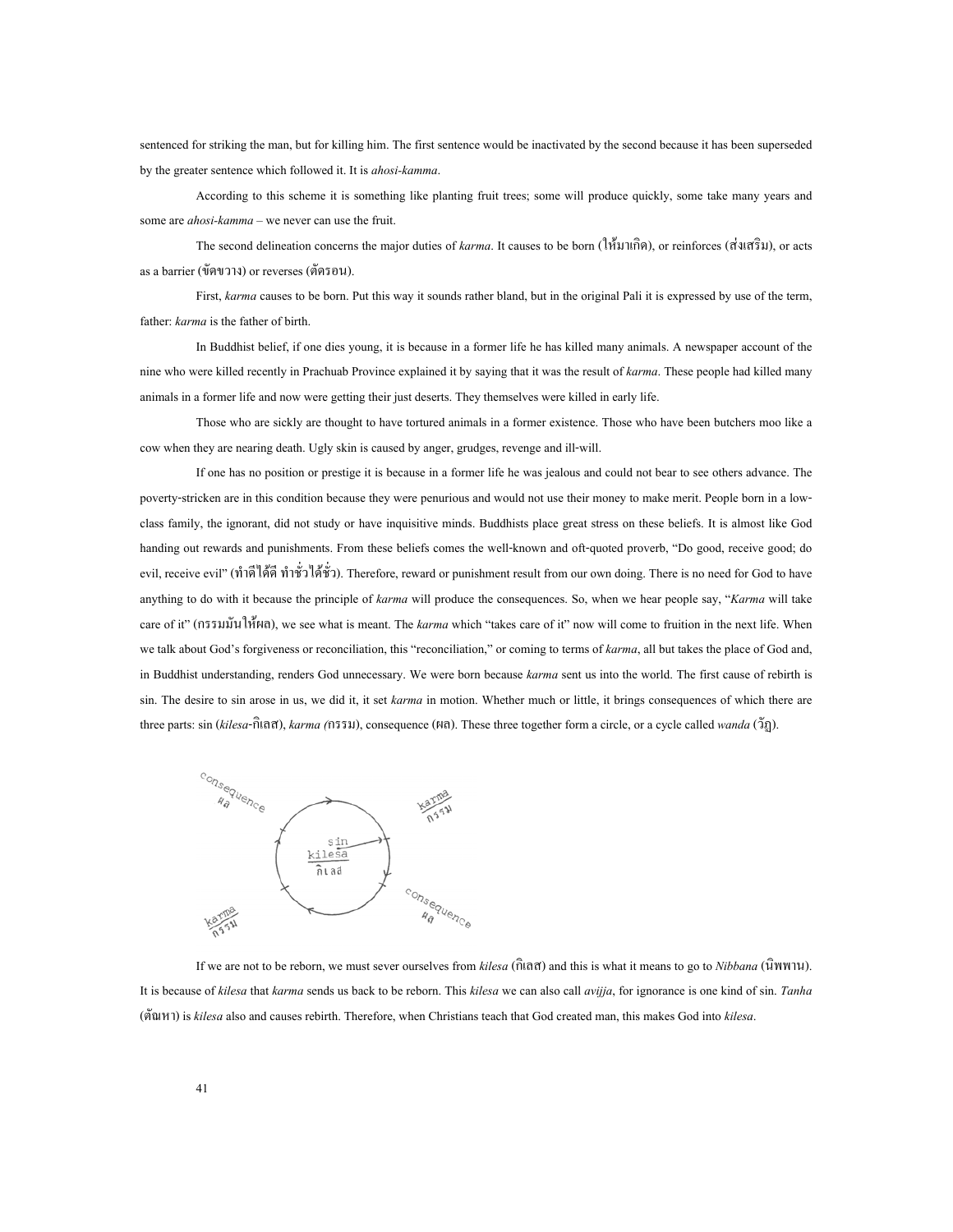A second duty of *karma* is to give reinforcement. If one does good, *karma* makes it better. If one does evil, *karma* makes it worse.

*Karma* may also serve as a barrier. For example, suppose someone is born with a strong, healthy body, but then *karma* causes him to become a cripple. This is called *karma* three (กรรม 3). It also may work in the opposite way. One who is born wealthy becomes even wealthier because of *karma*.

A fourth duty is to make one become the exact opposite of what he was at birth, to reverse what has come about - as if the back of the hand had become the palm of the hand.

The third delineation has to do with nature of consequences which may be heavy or light.

Suppose three wrongs are committed, one heavy, one medium and one light. The worst wrong receives a recompense first. It is as if three men were walking and the one who walks fastest arrives first. The one who commits the worst sin will receive his sentence first. Another kind of sin is that which is accumulated, little by little over a long period but is so frequently done that it becomes a habit. This kind of sin will receive its recompense second. *Karma,* which is completed before one dies will be third. Last of all will be the *karma* which was unintentionally done. Buddhists compare it with a buffalo pen. The old buffalo near the door will come out first when the door is opened. Villagers say, "We are born of *karma*" (มนุษย์เรามีกรรมเป็นกำเนิด) or "*karma* is the one who fathers us." This is on the tip of every tongue. Lord Buddha had a saying, "Men and beasts exist by the power of *karma*" (มนุษย์และสัตว์เป็นไปตามอำนาจ ของกรรม) or are under the power of *karma*. Another saying is, "Fortune and misfortune are ordained by *karma*" (โชคดีหรือโชคราย กรรมบันดาล). Another is, "*Karma* disposes" (กรรมบันดาล). We must explain that *karma* cannot bring anyone to birth.

Sometimes, however, it is recognized that one who does evil receives good (ทําชั่วไดดี). Sometime ago this Buddhistteaching-in-reverse appeared as a slogan on the city buses. The bus companies were using this means of expressing their opposition to certain government policies considered detrimental to their interests. They claimed that they try to "do good, but receive evil" while government employees do not do good, but get wealthy.

Buddhists recognize the problem, but have a way to explain it. Ask them and they will say that in a former life we produced good *karma*, but it is not yet time for it to come to fruition in this life, while the evil we did in a former life is now bringing fruit.

Although we may have done much good in a former existence, they say, we are now receiving a recompense because the evil of a former life is bringing fruit.

In witnessing to people who have this belief about it, we must, by all means ask what is the meaning of the word *karma* (กรรม) and let them answer. It means doing. Then we must make it clear that there must be an agent of the doing. The person who does the act must be above the act, but Buddha places the act above the person. If *karma* causes to be reborn and *karma* is an act, who is the one who produced the *karma* which causes rebirth? If they are willing to admit that *karma* must have someone to do it before it can be, then we can make it clear that doing alone, without an agent of the doing, cannot cause rebirth. There are many minute details of the subject which we cannot take up here, but let us look at it in the context of the subject of creation.

The problem is, does Christianity teach *karma*? I have heard ministers deny it and say that Christianity has no such teaching. But I usually say that *karma* is a fundamental principle of God in creating the world. If we deny *karma* there is no salvation possible. If one does good, he will be rewarded. If you commit murder, the police will arrest you and put you in jail. If you are good you will go to heaven. This is *karma*. If one works well, his salary will be increased; if not, there are suitable consequences – reduced salary or being fired. This is *karma*. But will one's salary in fact be increased for hard work? In Christianity we believe that though God uses *karma*, he is above *karma*. We men concentrate on *karma* or the deed itself, because we cannot see any farther than this. But God, though he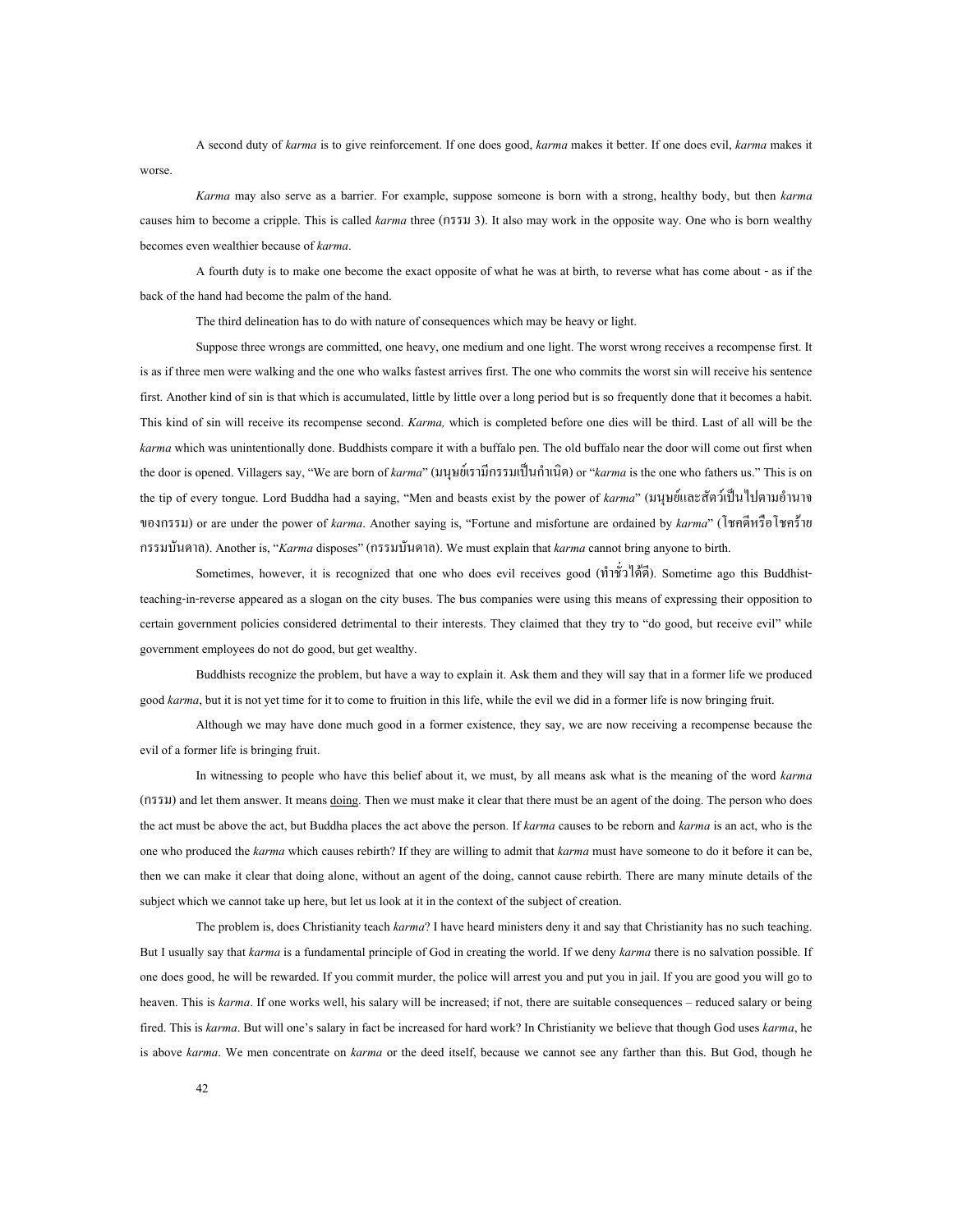considers *karma*, determines the outcome on the basis of righteousness, which is deeper than *karma*. That is, *karma* can be deceptive such as in those who do good, but not out of an honest heart, or those who seem evil but are really good. But in his administration of the world, God takes into account justice and righteousness also, for he is able to tell whether good *karma* comes from pure or dishonest motives. Though God rules the world by *karma*, yet he is above *karma*. And sometimes he waives the rules but he always follows the truth in his decisions.

Actually, we love what turns out right but what turns out wrong, we will not accept. There was a priest who was a bookmaker on the state lottery. Every seven days people would consult him to ask the winning number. If he were wrong the buyer would say, "I really haven't any luck" – meaning no "merit." He would not blame the priest but he would blame himself. But if the priest were right he would say, "This priest is really good; he is always right." Those who teach *karma* accept only the good *karma* but not the bad. And those who are Buddhists do not blame Buddha; they blame themselves when they are down on their luck. It is just the opposite among Christians. When a Christian gets sick, he points to God, though actually he himself may be at fault. We claim that good fortune is due to our ability and cleverness, but when misfortune comes, we blame God. God bears the burden of our sins in every area of life!

So Buddhism and Christianity differ on the subject of *karma*. Failure and wrong do not rest upon the doer in Buddhism, but in Christianity, wrong is the responsibility of the one who commits it. All the way from Jesus Christ to the minister, everyone has responsibility for his own actions.

Today we have looked only at the major teaching about *karma* for we cannot look at the fine points in this brief study. But there are many stories about *karma*. One is about a Chinese man whose business was to cook and sell mussels. He cooked them in a large receptacle, and then he dipped them out for his customers. He did this every day until the pot was half-full of boiling liquid (we don't know whether he ever washed the pot or not). One day, unexpectedly, he fell into the pot. It was *karma's* recompense for cooking the mussels.

There is another one which someone told me from his own experience. He decided one day to have some fun by striking a match to a red ant nest. When he struck the match it dropped on his trousers leg and he was badly burned. There are many such stories about *karma* and its consequences.

Christians talk a great deal about the will of God – "Let God's will be done" – but when I was an new Christian, I thoroughly disliked this phrase because I could not see that God was coming into our lives and doing anything. I could only see that if we did wrong we were punished accordingly and if we did what was right, we were rewarded. I could not see God in it at all. When we talk about God's will and leaving things to him, Buddhists laugh at us and new Christians do not believe in it either. They still secretly believe in *karma*. How can we teach them to believe in God? Actually, if our teaching is only doctrinal and academic, it is not effective. Only experience will convince that God does bless and that he does judge and Christians who have had the experience do not need to be taught. Their experience will enable them to see God at work in their lives and whenever they are doing wrong, at the very least, they have a bad conscience about it – which is a part of the judgment. When we do wrong, perhaps no one else will know except ourselves and God, but we are strangely uncomfortable about it. We know that God sees and he can punish. Only experience can teach us this. When God blesses, we are also aware of it. When Christians sin, they know that it is a sin against God. Some, when they hear this, ask, but has God not redeemed us? Does he still judge? We must make it clearly understood that there are two levels on which our sins are dealt with, that God deals with us both in the present and in the future.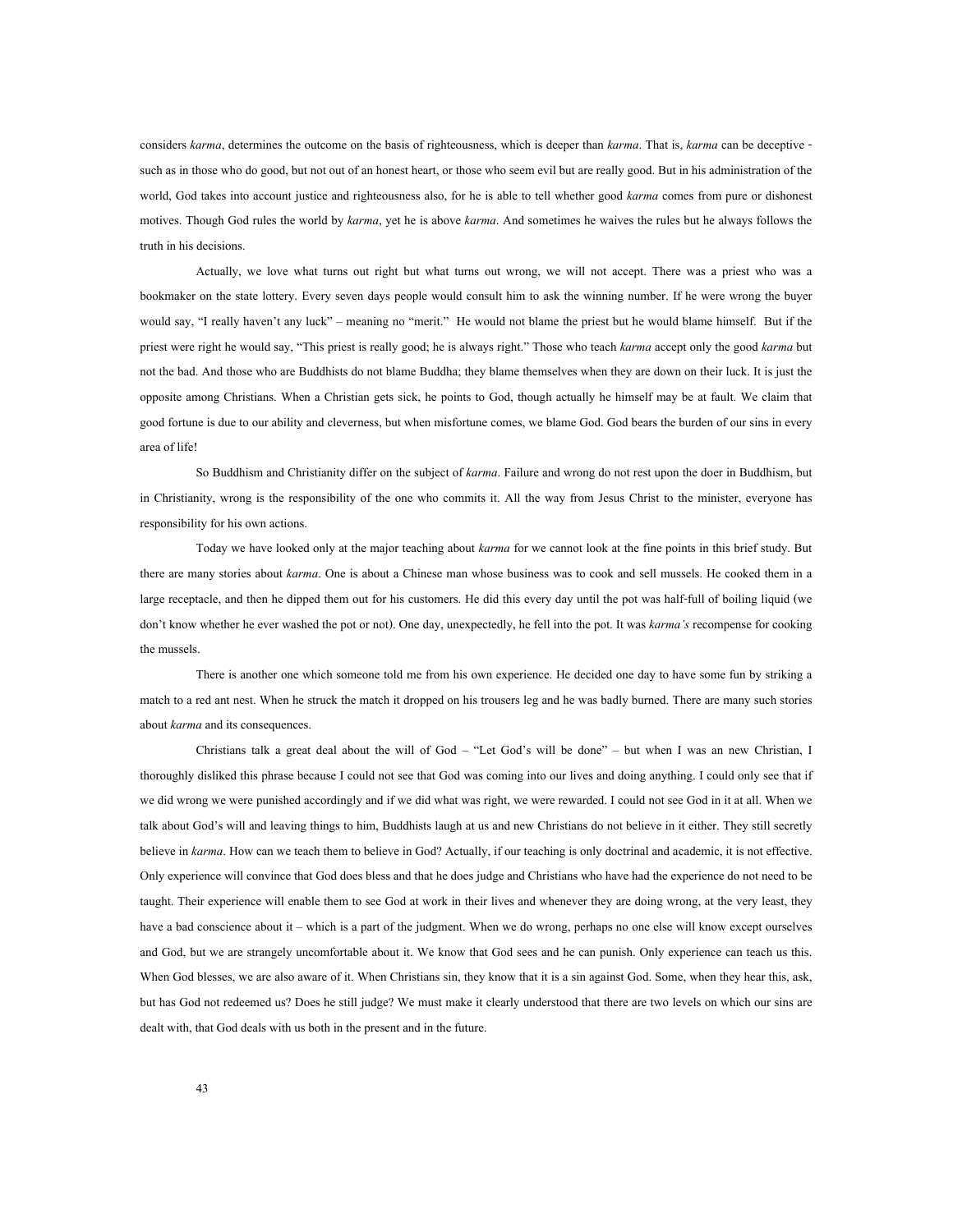### **VIII. SIN AND SALVATION**

The question has sometimes been asked, "For what is man born according to Buddhism?" Buddhadasa has answered the question in this way: "Man has life in order to struggle, to wrest himself free of the trap of suffering in which he is caught, by destroying the god who created him. His goal is to escape from the hand of his maker, or from the great heap of suffering which is the product of *avijja* (อวิชชา). This salvation is called *vimutti* (วิมุตติ). It is release from being fettered to a state in which there are no such fetters and nothing at all that is binding."<sup>[24](#page-75-2)</sup> This is a powerful answer. Let us consider it.

In the use of the word "god" here the author departs from its original meaning in Buddhism and when he speaks of "salvation" he speaks more of liberation from suffering than from sin. In answer to the Christian's question, "What does Buddhism teach about God?"<sup>[25](#page-75-3)</sup> he replied that God is *avijja* or sin. So, his teaching is that we are born through the power of sin – of God – and when thus born, our goal is to be free from the hand of God or from the fetters which God has placed upon us. He really denounces God! I wonder if he knows much about God. He thinks God is responsible for all suffering. He says, "If God created, he had to create both good and evil, including Satan. Suffering, trouble, disease, God created. And, if God created all of these, he is not as good as Christians believe. He is more like *avijja*." Therefore, one must free himself from the power of God and this freedom is called *vimutti* (วิมุตติ).

*Vimutti* is really a beautiful Pali word which means to "liberate" or to "set free," and if I understand it correctly, Christians may use the word to refer to salvation.

In Buddhism, one is set free when he performs *vipassana* (วิปสสนา). When one has been completely freed, when he has completed *vipassana* (วิปสสนา) and fully understands the Four Noble Truths (อริยสัจ 4) or suffering, the cause of suffering, the extinguishing of suffering and the way to extinguish suffering, he is *vimutti* (วิมุตติ). It is similar to the Christian's release from the power of sin by the mighty power of God. Sin is the fetter that binds us. When we speak of sin – and this is often the subject of preaching, and Christians are always talking about it, for the New Testament says that all have sinned - we must consider Thai feeling. Most Thais cannot accept the Christian explanation because they do not define sin in the same way that we do. We say that everyone is sinful but they do not believe it because in Buddhist thought sin is an evil deed or an evil act. According to the understanding of villagers to whom we may witness, sin is evil and appears in the form of overt activity; it is something we do with our hands; or it comes out in speech or in dishonest dealings and corrupt practices, in *tucharit* (ทุจริต). This word which is used for dishonesty really means evil action. *Tuch* (ทุ) means evil; *charit* (จริต) means action. There are three kinds of *tucharit* in common understanding. Evil physical action is called *kai tuchatit* (กายทุจริต); evil speech is called *wachi tucharit* (วจีทุจริต) ; evil in the heart is called *mano tuchrit* (มโนทุจริต) But in Christian thought sin is not just action. An evil act, for us, is not so much sin as the result of sin in the heart. The agent of sin no one has ever seen, for actually it has no form (ไมมีตัวตน) but if Christians speak of sin as an overt act of sin – sinful speech, a sinful heart – we have to explain what we mean. When we sin with our lips, it is not our lips that are sinful, but the action stems from something deep within us. When we have evil thoughts it is not that the physical organ, the heart, is evil, but that evil expresses itself through the medium of our physical bodies. Buddhists, villagers especially, believe that sin has two avenues of expression, the body and the heart, although if it is only in the heart, they do not count it as sin and it does not carry a penalty. It is punishable only when it becomes an overt act. If we will sit down and explain this to people, it will change their whole outlook on it. Most villagers, when they hear that the Christian Scriptures declare that "all have sinned" immediately counter, "That is not true." They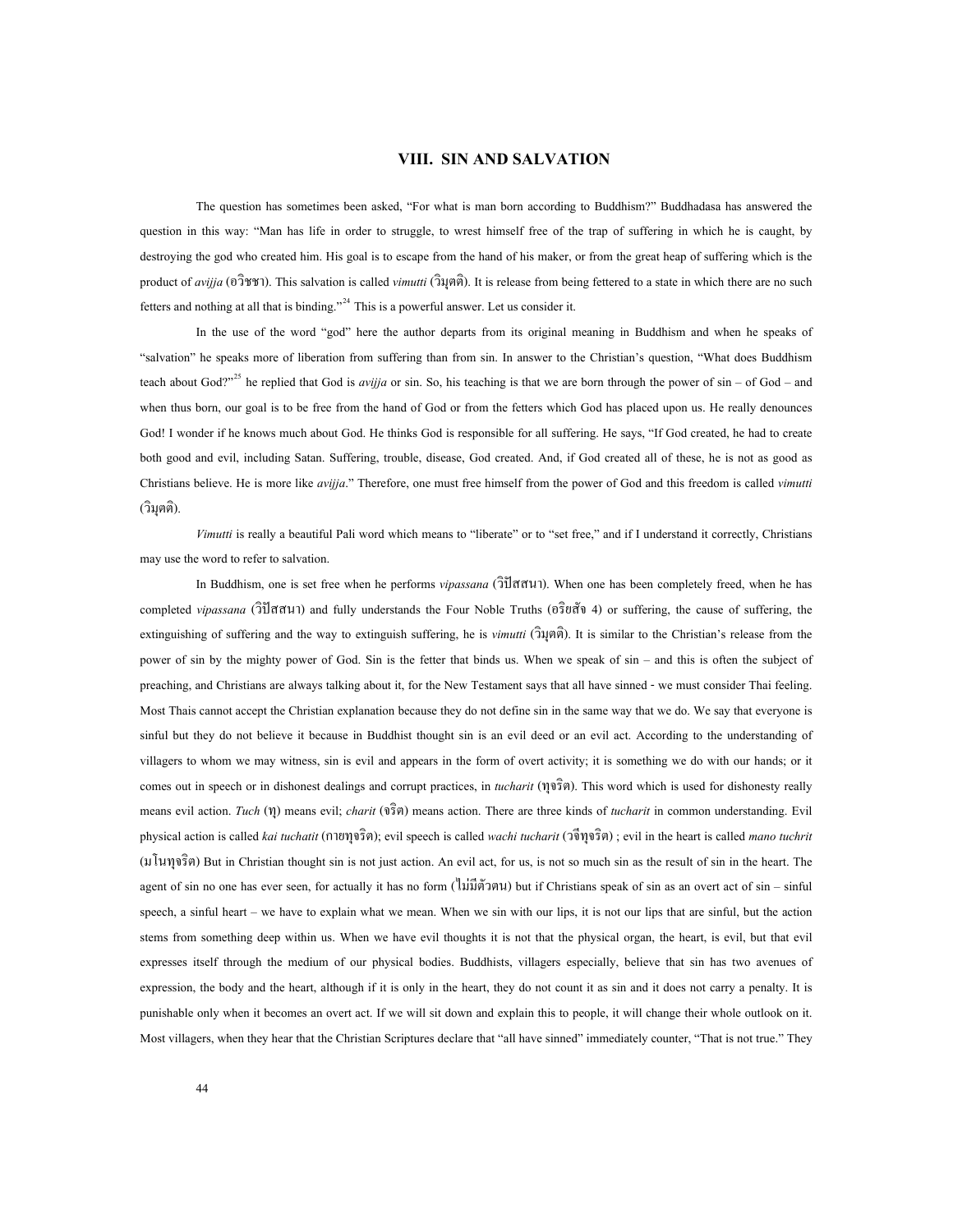are in opposition because their view of what sin is differs from ours. When the word sin is mentioned, they think immediately of prison or lawbreaking, and most people will think, "Never in my life have I broken the law." It is on the basis of law that it is determined whether one is a sinner or not. Or if one has done more wrong than right he is considered a sinner. Or a sinner is one who is habitually evil in speech or action; he is a liar or he seems to have the vocation of doing what is wrong, or he makes it his business to be deceptive. One who has an evil job such as butchering is considered sinful. The principle underlying these opinions is the Buddhist idea that there is no such thing as a sinner but only a person who commits sin.

In the Christian faith "all have sinned" really carries a double meaning. One is original sin; the other is acts of sin which we commit. Both of these arise from within, from our relationship or lack of relationship with God, from our heritage as human beings. But according to Buddhism, a child is born pure – "as white as cloth" they say. When the child grows up he will sin and when he does he becomes "a person with sin" (คนมีบาป). But we must explain the difference between being a sinner and being "a person with sin."

Sin in Buddhism is what causes rebirth. The specialists in Buddhism talk about "former sin" (บาปตัวเดิม) but most villagers do not understand it and do not think like the specialists. They do not think about where we came from. However, if we use the phrase "sin which was from the beginning" (บาปตั้งแตเดิม) they will understand it and accept it. They will acknowledge the fact that we have sin clinging to us from the beginning.

In their understanding of this question Buddhists do not all share the same level of sophistication. Some will say simply that an infant is born sinless and sins only when he is older. But leaders of Buddhism will say that men are born out of sin. We have to see where our hearers stand on the question. However, there is no doctrine on which all Buddhists agree. Even more than among Christians, there is a great divergence of opinion. Perhaps if doctrine were held with the consummate seriousness that Christians attach to it, Buddhists would be separated into many different sects as well.

The Buddhist way of correcting sin is through the *sila* (ศีล) which acts like a cleanser. Like white cloth which has been soiled, when we would restore its original whiteness, we use the *sila* as a cleansing agent. The *sila*, of course, are the five prohibitions – do not kill animals, do no steal, do not commit adultery, do not prevaricate, do not drink alcohol. Then there are five *dhamma* (ธรรม) which are like dye. The *sila* cleanses and the *dhamma* dyes the cloth a new color. The *sila* prohibits sin and the *dhamma* teaches what is right. If we would be free from sin we must keep the prohibitions as a first step and do what is right as a second. But the standard of goodness accepted by most Buddhists is amazingly different from the Christian standard. Villagers believe that the good man is one who has never done an evil deed, has never served a jail sentence, has never committed a crime. Others say that one who is simply inoffensive is a good man. I do not agree and have sometimes used the following analogy in stating my position. Suppose we have two glasses, one of them filled with contaminated water, one filled with pure water. When the contaminated water is poured out, is the glass useful? It is empty; when we are thirsty, it offers nothing to us. If it is to be of use to us it must be filled with pure water. Men become good only when they do something useful with their lives, not when they simply exist inoffensively.

Many outsiders think that entering the priesthood will make one sinless, that priests are more than ordinary men and in their hearts there is only good. But they have never been in the priesthood and do not know what those who have experienced it know. I know from experience that when one is initiated into the priesthood he does not feel himself to be sinless. In his heart he is just like ordinary men. True, in the monastery there are 227 rules to be kept and the new priest, especially, lives in fear that he will break one of them. But these rules are only a fence built around him which prevents him from acts of sin. The rules do not affect the desire to sin except perhaps to drive it inward where it may really be more damaging. Priests are very different from ordinary people who can express themselves freely and do not have to bottle up their inclinations inside themselves.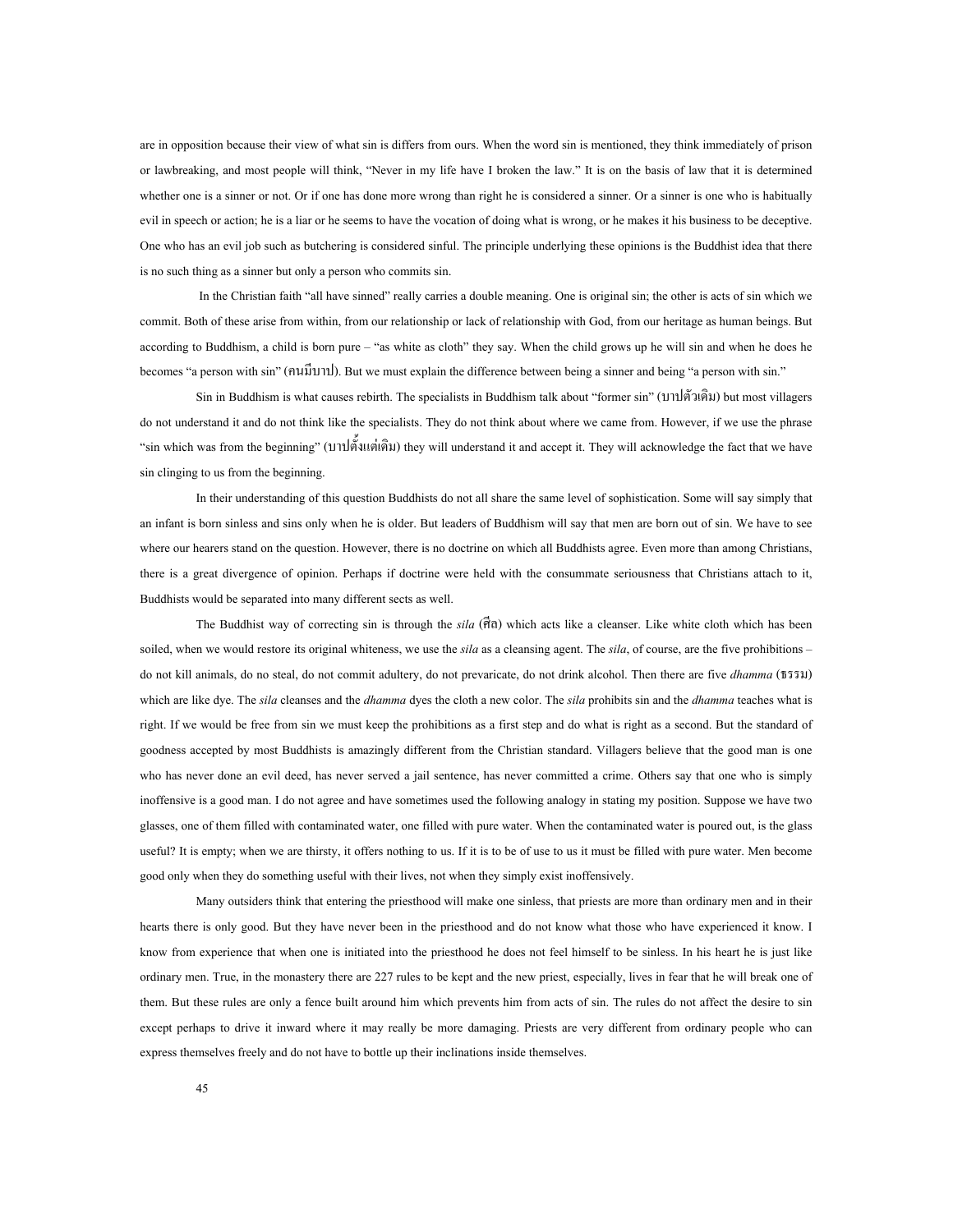How is sin to be corrected? One person answered the question by saying, "It is not necessary to do good, but refrain from evil" (ทำดีไม่ได้ดีแต่อย่าทำชั่ว). True Buddhism teaches to do good but most people think it is enough not to do any harm. Thai society is satisfied with this much, or if one does more right than wrong he is considered good. If the merit one makes outweighs the harm he does he can be considered good. But how is it in Christianity? Even if the two are equal it is insufficient and the person cannot be considered good. It is very important to understand that the standard of righteousness in the Christian religion is perfection, as Christ was perfect. One must be altogether perfect; 99.9% righteous will not do. Of course, there is no one on this level, therefore no one can be considered righteous and no one on his own can climb to heaven.

If we would ask why people cannot do good even though Buddhism teaches them to do so, we may answer that it is because Buddhism does not teach how to eliminate the sin that is already present in one's life. The priest living under rule in the temple does not drink but the desire to do so may not have been conquered; he does not steal but he may still covet; he does not commit adultery but the inclination to do so may not have been eliminated. In Christian belief sin is corrected by a radical change of race. Instead of being of the stock of Adam we are given the family of Christ, the very life of God himself. When this new life begins to develop in us it will gradually unfold and we will grow up toward a mature life. Therefore, in the Christian way there is not so much emphasis on individual acts of goodness, although real Christians can often outdo others in virtuous living.

We must acknowledge that Christians and churches in Thailand are very weak, yet no matter where one looks in society morality among Christians is considerably higher than the ordinary. Why? Because Jesus Christ changes the nature of the heart. This is not simply a method for alleviating sin, like a sedative given for a tension headache – which reappears when the sedative has worn off because the headache has not been cured but only temporarily relieved. The correct treatment for illness is not to treat the symptoms but to eliminate the cause of the illness. It is this that Jesus Christ does with regard to sin. Of these two cures, if one wants to know which is best, it does no good to sit down and compare the tablets and argue about them. The important thing to ask is, which one, when believed in, really delivers from sin. And in the church we have an exhibit which others will observe in trying to find an answer to the question.

In the church where I am pastor I think that if any Christian did lapse the whole village would rise up against it. So far, the church has kept its good name for which we are grateful to God. There are some rumors, it is true, but for the most part these Christians adhere to a high standard of moral living. If any Christian falls outsiders will say, "He is a pseudo- Christian", for they are convinced that if anyone is a real Christian this will not happen.

Let us consider some important Buddhist teachings about sin and how to deal with it:

79. "Evil is done by self alone, by self alone is one stained; by self alone is evil undone, by self alone is one purified. Purity and impurity depend on one's own self. No man can purify another."<sup>[26](#page-75-4)</sup> This is considered one of the loftiest teachings of Buddha. It is certainly a very important one and people often refer to it in the firm belief that no one can help another to be pure. But is it true? If so, why teach anything? Why have schools? Why preach? Why evangelize? It is true that we cannot remove another's sin as a doctor performs an operation but we can influence others. A father whose life is lived in integrity can help his son toward clean and wholesome living. If we are morally upright our environment and our neighbors will be affected. If we teach others the way of righteousness and peace it will be of benefit to them. If we are always quarreling at home it will adversely affect our children and they may follow our example. Whether we like it or not we have a share in changing the lives of others for better or for worse. In the Thai language we have a proverb, "One rotten fish in a trap spoils the whole catch" (ปลาของเดยวี กัน ถาเหม็นสักตัวก็เหม็นหมด) but it does not coincide with Buddha's teaching.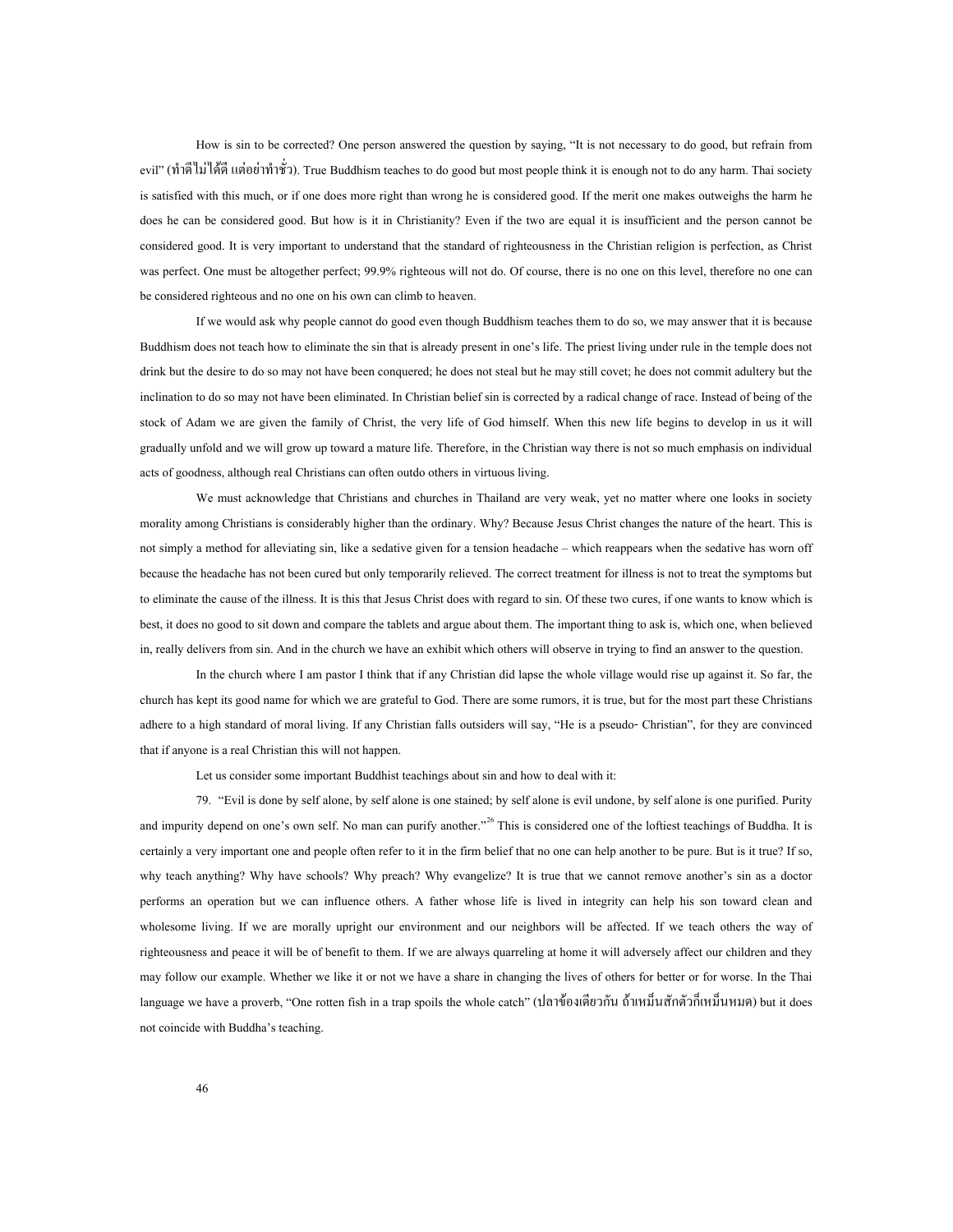80. A second principle of Buddhism is that we are purified by wisdom (คนเราประพฤติไดดวยปญญา). But we must ask how this can be, for criminals are not all ignorant and stupid and some of the best educated and most intelligent are also the most dangerous to society. It does not seem that they are purified by wisdom.

81. Another firmly held belief is that there is no sin in those who do not sin (บาปไมมีแกผูไมกระทําบาป). This is often said by Buddhists who are knowledgeable. They compare it to one whose hands have no open wounds. If placed in poison the poison has no way to enter the body. So, if we do not sin, sin has no means of entry into our lives. In response, Christians have to explain that sin already lurks within our lives so that what we do is not so much sin as the result of sin.

82. Again, it is thought that sin which has already been committed cannot be altered. Whatever we sow we reap. But Christianity teaches that, above all things there is God; there is a power above sin which can change it. There is nothing which God cannot transform and he does this because of his love. The change may not nullify the consequences but it can transform the person. These who are called *sammana* (สัมณะ), that is the bikkhus who have suppressed sin, are supposedly at peace, but their sin has only been quieted; the germ of it has not been killed. When we are not at war we are also not necessarily at peace; the point at issue is not necessarily resolved. We can be at peace only when there is no issue in our hearts to be resolved. If there is sin in our hearts and it has not yet been overcome, we are not yet *sammana* (สัมณะ).

83. There are five "mortal" sins: murdering a father, murdering a mother, murdering an *arahant*, blaspheming Lord Buddha, and causing divisions in the priesthood so that priests are unable to join in the same rites and observances. In Buddhism it is held that those who have committed these sins cannot attain *Nibbana*.

The Christian firmly believes that salvation from sin is possible through the love of Christ. Buddhists say, however, that the love of Buddha is equally as great. Though "love" is considered sin and forbidden in Buddhism, the term employed here is mercy, *metta* (เมตตา). It is this, Buddhists claim, that supports the world and it includes all that Christians know of love and more. Lord Buddha is described as having four sublime attributes, the *brahma-vihara* (พรหมวิหาร) – he is like Braham in showing mercy in every direction; he had *metta* (เมตตา), *karuna* (กรุณา) , *mudida* (มุทิตา) and *upekha* (อุเบกขา) mercy, kindness, joy and equanimity. These qualities are also the *dhamma* requirements for those in authority such as rulers and parents but they are considered too lofty for ordinary people to reach. In Christianity, on the other hand, the love of God is boundless, "deep and wide" as the chorus has it. No one who hopes in him is finally to be excluded from his presence and every Christian's first duty is to love.

In presenting this, however, we should choose our words very carefully. Several years ago at a teachers' convention held by the Ministry of Education, representatives of all religious bodies in Thailand were asked to present the highest doctrine of their respective faiths. Roman Catholics, Protestants, Muslims and Buddhists were all present. One Catholic priest rose and said that the highest teaching in Christianity is love and he quoted, "For God so loved the world…"; the Protestant representative then said that he had nothing to add. Finally, when the Buddhist spoke, he said that Buddhism teaches one to sever all love, all hate, to sweep the heart clean so that it is above love and hate, and this teaching is highest in Buddhism. The words of the Christian were pale by comparison and, in the understanding of those present, they were clearly inferior. But this was because the term "love" was used improperly. It is not wrong in the context of biblical faith but it is wrong in the context of Thai life. Children would understand that love is something good but those closer to the *dhamma* would not be willing to admit that it is. There is a teaching of Lord Buddha, "Wherever there is love, there is suffering; danger is born of love. Love is the spring of suffering and sorrow." Put this way, God is then guilty of sin, for he suffers. Actually, it is true that where there is love there is suffering. We see it clearly in the sufferings of Christ which resulted from his love for men. But the love of God is not the kind of love to which he is enslaved; as strong as it is, God is in control of it. His love is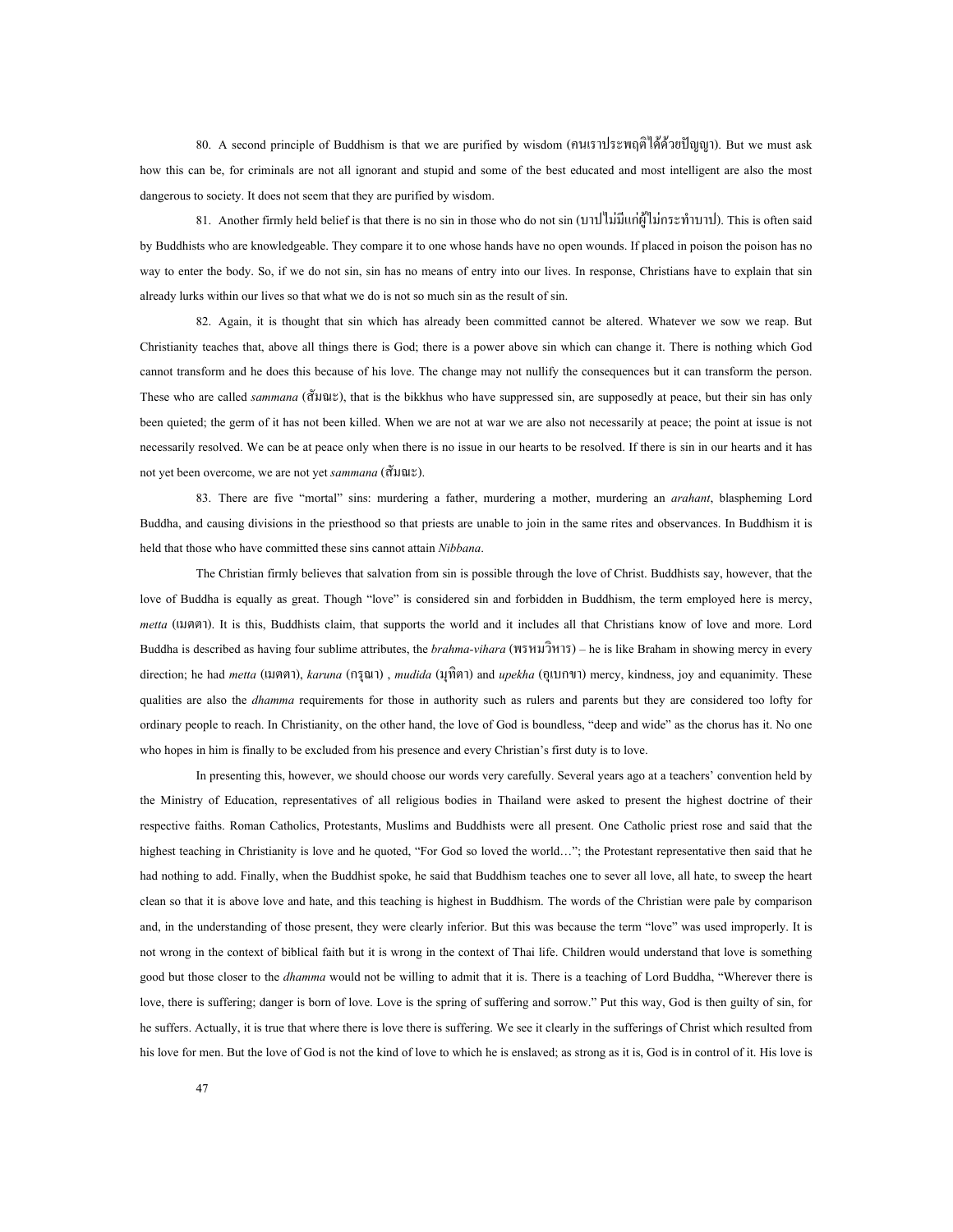free and unnecessitated. On the contrary, the love referred to in Buddhism means love which possesses and enslaves and it is seen as sinful. If we would speak of the love of God it is possible to use the term love, but it must be explained. To use the single term in a public meeting is unwise. One should use the term *metta* (เมตตา) if there is no opportunity for explanation or if our hearers are not Christians.

The word *metta* (เมตตา) as used in Buddhism is almost a holy word; it means love that is unadulterated by impure motives and though it can be used to express the love of parents for children, it is not generally so used. Even parental love can be corrupted and may become sinful. According to Buddhism, this love, like all others, should be severed if we are to advance to a high level of spiritual attainment. Lord Buddha separated himself from property, wife, and sin, and consequently Buddhism teaches that possessions, wife, and children are like a noose around the neck. The noose, of course, is the love which binds us. It is attachment, and therefore, sin which we should sacrifice. But when we speak of love which is *metta* (เมตตา), it is really compassion or pity; perhaps it could be called beneficence or grace. In our families, of course, we freely use the word love and we really care about it but as Christians we must be careful about using the word in public where people may easily misunderstand. As soon as they hear the word love they take it up immediately.

Advice given to old people is always that they must sever their ties of love and affection. My grandmother, for example, is eighty years old and she still loves her children and grandchildren very much. She also likes to take care of other children and really does not like to be alone. Her relatives tell her that she must cut her ties of affection now and that she must not worry about her children and grandchildren. She replies that she is all right, we need not worry about her for she is prepared to relinquish us and she is ready to die; her ties are cut. But the last time I saw her she wept as I left saying through her tears that her ties were severed. Buddhism teaches that this is what one should do.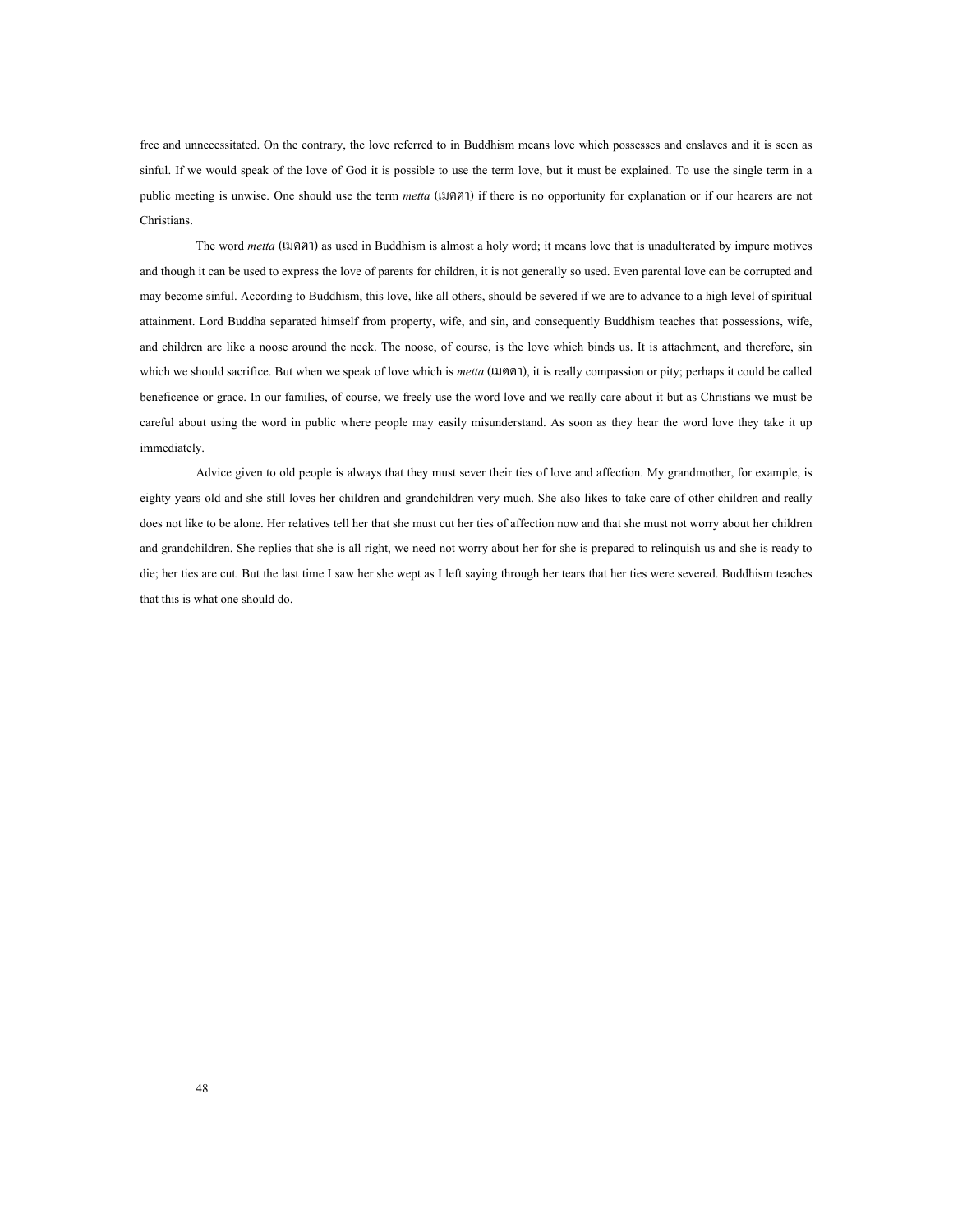## **IX. HEAVEN OR NIBBANA?**

What is *Nibbana*? Buddhist teaching characterizes it in five ways. It is freedom from *tanha* (ตัณหา); freedom from anxiety, grasping, old age, and death; freedom from all physical distress; freedom from rebirth, correction, and *avijja* (อวิชชา); and freedom from *raga*(ราคะ), *dosa* (โทสะ), and *moha* (โมหะ). Let us now consider these five characteristics against the background of New Testament teaching about eternal life.

Freedom from *tanha* (ตัณหา) means that one has separated himself from all grasping or craving of which there are three major varieties: sexual desire (กามตัณหา), personal ambition (ภาวะตัณหา), and hopelessness (นิภาวะตัณหา). To have conquered all three is to attain *Nibbana* (นิพพาน), for these three are the root cause of sin. The New Testament also has something to say about these sins but in the Christian faith these three forms of *tanha* (ตัณหา) are not considered our primary trouble. Our primary *tanha* is our sinful human nature which must, by God's power, be overcome. In the life of the Christian inordinate *tanha* must be extinguished as much as in the life of the Buddhist, but it cannot be done as a human attainment. It occurs only as God is at work in us to nullify its power.

Note that *Nibbana* (นิพพาน) is not described as a place, but as a state of being. It is characteristic of this state to be free from anxiety. One does not worry about life. One does not love self or anything else; one loses all desire, all material concern; one does not care for life, for power, for position or reputation. The heart is free.

There is no grasping because one has come to the moment of truth. He sees at last that nothing has substantial reality, nothing is worthy of being grasped. One who is fond of his own image, his graceful figure, his fine facial features, has not yet understood this impermanence. Some people are distressed at aging and grasp tenaciously at their youth. But in *Nibbana* we shall not age or die. Why? Because, there is nothing to age or die. To be in *Nibbana* (นิพพาน) is to be extinguished. It would be well to read Galatians 5 in connection with this point, particularly verse 24 where Paul says, "And those who belong to Christ Jesus have crucified the flesh with its passions and desires" (RSV). If we are in the Spirit, we will not grasp at the finite as if it were of eternal worth. We are God's and therefore, grasping vanishes, the power of the flesh disappears. Real Christians who believe in God trust things to him. It is not that they are irresponsible or unconcerned. As Christians, we both take responsibility and put ourselves into our work, but we are not unduly anxious, remembering that Jesus said, "Do not be anxious about your life," and "Which of you by being anxious can add one cubit to his span of life?". We do not, therefore, need to live in fear and anxiety. And *Nibbana* is free from death? Well, this is the way Christians have been from the very beginning.

In *Nibbana*, it is said, the whole body will be at peace; there will be freedom from all physical distress. Nothing in our lives will still be in turmoil and anxiety. Whatever anxiety we have had will be extinguished. Beauties we have seen that delighted us, harmonies that we have heard, fragrances we have enjoyed, flavors we have loved - this curry or that of which we have been fond - all have lost their power over us. If there is a person who is not a slave of appetite, who will eat anything without complaint, he is considered a good Buddhist; this is how Lord Buddha taught his followers to be. Priests, he said, must be satisfied to eat anything put before them, not blanching at anything. They were not to live to eat, but to serve the *dhamma*. So, any feeling about anything must lose its power over us. We will not be perturbed about money nor exhaust ourselves in pursuit of it. Some who crave beauty will pay large sums and ride long distances to see something beautiful only to find that the peace it brings is fleeting. Time and money and energy must be expended but anxiety is not thereby diminished. If material things have lost their power over us, however, we can no longer be enslaved by them.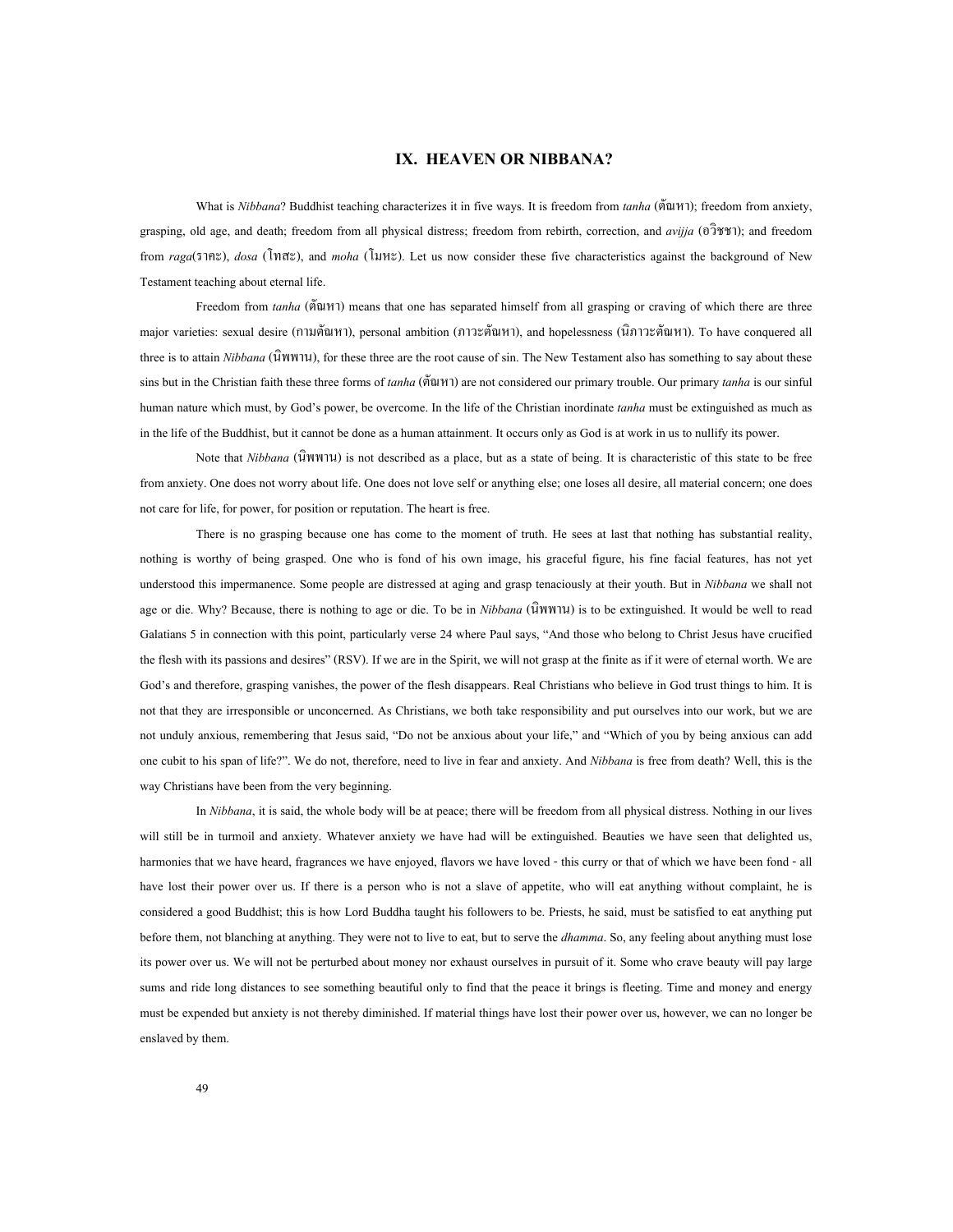It is also characteristic of *Nibbana* (นิพพาน) that there is no birth, no re-creating, no correction, for there is nothing to be reborn or corrected. The cause of all this, *avijja* or *tanha*, has "gone out" like a light. Attachment has been terminated, and when the cause has been extinguished there is no possibility of rebirth. *Raga* (ราคะ), *dosa* (โทสะ), and *moha* (โมหะ), the three greatest sins in Buddhism, sometimes called the three bonfires, have been conquered. *Raga* (ราคะ) is passion; *dosa* (โทสะ) is anger; and *moha* (โมหะ) is delusion – the product of *avijja*. These three fires must be extinguished and when this has been done, one has attained *Nibbana*.

In Buddhism, one who performs the Dhamma to completion is called a Noble One, *ariya-puggala* (อริยบุคคล). It may be said that a Christian *ariya- paggala* is one who is no longer enslaved by the flesh but who lives by the Spirit of God. Buddhism, however, outlines four stages of attainment on the way to liberation:

84. *Sotapanna* (โสดาบันน), Stream-winner, is the first stage, for one now has a vision of *Nibbana* and is free from the first three of the Ten Fetters. That is, he is not self-concerned. It is not that he does not think whether he is sad or happy, lowly or great, but that he does not consider himself to have reality. He is free from belief in a permanent self. And he is no longer doubtful about which way to turn in life. His path is sure; he stands firm. He does not doubt that the proper direction for life is forward on the road to liberation. (In Buddhism there are many such people just as there are in Christianity). Moreover, a *sotapanna* (โสดาบันน) does not believe in astrology, in sacred articles or lucky omens.

Is it possible to bring these three characteristics over into our Christian situation? The first, of course, we cannot. The Christian cannot see himself as having no reality; but he can see that flesh is impermanent, finite and, therefore, of lesser significance, though there is an inner self which is permanent and will endure. Not only so, but the Christian also lives with assurance and certainty, free from wavering and wondering. And he puts no trust in charms and omens.

85. *Sakadagamin* (สกทาคามี), Once-returner, is the second stage of attainment, but by this time the three great sins of *raga* (ราคะ), *dosa*(โทสะ), and *moha* (โมหะ) are decreasing. Some trace of them remains, but their power is broken.

86. *Anagamin* (อนาคามี), Never-returner, is the third stage and such a person is utterly free from the first five fetters.

87. *Arahant* (อรหันต) is the final stage on the road to liberation. There are five additional items from which an *arahant* must be free: the love of form, the love of the formless (peace, *dhamma*, praise), selfish conceit, credulousness and fantasy, and *avijja*.

Release from these fetters must be taken in order. The last five cannot be overcome first, for they are considered to be *moha* (โมหะ), delusion, and they are produced by *avijja* which is the last enemy to be subdued. In *Nibbana*, one will not thirst, for he has arrived at the truth. There is nothing that he desires. There is no want left, and no hunger. All that has had power over one is now powerless.

*Nibbana* means a state which is beyond comparison, though there are two interpretations of the word. One is that it is a state beyond penetration. The second is that it is the state in which *avijja*, *tanha*, *upatan*, and *kilesa* are all annihilated, extinguished, so that they cannot arise again.

And there are two major views of *Nibbana*. According to one, sin is done away but life remains; that is, an *arahant* who has extinguished sin is called *kilesa-nibbana* (*nibbana* being used as a verb to mean "extinguish"). The other view is that both life and *kilesa* (กิเลส) have been extinguished. There is great divergence of opinion among Buddhists on this point. Some deny the possibility of *Nibbana* while still having life. They claim that the first of the two refers only to the first three stages of attainment on the way to becoming an *ariya-puggala*, and not to the fourth, the *arahnt*.

There are three views concerning the state of the *vinnana* (วิญญาณ) in *Nibbana* (นิพพาน):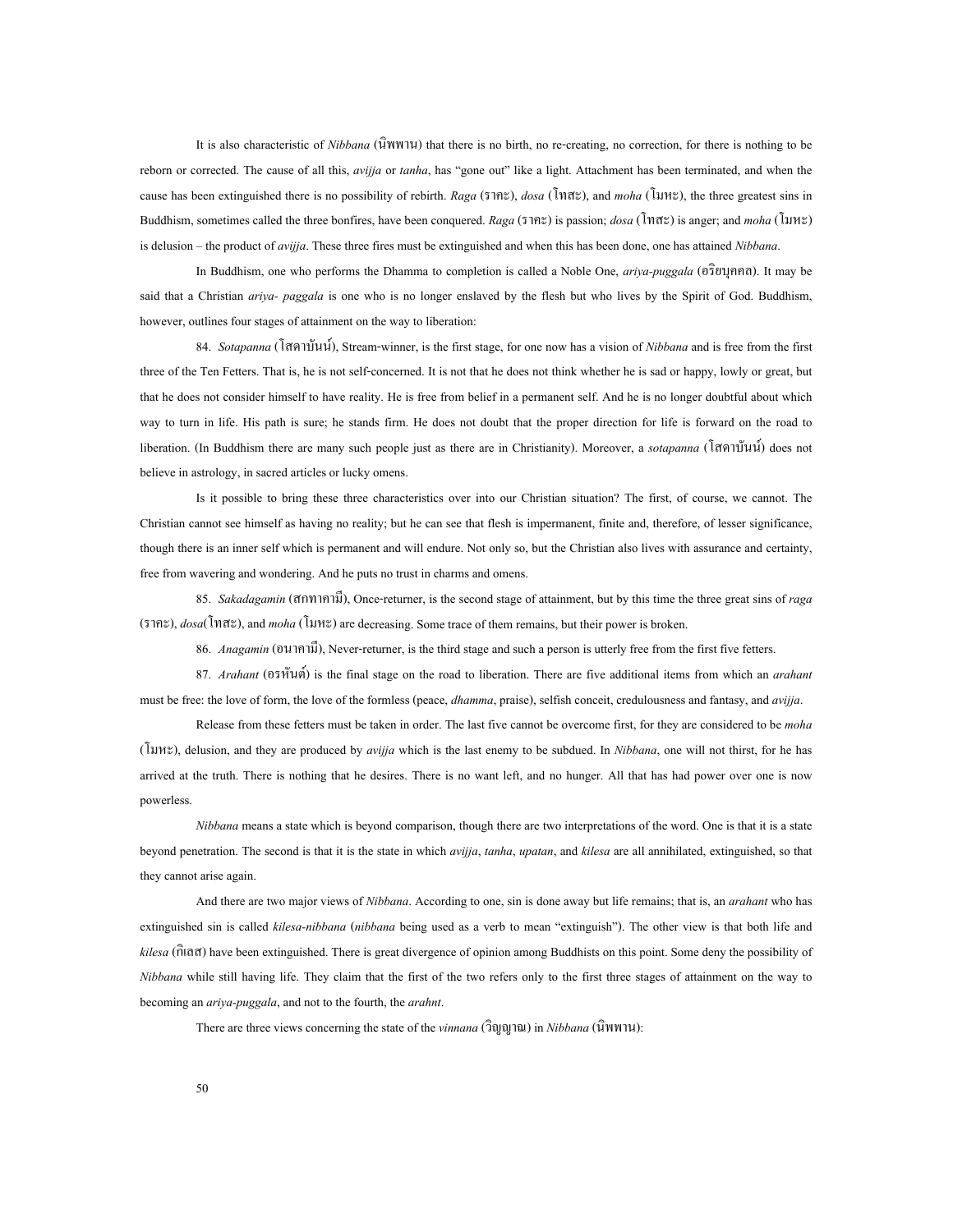88. The *vinnana* (วิญญาณ) is present but does not suffer rebirth, age, pain and death. This can be compared to eternal life in the Christian faith, but it is not really consistent with Buddhist doctrine of *anatta* (อนัตตา) – no soul. This view can then be considered *miccha-ditthi* (มิฉาทิฏฐิ) or heterodox. The view itself is called *sankahta-ditthi* (สัสสตทิฏฐิ) and the term may also be used of eternal life in the Christian religion. Lord Buddha said that this was incorrect though many Buddhists persist in interpreting *Nibbana* in this way.

89. The second view is that in *Nibbana* everything disappears; nothing at all remains. It is often claimed that this is what Lord Buddha taught, that *Nibbana* is absolute emptiness. But this cannot be maintained because one teaching of Buddha is that if we believe nothing remains it is called *ucceda-ditthi* (อุจเฉททิฏฐิ), the annihilation view, which Lord Buddha also attacked as misguided.

90. The third view is that the state of the *vinnana* (วิญญาณ) after death is like a seed that is planted. It seems to disappear but presently a new tree grows up. This latter explanation approximates eternal life of the Christian faith. Certainly the two views, that something remains and that nothing remains, cannot be held together. Probably the correct view of *Nibbana* is somewhere between the two – the *vinnana* does not evaporate, but it does remain. How? It changes form. In fact, however, Buddhist leaders cannot explain it.

Recently I went to speak to a group of about seventy young people, most of them non-Christians. They asked me to explain the difference between *Nibbana* and eternal life. I replied that I could say something about eternal life a life that will not be reborn, age, suffer and die, a life at peace with God throughout eternity. But if I were to attempt to explain *Nibbana* I would find it very difficult because there is no Buddhist scholar in Thailand who can give an exact definition. In the three opinions mentioned above there is no common denominator that all can agree upon as correct. Some say that the *vinnana* disappears, but when they have heard the Christian teaching, they tend to adapt their teaching to it. In fact, Lord Buddha's teachings about it seem rather contradictory. First he taught that the *vinnana* would disappear, and then he said "นิพานังปรมังสุขัง" *Nibbana* is the greatest peace How can there be peace if there is nothing left to experience it? No doubt, this question is the reason for the divergence of opinion. Scholars are unable to explain how there can be peace if there is no instrument of peace.

Not only the second view, but the first also is a problem. Actually the two vie for the distinction of being the most heterodox.

The third is somewhat more appealing but it is still so ambiguous that little explanation of it has been made, and as one of the newer views, it has not found wide acceptance. It bears some similarities, however, to the Christian view of eternal life.

*Nibbana* is a state, not a place. It is not located on the moon or on Mars, Venus, or Jupiter. It is a state which is uncreated but already existing. Sometimes it is asked by what way one must go to *Nibbana*. The answer is by the Noble Eightfold Path, the *Maak Paat* (มรรค 8) of which *maak* (or in Pali, *magga*) means "way." That is to say, one travels toward *Nibbana* by keeping the prohibitions, the *sila* (ศีล), by concentration, *samadhi* (สมาธิ) and by *vipassana* (วิปสสนา) in order that wisdom, *panna* (ปญญา) may result. Very briefly, this is the way.

What are the differences between *Nibbana* and the Christian view of heaven? There is a recent book on Buddhism which makes the following comparison: $27$ 

91. Heaven is a particular place while *Nibbana* is not a place but a refined state of being.

Can we agree? It is true that heaven is often thought of as a place, but a place in the sense of John 14, "I go to prepare a place for you…" If however, heaven is in the realm of God, it is not a place in the sense of a physical location, but a sphere or domain. It is still, however, in great contrast to *Nibbana*.

92. Heaven is a reality, but *Nibbana* is unreality.

51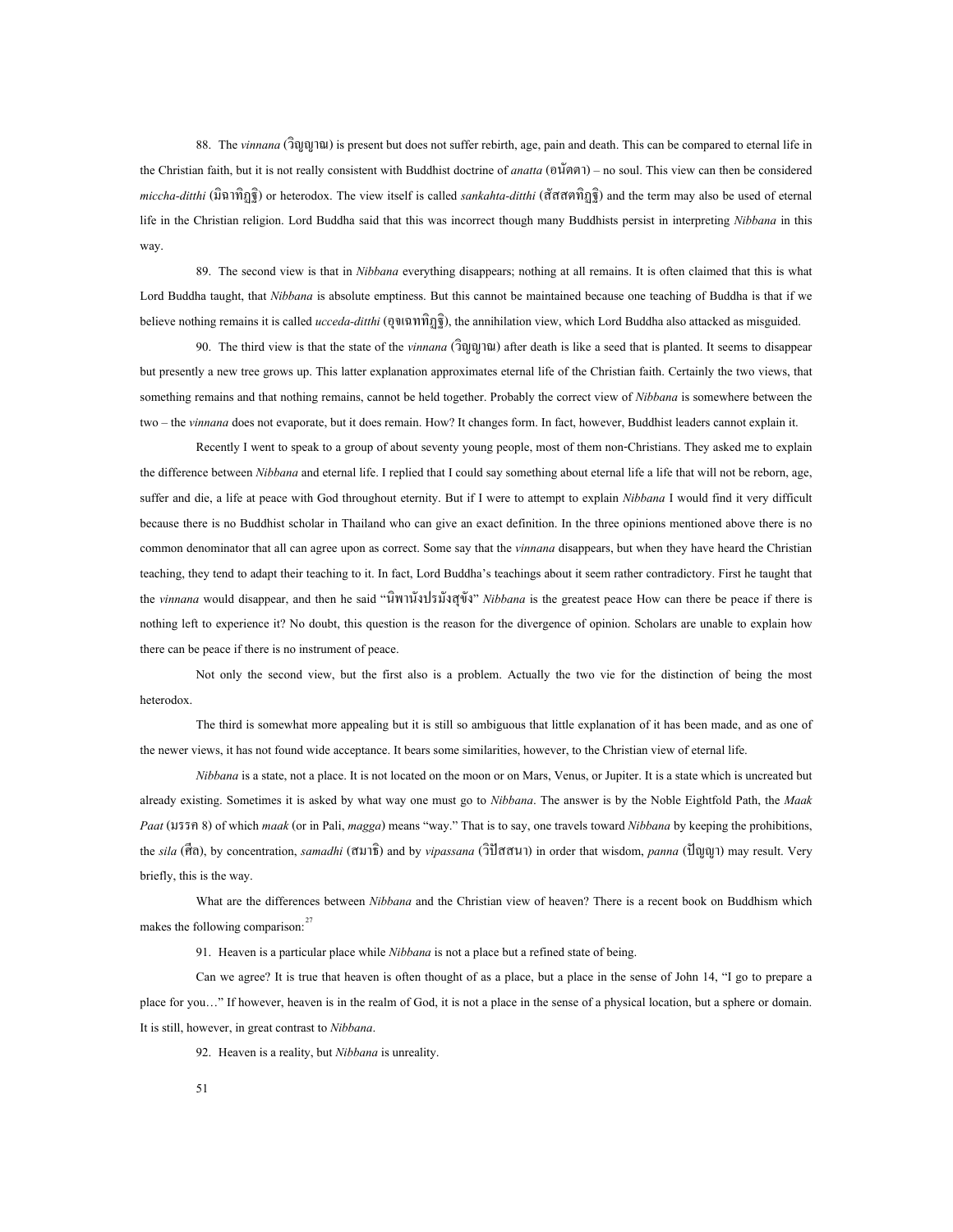Jesus rose from the dead and after the resurrection he ascended bodily to heaven. But *Nibbana* is *anatta* (อนัตตา), formless, empty, and those who attain it become one with it.

93. One goes to heaven after death, but *Nibbana* begins in this life and comes to completion after death.

There is a sense, of course, in which this is true, for full salvation remains a future prospect for the Christian. But Christians have already begun the journey from the very time that trust in God began, and the salvation to be experienced after death is already operative in those who believe.

94. One may go to heaven by faith without destroying sin, but in Buddhism one must overcome *avijja*(อวิชชา), *upadan* (อุปทาน), and *kilesa* (กิเลส) beforehand.

Can we accept this? We are certainly willing to acknowledge that one may go by faith, but faith in God is a special instrument for destroying sin. It opens the way for God's redeeming power to operate in us, and this power is an extraordinary weapon against sin which ordinary men do not have. Although we also have *avijja* and *upatan*, by faith they can be conquered. By faith we understand how sin originates without the aid of a special enlightenment (ตรัสรู). We do not have to attain the stage of *ariya-puggala* (อาริยบุคคล) before knowing.

And by faith we receive another power, the power of hope which will take us farther than the strength of ordinary men. It is many times greater than ordinary human strength. This faith opens our eyes to sin that ordinary men do not see and helps us to cut the root of sin at a deeper level. A simple example will illustrate this truth. In Buddhism it is not held that sin in the heart is sin or is culpable as sin. In Buddhism it is also not held that refraining from good is sin. Only wrongdoing is sin to the Buddhist. But in Christianity there are sins of omission as well as commission. When by faith we know of sin which others do not recognize, we can say that salvation by faith is more deeply penetrating than salvation which is man's achievement. This is a very important difference between the two faiths. In fact, the difference is so great that the two are almost opposites.

95. In heaven Christians will serve God and praise him but there is no God and no such activity in *Nibbana*.

Such activity is sinful in Buddhist thought. This is not, however, a picture of sin, but of peace with God.

96. In heaven there is life, while in *Nibbana* life has been extinguished.

In Genesis 1 we read that in the beginning the world was "without form and void." This is *Nibbana*, the state of things before God created the world. To return to this is not progress but regression. The Christian faith teaches that we are going back to God, not back to the state of things at creation. To move from nothingness to God is to give life value. If it is just the opposite, what value does life have?

97. Heaven is created by God who is its sovereign, but *Nibbana* has neither creator nor lord.

We may ask what it is that is extinguished in *Nibbana*. Is life extinguished? It seems more likely that the Buddhist aim is to extinguish *vinnana* (วิญญาณ) which is not life, but sensation, the result of having a physical body. It is our inner reaction to what the physical senses bring to us. If this may be compared to what the New Testament calls the flesh, and if this is what is to be extinguished, Christians can agree. The sensations and desires which are under the power of the flesh must go. But the *vinnana* which has eternal life comes from God; it is not the product of the physical body but the gift of God, and nothing can destroy it. It is the very breath of God himself.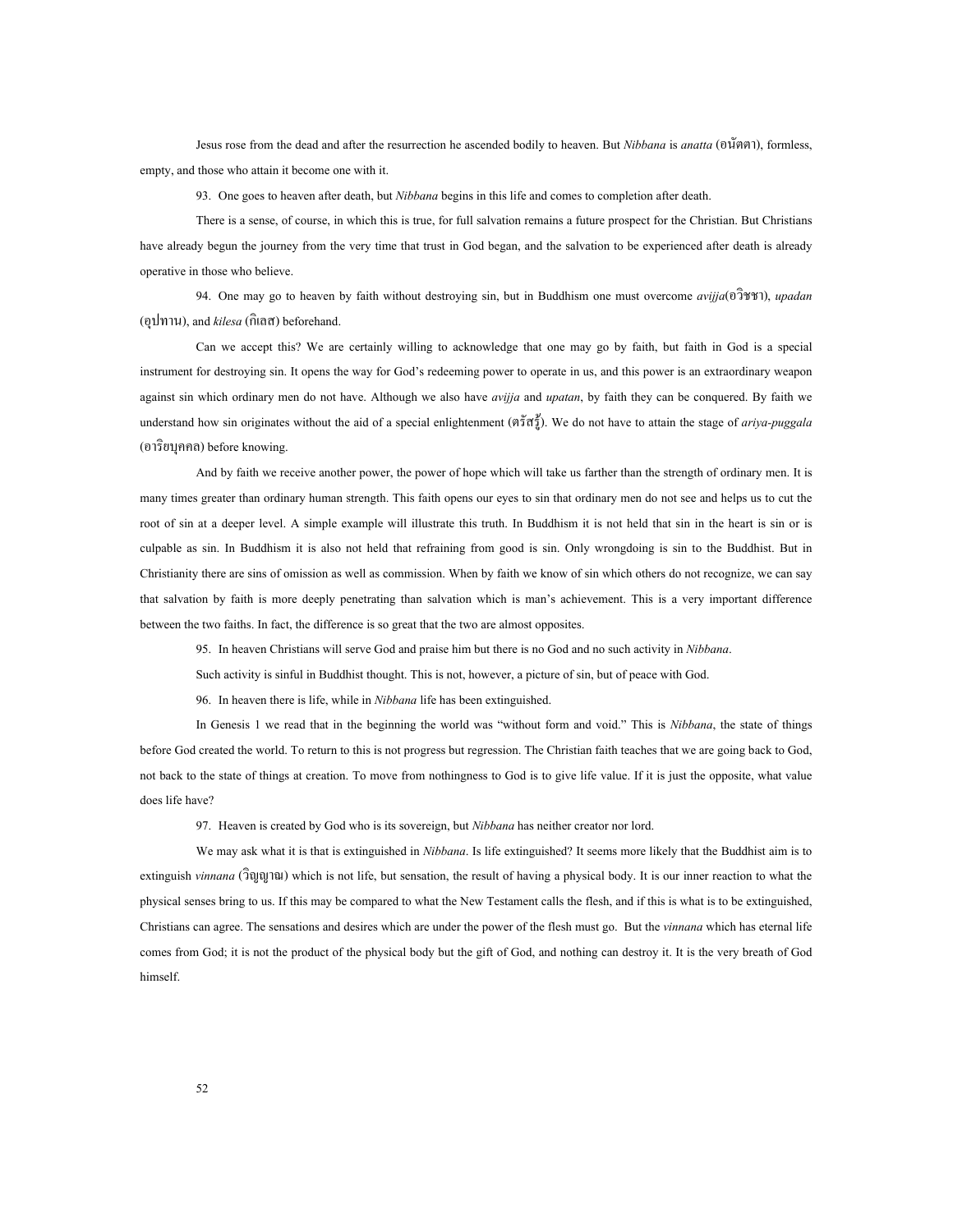## **X. SEEING OURSELVES AS BUDDHISTS SEE US**

Generally speaking, Thai people are more philosophical than activist, preferring to mull over things rather than to work at them. There are many evidences that this is true. For example, most Thai people prefer to live where it is quiet, and though the Thai and the Chinese are alike in many respects, they are very different in their choice of vocation. The Chinese in Thailand are predominantly business people and finance is very important to them, but Thai people love peace and tranquility and business is only a secondary consideration. For this reason, Thais are not fond of the city and the marketplace, and will, if possible move away from any place of development. They do not like competition and struggle. They will work if necessary but pray to be spared from any great strain and exertion. Thai farmers, especially, work only three or four months a year and otherwise are largely unoccupied. When free, they may engage in cockfights or fish fights, gamble or go to some entertainment; otherwise they have nothing to do but sit and talk or drink together. Or if they have nothing else to do, they will put on a loincloth and go visit a friend where, if they have heard any news, they will relate it. I remember that when I was a child there were many tens of people who came and sat and talked together at our house until ten or eleven o'clock every night. They rarely failed to talk about the temple and what the priests were doing. Generally they got around to discussing Buddhist doctrine. This is one reason why it is so difficult to win farmers to the Christian faith. In my experience at Bang Kla, many orchardists have become Christians, but scarcely a single farmer. Farmers are very argumentative, not very disposed to listen, and even when they do, they may not believe what they hear. Since most Thais are farmers, we may even go so far as to say that this is descriptive of the majority of people in Thailand.

Ten to twenty years ago Thailand was a very comfortable country in which to live. There was enough to eat if one worked only an hour or two a day and no one had to fret about it. There was an abundance of rice and one could go out to the middle of a flooded field, cast his hook, and in a few minutes catch a fish. Recently, in the South, I caught a basket of fish in one hour. This was and still is the norm for many country people. No one was burdened with work, their minds were free, and therefore many people were great talkers. Sometimes such people can outdistance the Christian evangelist in religious discussion, but their thinking always follows patterns familiar to them.

Why are Thai people so philosophical? Actually, religion is responsible for this behavior pattern, too, for wisdom, *panna* (ปญญา) is greatly emphasized in Buddhism. Cerebrating about things is a kind of search for it. Thai people love theories even if they do not feel constrained to follow them or live by them. If asked about their practices, many people would be greatly embarrassed. No doubt, Thailand would be a very much more advanced country if people followed the ideals and principles they already have.

Unfortunately, the church partakes of these same characteristics. We are always meeting to make good plans, but more often than not, the plans are left forgotten in our notebooks. We are sadly delinquent in action and service and in the practice of the Christian faith.

Today we are in a new era and many changes are taking place. Older people are fleeing the market for quieter places to live, but there is not much forest left, and younger people are very different from their elders. Even ten years difference in age makes for a wide generation gap. Even so, it is not easy to change radically and it is still necessary to adapt the Christian message to our hearers rather than hoping they will adapt to us.

One aspect of the Christian faith that does not fit with Thai life is its zeal and enthusiasm. Buddhism teaches the extinguishing of zeal. Christianity teaches one to light a flame; Buddhism teaches one to put it out. The Thai ideal is to be cool and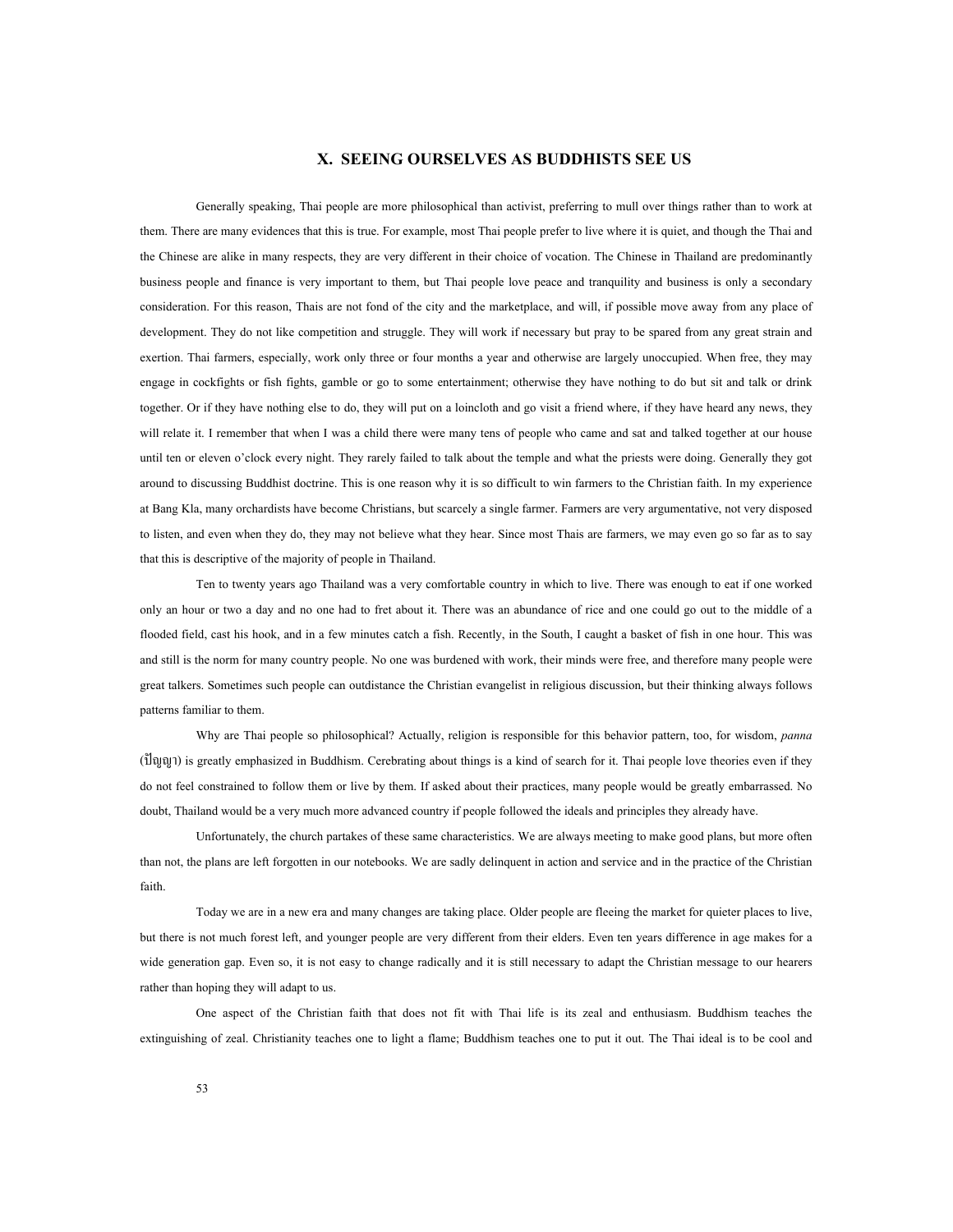equanimical in everything. A common expression of this attitude is "The faster one walks, the hotter he gets, and the more he perspires." It is always thought to be important to be composed and self possessed.

There are many Buddhist teachings that encourage and reinforce the propensity to philosophize, such as *vipassana* (วิปสสนา), the Eightfold Wisdom (วิชชา 8), the Three Signs of Being (วิชชา3), the Four Noble Truths (อริยสัจ), and the Six Revealed Truths (อภิญญา 6). Moreover, Buddhism teaches us to analyze everything that has form. The body is examined as to how many hairs, how many teeth, how many bones there are. The priests in the temples recite all this like a study in anatomy - hair, body hair, teeth, nails, skin. Thoughts and motives are scrutinized and catalogued with great refinement of detail. For example, the heart is seen as having eight characteristic states: communication (ประชาสัมพันธ), reception (รับ), examination (พิจารณา), decision (ตัดสิน), love and aversion (รักหรือไมรัก) and moral discrimination (พิจารณาธรรม). Everything must be broken down into its component parts in order to understand it. We will then be able to see its instability, its pain (ทุกข), its emptiness (อนัตตา). In any conversation between Christians and Buddhists about their faith, the Buddhists may seem to come off the victor, to speak with greater understanding and in more minute detail. They have heard Buddhist tenents over and over until they have memorized them and can speak of them like experts whereas among Christians more emphasis is generally placed on overall understanding.

Buddhists and Christians look at life and at religion from widely different perspectives and with different presuppositions. For example, Buddhists do not believe in miracles; they have many stories about them, but do not take the stories literally. In the matter of the devil, for instance, Buddhists would not accept that the devil is the personification of evil and if Christians speak of it, they will immediately think of the experience of Buddha under the Bo tree when the demons *Naga* (นาคา), *Tanha* (ตัณหา), and *Ahradi* (อาระดี) came to tempt him. These three appeared in the form of women, but the real meaning of the story is that they were personifications of craving, jealousy, and other lustful desires. If we speak of the devil as a person, Buddhists think we have not yet understood, we have taken the letter rather than the sense of the matter. Similarly, with God, it is thought that personification is only a literary device and that God is, in fact, *dhamma* (ธรรม). In the same way, the parables of Jesus seem to them fables with a moral. Heaven and hell are not actualities but meanings. If Buddhists hear of Jesus' healing the blind, they think not of the healing of one particular man, but of healing in general. Death and resurrection are understood in the same way: a new heart, a new life is received. This is the way Buddhists hear us when we preach. If we should differ with their interpretation, they will only reply that we have not yet arrived at the truth, that we are too literal minded.

A man asked me recently about the virgin birth and added that he could not believe it because it is unnatural. I asked if he remembered the story of Suwan Sam (สุวรรณสาม), a husband and wife who were both blind. The husband entered the priesthood and afterward an angel (เทวดา) came and told him that they were to have a child since they were blind with no one to care for them. He was to go home to his wife, but he replied, "That is impossible; I am a priest and I keep the *sila* (ศีล)." The angel then said, "All right, only touch your navel and your wife will have a child." I asked him if he believed the story. He would not answer.

To believe without thinking is to contravene the warning of Buddha against hasty credulity. Buddha said, "Do not believe my teaching until you have used the strength of your arm" (อย่าเชื่อคำสอนของเราจนกว่าจะใช้สติปัญญา). Buddhists claim that Christians are overly credulous, that we think the idea of God was let down from heaven and must be believed entirely without alteration. Please do not bring all this credulity into Buddhism, they plead. Some years ago, a certain teacher proposed that Buddhism in Thailand organize in such a way that all Buddhists would help each other. The scheme was labeled credulous, sentimental (รักมาก). Buddhism is a religion of freedom, it was replied; everyone should accept only what he himself sees and decides upon.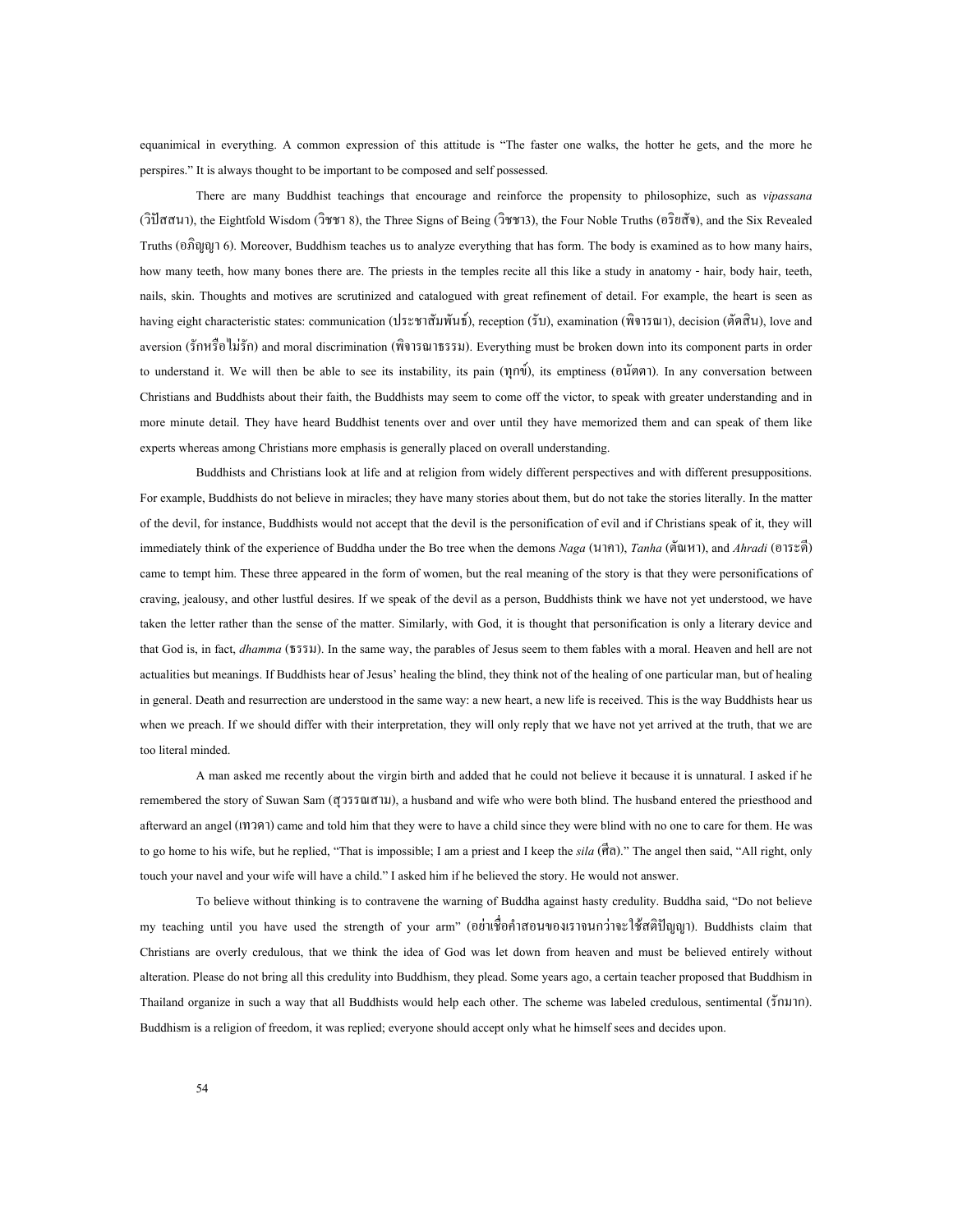believing according to: There is one teaching of Buddhism which I feel is really incompatible with the Thai personality pattern. It is Buddha's famous advice on the subject of authority which may be found in the *Kalamas Sutra* (กาลามสูตร) and is often quoted in opposition to theists whom Buddhists consider to be overly credulous. It is called the Ten Admonitions (คำเตือน 10),<sup>[28](#page-75-6)</sup> and cautions against

- 1. rumor (ได้ฟังตามกันมา)
- 2. tradition (โดยลําดับสืบๆ กันมา)
- 3. report (ใด้ยินว่าอย่างนี้อย่างนั้น)
- 4. textbooks (โดยอ้างตำรา)
- 5. guess (นึกเดาเอา)
- 6. supposition (คาดคะเน)
- 7. deduction (ตรึกตามอาการ)
- 8. preference (ชอบใจหรือเขากันกับความเช อถือเดิม) ื่
- 9. credibility of the speaker (ผูพูดสมควรจะเช ื่อได)
- 10. partiality to the teacher (เปนครูของเรา)

But ask if Thai people follow them. Not at all! The entire country believes what is in the textbooks, follows tradition and rumor. If a holy man is reported to have appeared anywhere, everybody will believe him even though he may be perfectly ignorant. In spite of the admonitions, some people speak out without knowing what they are talking about and some follow their own inclinations and opinions. Some Thais believe because what they hear is similar to their own thinking, as an example, when science is referred to as being like Buddhism. If asked in what way this is true, the reply will probably be that it is because Buddhism holds that emptiness gives rise to the body (อนัตตาเปนเหตุเกิดสังขาร) and the body gives rise to the spirit (สังขารเปนเหตุเกิดวิญญาณ). How do Thai people believe? They believe in all the ways in which Buddhism warns them not to believe. And for that matter, who has really waited for evidence before believing in Buddhism? The Ten Admonitions are fine theory, constantly referred to, but not necessarily practiced.

Christians will sometimes comment that a certain preacher or teacher has not taught according to the Scriptures. But Buddhists have the opposite view. They are critical of Christians for believing whatever they find in the Bible without thought of whether it is right or wrong, proper or improper. When inquirers are sometimes told, "Believe and then you will know for yourself", the suspicion that Christians are gullible is only reinforced. We need to try to explain, always realizing, of course, that we cannot fully explain God. Many Scripture passages bear this out:

"Thou hast multiplied…thy thoughts toward us…Were I to proclaim and tell of them, they would be more than can be numbered." Psalm 40:5

"The nations are like a drop from a bucket…" Isaiah 40:15

"How unsearchable are his judgments and how in scrutable his ways." Romans 11:33

Though we can never fully comprehend we must use our minds to the fullest possible extent in trying to know and understand. We must do so in response to the command of Jesus, "You shall love the Lord your God with all your…mind." For Buddhists, whoever can win the word battle wins, and we are being judged on this basis in Thailand every day.

If in Christianity, faith is the great requirement, knowledge and understanding must still not be underrated. Faith and knowledge fortify each other. Without at least a modicum of prior faith, one would hardly take the trouble to study. Study is rewarding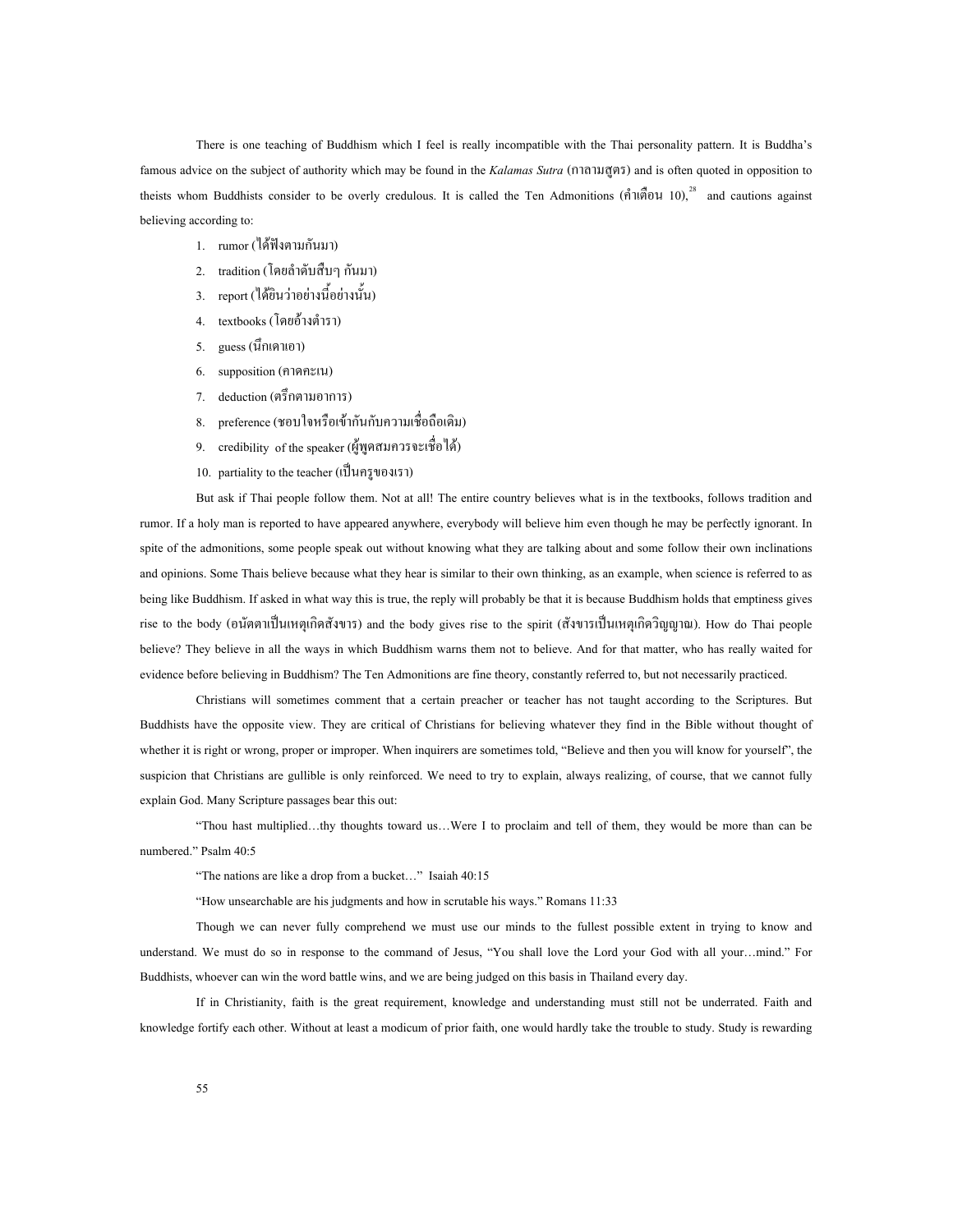because we have prior faith. While it is true that there is some knowledge that can come only through experience, it must be remembered that the whole matter of God is truth, a subject of knowledge.

Many Christians lack the depth of understanding needed to be good apologists for their faith. Yet because Buddhists do not have an accurate knowledge of the basic truths of Christianity, they misinterpret nearly everything we teach. When Christians teach about sin, they object in Buddhist terms; about salvation, they see it only from the Buddhist perspective and protest on Buddhist grounds. Usually they do not know the finer points of interpretation but only the general subject headings of Christian doctrine. Therefore, today Buddhist intellectuals take every opportunity to denounce the Christian faith and Christian theism, calling it unreasonable. Only those who somehow come close to convinced Christians know better.

What can be done to solve this problem? Perhaps we shall have to wait for a more widespread understanding of the Christian faith in Thailand. But today more intellectuals are studying religion at a deeper level and people are listening to what they have to say. If Christians do not make some effort to win the intelligentsia, we shall not be able to compete. We shall not have books and other reading materials which are explanatory of the Christian faith.

It is essential that Christians learn to be good apologists and that we use terms that people already understand, not just the language of the Christian faith.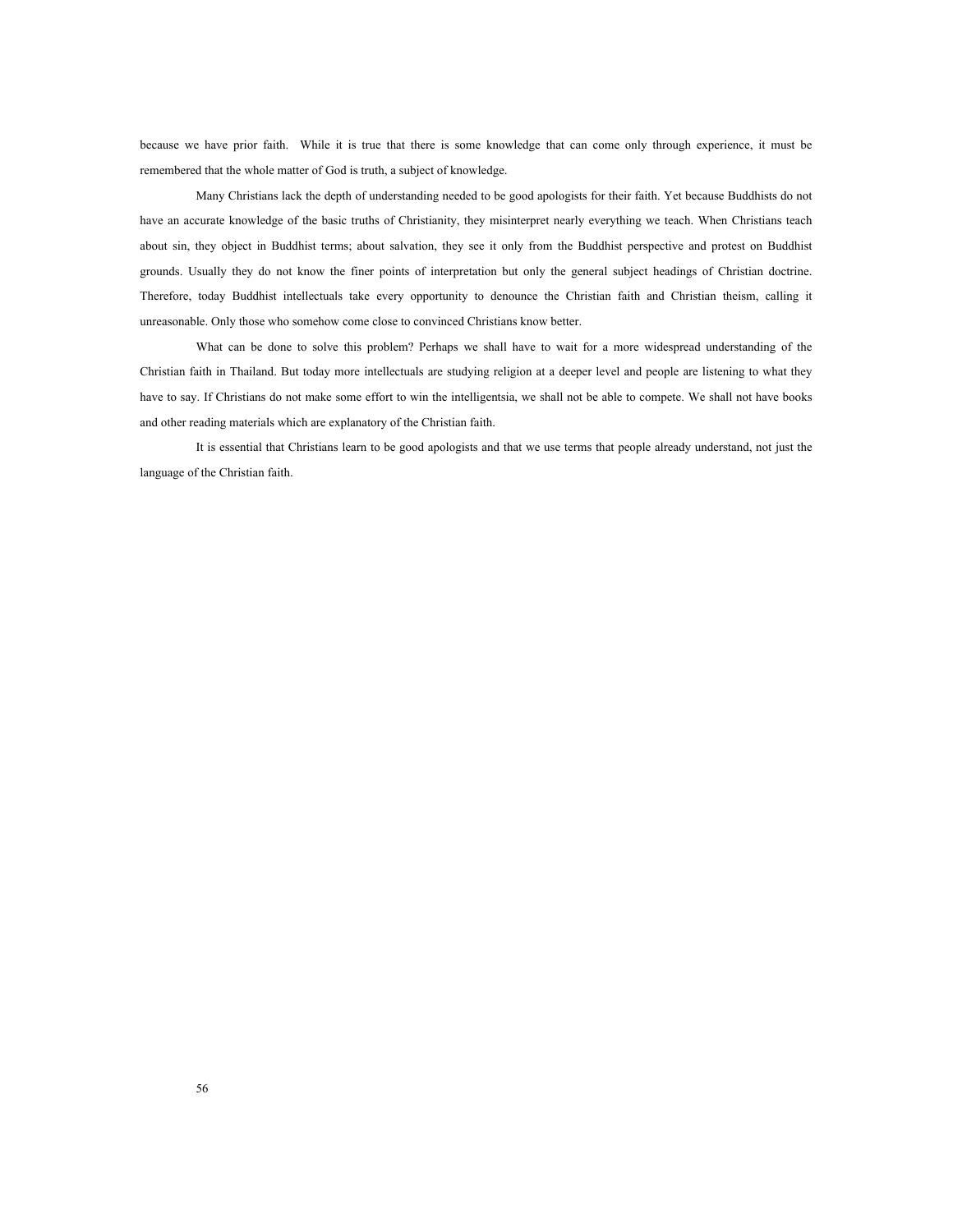### **XI.** *PARAMI***, REINCARNATION, AND SOCIETY**

The Christian standard of perfection is God himself: "You, therefore, must be perfect, as your heavenly Father is perfect" (Matthew 5:48). In Theravada Buddhism the standard of perfection is *parami* (บารมี) or the transcendent virtues. *Parami* refers to progressively lofty rules of behavior, strictly adhered to. There are, in all, thirty categories, each with ten subdivisions, arranged in ascending order of moral difficulty. These thirty stages of moral achievement Buddha himself had to practice before he attained Buddhahood and while still a *bodhisattva* (พระโพธิสัตว), that is, in the final stage of attainment before Buddhahood. All thirty must be accomplished before one can become a Buddha. In light of this, some Thai Buddhists say that Jesus was simply a *bodhisattva*.

The first stage of *parami* (บารมี) is almsgiving or giving of material things such as money, possessions, fields, gardens or any other tangible object. The second is a little higher, the gift of a part of the body. The third is to give one's life for another. It is for this reason that some Thais say that Jesus was a *bodhisattva* (พระโพธิสัตว) but that he has not yet attained Buddhahood. Of course, we are not willing to accept this definition because we do not agree that Jesus, the Son of God, had to begin at a low moral level and advance up the ladder of virtue until he could attain the stage of *bodhisattva*. He was God from the beginning (John 1:1).

Very often, acceptance of the formulas of Buddhism would be destructive of the Christian faith just as to accept Christian faith puts one at variance with Buddhist doctrines. The two are in many ways antithetical, as for example in the doctrines of reincarnation and eternal life. There are many, of course, who would like to say that the two religions are essentially the same. But clearly, if they were to be blended, one or the other would have to lose its distinctive doctrines. Both cannot be retained in their entirety. They are like two different tiered lunch pails  $(\hat{\vec{U}}\mu|\vec{v})$ , the sections of which are not interchangeable; they will not fit with each other. They are of different design, different material, and they will not stack together.

Actually, *parami* (บารมี) is itself stacked up, one stage upon another, each depending upon the one before it and advancing a stage beyond it, from *paramitaan* (ปรมัตถบารมี) to *paramattan* (บารมัตถทาน). Every Buddha as well as every *arahant* (อรหันต) and every *bodhisattva* (โพธิสัตว) must practice the *parami* (บารมี) but all of them do not fulfill the requirements equally well because of their differences in status. Buddha has practiced the *parami* at the highest level and for a longer time than the others while his disciples may have practiced to some extent but for a shorter time or less intensely.

Buddhist teaching concerning *parami* is not entirely clear and it is nearly impossible to be exact. Buddhist scholars do not give details; they only say that to attain to Buddhahood one must have practiced extensive *parami*. For example, in the case of Phravessanda (have you read the story?) when he was a practicing *bodhisattva*, a man came to request the gift of his wife and sons. Phravessanda (พระเวสสันดร) loved them very much but since he was a *bodhisattva* (โพธิสัตว) and his supplicant was a beggar who asked nothing else of him, he had to acquiesce. King Phravessanda aspired to be a Buddha but his pursuit of the goal caused bitter suffering for his family who were accustomed to the comfort of living in a palace. The beggar to whom he gave his family was so poor that he did not even have food to eat and they had to follow him deep into a virgin forest. When the children were unwilling to go, Phravessanda had to whip them and force them to do so. It is often asked whether it was right for Buddhahood to be thus attained at the expense of the suffering of this family. The question is always answered in the affirmative with the explanation that actually it is a son's duty to support his father and it was therefore right that the father should have been helped on to Buddhahood in this way. This is a strange explanation when compared with the Christian understanding that God himself came down to earth to bear our suffering, that he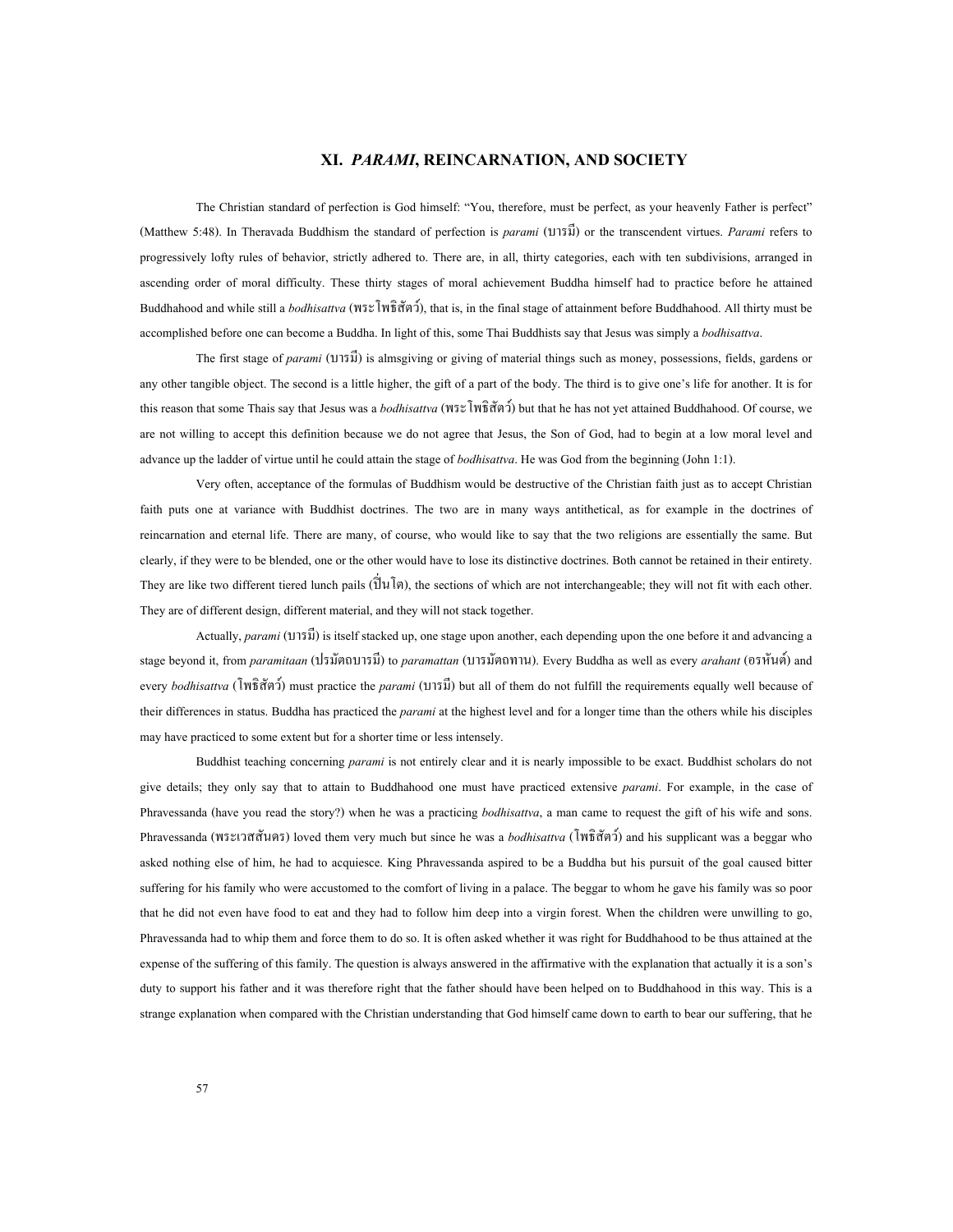does not ask us to bear his, but he bears ours. This comparison can certainly be made when intelligent people hold up Phravessanda as an example of high ideals for which he was willing to sacrifice even his own family, and with no sense of remorse or regret.

It is thought that people like this who have severed themselves from all that would restrain them are fit to be Buddhas. They are extolled as being of the very highest virtue, free from all love, all sense of loss, even to the point of giving up wife and children. So, Phravessanda is a *bodhisattva*. But the God who comes to us in Jesus Christ is the very opposite of this ideal and the intelligent inquirer may perhaps be able to see that in reality Phravessanda was very selfish. There is much in Buddhism that encourages and even enjoins this kind of behavior. Charity, as practiced today, is for little else but for one's own purposes. Entering the priesthood and keeping the *dhamma* are primarily expressions of self-concern.

Indian philosophers say that all love without exception is self-love no matter toward what or whom it is expressed. If I love my wife, it is because she has a part in my happiness; or my children, because they are a part of me. I love my possessions or friends for the same reason. All the love in the world is in the end, therefore, self-love. There is some truth in what they say. But there is another kind of love which gives, that is, the love of God which seeks no gain for itself but only the good of the beloved. And however rarely it may be found among men, it is this love which Jesus calls upon his followers to practice. This is an important point in Christian witnessing, a point which, if people are willing to think, they must acknowledge as valid.

Often the reason that people are unwilling to accept what we say about Christ is that they misunderstand our motives. They think that the reason we preach the gospel is not that we care about them but that we want something from them. They suspect missionaries of preaching westernism or spreading American influence. And they suspect Thai Christians of preaching for pay. Something must be done to divest them of this misunderstanding. We must find a way to demonstrate that we really are concerned for them and that we are not seeking any benefit from them for ourselves. If they really see our love for them, I think they will respect it. At the very least, it will cause them to respect the messenger and perhaps in the end draw them to accept the message. When what we do is directed by the Spirit of God and we meet with people to whom he has led us they will receive something from our lives and will perhaps come to know Christ. This is what must be emphasized. But we cannot win if we who preach are like hirelings who hope for remuneration rather than men of pure motives who come as sincere servants of Christ. Or if people cannot see that what we are doing is for their benefit rather than for our own, if the minister is naturally self-centered, it will be very hard to be convincing. For example, if when we preach we take along things to sell, we will be thought of as merchants rather than ministers. We must be sure that we have only their interests in mind in what we are doing. This is consonant with the teachings of Christ, and if we present ourselves in this way there are doubtless many people who will be receptive. On the other hand if they see clearly that what we desire in life is wealth or position, that we are not yet satisfied with what we have, it will show in everything we do and people will see our covetousness and our selfishness. But if we seem to live simply as those who have given themselves to the service of God, I believe people will receive us gladly because Thai people already have faith in and admiration for this kind of life, that is, the life of sacrifice. All those in Buddhism whom they admire, whether abbots or priests or Buddha himself, are people of sacrificial lives. If Christians present themselves like Jesus, it will certainly reinforce what they say.

Of course the trouble is, we are not very much like Jesus. We may be too concerned with denominational gains, with our own particular church so that we become offensive (นาเกลียด) in our pursuit of certain goals. To do anything beyond what is appropriate (เกินสมควร) is considered offensive (นาเกลียด). If we push people into making premature religious commitments, it is offensive. Instead of being a good thing, it makes our motives seem suspect. For example, if, when people are going to a theatre, we go and speak to them there, they may think, "Generally people talk about the movie at a theatre. These people must be hired to do this."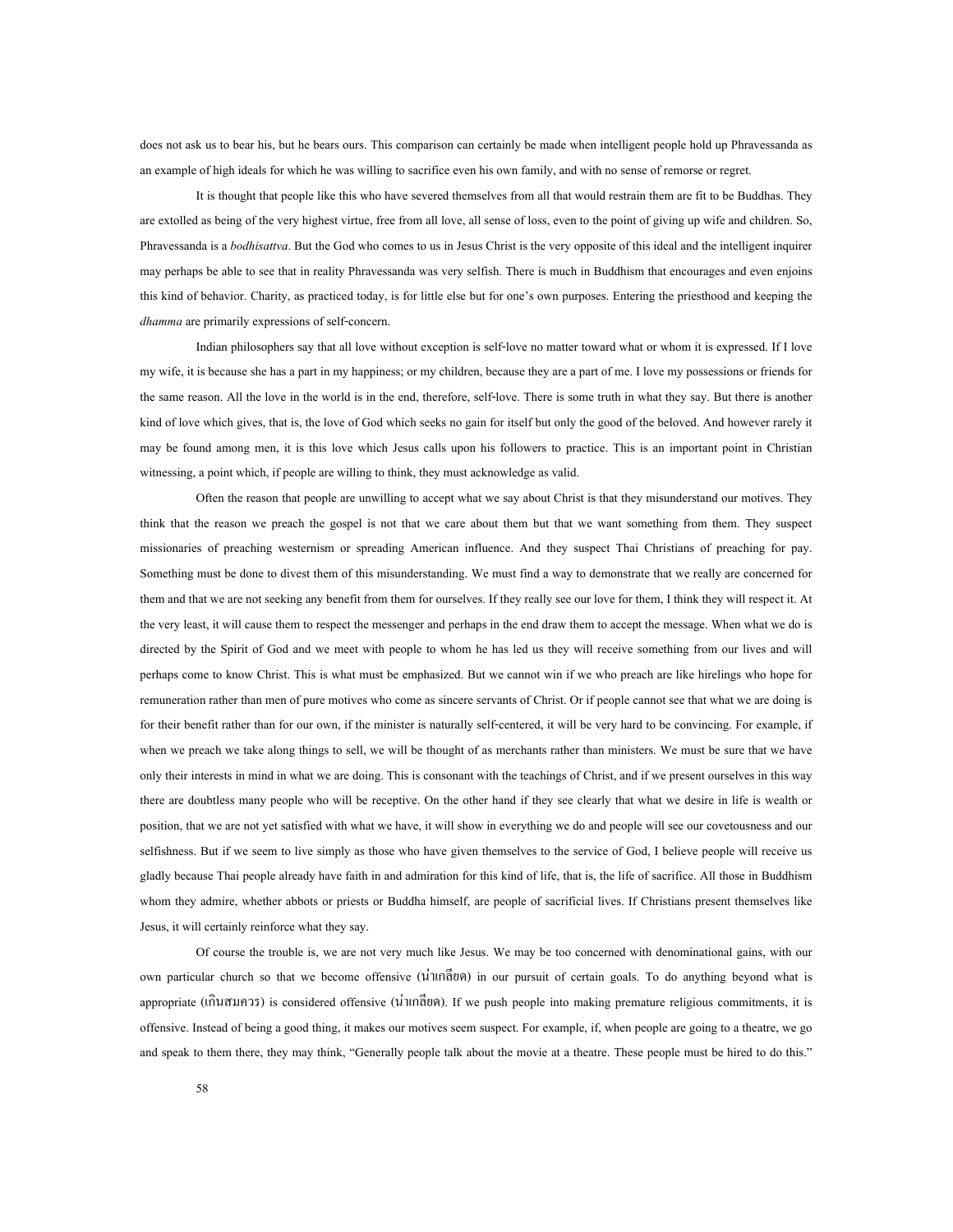Witnessing must be natural, it must be done in the course of our everyday lives, not in some unusual way. If in our families we are orderly and well-behaved the neighbors will see that we practice the Christian faith. If at work our employer sees that we are honest and dependable, that we come to work on time, go to lunch on time, take our coffee breaks on time and leave on time, this is also a witness. And if in speech we habitually tell the truth and are not deceptive, this is also a witness. The Christian life and Christian witnessing must go together. Of course, there are always those who will try to take advantage of us and we must not become the tools of the unscrupulous. We have to be careful when helping people that we are not made into instruments of their dishonesty, but we have to have a sacrificial spirit.

The second topic of our discussion in this lecture is reincarnation (เวียนวายตายเกิด). This is another problematical doctrine in Buddhism, for it is taught in the Tripitaka (ไตรปฏก) but in conflicting ways. Some passages affirm it, some deny it, and some evade it. It is difficult for students of Buddhism to decide what is really taught. There are two views of the subject. One accepts it as true. The other holds that we are born once, die once. The second is the more modern view, the view of most present-day intellectuals. Villagers in Thailand have a belief that when one dies the spirit leaves the body. But where does it go? There are many different ideas. Some say that the spirit goes to meet *Yamathud* (ยมทูต), whose duty it is to bring the newly dead to Death's hall of judgment, or *Yamabal* (ยมบาล), the guardian of hell. *Yamathud* has a book (this is a folk tale not held by intellectuals) in which minute records are kept on the details of every life. Once one is there, the book will be opened, the record will be examined and it will be decided to what level of hell one will be consigned, or if one is to be reborn and in what form. When Christians teach that Jesus Christ will judge the world villagers will trot out this story by way of comparison. But Buddha is not the judge. The judge is *Yamathud* (ยมทูต). Some others claim that death is immediately followed by rebirth.

Now, can Christians concur in the doctrine of the reincarnation? Is it true? Some Buddhists claim that it is very scientific, very easy to reconcile with Darwin's theory of evolution and insist that Buddhism is the religion for a scientific age. But this can quickly be countered. Actually, Buddhism does not teach that there is a necessary evolution or advancement from lower to high forms of life but one may be reincarnated first as an angel, then a man, then an animal, then a ghost, and back again to human form.

Buddhists have a number of reasons for belief in reincarnation. Some claim to remember their former lives and can relate experiences from them. It is interesting, however, that most of these recollections come from Asians. Rather than being true it is far more likely that they arise in the minds of those who are already convinced. Then when something unusual occurs in their lives, it is explained by means of a belief already firmly held.

Recently in the Northeast a child was born with a peculiarly scaly skin. It was popularly believed to be the result of a former life when the child had had the form of a snake and the incident caused a great sensation in that area. But if it were investigated perhaps it would be found that the condition has a medical cause and could be corrected.

Some claim ability to make contact with the dead. A medium, when he contacts the one who has died, will report that his spirit has entered this or that person. If, for example, I am told that my mother's spirit has entered the god, *Intra* (พระอินทร), I may want to know if she is happy there. "Oh, yes," the medium quotes her as saying. "It is wonderful; I don't have to do anything, only eat and sleep." And when I ask when she will return to be reborn I may get the reply that in about ten years she will get to be a human being again. According to folk tales, one who has been reborn cannot be called up by a medium. Only those who have not been reincarnated or who have become angels who are thought to be without form, or those who are wandering about seeking a new place for themselves, can be contacted through a medium. Some sorcerers say that they have called Jesus up and have found that he is a *bodhisattva* (โพธิสัตว) in the Brahman world but this is a folk tale not universally believed and we should mention it only with the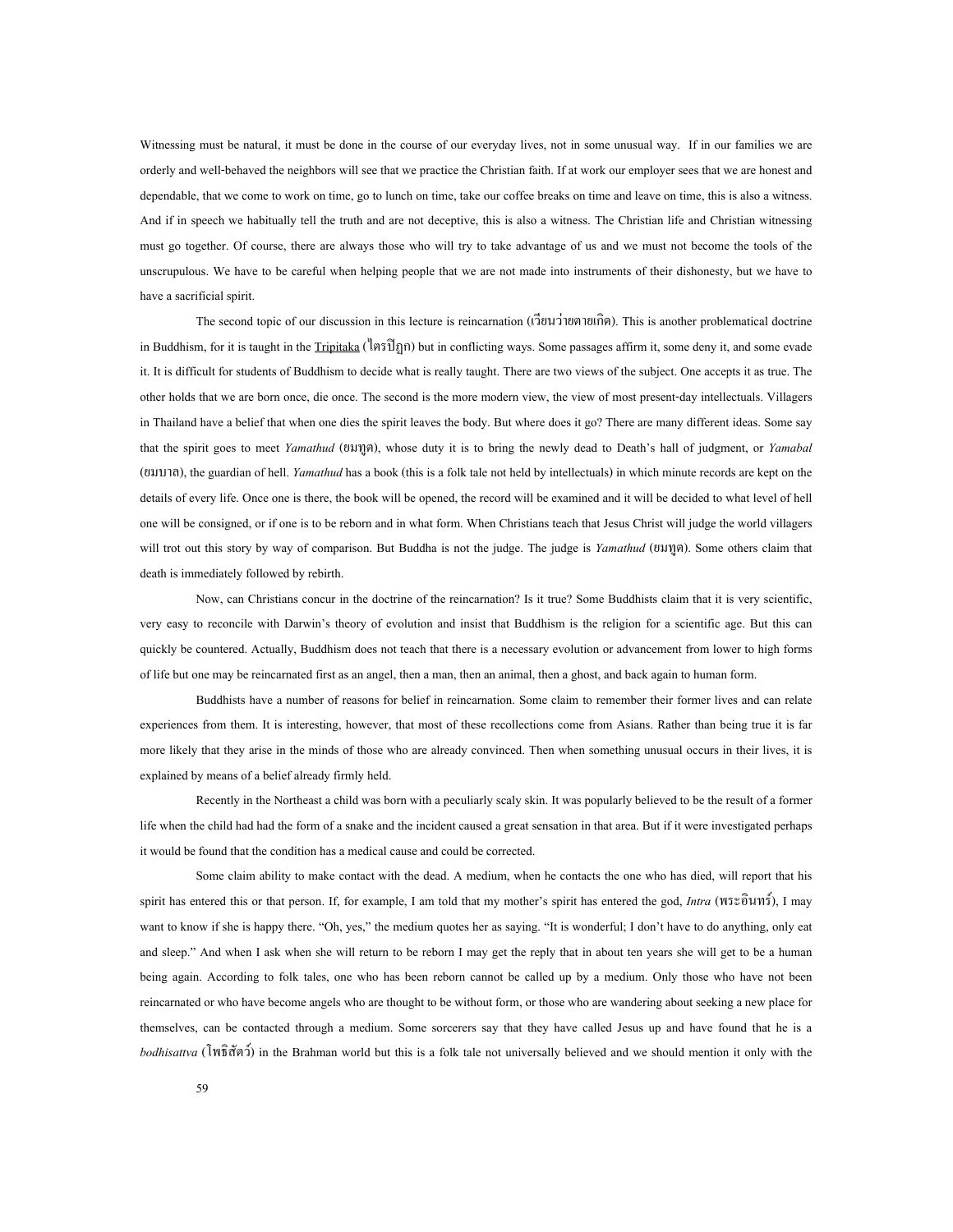greatest care. If people come and say that Buddhism is full of a certain thing and ask why Christians do not believe it, it should not simply be dismissed as a story. True, it may be a legend, but it is a story written to embody the faith they hold. Another little secret is that if we point to reincarnation as a Buddhist belief some of our hearers will quickly deny it, calling it an outmoded doctrine.

Another reason for the belief is the observation that some very good people have to suffer while some who are patently evil are free of all suffering. The commonest explanation of the problem is *karma* (กรรม). What was done in a former life is receiving recompense in this one. This explanation, of course, reinforces the belief in reincarnation.

The fact that some problems of this life seem to have no solution or explanation also suggests the existence of another world from which we have come. There must be some reason for this present occurrence in the world.

Both Buddhists who reject the doctrine of reincarnation and Christians have questions to ask about the doctrine:

1. If there is another world from which we have come, why can most people not remember it? Buddhists counter by asserting that there is no direct connection between the former life and this one.

2. If we press the question of their grounds for belief, which they like to answer by referring to evidence, they will finally have to admit that there is no proof and the belief rests only on faith that it is so. Certainly, Christians cannot prove God either, but we have the evidence of Christ and of the Christian's experience of new life in fellowship with him.

3. Another retort concerns the population explosion. Where do all these people come from? If everyone is reborn only as one, how does the increase in population come about?

4. When one dies and is reborn, what is reborn? If it is *winyan* (วิญญาณ) that is reborn, but *winyan* (วิญญาณ) is understood as feeling which disappears when one dies, what can be said to be reborn?

There are a number of consequences in society and to the individual of the belief in reincarnation. Let us look first at some of the unfortunate results.

1. The belief has a deleterious effect on morals. People tend to feel that they can put off moral living until another reincarnation. They are therefore free to sin as much as they please, free to follow their own evil impulses which can be corrected in another life. This is a major problem in Thai society. Intellectuals who are aware of this danger tend to deny the doctrine of the reincarnation, seeing that it supports and furthers wrongdoing. People no longer fear evil, thinking that they have a long time ahead in which to deal with it. The belief encourages indolence and the wrong use of time. Time is not seen as valuable since there is so much of it.

2. It encourages indifference to others. When we see wrongdoing, we simply wait for *karma* (กรรม) to take care of it without our having to be involved. In the problems of corruption in society in Thailand, there are not many to rise up and concern themselves. We simply wait for evil men to get their come-uppance in the next life and as a result society rots. On the other hand, if we feel that this life is all we have, we will be encouraged to take responsibility in solving the problems of our country and our world instead of leaving it to *karma* (กรรม) to solve problems of the future.

3. It causes some to lose heart and to become resigned to what is. Some do not even try to solve their problems, thinking that what happens to them is a result of *karma* or merit (บุญวาสนา). There is a common proverb แขงอะไรก็แขงไดแตอยางแขงบุญ วาสนา which means "fight anything but *karma*." If we cannot fight it, we simply have to let it be. Another proverb which expresses this attitude is แลวแตบุญแลวแตกรรม "As *karma* wills." This causes loss of nerve.

There are also some helpful effects.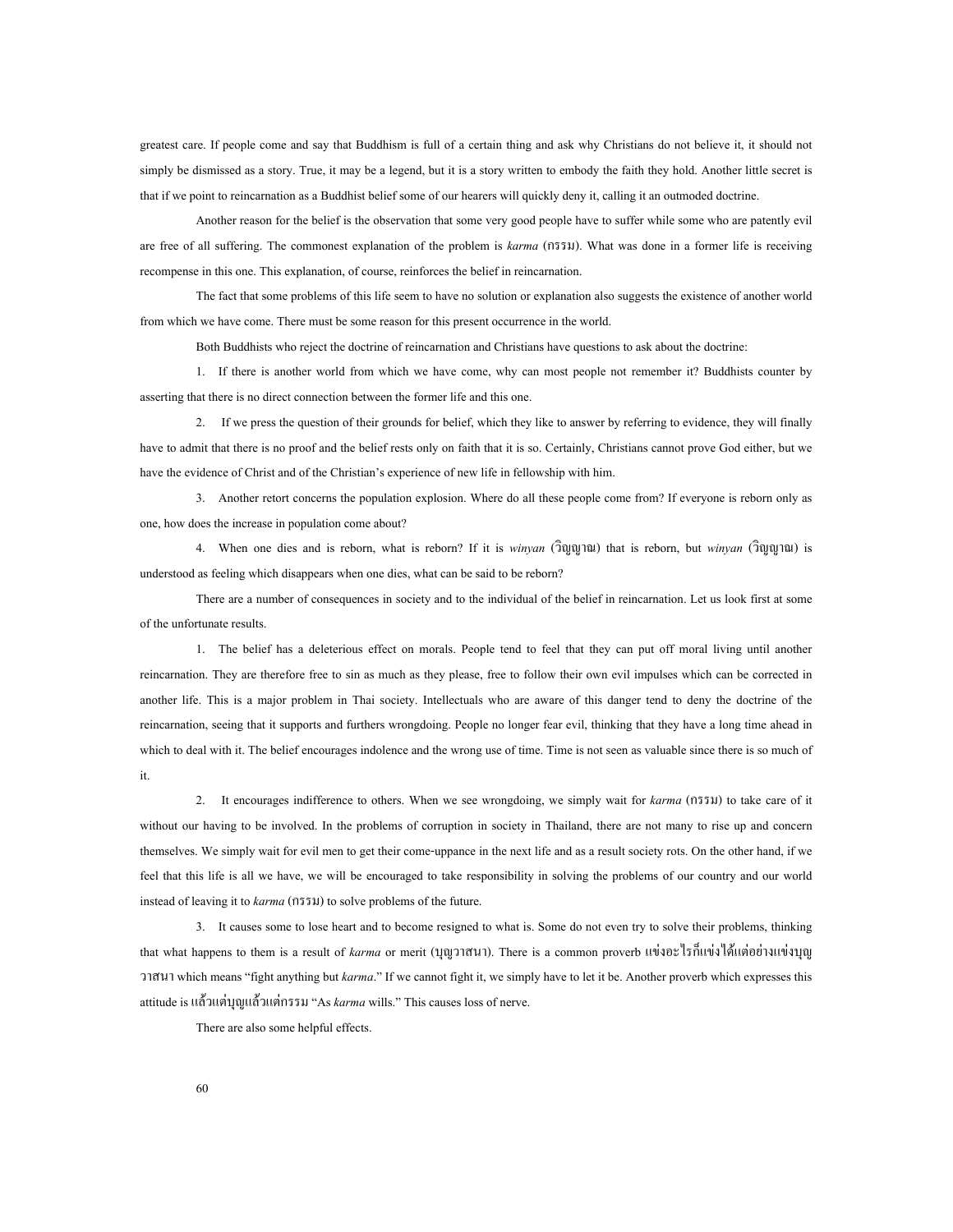1. If it is really seriously believed, it may cause a fear of sin and its consequences so that one does not dare bring an evil recompense down on one's own head.

2. The belief that evil of a former life still follows us encourages one to believe that he must try to do enough good to counterbalance it.

What about the Christian belief that there is no reincarnation? We have opportunity only in this life. We must use thought, strength, faith, time and opportunity now, and there is no way to make amends if we fail. This has the most important social effect. It brings about industry, the proper use of time, and responsible living. It is no wonder that countries with the Christian ethic are advanced, for these beliefs are cultural as well as religious. Western nations are not wealthy because God has helped them as much as because the teachings of Christ in their consciousness have impelled people to use their lives and their time well. Actually, they have helped themselves.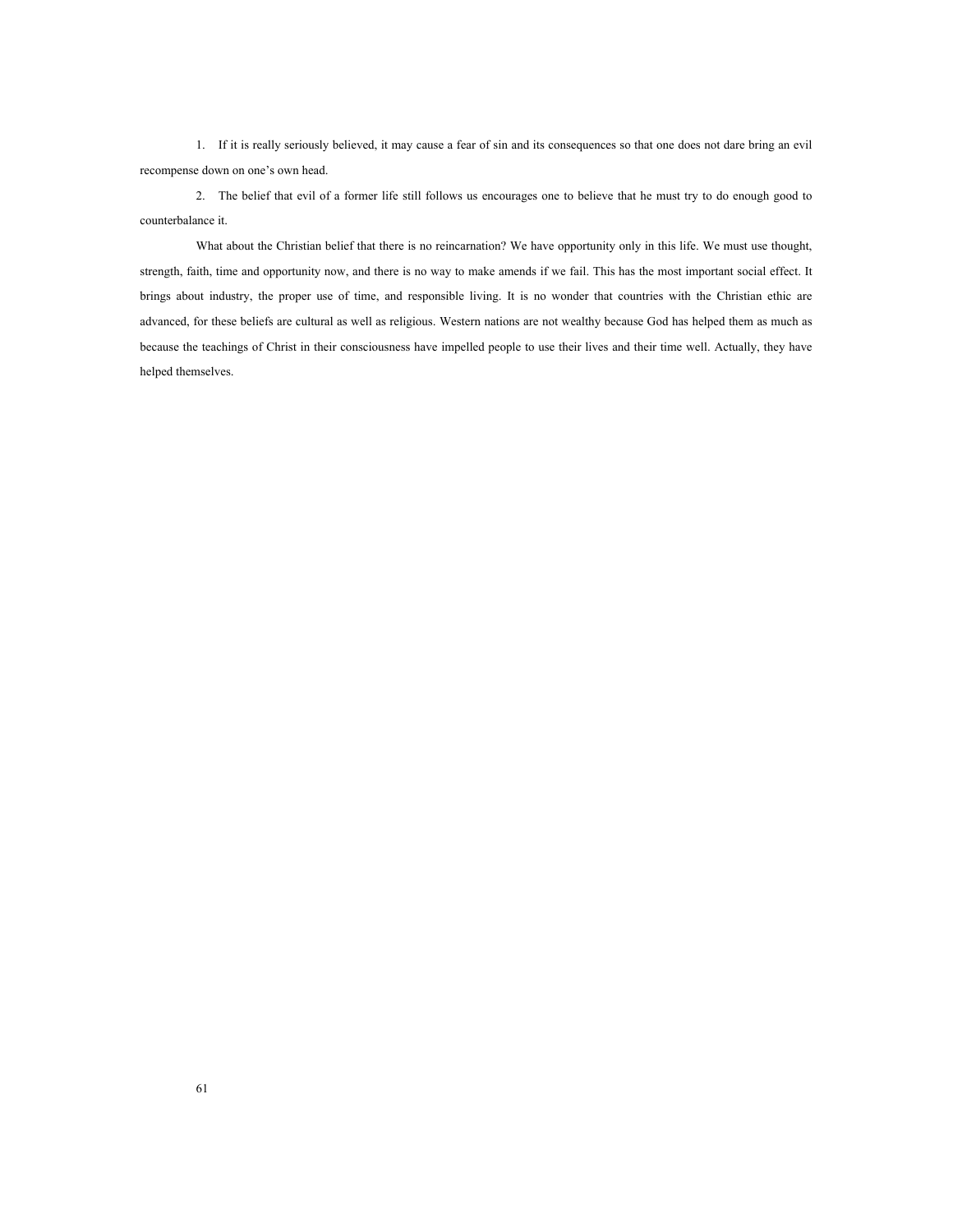## **XII. AND WHAT ABOUT MIRACLES?**

Some students of Buddhism are fond of saying that if the whole matter of the miraculous were eliminated from religion, Buddhism would not suffer because it does not root in the miraculous but rather in that reason and virtue which everyone can see for himself. The two are vastly different, Christianity is founded upon the mighty God who is the source, support and end of all things; but wisdom, *panna* (ปญญา), is the foundation of Buddhism. This, of course, refers to human wisdom, philosophy, or reason. Therefore, any religious discussion with Buddhists must start from reason; or if we talk about supramundane powers (ฤทธิ์เดช), we must know how to go about it.

Recently I had opportunity to talk about the Christian faith with a man who is clerk of the court in a certain province in the North. His son had been in an automobile accident and was a patient in the hospital where I am chaplain. Since I thought he would probably not respond to talk of the supernatural, I began on another level, using a rather philosophical or humanistic approach. After several days I was still rather puzzled about him because, though he seemed to listen attentively, he did not really respond. By the third day I recognized that he was a believer in black magic(ไสยศาสตร); I noticed that he wore the sacred thread on his wrists and ankles, used incantations, brought amulets to his son, walked around in the courtyard reciting sacred texts, and invited priests to the hospital to help in the treatment. I was shocked. I had thought he would not believe in the supernatural. How could he? He was a man of education, but here he was steeped in superstition. If we look closely enough we will see that even though Buddhism gives little weight to supramundane powers, many, many people in Thailand today are really part animist, whether they are educated or not.

Of course, there are at all levels of society both those who believe in the occult and those who do not. Yet even those who are skeptical still believe that the miraculous as presented in the  $Tripitaka$  ( $\langle \nexists \overrightarrow{n} \rangle$ ) is meaningful. Take, for instance, the claim that as soon as Buddha was born, he walked seven steps. Some say that this indicates that Buddha was not an ordinary man; he was superhuman, brilliant, unusual. But some interpret the story as a prophecy that Buddha was to take his religion to seven countries, an allegorical interpretation that does not take the story literally.

In presenting the Christian faith, it is all-important to discern who our hearers are. If we begin to talk of the unseen world to those who disdain it, they will begin to walk away as soon as we open our mouths. Many people are interested to know what the Bible teaches about moral behavior, what duties it enjoins and what it forbids, but if we begin with the miraculous, we have already lost our audience. We must be able to read our hearers as well as the Bible. Sometimes people come and ask to hear stories from the Christian Scriptures. Others think stories are too elementary and want to hear something more philosophical or speculative. "If before the creation of the world, there was nothing, how could God exist?" they ask. If they want to be speculative and we try to be elementary, they will be unmoved by what we say.

Actually, to talk about Buddha is not to talk about God or the supernatural although some Buddhists who think of Buddha as a god are not yet aware of it. Those who are informed, of course, understand that Buddha is not to be worshipped as God but revered because he rose from a humble state to attain the highest *dhamma* (ธรรม), something which other men could not do. When we talk about the supernatural some Buddhists accuse us of having "eaten the fruit, rind and all." For them, metaphysics is the rough durian peel not meant to be eaten along with the sweet fruit inside. To believe it all is to be so indiscriminate as really to miss the heart of the matter. Buddhists see the Christian Scriptures, and particularly the miracles of Jesus, in the same way. By this token, the feeding of the five thousand would simply mean that the Word of God satisfies all who receive it.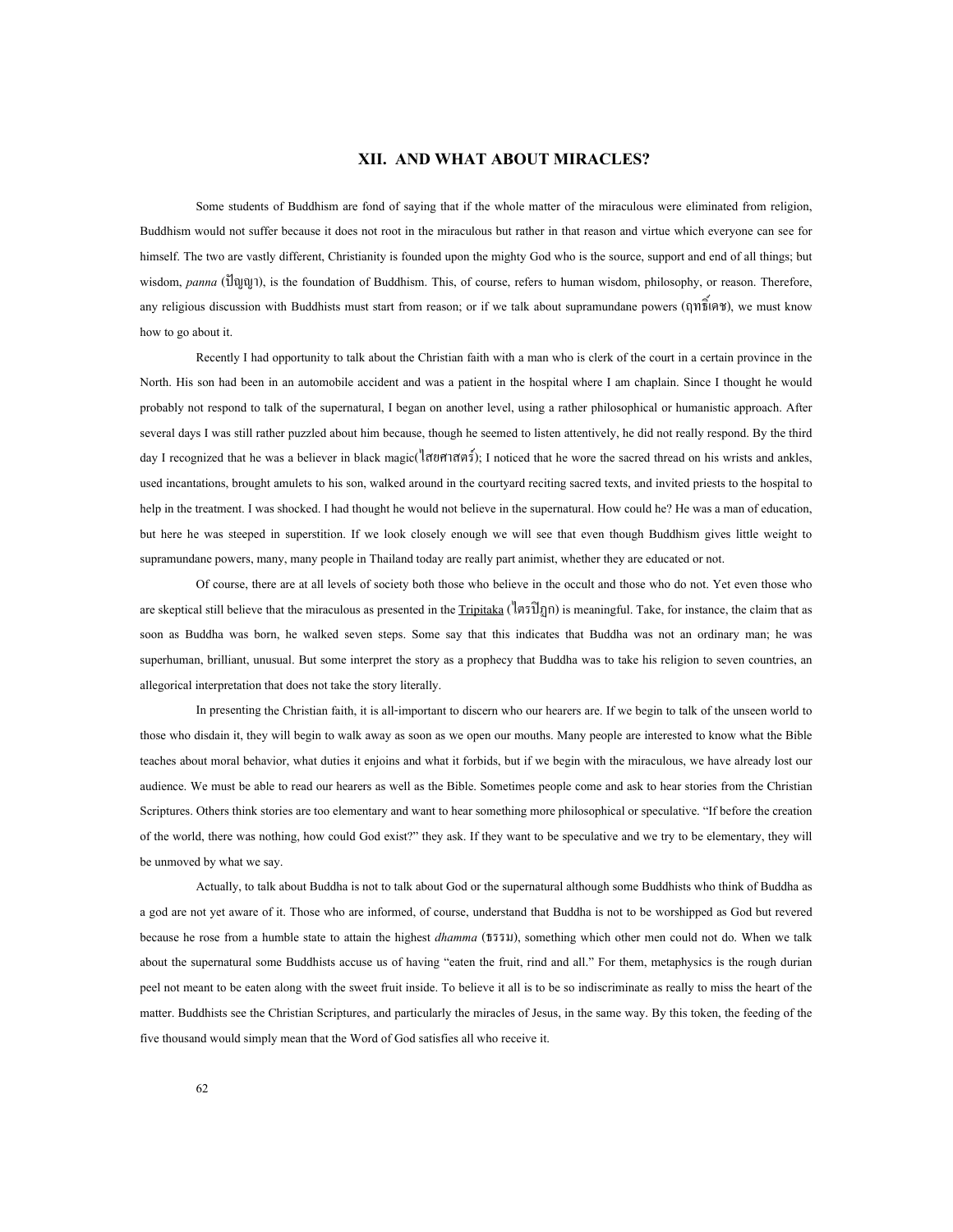In Buddhism there are three classes of miracles or demonstrations of divine might.

1. Miracles of power (อิทธิปาฏิหาร)

These are demonstrations of supernatural power, like magic – as if one could go from third floor to first without using the stairway, or be able to fly, or if, when struck, instead of being injured, one would vanish.

2. Miracles of clairvoyance (อาเทศนาปาฏิหาร)

Miracles of this kind involve the power to see into the minds of others. When Buddhists have come to a very high level of attainment in the practice of the *dhamma*, they are thought to have this power, the ability to discern the thoughts of others, to see former existences and future reincarnations. It was said that the disciples of Buddha knew, as soon as someone entered the temple, who it was and what was wanted. Every morning upon awaking, Buddha would pass the world before his eyes in review (ตรวจโลก) to see what were the day's needs and who was hungry for the d*hamma* in order that he might go where need existed. Having preached, he could discern who would come to enlightenment that day. This kind of cognition was considered to have been made possible by his special powers of mystical vision.

This mystical knowledge of others is an oft-mentioned feature of Buddhism. However, it seems likely that it was more psychological than supernatural, as expressed in the Thai proverb, "their heart, our heart" (ใจเขาใจเรา), an essential in ministering to others. It is a matter of consideration for other people. When others are sick we sense their feelings by remembering when we were sick. If, when we were disturbed by the noise someone made, we will be careful not to disturb others by making noise when they are asleep. This is "their heart, our heart" and scarcely different from what is taught in Matthew 7:12, "Whatever you wish that men would do to you, do so to them…" The Christian minister must also have this skill. He must always be prayerfully aware of needs about him and address his work to those needs.

## 3. Miracles of rebuke (อานุคําสนีปาฏิหาร) or command

It was once through such a word that a robber, a man who had killed 999 persons, was converted when Buddha was preaching. This man had been very ambitious to study with a certain teacher. The teacher greatly feared that such a brilliant student might one day surpass him and really wanted to do away with the man but was afraid of being considered a criminal. In trying to find another way he said to his would-be student, "If you would study with me, you must first go out and kill one thousand people and bring their fingers to me as evidence of having done it." The teacher thought that the man would himself be killed long before he finished the job. But the prospective student actually went out and began to do what was required. When he had killed 999 people he met Lord Buddha who was to be the thousandth victim. He followed Buddha for a long way and finally catching up with him, he called out, "Stop right there"! Buddha replied, "I have stopped, but you have not." Kuliman was converted to Buddhism by this one word. Jesus also had this kind of presence, this command of a situation. "Follow me," he said, and Peter, John and others left all and followed him. Strange, isn't it, how we preach for years without a convert!

Of these three divine powers, Buddhism attaches priority to the third, the powerful insight into others which can arrest and command their response. The apostle Paul, however, seems to have seen the first as of greatest value. In I Corinthians 2:4-5 he declares that the faith of the Corinthians does not rest in the wisdom of men, but in the power of God; and in the same chapter he says in his own defense that he has taken precautions in preaching lest the cross of Christ be emptied of its power.

The third of these was not only valued by Buddha but is highly valued in Buddhist circles today as well. For this reason, if we would be Christian witnesses we must not overlook the need for penetrating insight into the needs and feelings and intentions of those about us and the necessity of suiting our message to those needs.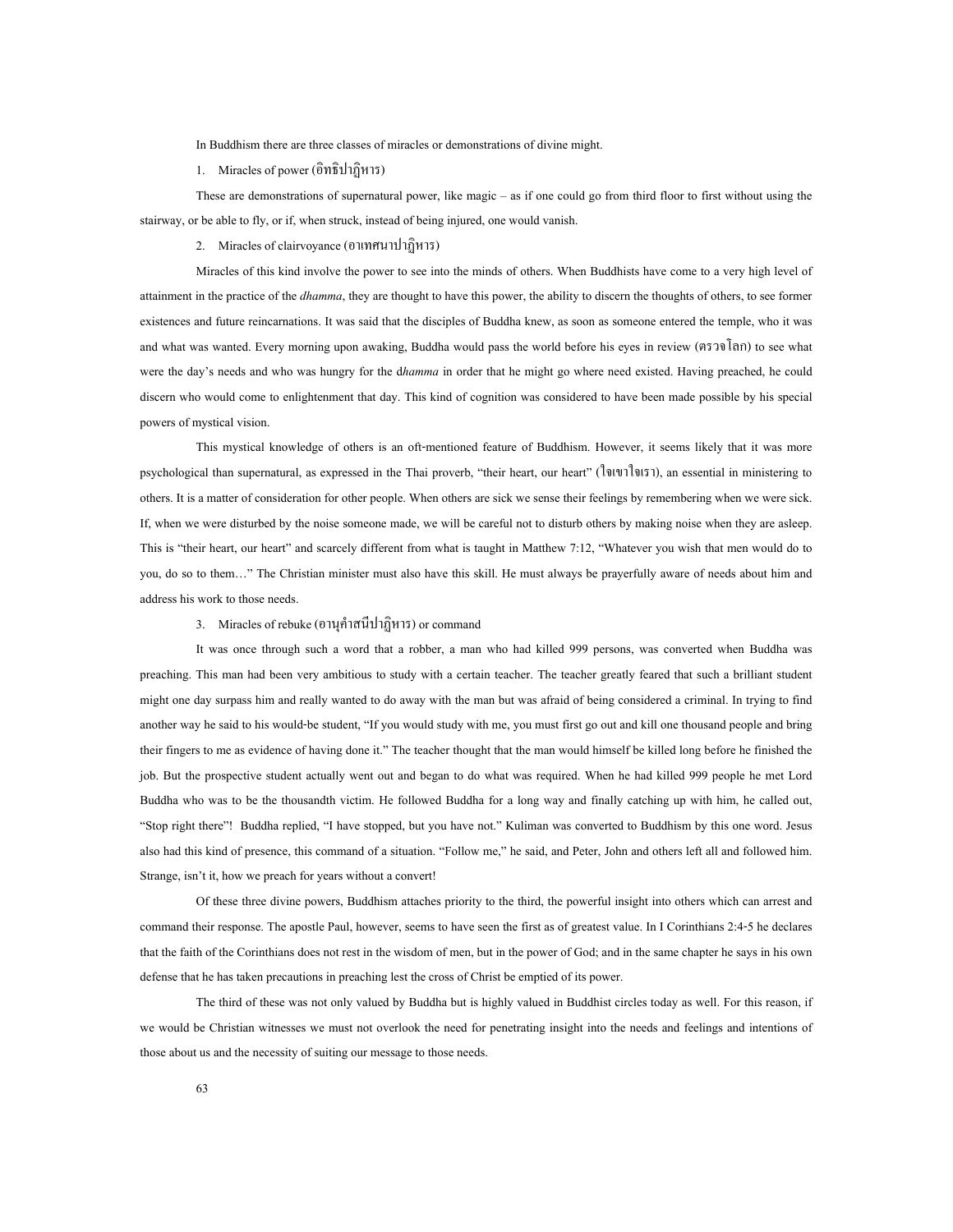Although Buddhists may accept the supernatural, their overwhelming tendency is to understand and apply it on the material plane: "If your God truly exists, can he support me without my having to work?"; "If your God is real, can he heal my illness now?"; "Can he tell me the winning lottery numbers?" The whole matter of the miraculous in Buddhism is seen as having to do with material benefit. Therefore, if we do not explain the spiritual implications of the miracles of Jesus and of the powers of the unseen world, the point of them is lost for our hearers.

Have you noticed the nine spiritual gifts (or powers) mentioned in I Corinthians 12? One has the gift of wisdom, another the ability to speak with knowledge; another, faith; another, healing. These powers are also claimed by Buddhism. Once when Lord Buddha went out to pray for a sick girl, she recovered when she heard his voice. Now, when people are near death, they call on priests to come to the house and chant sacred stanzas in Pali as บังกุศลเป็น, a ceremony to secure life. If four priests are called, it is for สวด ศพ, a rite similar to extreme unction; if five, if is for the assurance of life, บังสกุลเปน . As a priest I often participated in such services. Two or three days afterward when we went to inquire after those for whom services had been held, in some cases they had recovered. Buddhists also feel that they have the gift of healing. To acknowledge this is not to belittle the power of God to heal, but if divine healing is overly stressed, Christians will simply be told that Buddhists have the power also.

Another of the gifts mentioned in I Corinthians 12 is miracles. Buddhists today are practicing this gift in many places. Some give lucky numbers, some treat illness with incantations, some use ancient potions, and some make sacred amulets for the personal protection of the wearer.

Another will be given the gift of tongues, Paul says. One group of experts in Buddhism is said to have the gift of นิรุกติ, a Sanscrit term for those especially skilled in the minutiae of language use. Perhaps it may be compared with the gift of tongues for which some have special facility. Without great effort they can comprehend and use language.

Another will be given the gift of interpretation which Buddhists call ปฏิสัมภิทา, and which really means "to break open." Some truths are as obscure as if locked in a steel case; when it is broken open, the contents fly everywhere and understanding is multiplied. The term อรรถสังวิชา may be used to refer to those who have special expertise in interpreting the Word of God.

Another special language ability which Buddhists prize is  $\hat{u}$  $\hat{u}$  and  $\hat{u}$ , the gift of extemporaneous speech. In common parlance and usage this gift is called กลอนสด, or the ability to make rhymes spontaneously.

Since Buddhism is a religion which stresses wisdom, *panna* (ปญญา), however, it is this gift at the head of Paul's list which Buddhist value most. The term ปฏิสัมภิทา is greatly stressed as the product of intensive practice of the *Dhamma*. All four varieties of it are held in high esteem: ability to explain the *Dhamma*, ability to preach the *Dhamma*, competence in language, and ปฏิภาณดี, skill in other languages.

Finally, Paul mentions the gift of prophecy. This is a refinement of the subject not to be found in Buddhism but might perhaps be compared to Buddha's experience when he went to heaven and spoke the language of heaven, then descended to hell and spoke the language of hell. However that may be, the point is that when we speak to Buddhists of demonstrations of divine power, they have many of their own to compare.

The superhuman powers which Buddhists recognize are all thought to be moral achievements and result from intensive practice of the *Dhamma*. All the divine powers referred to in the Christian Scriptures result from trust in and commitment to God. Therefore, in the church, when we know of those who have particular gifts - of language, of prophecy, of healing, of knowledge, of wisdom - we gladly welcome them if they are gifts of God. We must also discern and reject those "gifts" which have only been conferred upon us by ourselves, or are practiced in pretense, or are only figments of our vain imaginations.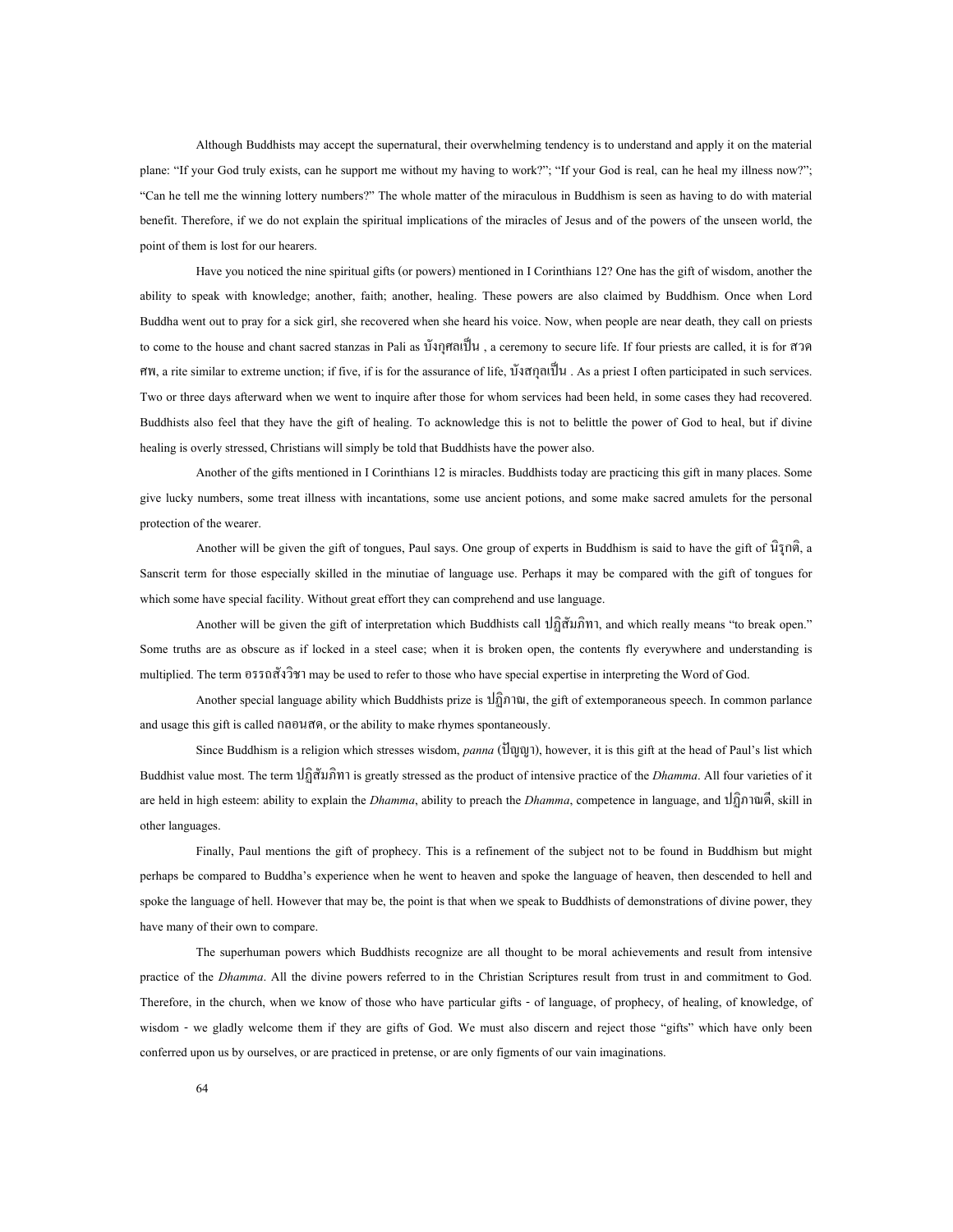There is a recent book on Buddhism in which the author praised Christians<sup>[29](#page-75-7)</sup> (a rare occurrence) for their treatment of matters of the spirit, *winyan* (วิญญาณ). He noted that though Buddhism does not teach about the spirit, there are among them those who practice exorcism and scorcery; they call upon the spirits of the dead to enter this or that person, they ask for lucky numbers and winning lottery tickets. People believe in all this and it becomes a money-making racket. Christians, he said, teach about the spiritual, but do not make dishonest gain out of it. Instead the spiritual is held in great respect and reverence. For this reason, a right explanation of the Biblical teaching will doubtless awaken an appreciative response from thoughtful Buddhists.

Throughout Thailand today Christianity is considered a religion of the ignorant and everywhere the real truth about it is obscured. The appraisal most commonly held is that Christianity is inferior to Buddhism both in moral requirements and in doctrinal profundity. The Christian faith has been known in Thailand some four hundred years and Protestant Christianity has been present since 1828. Laboring alongside churches and Christians of Thailand, countless missionaries have poured their lives and resources into its propagation. Today it is estimated that there are about 100,000 Christians of all denominations of whom some 30,000 are Protestants. Can it be said that these statistics are anywhere near commensurate with the time and effort involved? Why is there so little fruit from these endeavors?

Some would offer the explanation that it is not yet time, that God has not yet opened the doors to the acceptance of the Christian message in Thailand. But the New Testament rebukes us when in Ephesians 3:10 we are told that it is "now" the will of God that through the church the world should know the manifold wisdom of God. Christ works with us and we must work with him. By faith we must not only pray but we must also prepare ourselves to be useful. We must sharpen our tools. The church in Thailand today absolutely must learn to give a reason for her faith in intelligible and convincing terms. Thailand is a developing nation and education is becoming more and more widespread. It is unthinkable for Christians to remain ignorant and inarticulate. When as Christians we are asked for an explanation of our faith, it simply will not do to reply that we do not know but we will try to find out. We must know! And we must know our faith in relation to the other faiths about us.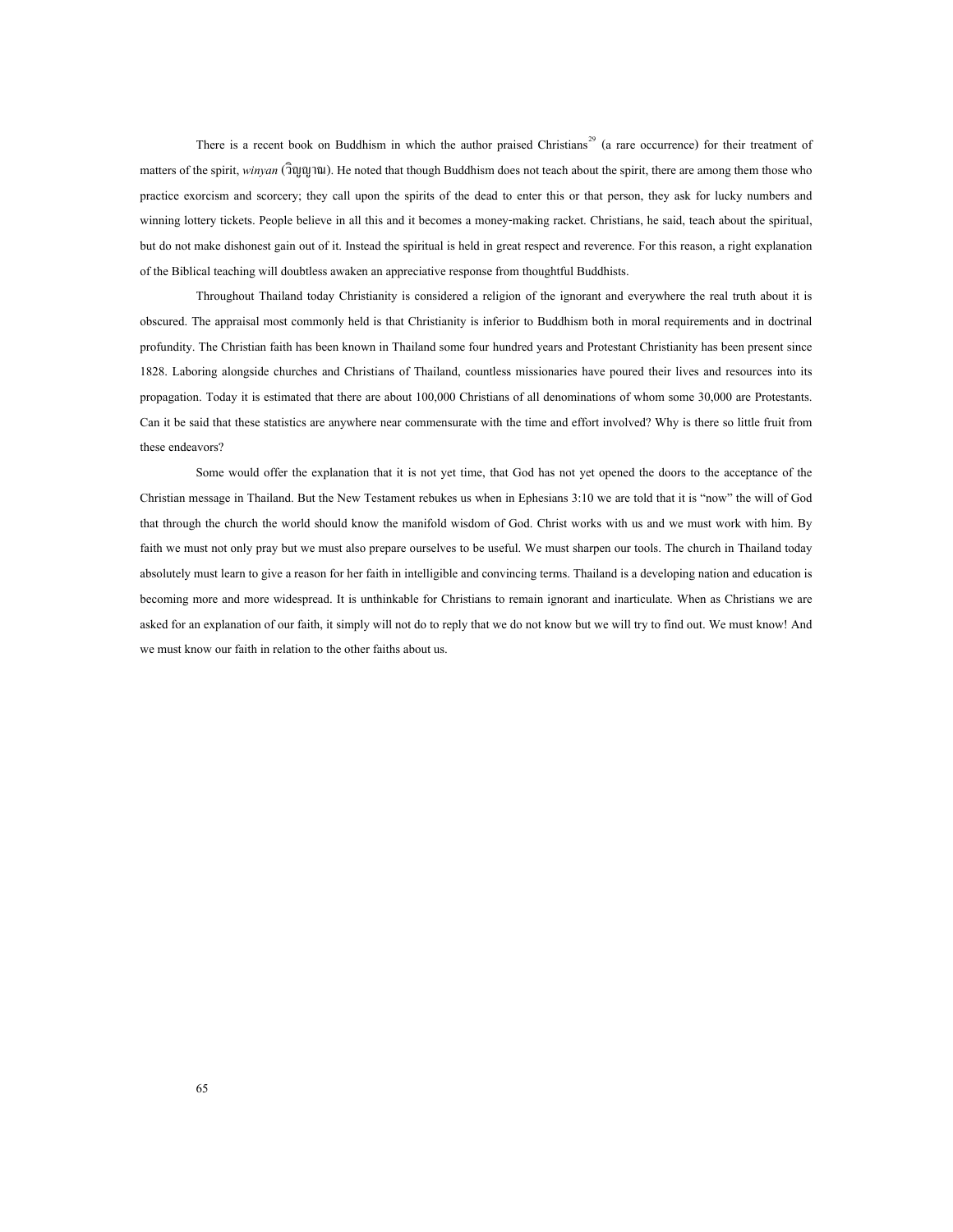#### **GLOSSARY**

All terms are from Pali, the language of the Theravada Tripitaka, unless otherwise indicated: (T) Thai, or (Sk.) Sanscrit.

*Abhidhamma* (อภิธรรม) - the third section of the Pali canon which contains abstract and philosophical writings.

*Abhinna* (อภิญญา) - supernatural insight of those who have reached a high level of spiritual development resulting from apprehension of the Four Noble Truths.

*Ahosi-kamma (*อโหสิกรรม) - inactivated *karma*.

- *Anagamin* (อนาคามี) "Never-returner", the third stage of attainment on the road to *Nibbana*; one wholly free from the Five Fetters of belief in an enduring self, doubt, trust in rules and rituals, sensual desire, and ill-will.
- *Anatta* (อนัตตา) non-entity, absence of permanent selfhood, emptiness. Together with *dukkha* (ทุกข) and *anicca* (อนิจจัง), the three basic marks of existence, *ti-lakkhana* (ไตรลักษณ).

*Anicca* (อนิจจัง) - transitory, fleeting, evanescent. One of the three fundamental characteristics of existence.

*Anubuddha* (อนุพุทธเจา) - disciples of Buddha who are awakened as he himself was.

*Arahant* (อรหันต) - the highest level of attainment on the way to Nibbana; one who has cast off the final five of the Ten Fetters.

*Ariya-puggala* (อริยบุคคล) - Noble One.

*Ariya-sacca* (อริยสัจ) - Four Noble Truths.

*Arupa-jhana* (อรูปฌาน) - the highest level of meditation where form is no longer sensed and psychic vitality results. *Jhana* in its Sanscrit form passed through Chinese Buddhist usage as *Ch'an* into Japanese as *Zen*.

*Atta* (อัตตา) - self, soul, entity.

*Avijja* (อวิชชา) - ignorance, nescience; the basic root of evil and the cause of *tanha* (ตัณหา) which creates the unsatisfactoriness of existence.

*Ayatana* (อายตนะ) - the six sense organs and their objects, such as the eye and visual objects.

*Bhavana* (ภาวนา) - meditation as an exercise in the development of mind control.

- *Bhava-tanha* (ภาวตัณหา) personal ambition, craving for existence.
- *Bodhisatta* (พระโพธิสัตว) bodhisattva (Sk.), one who aspires to Buddhahood. In Mahayana Buddhism, it has replaced the *arahant* ideal, and those who have attained it are considered heavenly beings who are able to help men.

*Brahma* (พรหม) - one aspect of the divine in Hinduism, but sometimes used as an adjective to denote holiness.

*Brahma-vihara*(พรหมวิหาร) - the four limitless virtues of *metta*, *karuna*, *mudita* and *upekha*. (พรหมส หนา-a representation of Brahma ี่ with four faces.)

*Buddha* (พระพุทธ) – not a proper name, but a term for "an enlightened one" and thus, Gotama.

*Devata* (เทวดา) - a heavenly being belonging to the lowest order of the celestial hierarchy.

- *Dhamma* (ธรรม) natural law, including moral law. A word that occurs in many ways in Buddhism but with the primary meanings of doctrine, righteousness, condition, phenomenon. The sense of that which is ultimate underlies all its uses.
- *(* $\hat{\eta}_{\overline{\theta}}$ *) view, opinion, belief.*

*Dosa*(โทสะ) – anger, ill-will.

66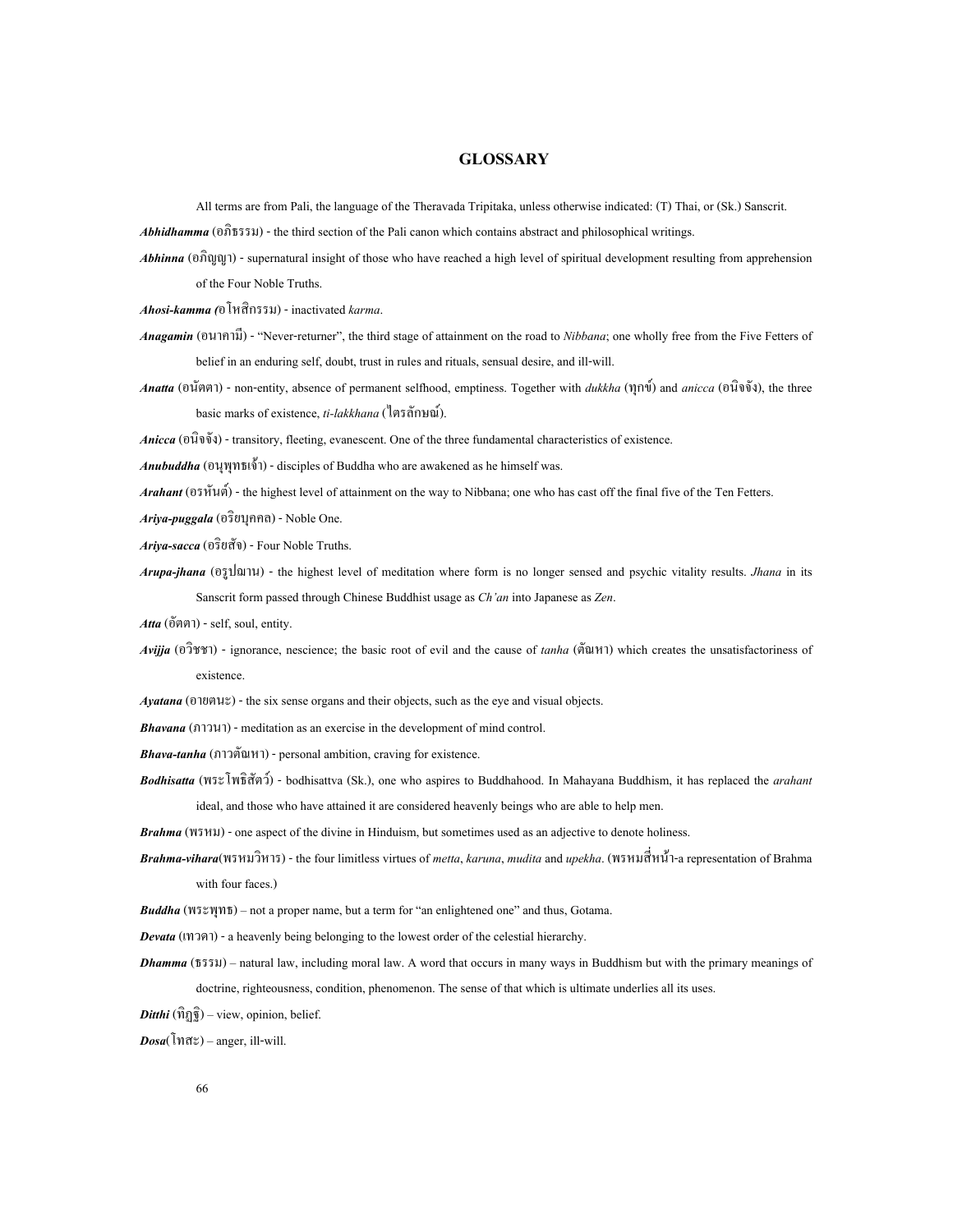*Dratsaru* (ตรัสรู) – enlightenment.

*Fai-banlaikal* ( T. ไฟบรรลัยกัลป) – the holocaust that ends a Hindu cosmic cycle of 432 million years. Doomsday.

*Gotama* (โคตะมะ) – the family name of Buddha.

*Indra* (พระอินทร) – an ancient Indian god who was the "mighty one."

*Jhana* (ฌาน) – trance-state of meditation which leads to supreme wisdom. Two levels of *jhana* are *rupa*-*jhana*, the material sphere, and *arupa-jhana*, the immaterial sphere of mental concentration.

*Kalamas Sutra* (กาลาสูตร) – Buddha's discussion with the Kalama tribe on the subject of belief, as reported in the Anguttatra Nikaya I section of the Sutra Pitaka.

*Kama-tanha* (กามตัณหา) – lust, sensual craving.

*Kamma* (กรรม) – *karma* (Sk.); deed, action, law of automatic moral retriburion

*Kammatthana* (กรรมฐาน)- meditation upon objects.

*Karuna* (กรุณา)- active xompassion, kindness; one of the foure aspects of the *brahma-vihara*.

*Khandha* (ขันธ) – aggregate, component of existence, of which there are five: form, *rupa*; sensation, *vedana*: perception, *sanna*; volition, *sankhara*; and consciousness, *vinnana*.

*Kilesa* (กิเลส) - sin, morally defiling passion.

*Kusala* (กุศล) – wholesome. *Akusala* (อกุศล) –unwholesome. Acts which will result in favorable *karma*.

*Lokanath* (โลกนาท) – Lord of the world, a title sometimes used to refer to Buddha.

*Lokiyadhamma* (โลกียธรรม) – the worldly or mundane.

*Lokuttara Dhamma* (โลกุตรธรรม) – the other-worldly, the transcendent.

*Magga* (มรรค) – path, way; The Noble Eightfold Path (มรรค 8).

Mai tiang (T. ไม่เที่ยง) – literally, not upright, thus, unable to stand, insubstantial. ี่

*Malungkya-putta* (มาลุงกยะ) – a disciple of Buddha who was addicted to speculation and whose question elicited the famous response

found in Majjhima Nikaya I that a holy life does not depend on dogma.

*Mara* ( $\pi$ ) – the Evil One, Death, the Tempter, the personification of evil.

*Metta* (เมตตา) – active good will, benevolence, charity, pity; one of the four *brahma-viharas*.

*Micha-ditthi* (มิฉาทิฏฐิ) – a wrong view or belief; heterodox.

*Milinda Panha* (มิลินทปญหา) – The Questions of King Milinda, a not-canonical work recording discussions between the Greek King Menander and the Buddhist elder Nagasena.

*Moha* (โมหะ) – delusion.

*Mudita* (มุทิตา) - gentleness; one of the four *braham viharas*.

*Nama*-*rupa* (นาม-รูป) – literally, name and form; having material substance. Psycho-physical existence.

- *Nibbana* (นิพพาน) *Nirvana* (Sk.). The final goal of Buddhist striving release from existence which has been driven by craving (ตัณหา). The word is derived from a verb meaning "to cool by blowing"; the cooling refers to being relieved of the fever of greed, hatred and delusion.
- *Pacceka-buddha* (ปเจกพุทธเจา) a Buddha who is known only to himself; a private Buddha.

*Panca-sila* (ศีลหั้า) – the Five Precepts or moral rules which all Theravada Buddhists must observe.

67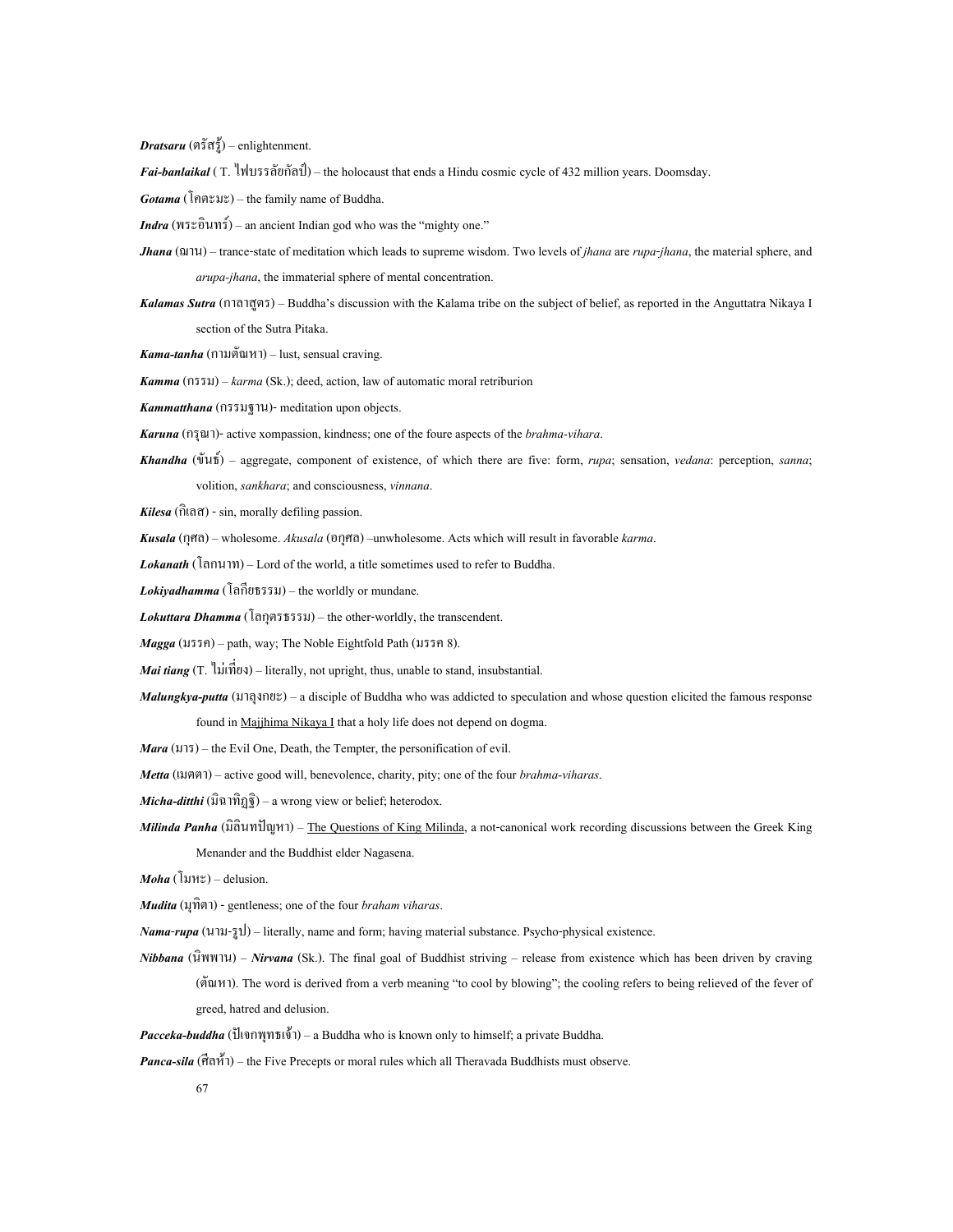*Panna* (ปญญา) – wisdom, the direct apprehension of ultimate truth which results from vipassana.

*Paramita* (บารมี) – perfection; the six transcendent virtues achieved by the bodhisattva in his progress to Buddhahood: charity, morality, patience, vigor, meditation and wisdom. Four additional virtues are sometimes added: skill in teaching, psychic powers, spiritual determination, knowledge. The last four, however, are amplifications of wisdom.

*Patibhana* (ปฏิณาณ) – skill in repartee, ready wit.

*Paticca- sammuppada* (ปฏิจจสมุปบาท) – dependent origination; conditioned genesis.

- *Peta* (เปรต) demons, hungry ghosts of Buddhist "purgatory" where men in between lives are tortured for a while by their own unsatisfied desires.
- *Phala* (ผล) fruit, results; technical term for insight which arises from *vipassana*.
- *Pinto*  $(T, \hat{\mathbb{I}} | \mathbb{U}(\hat{\mathbb{I}}))$  a tiered lunch pail.

*Rage* (ราคะ) – greed, passion; together with *dosa* and *moda*, the three cardinal sins, the "three fires."

- *Rupa* (รูป) form, image, physical object; one of the five aggregates, *khandha*, *rupa-jhana* and arupa-jhana, the material and immaterial spheres of mental concentration or ecstacy.
- *Sakadagamin* (สกทาคามี) "Once-returner." He is nearly free from delusions of the senses and ill-will or aversion. The second stage on the journey to *Nibbana*.

*Samadhi* (สมาธิ) – concentration, focusing the mind.

*Samatha*(สมถะ) – mental tranquility in the negative sense of withdrawal rather than in the positive sense of *vipassana*.

*Samma-ditthi* (สัมมาทิฏฐิ) – right view; orthodox.

*Samma-sambuddhassa* (สัมมาสัมพุทธเจา) – Supreme Lord Buddha. Supremely enlightened.

*Sampada* (สมบัติ) – one skilled in the eight trance levels including *rupa-jhana* and *arupa-jhana*.

*Sankhara* (สังขาร) – one of the five *khandas*, the volitional constituent of psycho-physical existence.

- *Sankhata Dhamma* (สังขตธรรม) the visible world which has been artificially constructed or put together, therefore conditioned. *Asankhata* (อสังขตธรรม) unconditioned, therefore, Nib*b*ana.
- *Sanna* (สัญญา) perceptive awareness, one of the five *khandas*.
- *Sanuk* (T. สนุก) fun, enjoyable, satisfying.
- *Sati* (สาติ) a priest in the time of Gotama Buddha.
- *Sila* (ศีล) rule of moral behavior.
- *Sotapanna* (โสดาบันพ) "Stream-enterer", a convert to the way of Buddha. The first of four of four stages on the journey to *Nibbana*. At this point one is free from the first three of the Ten Fetters: the illusion of being a separate self, mental doubt, and reliance on rites and ceremonies.

*Sri Ariya* (T. พระศรีอาริย) – *Maitreya*, the Buddha yet to come.

- *Sutta* (พระสูตร) *Sutra* (Sk.); literally, a thread on which beads are strung. The second "basket" (*pitaka*) of the Buddhist canon which contains the discourses of Buddha. The term is also used to refer to a verse or quotation.
- *Tanha* (ตัณหา) desire, hankering, craving; the thirst for existence.
- *Tipitaka* (ไตรปฏก) *Tripitaka* (Sk.), the three main divisions of the Theravada Buddhist scriptures: *Sutta*, discourses; *vinaya*, rules of morality, and *Abhidhamma*, philosophy.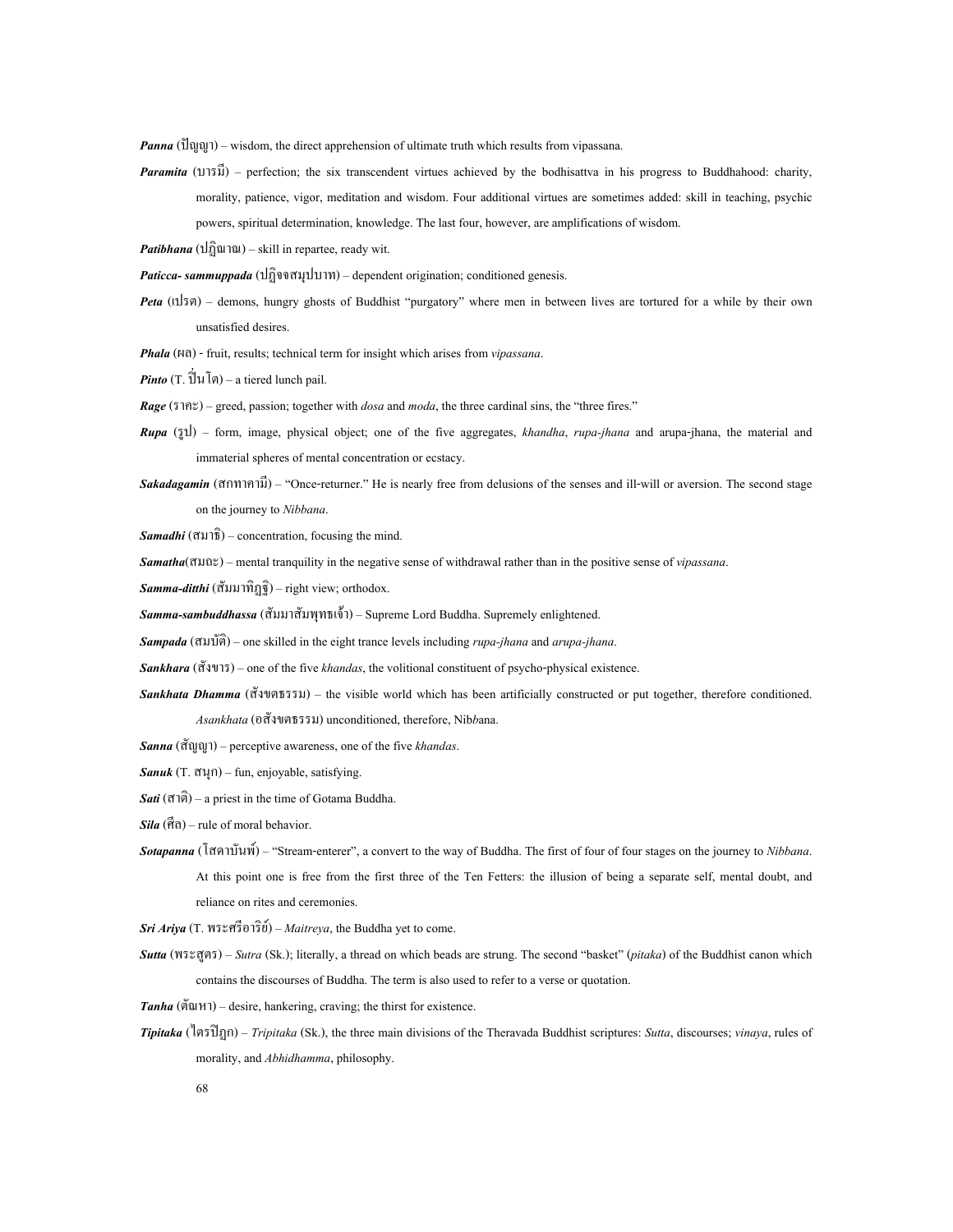*Ti-ratana* (รัตนตรัย) – literally, the three jewels: Buddha, the *Dhamma* and the Order.

*Ucceda-ditthi* (อุลเฉททิฏฐิ) – the annihilation view of personality which is considered false.

*Upadana* (อุปทาน) – attachment, grasping; the ninth link in the chain of causation.

- *Upasaka* (อุบาสก) literally, one who sits near the truth; on who keeps the Eight Precepts. A devoted Buddhist layman; *upasika* (อุบาสิกา), a laywoman.
- *Upekkah* (อุเบกขา) equanimity, serenity. A neutral state, one of the four brahama-viharas and the state of mind in which the other three can be practiced.

*Vasana* (Sk. วาสนา) – perfuming impression of merit; memory.

*Vedana* (เวทนา) – sensation, feeling, one of the five *khandha*.

*Vibhava tanha* (วิภาวะตัณหา) – thirst for non-existence.

*Vimutti* (วิมุตติ) – release from bondage, salvation, liberation

*Vinaya* (วินัย) - discipline. One of the divisions of the Pali canon, containing rules of morality and discipline for the Order.

*Vinnana* (วิญญาณ) – consciousness, the most important of the five *khandha*, that which passes into a new form of existence after death.

*Vipassana* (วิปสสนา) – insight meditation, the Buddhist means of developing "right mindfulness."

*Wian wai taai kerd* (T. เวียนวายตายเกิด) - the Thai equivalent of *samsara*, transmigration. สงสารวัฏ wheel of rebirths.

*Yama* (ยมทูต) – the Lord of Death who escorts the newly dead to judgement.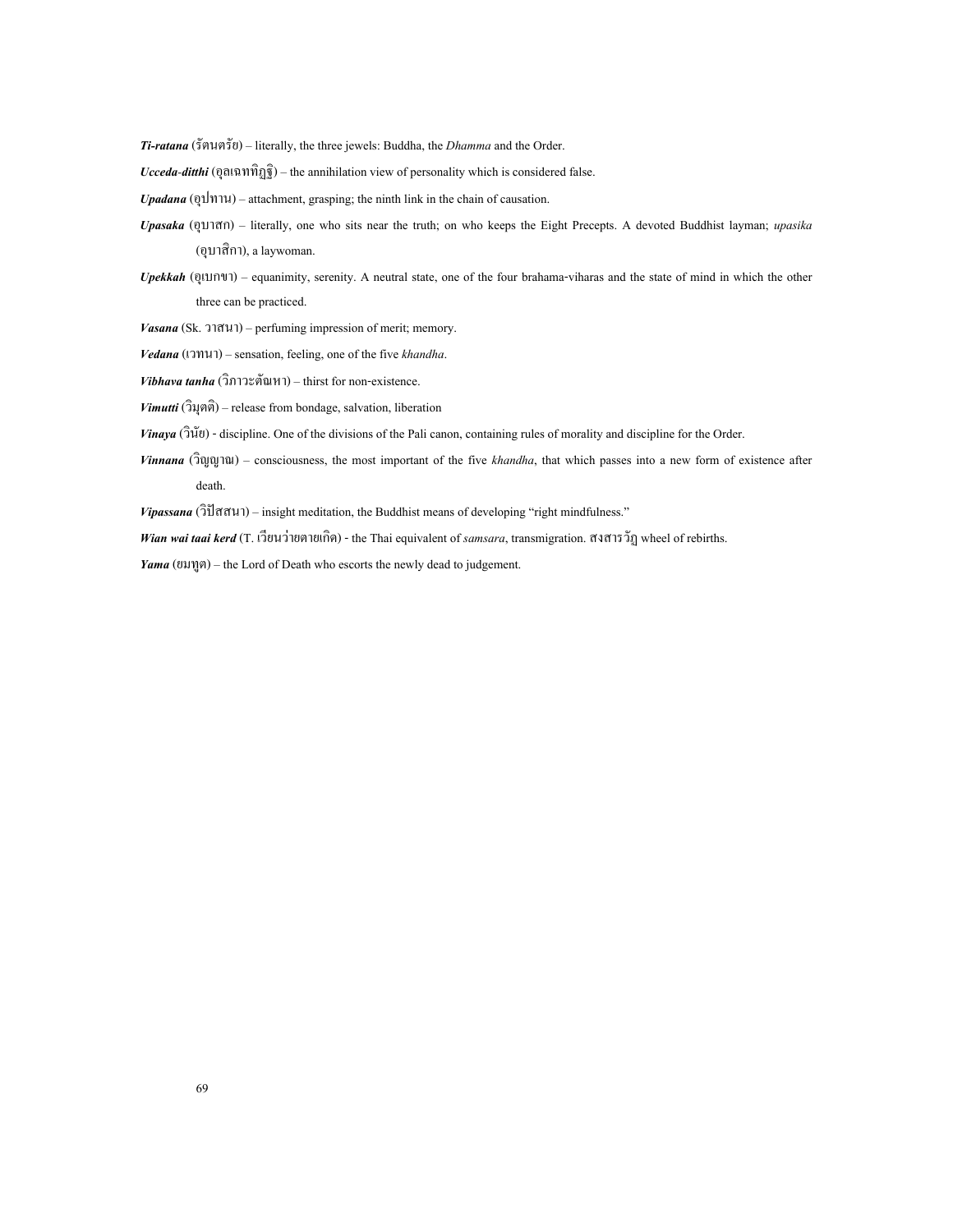## **NOTES AND ACKNOWLEDGEMENTS**

Chapter I. FROM WHENCE COMETH OUR HELP?

<sup>1</sup> The Tripitaka, (Bangkok: Department of Religion, B.E. 2514), Vol. IX, p.23.

 $^{\text{2}}$  สมเด็จพระมหาสมณะเจ้า,ธรรมวิภาคปริเฉทที่ 2 (มหามกุฎราชวิทยาลัย,พ.ศ. 2503),หน้า 92.

Chapter II. UNDERSTANDING THE *DHAMMA*

<sup>3</sup> คณะธรรมทาน, ชุมนุมเรื่องยาวของพุทธทาสภิกขุ (ไชยา:โรงพิมพ์ธรรมทาน แผนก มูลนิธิ, พ.ศ. 2513),หน้า 151.<br><sup>4</sup> .... ื่

 $^{4}$ ibid., p. 161.

<sup>5</sup> Since the discussion concerns the use of the Thai term winyan  $(\hat{d}$ gguanang the Thai rendering is used rather than the Pali

*vinnana*.

Chapter III. THE MEANING OF *VINNANA*

์ ปุ่นจงประเสริฐ, คนตายแล้วมีวิญญาณหรือไม่ (กรุงเทพฯ: องค์การฟื้นฟูพุทธศาสนา,พ.ศ. 2514).<br>7

 $^7$ ibid.

้แสงจันทร์งาม,พุทธศาสนาวิทยา (กรุงเทพฯ: สำนักพิมพ์ บรรณาคาร, พ.ศ. 2512 หน้า 188.<br>°

 $<sup>9</sup>$  loc. cit.</sup>

<sup>10</sup> โพธิรักษ์, ลำธารชีวิต (พระนคร: โรงพิมพ์ห้องภาพสุวรรณ,2514), หน้า 263<br><sup>11</sup> The Tripitaka, Anguttara Nikaya I.<br><sup>12</sup> โพธิรักษ์ , loc. cit.<br><sup>13</sup> โพธิรักษ์ ,loc. cit. 14 บุญมี รุ่งเรืองวงษ์, ลมพัดไหว หางไกว่ก้น.

Chapter IV. IN THE BEGINNING, GOD – OR *AVIJJA*?<br><sup>15</sup> พุทธทาส, "เรื่องตอบปัญหาบาทหลวง," <u>ชุมนุมเรื่องยาวของพุทธทาสภิกขุ เล่ม 1</u> (ใชยา: คณะธรรมทานจัดพิมพ์, พ.ศ. 2511, ื่

หน้า 152<br> $16$  ibid., p.161.

 $17$  ibid., p.171.  $18$  ibid., p.170.